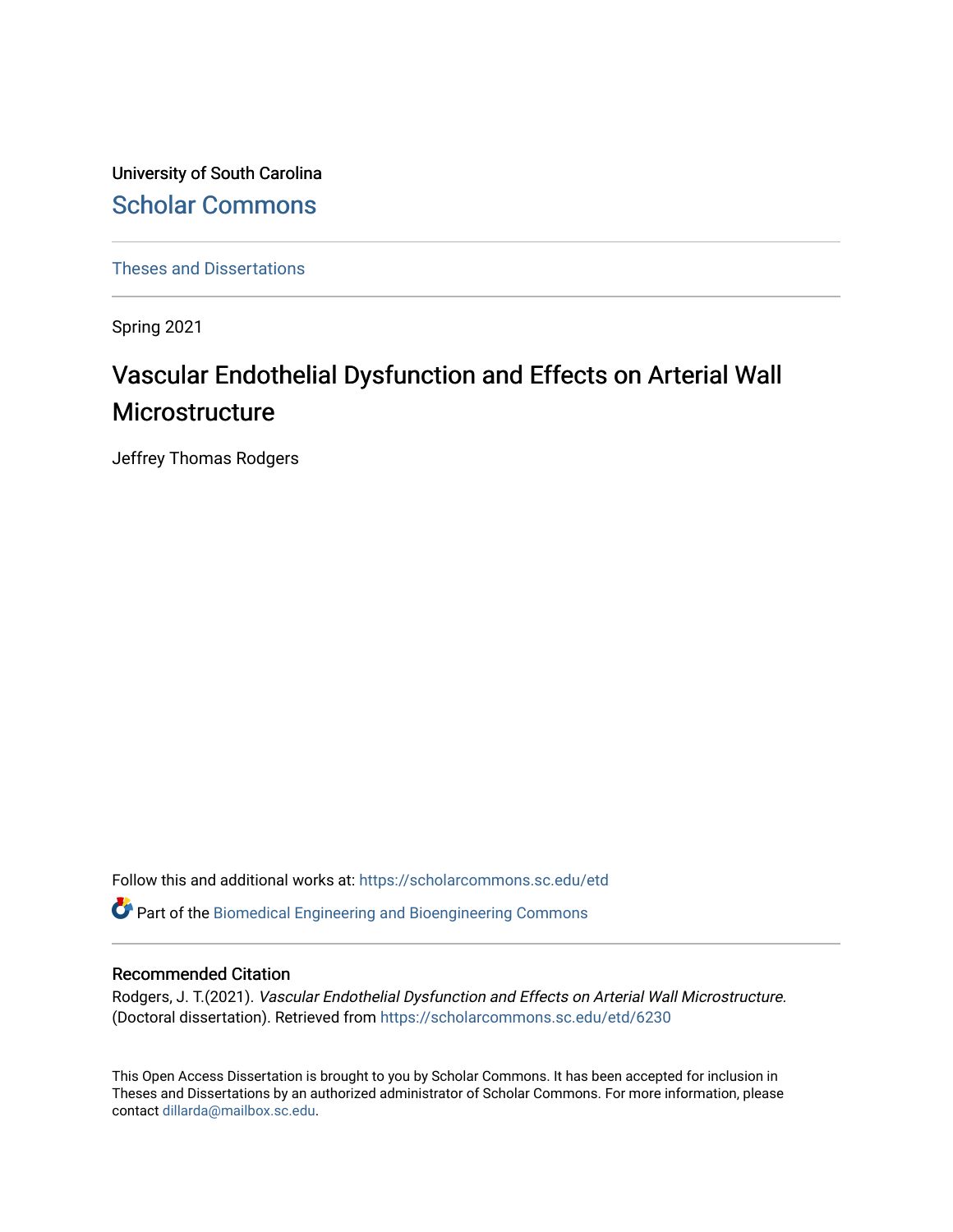Vascular Endothelial Dysfunction and Effects on Arterial Wall Microstructure

By

Jeffrey Thomas Rodgers

Bachelor of Science University of South Carolina, 2019

\_\_\_\_\_\_\_\_\_\_\_\_\_\_\_\_\_\_\_\_\_\_\_\_\_\_\_\_\_\_\_\_\_\_\_\_\_\_\_\_\_\_\_\_

Submitted in Partial Fulfillment of the Requirements

For the Degree of Master of Science in

Biomedical Engineering

College of Engineering and Computing

University of South Carolina

2021

Accepted by:

Tarek M. Shazly, Director of Thesis

John F. Eberth, Reader

Susan M. Lessner, Reader

Tracey L. Weldon, Interim Vice Provost and Dean of the Graduate School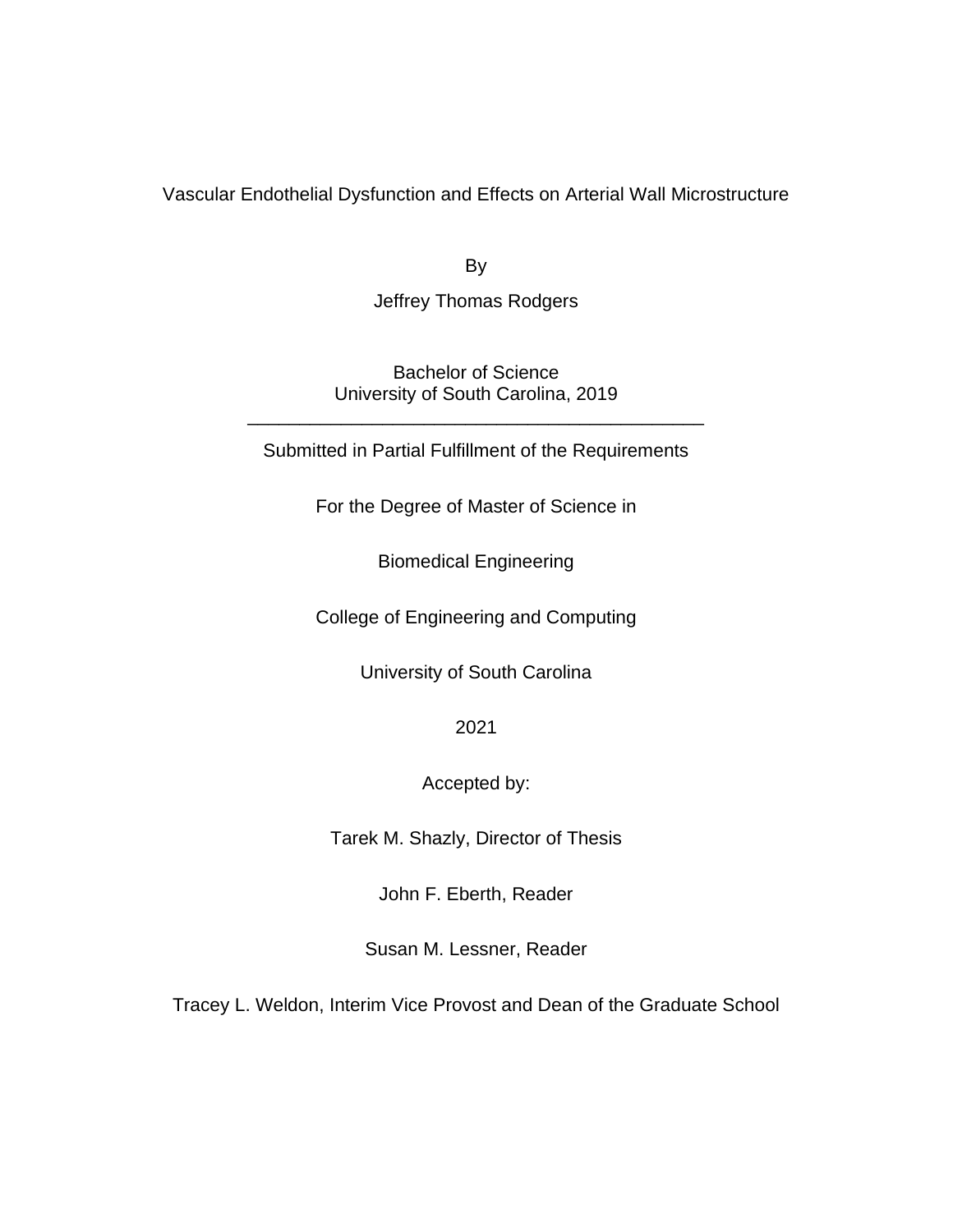© Copyright by Jeffrey Thomas Rodgers, 2021 All Rights Reserved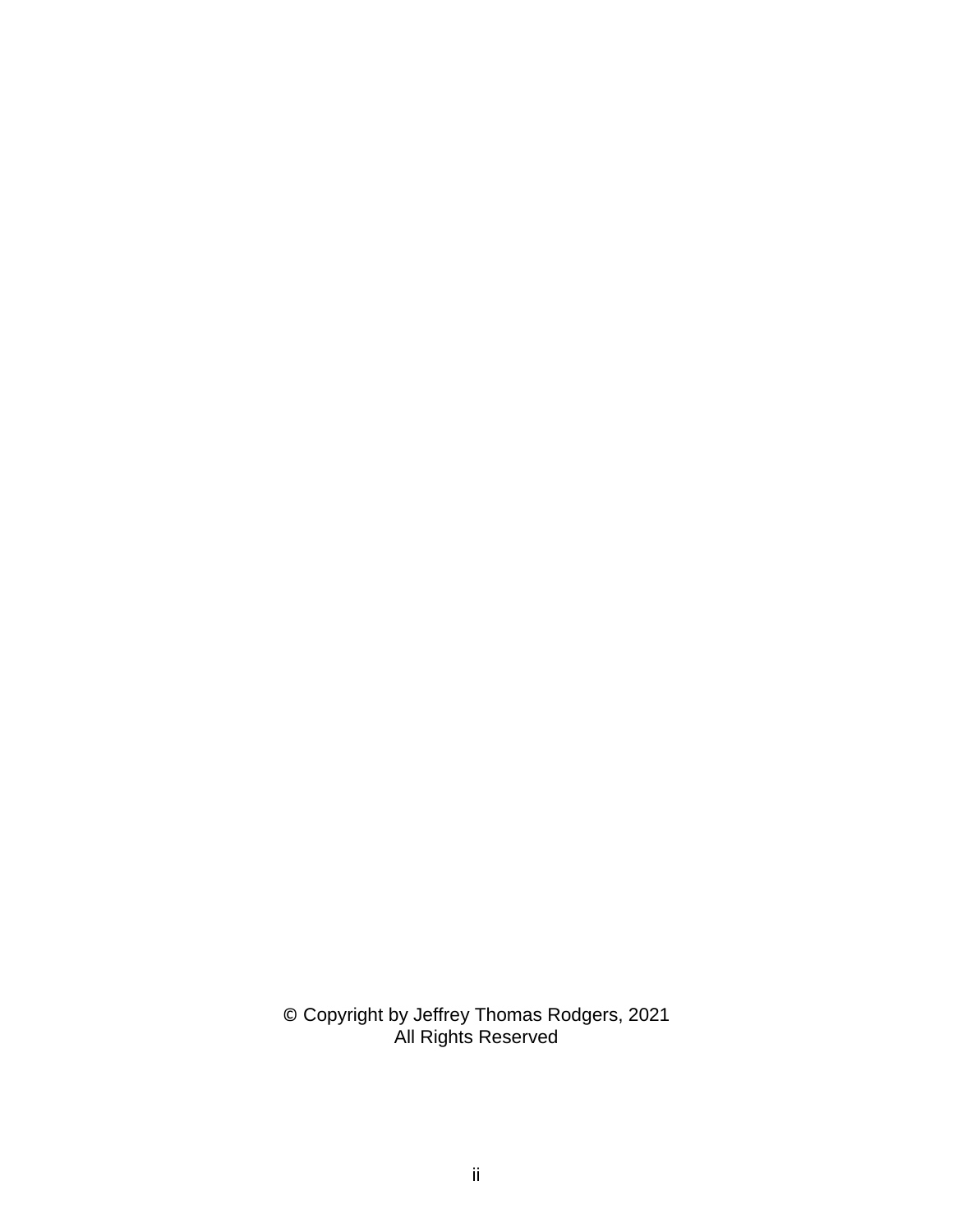#### **Acknowledgments**

First, I would like to acknowledge the contributions of my graduate advisor, Dr. Tarek Shazly, in his guidance and mentorship which allowed me to become a more competent researcher, writer, and professional in the field. I would also like to thank Dr. John Eberth and Dr. Susan Lessner, for their contributions and collaboration in providing advice and mentorship in both the project itself and in the further development of my abilities as a scientific and engineering researcher. I would also like to thank Dr. Mohamad Azhar and Dr. Michael Matthews for providing feedback in the drafting and publication of this document. I would also like to acknowledge the contributions of the other former and current students who contributed in some capacity to the completion of this project, namely William Torres, Ph.D., Dara Azar, Ph.D., Brooks Lane, Ph.D., Colton Kostelnik, B.S. for his aid in creating Figure 1.1, Matthew Lohr, and especially Liya Du, M.S., without whom the current progress on this thesis project would not be possible and who greatly aided in collecting the samples used for data in this document. Lastly, I would like to thank my parents, Christopher and Roseanne, and my brother, Craig, for supporting me and being there for me throughout this entire process.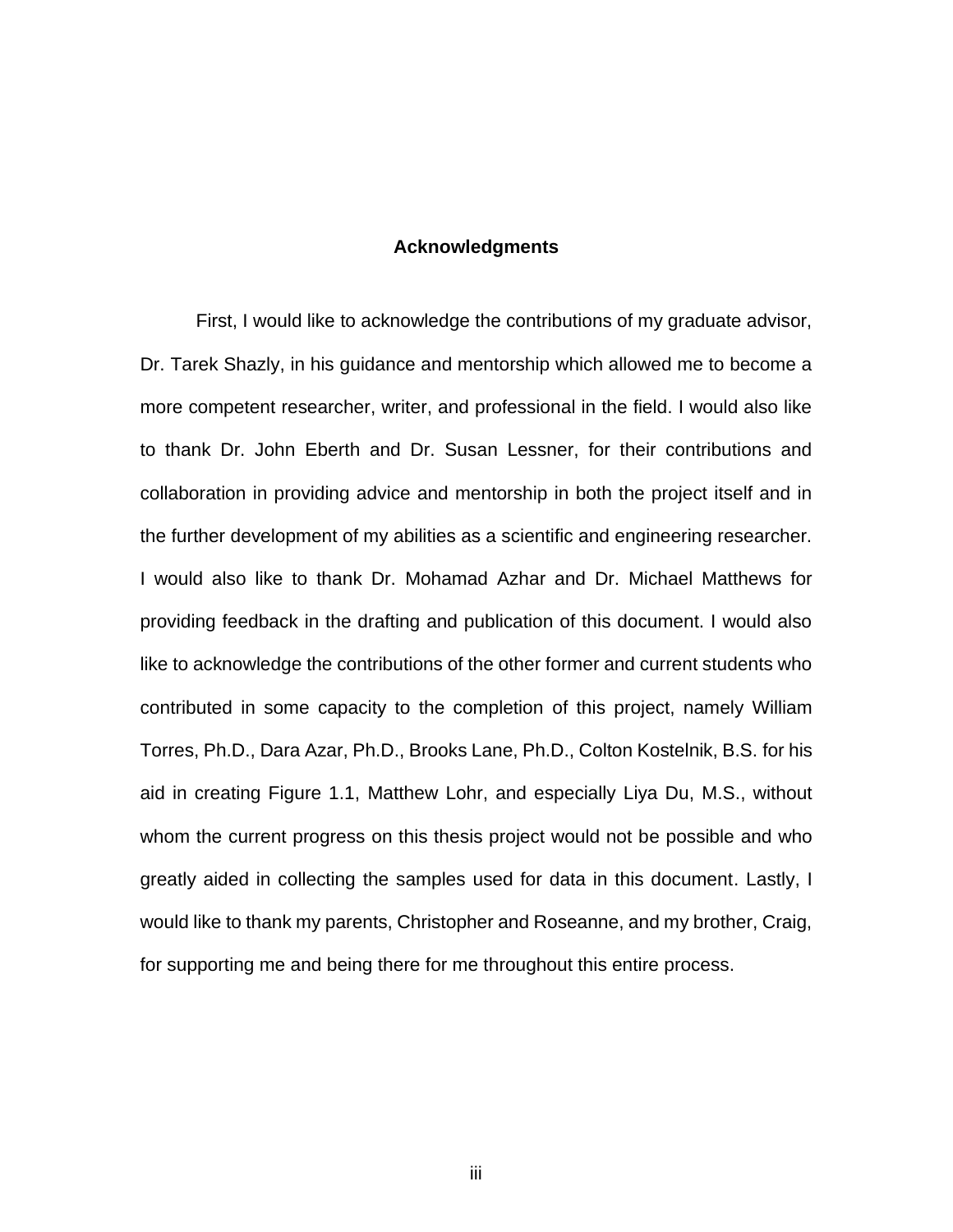#### **Abstract**

Vascular endothelial cell dysfunction (ECD) is a disease characterized by the inability of the vascular endothelial cells to transmit signaling molecules, namely nitric oxide (NO), in response to changes in blood flow rate. This disease is shown to be incident in the onset of more severe vascular disease such as hypertension, atherosclerosis, and heart failure. Long-term ECD is shown to cause long-term remodeling such as decreased flow-mediated dilation, increased pulsewave velocity, intimal-medial thickening, and increased wall stiffness due to collagen deposition. We used second harmonic generation (SHG) microscopy to analyze this change in the collagen microstructure of the arterial extracellular matrix due to decreased nitric oxide signaling. In the analysis of these microscopic images, we observed a significant increase in the relative frequency of circumferentially oriented collagen fibers with age in knockout mice with an expected decrease in NO signaling compared to their wild-type counterparts. Within these mouse arteries, we also observed a sharper decrease in the tortuosity of the circumferential fibers compared to the axial fibers. Overall, these results have implications toward studies in NO-dependent stress-mediated remodeling and future computational modeling efforts of ECD.

iv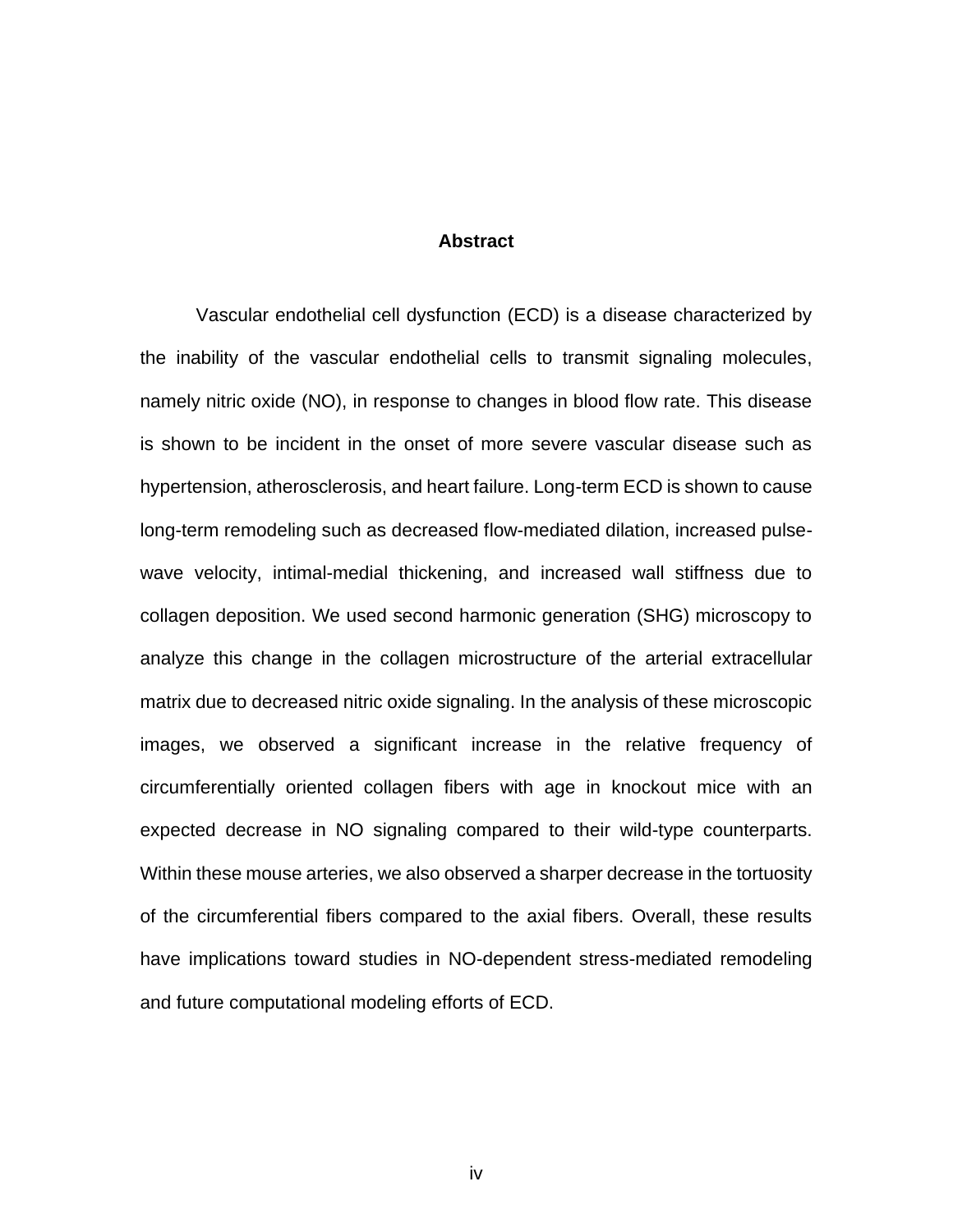## **Table of Contents**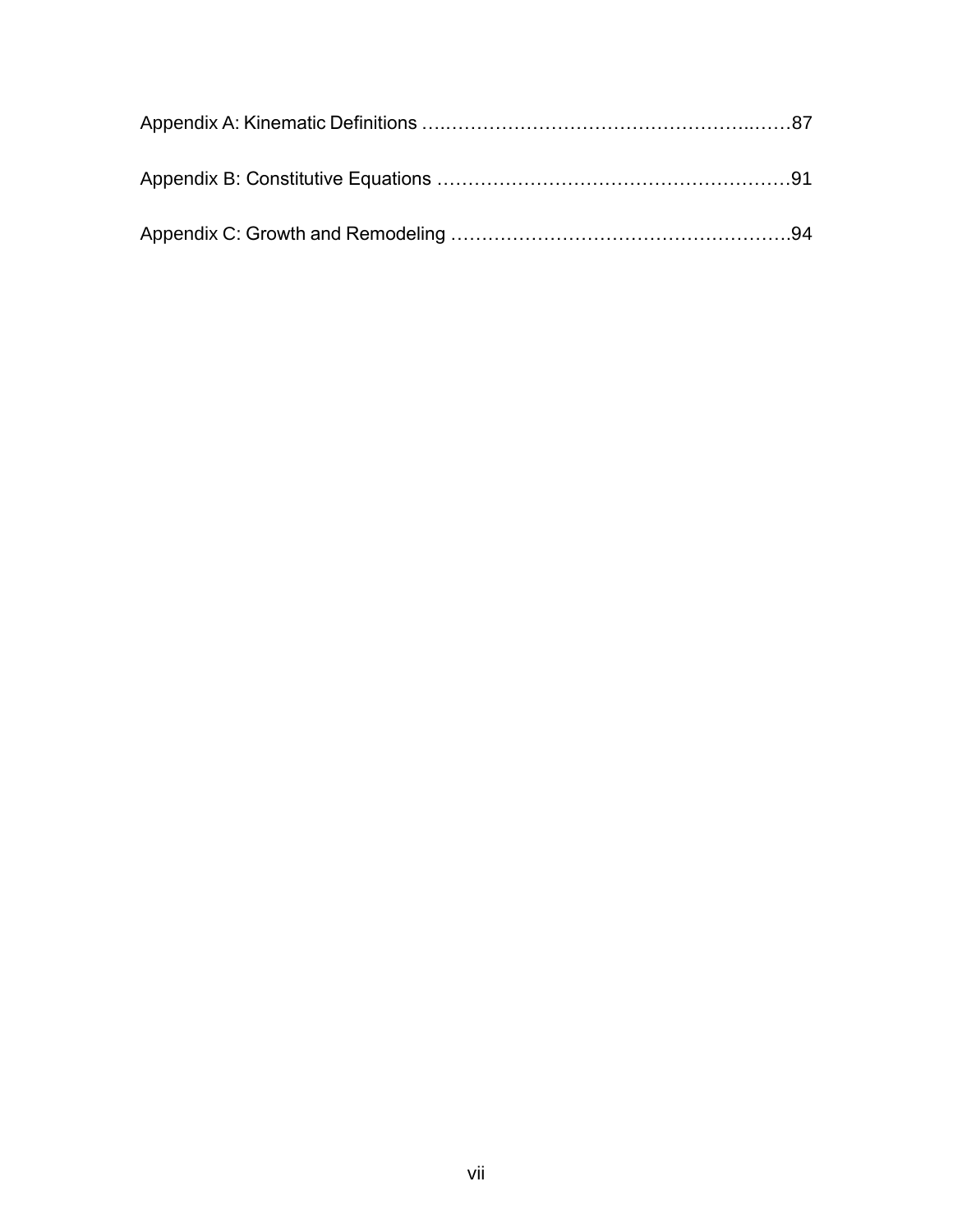## **List of Tables**

| Table 2.1. Summary of Experimental Flow-Related Measurement Values 19     |
|---------------------------------------------------------------------------|
| Table 2.2. Summary of Experimental Structure-Related Measurement Values20 |
| Table 4.1. Mean Normalized Frequencies for Four Fiber Families52          |
| Table 4.2. Mean Tortuosity for Four Quadrants of Fiber Families53         |
|                                                                           |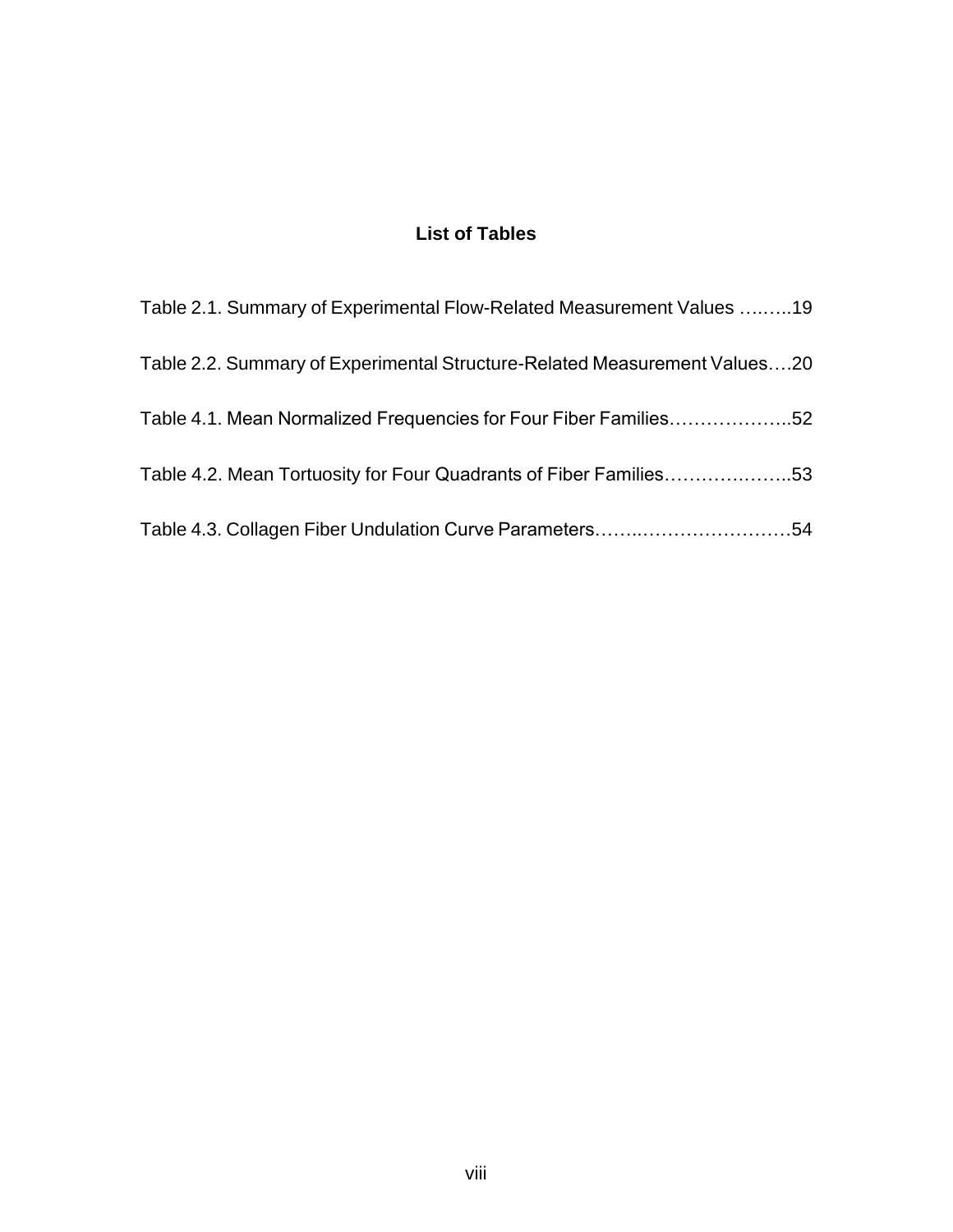## **List of Figures**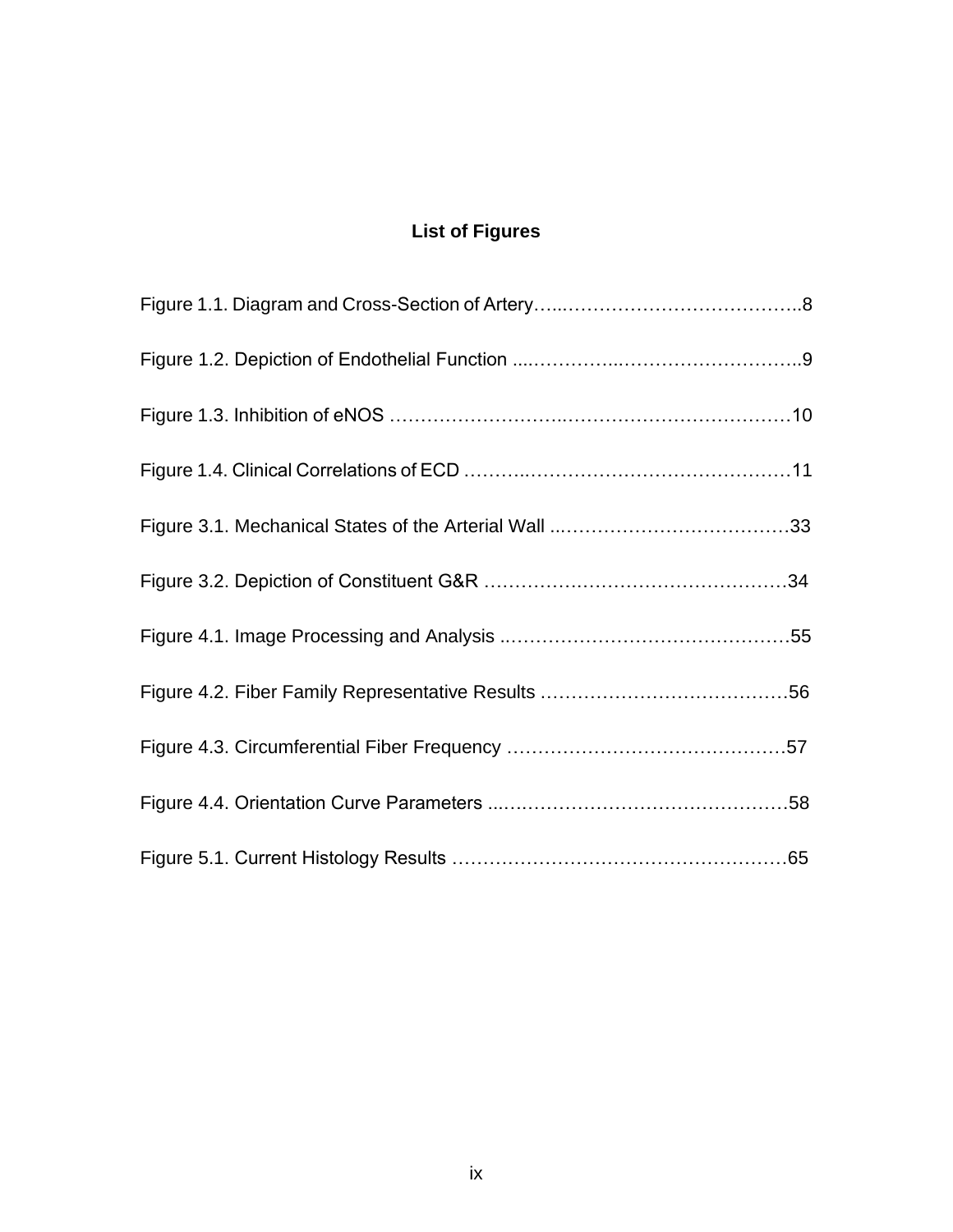#### **Chapter 1**

#### **Introduction to Endothelial Cell Dysfunction**

#### **1.1 Introduction**

The structure of elastic arteries consists of three layers: the tunica intima, tunica media, and tunica adventitia (**Figure 1.1**) <sup>86</sup>. The structural proteins elastin and collagen (primarily type I) are the key passive load-bearing components in the arterial wall, while smooth muscle cells are responsible for active force generation. Other wall constituents, notably proteoglycans, play a role in vascular tissue mechanical behavior but are excluded from most continuum-level mechanical models due to the deterministic influences of elastin and collagen <sup>5,67</sup>. The numerous layers of elastin in the elastic arteries give rise to an elastic recoil and functionally dampens nominally pulsatile blood flow, a feature central to arterial homeostasis <sup>47,76</sup>.

Collagen maintains arterial structure through a cohesive extracellular matrix (ECM), and notably increases and reorganizes during most instances of vascular tissue remodeling 48,86,104. While elastin is primarily contained within a membranous structure in the elastic arteries, collagen fibers form a complex multidirectional matrix <sup>86</sup>. Given that taut collagen is a stiffer material in comparison to elastin, growth and remodeling processes that lead to a net increase in collagen mass fraction generally coincide with an overall increase in vascular tissue stiffness, as is commonly seen in pressure-induced remodeling in patients with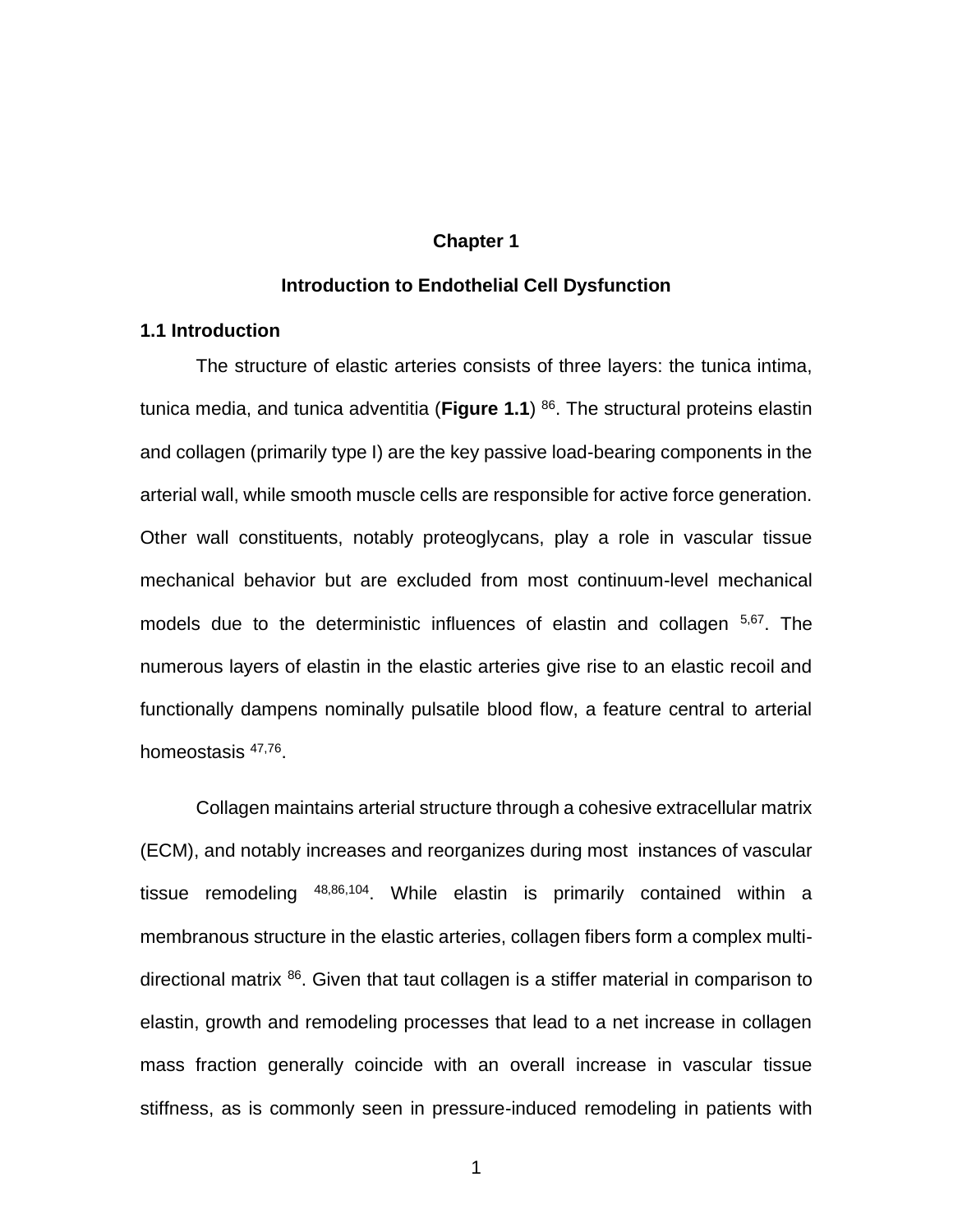sustained hypertension <sup>20,66</sup>. Smooth muscle cells (SMCs) are predominantly circumferentially oriented and mediate vasoconstriction/vasodilation in response to both internal and external stimuli 86. Maintenance of normal vascular SMC tone as well as transient modulations are facilitated by the vascular endothelium, largely through the release of acetylcholine  $66$ .

The vascular endothelium facilitates the growth and maintenance of the blood vessels. In addition to angiogenesis, which is beyond the scope of this paper, vascular endothelial cells (ECs) are involved in the maintenance of vascular tone through mechanotransduction 66,110. In healthy tissue, ECs convert wall shear stress into a chemical signal through the stimulation of their glycocalyx layer <sup>86</sup>. This stimulation results in the conversion of L-arginine to nitric oxide (NO), an important mediator in the regulation of vascular tone, by endothelial nitric oxide synthases (eNOS) (**Figure 1.2**) 26,104. Disruptions in NO signaling and dysfunction of the endothelium can result in the onset of vascular disease- their pathological processes generally termed endothelial cell dysfunction (ECD).

#### **1.2 Background**

#### *1.2.1 Endothelial Dysfunction*

Endothelial cell dysfunction (ECD) is characterized by an inability of the intimal ECs to translate mechanical stimuli into chemical signals, namely NO, which results in a decrease in NO bioavailability. These disruptions in NO signaling often result in a decreased physiologic potential for endothelium-dependent relaxation/vasodilation  $26$ . In the healthy endothelium, shear stress caused by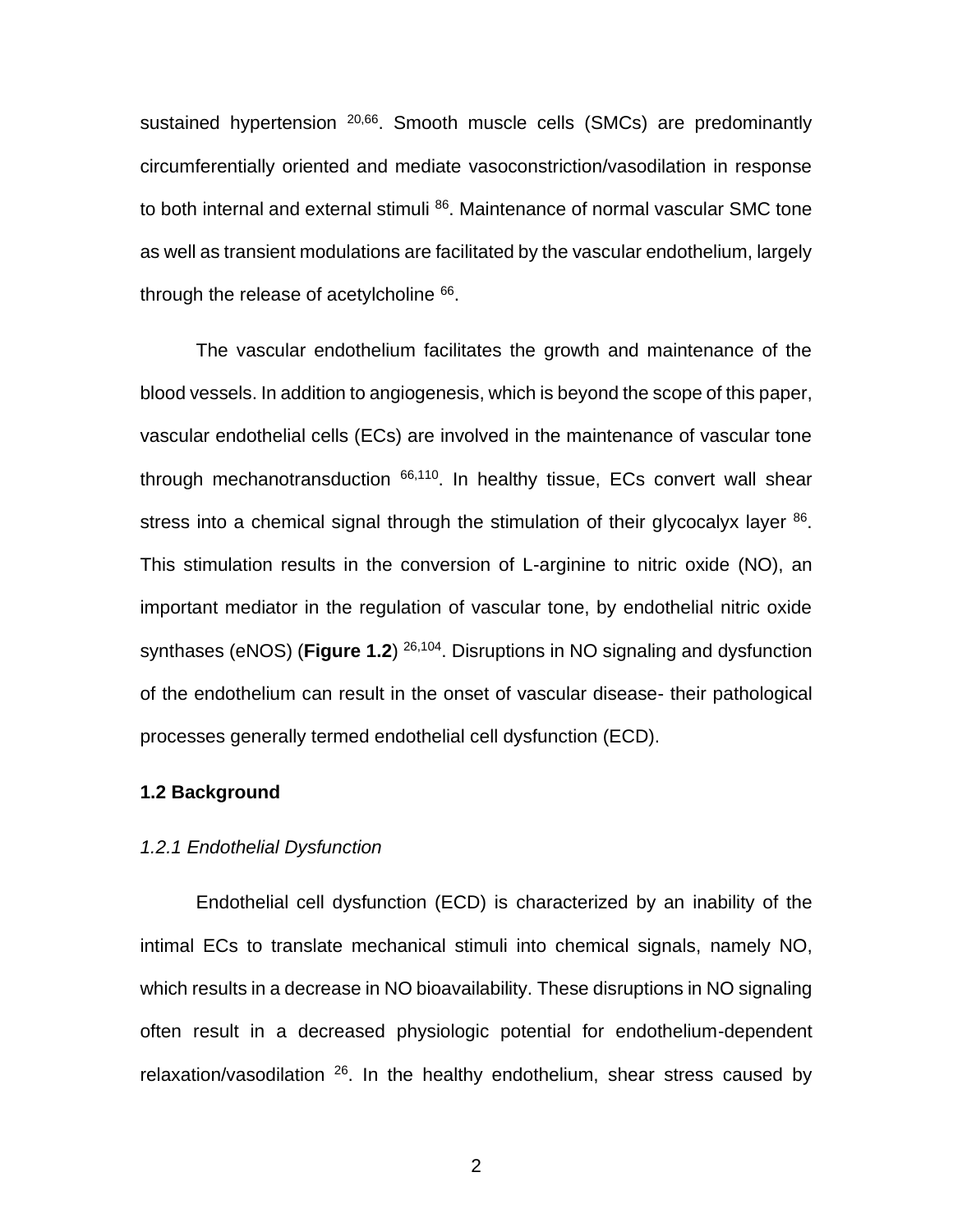blood flow stimulates the production of NO by eNOS <sup>26,41</sup>. This not only modulates vascular tone and vasodilation but also prevents the accumulation of macrophages and platelets, thereby preventing atherosclerosis <sup>72</sup>. However, various factors can lead to the decreased bioavailability, and therefore decreased activity, of NO.

#### *1.2.2 ROS and Associated Biomolecules*

The main factor that determines the bioavailability of NO is the relative concentration of reactive oxygen species (ROS), including superoxide molecules, which bind with NO to produce peroxynitrite and inhibit its activity  $41,72,110$ . There are many underlying conditions that can cause an increased concentration of ROS in the blood. Elevated localized ROS concentrations are largely due to overactivity of smooth muscle NADPH oxidase, which produces superoxide as a byproduct of its processes <sup>72</sup>. NADPH oxidase activation is linked to increased levels of angiotensin II and thrombin, and is mechanically associated with abnormal cyclic strain due to hypertension <sup>13</sup>. In many instances, low shear stress can also lead to a greater concentration of ROS, being partially responsible for the increased plaque development associated with atherosclerosis <sup>105</sup>. However, abnormally large increases in shear stress can also lead to the increased production of ROS, as is seen in superoxide production that occurs as a result of coronary artery reperfusion during treatment of myocardial infarction <sup>35</sup>. Another common molecular origin is vascular endothelial progenitor cell senescence, where natural aging decreases the renewal of the endothelial layer, causing a lessened ability to produce NO<sup>40</sup>.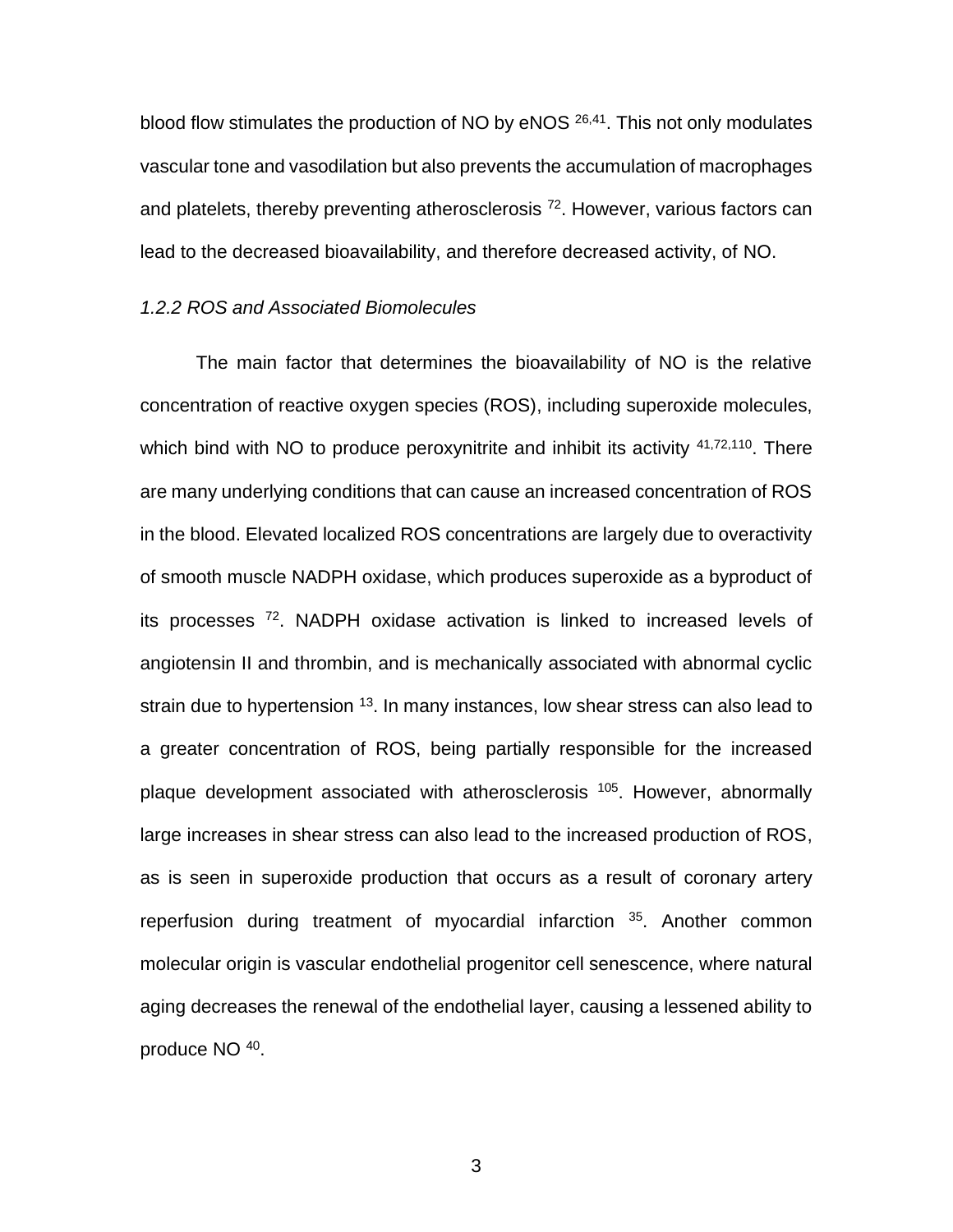#### *1.2.3 eNOS Inhibition*

ECD can also arise due to inhibition of the eNOS protein and desensitization of the vascular SMCs to NO signaling. ROS directly impacts NO concentrations via direct binding to form peroxynitrite and can also bind with and deactivate eNOS  $72$ . While this process is seen gradually in aging individuals, eNOS uncoupling and inactivation is replicated in the laboratory pharmaceutically by exposing specimens to L-NAME (N(gamma)-nitro-L-arginine methyl ester) or L-NMMA (L-N(gamma) monomethyl arginine acetate)  $75,129$ . The gradual uncoupling of eNOS coincides with aging, but there is evidence to suggest that the pharmaceutical addition of tetrahydrobiopterin (BH4), an important cofactor of eNOS, can protect against this process and mediate healthy signaling 103,129. After NO is transmitted to the vascular SMCs, the ability to elicit a response also depends on the local activity of guanylyl cyclase in the production of cGMP (cyclic guanine monophosphate) <sup>71</sup> (**Figure 1.3**).

#### **1.3 Clinical Correlations**

#### *1.3.1 Systemic Conditions Can Exacerbate Endothelial Dysfunction*

ECD is both the result and advent of numerous systemic conditions (**Figure 1.4**). Previous clinical studies have shown that external and systemic factors such as regular smoking, diabetes mellitus, and a sedentary lifestyle can lead to the onset of ECD. For example, chronic exposure to tobacco smoke leads to decreased NO bioavailability as well as the initial development of hypertension and atherosclerosis 69,80,100. Specifically, the decrease in NO is correlated with the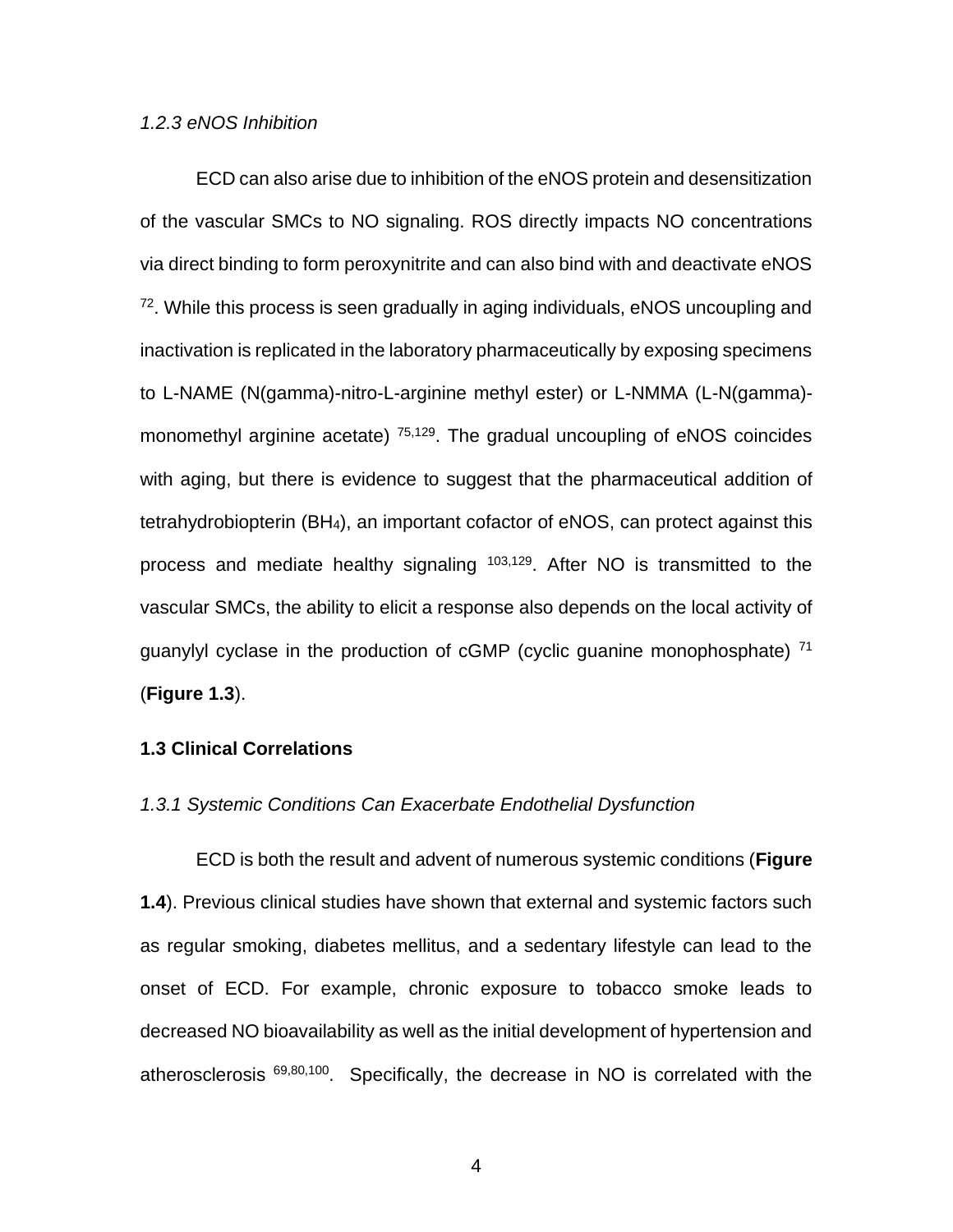transmission of inflammatory, atherogenic signals <sup>69</sup>. Diabetes has been shown to correlate with a decrease in NO bioavailability related to ECD<sup>4,41,104</sup>. One of the likely reasons for this is that insulin facilitates vascular NO production <sup>41,124</sup>. Because regular exercise provides periods of increased shear stress, mechanical stimulation, and decreased oxidative stress, a sedentary lifestyle is also an indicator for the likely onset of ECD 41,62.

#### *1.3.2 Hypertension and Endothelial Dysfunction*

Clinical correlations have been observed between hypertension and ECD, with evidence to support that ECD can both cause and be a result of hypertension. In many cases, chronic ECD tends to exacerbate hypertension  $3,104$ , and it is believed that this systemic increase in blood pressure is a result of the lack of microvascular dilation due to NO signaling  $20,78$ . Likewise, there is a growing body of evidence that agents commonly prescribed to treat hypertension, including calcium channel agonists and angiotensin-converting enzyme (ACE) inhibitors can alleviate the effects of ECD  $31,91$ . However, other studies debate the correlation between ECD and hypertension, and instead indicate that sustained hypertension appears to cause  $ECD$   $85$ . These proponents argue that sustained clinical hypertension results in an increased circumferential stretch, causing maladaptive vascular remodeling <sup>115</sup>. This may also be a result of the increased oxidative stress due to the overactivity of enzymes like NADPH oxidase as is seen in some patients with clinical hypertension <sup>91</sup>.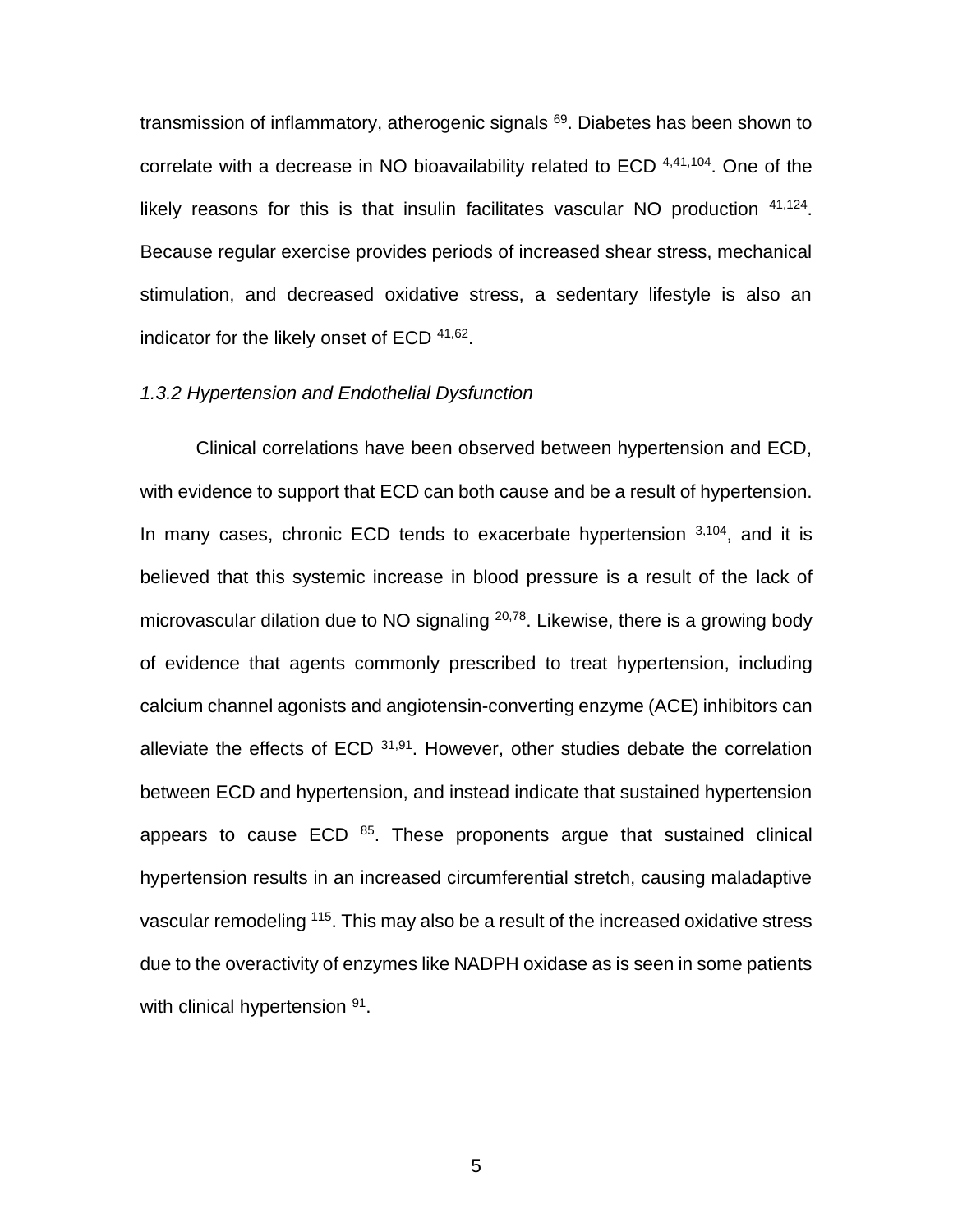#### *1.3.3 Relationship with Atherosclerosis and Vascular Disease*

Other studies indicate that ECD may lead to the development of more severe cardiovascular conditions such as atherosclerosis and heart failure. NO, which is maintained by consistent laminar flow of blood within the arteries, is commonly seen as a major atheroprotective factor during normal functioning 18,21,33. A dysfunctional vascular endothelium is commonly associated with a maladaptive interaction with low-density lipoprotein (LDL) cholesterol in the blood, and there is a direct correlation between hypercholesterolemia and localized ECD 96. It has also been observed that a deficiency in NO signaling can lead to the initiation of an inflammatory cascade, which can cause platelet adhesion, lymphocyte migration, and eventually atherosclerotic plaque development <sup>72</sup>. Areas that have irregular flow patterns, such as bifurcations, are especially prone to this process <sup>18</sup>. Further progression of atherosclerosis and hypertension through chronic endothelial dysfunction can eventually lead to more severe outcomes such as stroke, myocardial infarction, and heart failure  $66$ . There is a confirmed link between ECD and the pathogenesis of aortic and cerebral aneurysms through increased oxidative stress, decreased eNOS activity, and activation of the inflammatory cascade <sup>94,95</sup>.

#### *1.3.4 COVID-19 and Regionalized Endothelial Dysfunction*

Recently, clinical studies have observed a correlation between symptomatic cases of coronavirus disease 2019 (COVID-19) and the onset of ECD, specifically within the cardiac and pulmonary regions. Severe acute respiratory syndrome (SARS) infections, both of previous SARS cases and now of its variant SARS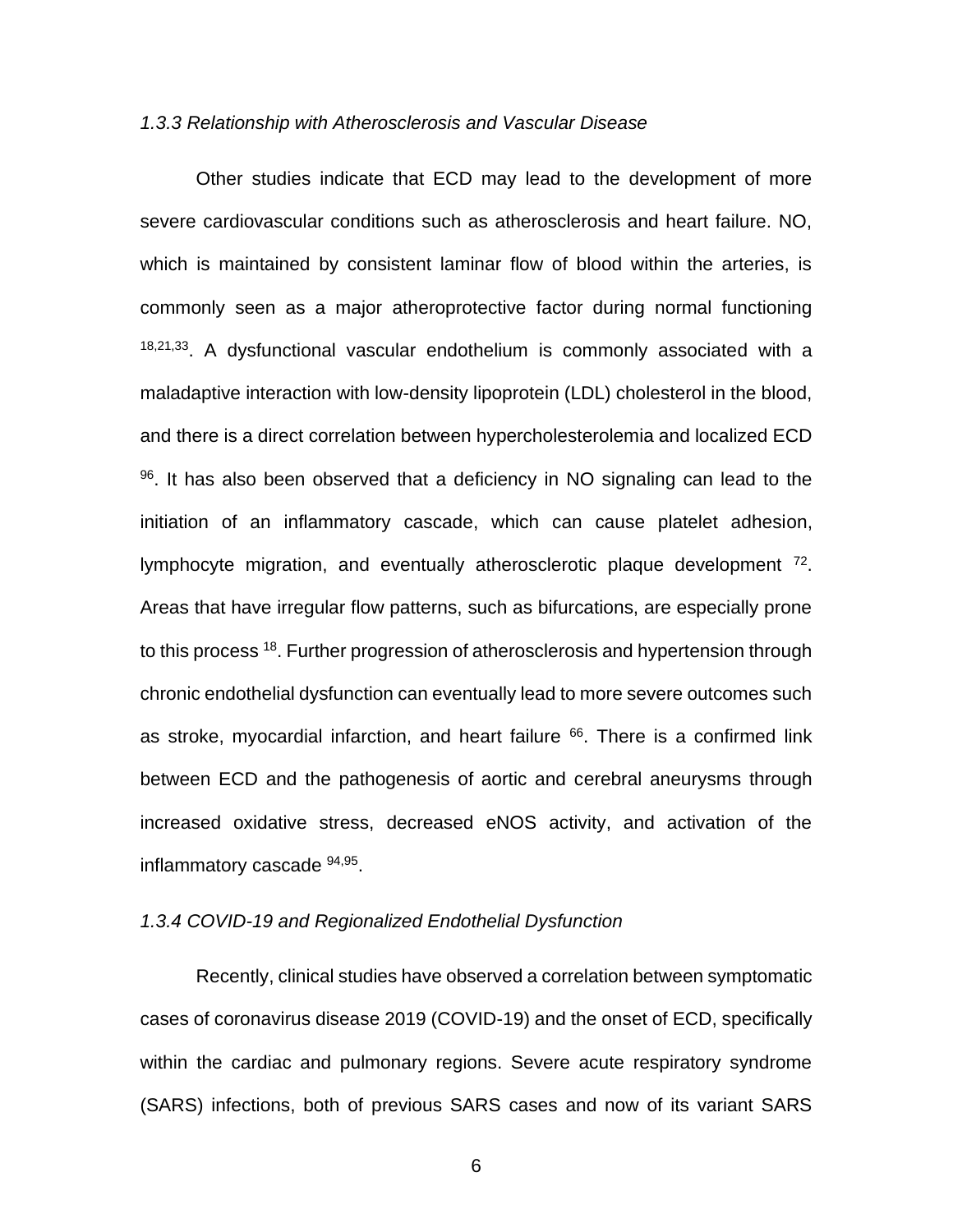coronavirus 2 (SARS-CoV-2), cause irregular activation of the inflammatory pathways <sup>30,97</sup>. One such example is in the interference of SARS-CoV-2 in the homeostatic maintenance of the renin-angiotensin-aldosterone system <sup>2,97</sup>. Continuous activation of inflammatory pathways by this virus and increased coagulability, especially within the pulmonary vascular system, can lead to ECD as well as other vascular events such as deep vein thrombosis, ischemia, and stroke <sup>30</sup>. There is also evidence that points to SARS-CoV-2 being able to directly infect vascular ECs, resulting in localized ECD  $74$ . However, it appears that those patients who have had preexisting ECD being diagnosed with COVID-19 are more prone to adverse vascular events while infected  $74$ . Thus, lifestyle measures such as diet and regular exercise are key in preventing vascular complications due to COVID-19 within individuals who are part of a more vulnerable population  $74$ . Overall, because SARS-CoV-2 has deleterious effects on the vascular endothelium, and understanding of the remodeling caused by endothelial dysfunction can provide insight into the management of COVID-19 <sup>64</sup>.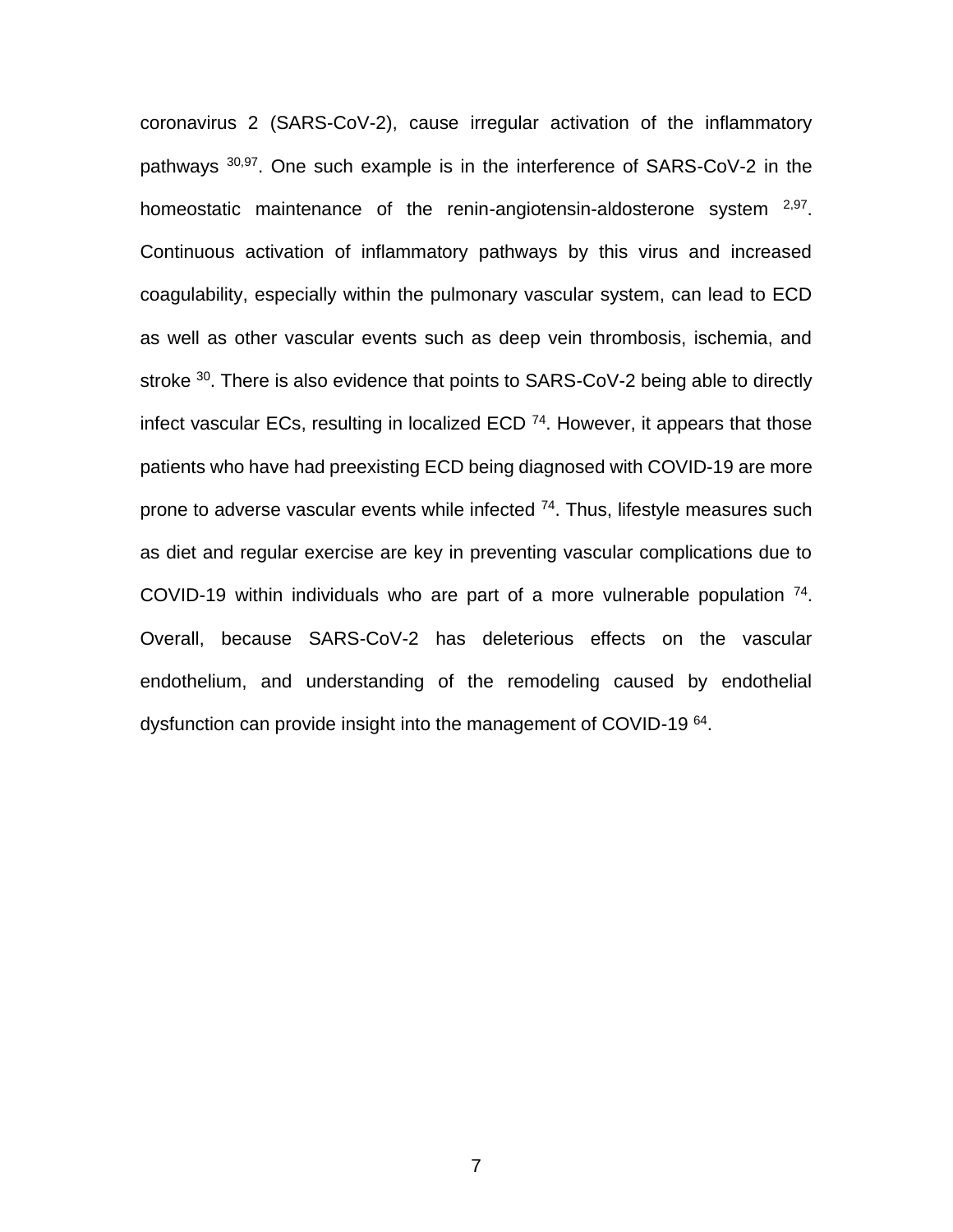### **1.4 Tables and Figures**



**Figure 1.1.** Histological cross-section of a porcine internal thoracic artery using Movat's Pentachrome. This figure details the three main layers of the arterial wall which are differentiated by the color oof the stain in the image. As can be seen here, the internal elastic lamina separates the intima from the media, and the media contains multiple elastic layers with collagen scattered throughout. The adventitia is stained differently because it contains mostly connective tissue, including fibroblasts and adipocytes. (Image courtesy of Colton Kostelnik, see also Kostelnik et al., 2021) <sup>58</sup>.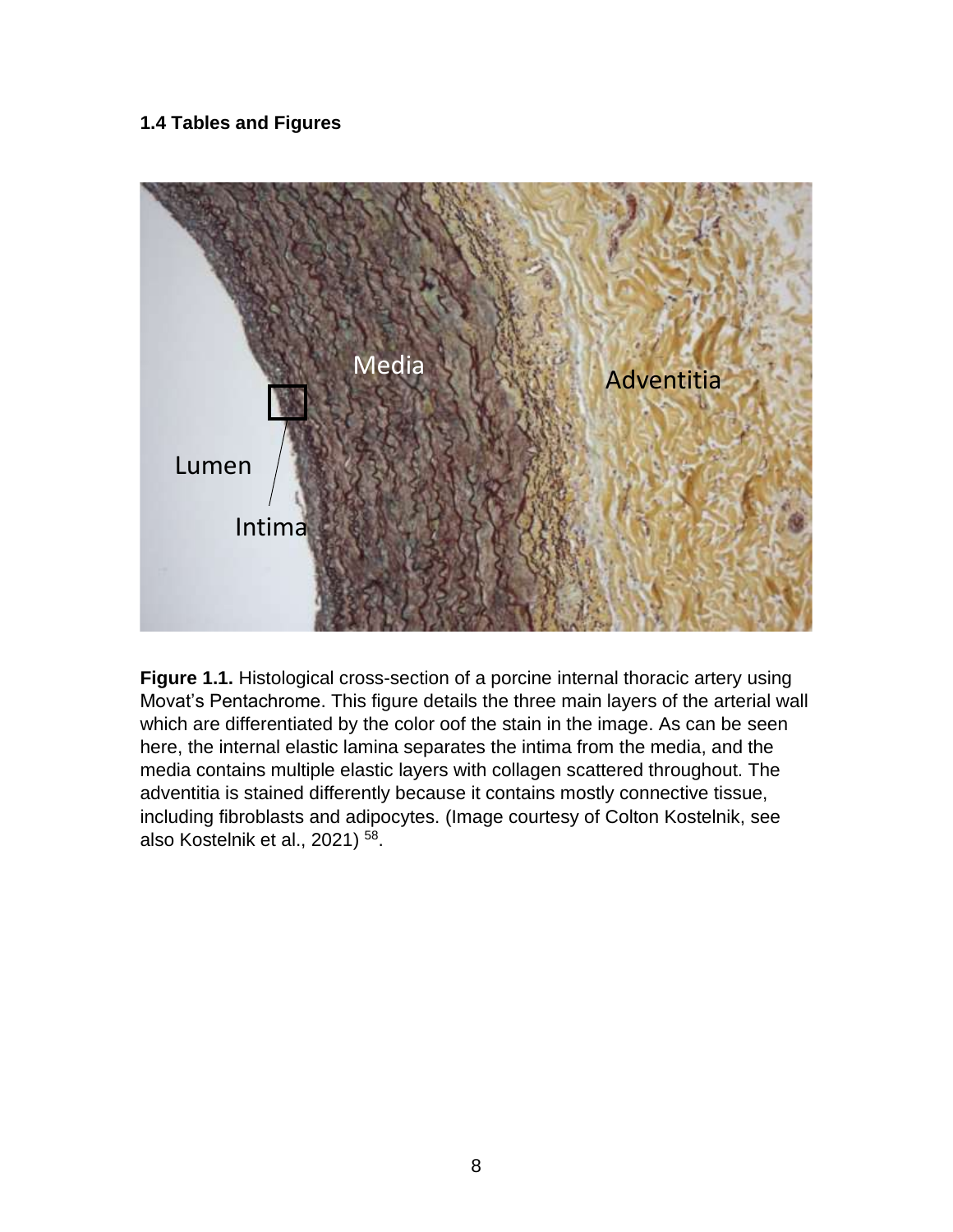|                                          | <b>SMC Relaxation</b> | Vasodilation<br><b>State State State</b> |    |    |
|------------------------------------------|-----------------------|------------------------------------------|----|----|
|                                          |                       |                                          |    |    |
|                                          | NO                    |                                          |    |    |
| L-arginine<br>∍<br>Wall shear stress (t) | eNOS                  | L-citrulline<br>Flow                     | 31 | 82 |

**Figure 1.2.** Production and effects of NO in a healthy vascular wall. In this diagram, eNOS uses L-arginine to produce NO, which goes on to relax the smooth muscle and dilate the artery. Green arrows refer to products, while yellow arrows refer to effects.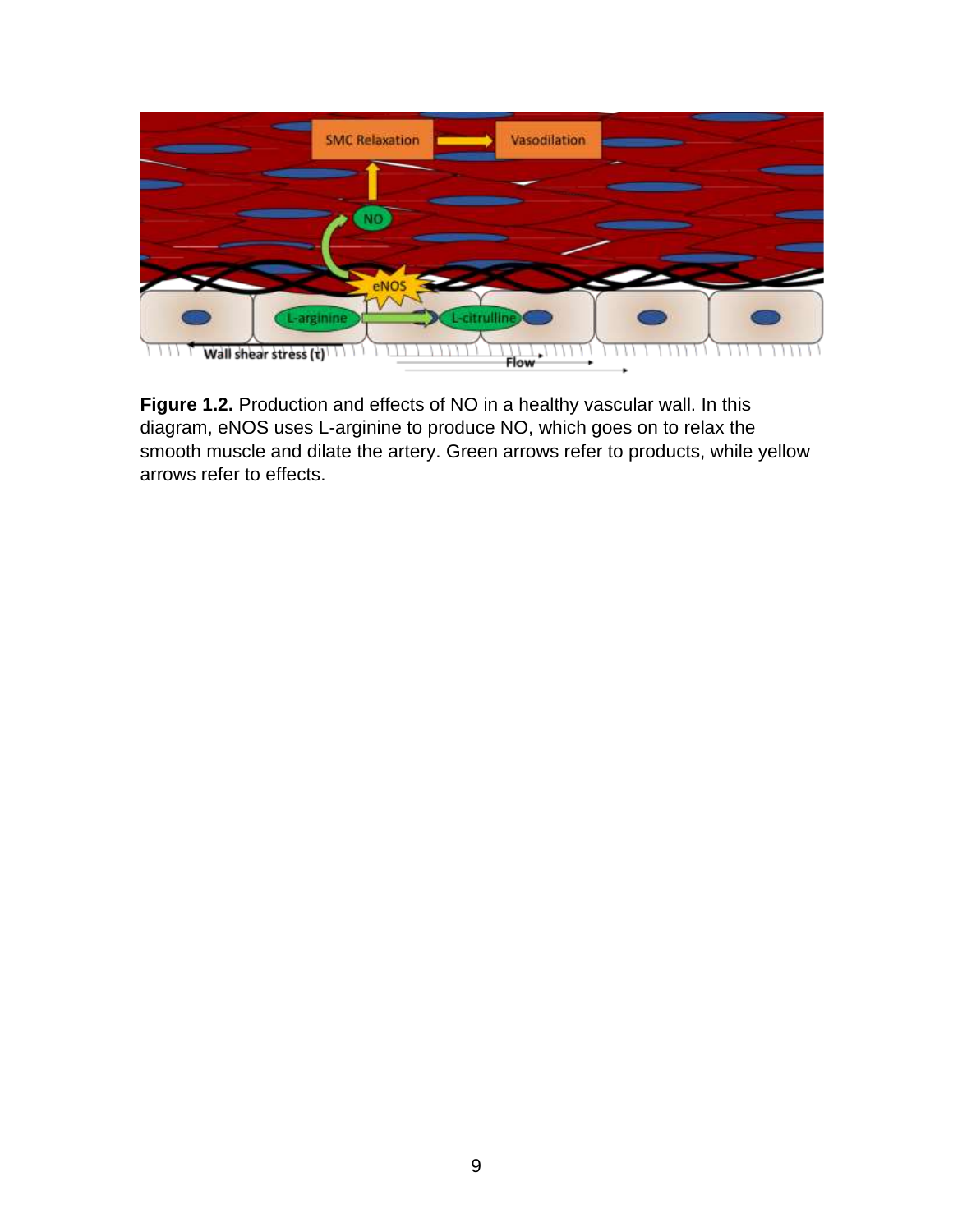

**Figure 1.3.** Inhibition of eNOS by ROS. The increased presence of angiotensin II (Ang II) stimulates NADPH oxidase, which produces superoxide. This combines with NO to create peroxynitrite, which can inhibit eNOS, preventing proper NO signaling. Green arrows show products and stimulation, yellow arrows show effects, and red arrows show inhibition.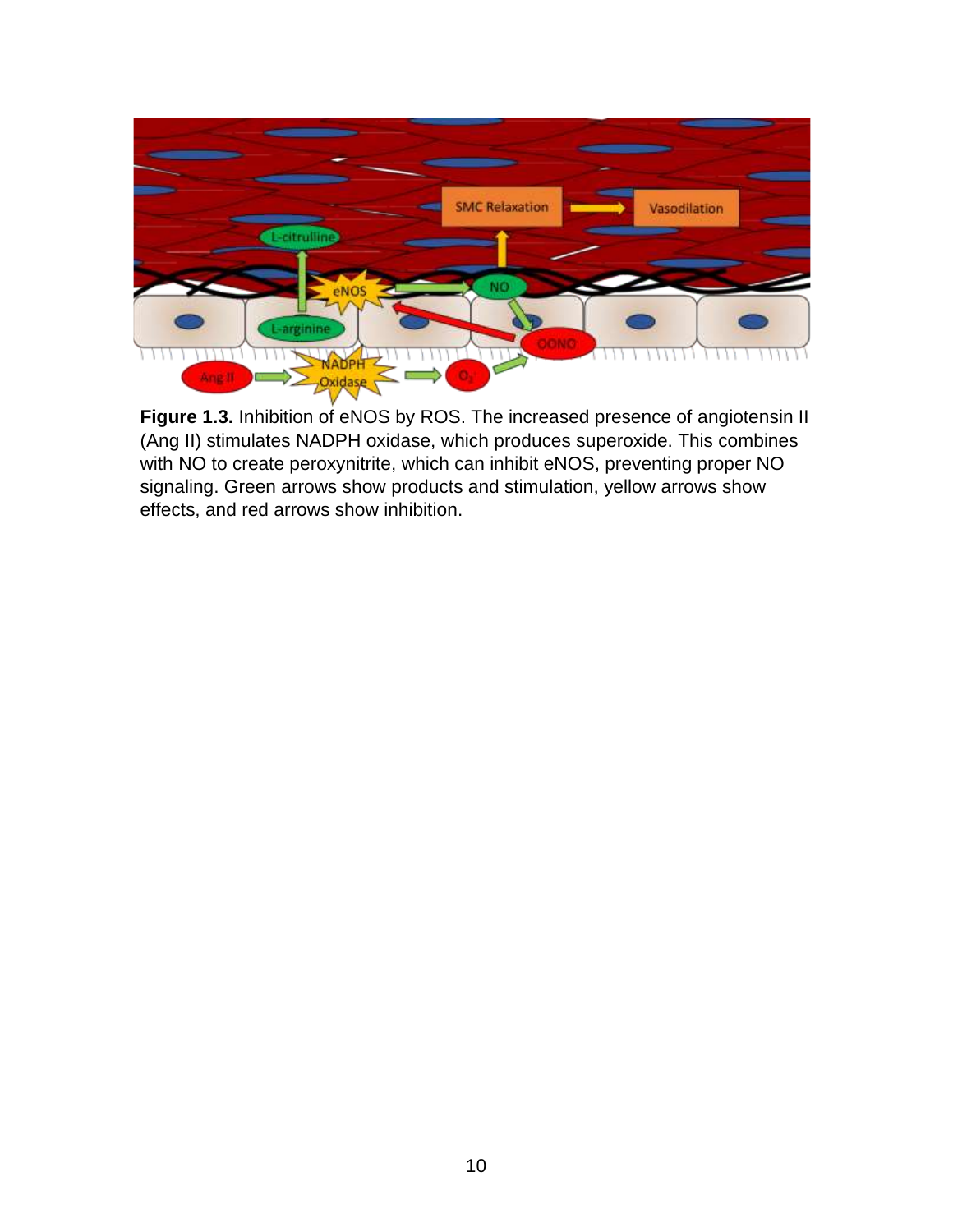

**Figure 1.4.** Clinical context of vascular endothelial dysfunction/ECD. Systemic conditions associated with the exacerbation of vascular endothelial dysfunction/ECD (blue) are shown on the left, and the vascular diseases affiliated with ECD (red) are shown on the right. As shown above, systemic hypertension is both a contributor to and a result of ECD.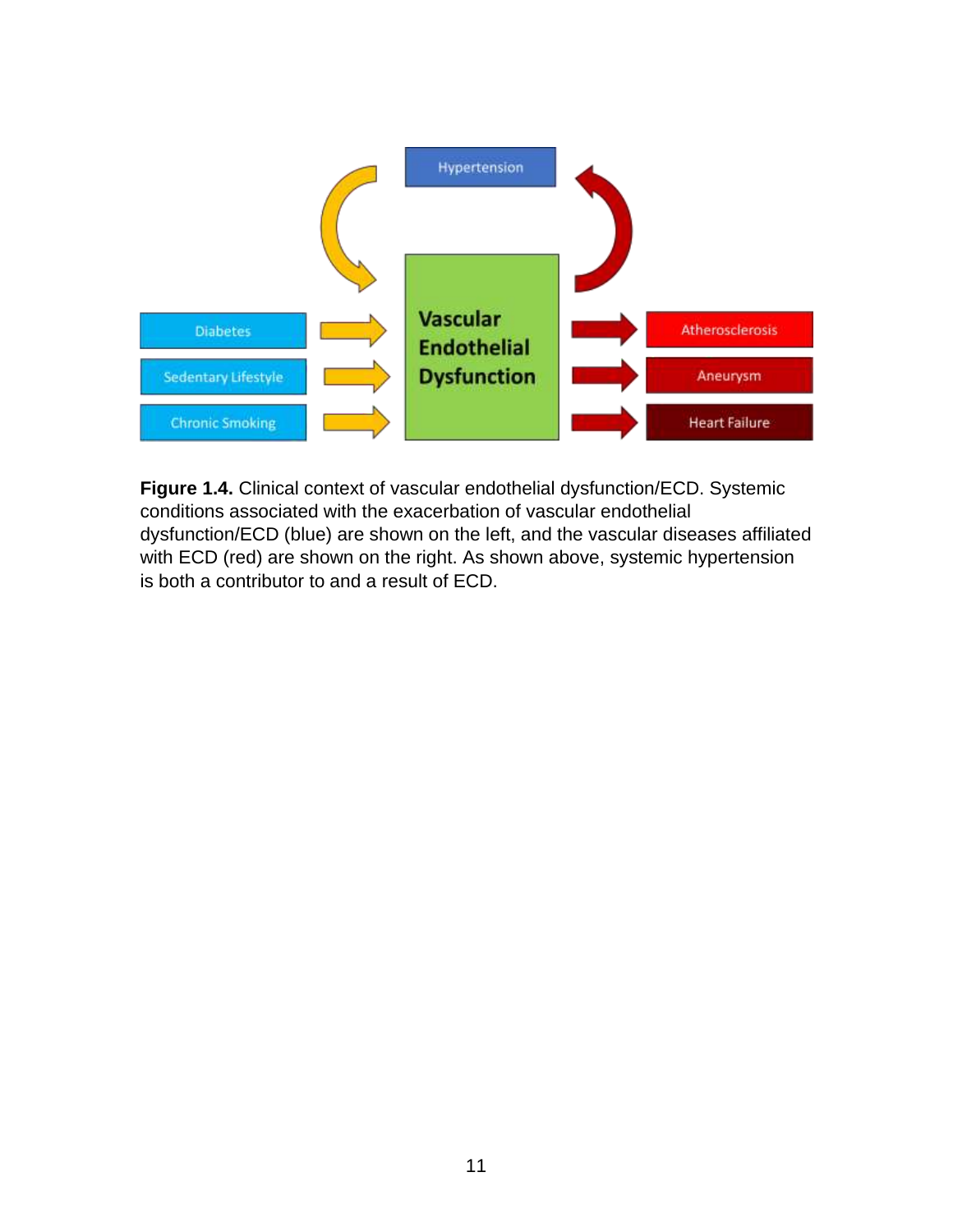#### **Chapter 2**

#### **Review of Experimental Studies**

#### **2.1 Flow-Mediated Dilation**

Various techniques have been previously used to quantify endothelial dysfunction and its associated remodeling of the vascular wall, including flowmediated dilation (FMD). In short, FMD uses reactive hyperemia, commonly in the brachial artery, to measure an artery's ability to dilate. The relative percent dilation of the brachial artery is used to quantify endothelial-dependent vasodilation  $36$ . In this case, arteries that have lower endothelial functioning are less able to adapt to a sudden, temporary increase in the rate of blood flow <sup>57</sup>. While the ability of this method of measurement to predict future vascular outcomes is limited, there is conclusive evidence that changes in FMD percentage (%FMD) across multiple tests can be an indication of developing vascular disease <sup>90</sup>.

Previous studies have reported that a decrease in dilation in response to reactive hyperemia corresponds with a decreased endothelial function and serves as an overall predictor of cardiovascular events 36,57,79. Gocke et al. showed that individuals with noninvasively determined endothelial dysfunction had an average %FMD that was 37% less than that of healthy individuals <sup>33</sup>. This finding is reinforced by Poggianti et al. where in those with more severe vascular diseases, the %FMD can be less than half of that in healthy subjects  $79$ . Furthermore, there tends to be an inverse relationship between the %FMD and the severity of the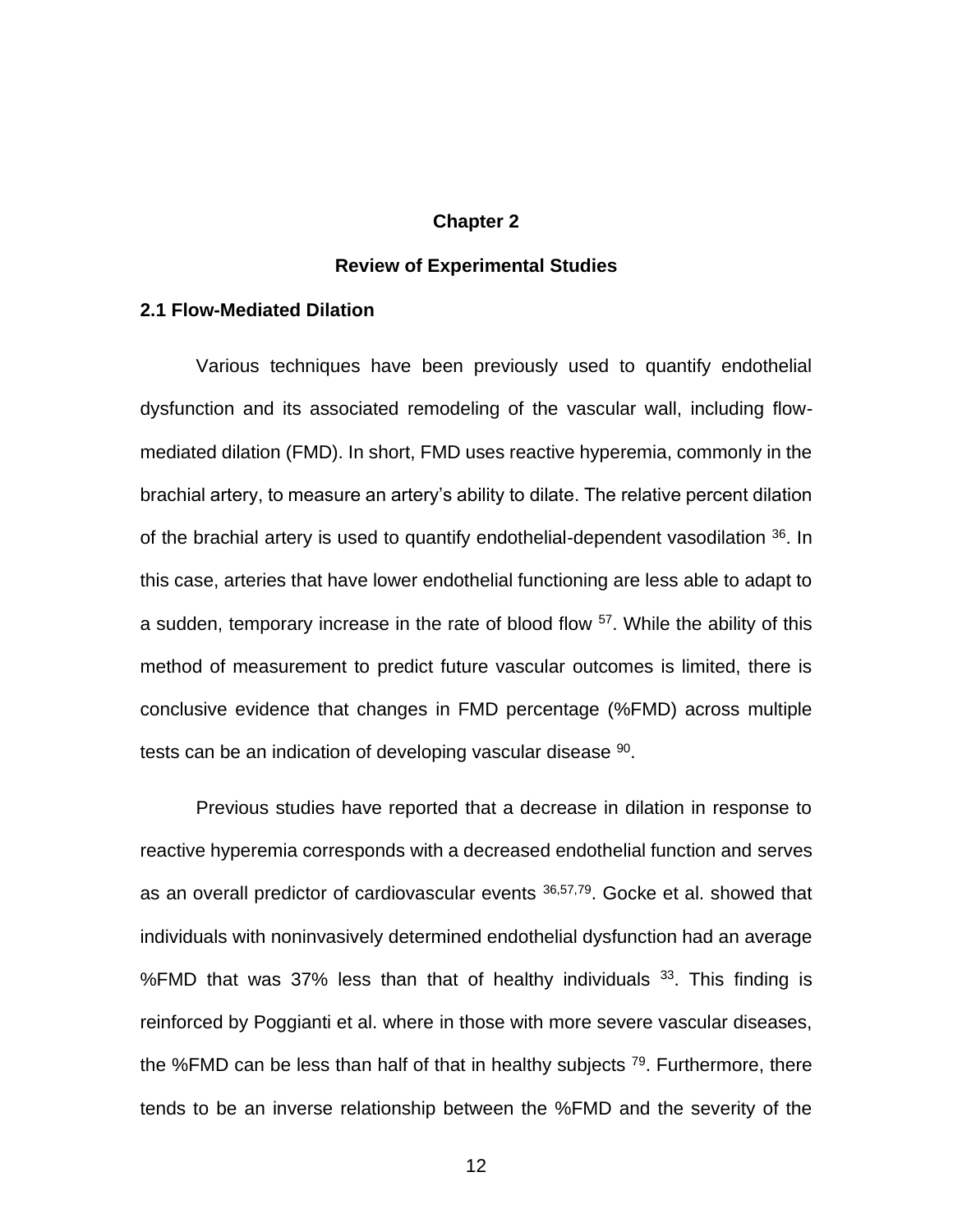disease with a 17% decrease in cardiovascular risk associated with every 1% increase in %FMD 36,109. However, Green et al. (2011) have shown that longitudinal decreases in %FMD have the greatest correlation with deterioration in endothelial functioning <sup>36</sup>. Because these longitudinal changes can be minute, this data should be supplemented with other methods of testing to fully assess endothelial functioning <sup>90</sup>.

Other studies have also directly quantified eNOS activity through localized NO concentrations or through measurement of the arterial response to stimuli associated with NO activity. Hansen et al. which linked HIV to vascular endothelial dysfunction, measured dilation in response to acetylcholine and revealed a 22% lower relaxation in HIV transgenic versus wild-type specimens <sup>37</sup>. Similarly, Huang, et al. revealed that eNOS knockout mice had an acetylcholine-dependent vasodilation that is 13.7% lower than that of their WT counterparts <sup>43</sup>. Within aging human subjects, dilation measurements via peak flow rate revealed acetylcholinedependent dilation to be significantly less in aged individuals whereas SNPdependent dilation was insignificantly different <sup>99,101</sup>. Another technique that is also being used to measure endothelial function is flow-mediated contraction in response to reduced flow <sup>34</sup>. While flow-mediated constriction has not been as extensively studied as FMD, current research suggests that this test, when coupled with FMD, can provide a more accurate assessment of endothelial function 38.

#### **2.2 Pulse-Wave Velocity**

Pulse-wave velocity (PWV) is a common technique used to assess the mechanical properties of an artery in-vivo and is mostly used in clinical studies and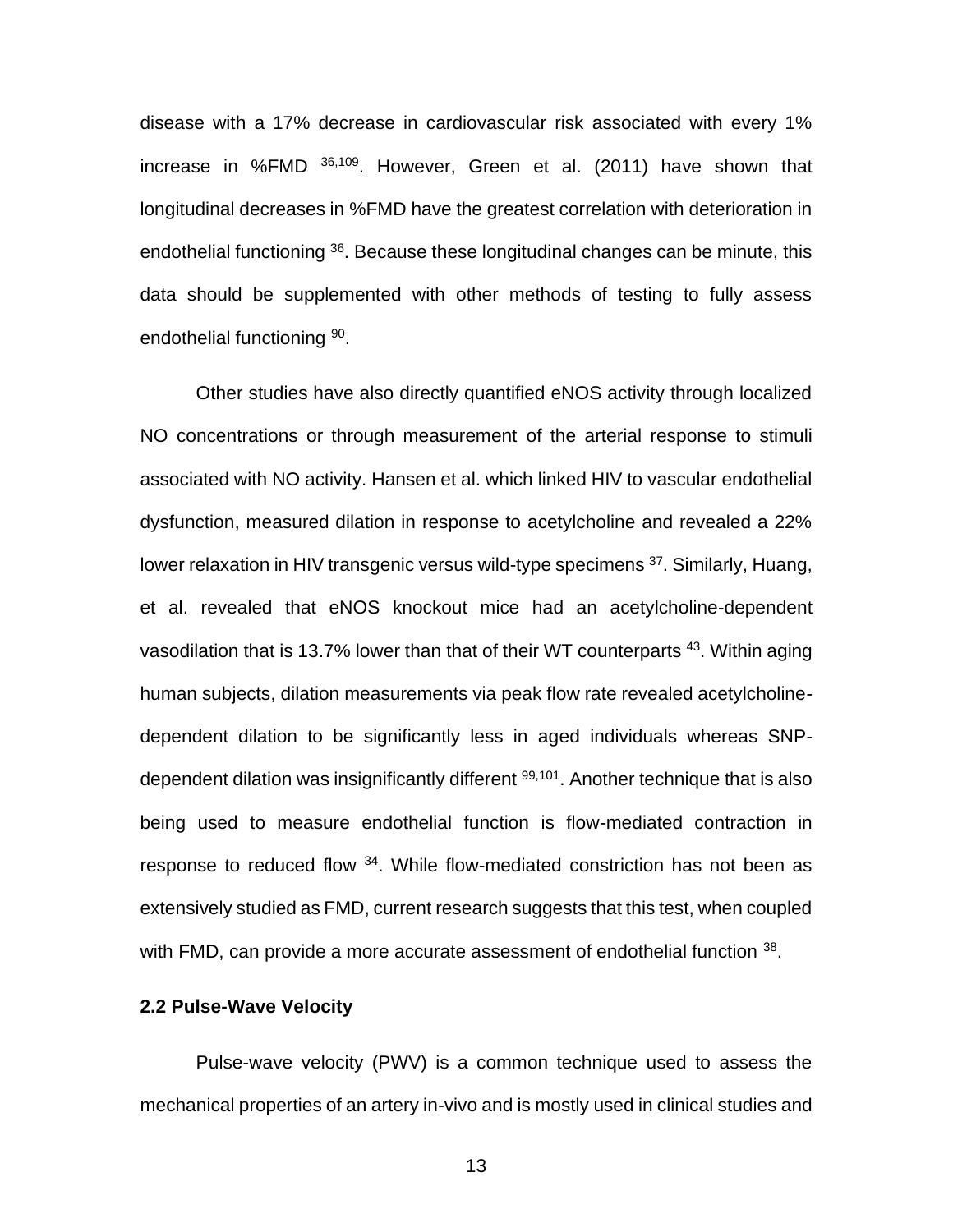in situations where ex-vivo mechanical testing is not feasible  $3$ . Briefly, PWV measures the time it takes for an arterial pulse-wave to travel between two pressure transducers <sup>63</sup>. This velocity measurement, along with arterial diameter measurements taken with ultrasound, are used to determine the compliance and distensibility of the major artery  $63$ . A greater pulse-wave velocity measurement is often associated with stiffer arteries due to less absorption of kinetic energy by the elastic membranes 17,92. Abnormal PWV readings are often associated with diseases such as hypertension  $17$ . During these types of tests, the ultrasound measurements are often also used to obtain information regarding the compliance and distensibility through incremental measurements of pressure and crosssectional area, which can be used to obtain the volume of blood contained within the vessel <sup>11</sup>.

Within younger adults, a higher PWV can often indicate the onset of ECD, as was determined by relative biomarker concentrations by Van Bussell, et al. and can likely be used as a predictive measure for future vascular disease <sup>14</sup>. When looking at diseases linked with ECD, there is a significant correlation between the level of fasting glucose and mean arterial pressure and PWV <sup>102</sup>. In a more controlled setting with eNOS knockout mice, Jung et al. found that PWV tended to be more than 10% greater in the knockouts compared to the wild-types, along with a similar increase in mean arterial pressure with similar heart rates <sup>49</sup>. An increase in PWV also corresponds to an increase in vascular disease severity (such as atherosclerosis, hypertension and other associated diseases), with the most severe causing an increase of 41% <sup>109</sup>.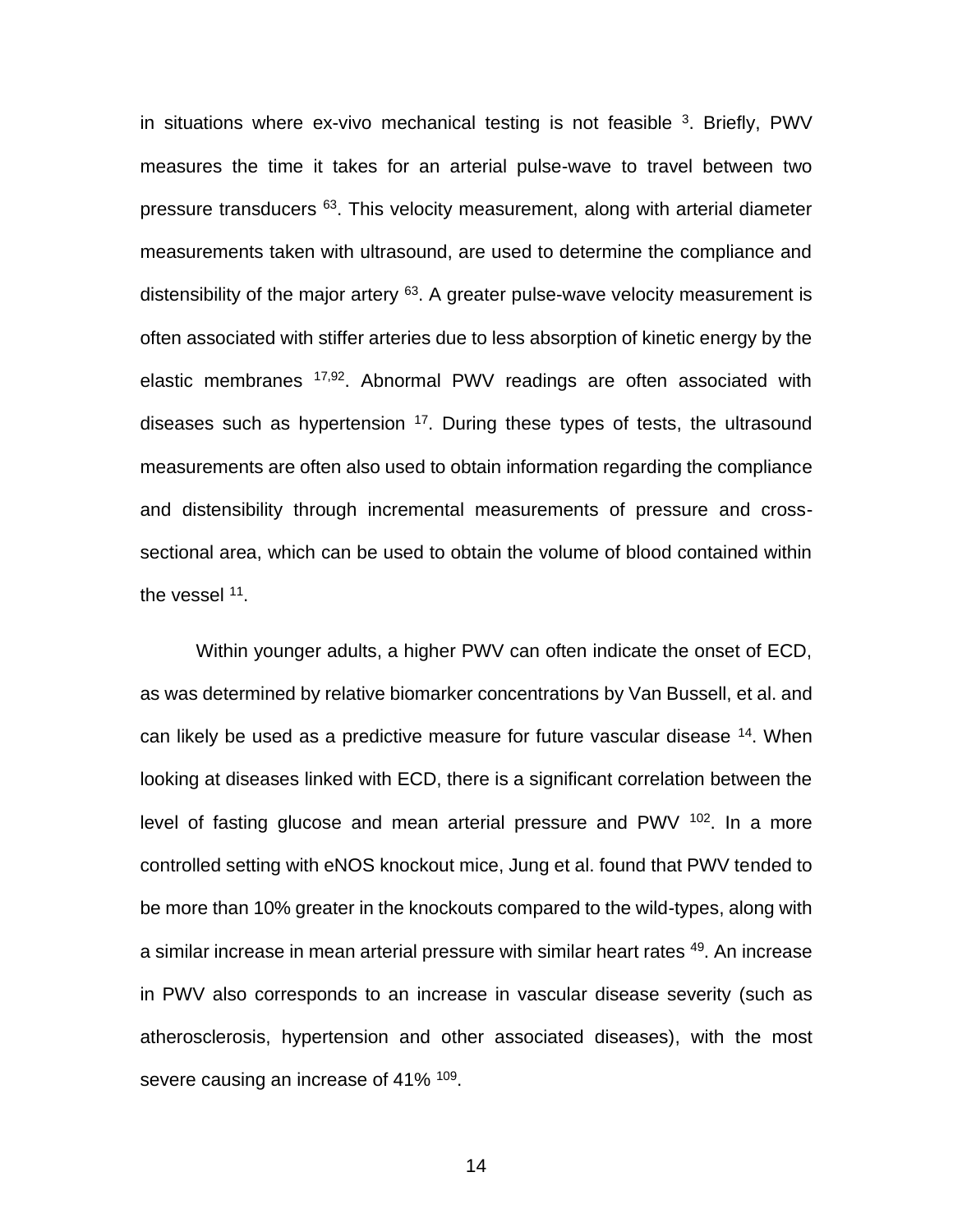An increased PWV corresponds with a decrease in compliance and distensibility <sup>6</sup>. In linking childhood obesity to endothelial dysfunction, Tounian et al. found the unhealthy subjects to have significantly decreased compliance and distensibility compared to the control group  $108$ . These findings of decreased compliance are also found in adult patients with ECD via acceleration of peak velocity, which tends to be inversely related <sup>99</sup>. This significant decrease in distensibility remains true over more gradual periods, through the level of changes varies depending on the location according to Van Bussell, et al. <sup>15</sup>. While some may argue that the above changes observed in these patients are a result of comorbidities rather than ECD itself, these trends were also observed in more controlled experiments with eNOS knockout mice 49,61. The results from the above two sections are summarized in **Table 2.1**.

#### **2.3 Wall Stiffness**

A likely contributor to decrease in compliance and distensibility is an increase in tissue stiffness. Within aging individuals affected by various cardiovascular conditions, those with ECD were reported to have a greater elasticity index compared to healthier controls, which is a numerical factor used as a surrogate for tissue stiffness  $101$ . This finding is mirrored by studies which have observed a similar phenomenon in children with diagnosed vasoactive dysfunction <sup>15</sup>. However, increased tissue stiffness was not seen in experiments where ECD was induced in transgenic mice and their arterial tissue properties were assessed via ex-vivo biaxial mechanical testing 7,37.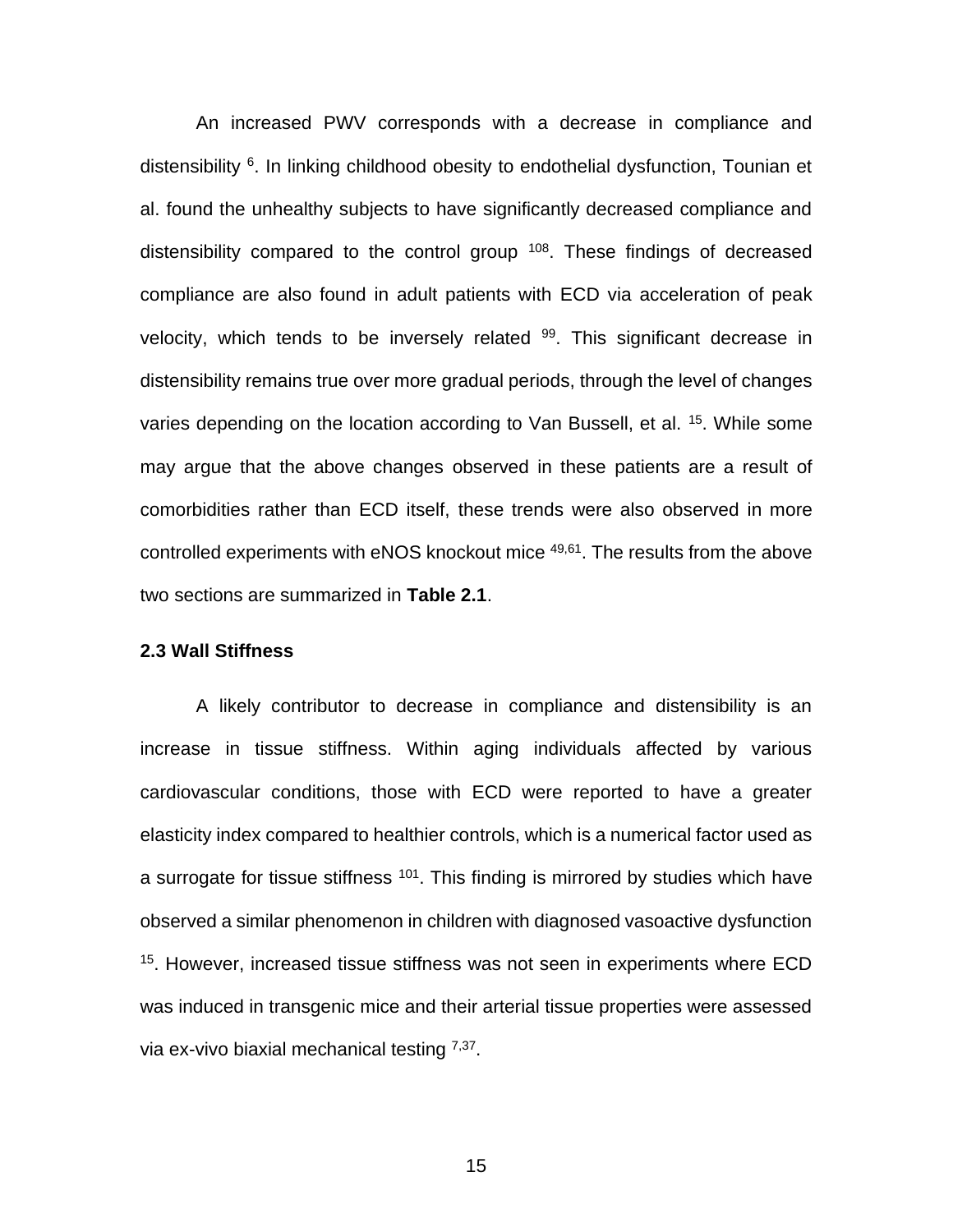In other studies that examine the trends in stiffness in pathologies correlated with ECD, there is a distinct trend toward increased stiffness. During the biaxial mechanical testing of diabetic arteries with measured vasoactive dysfunction, there is a notable trend toward increased stiffness with age in the circumferential direction compared to healthy controls  $23,106$ . This corresponds with a doubling of the elastic modulus in arteries affected by ECD along with a decrease in material parameters used to quantify the contribution of collagen to the overall strain energy equation <sup>23</sup>. These overall changes in stiffness due to ECD are mostly reflective of changes in the constituent mass fractions within the medial extracellular matrix, as is seen in studies directly looking at ECD and those looking at correlated disease states such as hypertension <sup>25,108</sup>.

While other studies have used biaxial testing to assess arterial mechanical properties, some in-vivo studies have been able to examine these properties through indirect measures such as the augmentation index (AIx). As with FMD and PWV, AIx can be used as a predictive measure for cardiovascular risk <sup>77</sup>. The AIx measures an elastic or peripheral artery's response to a pulsatile pressure, with a greater AIx corresponding with a stiffer artery  $3,63$ . Like with arterial stiffness, modulation of NO tends to increase augmentation index and causes the arteries to become stiffer <sup>3</sup>. This increase in Alx is also seen in diseases related to ECD  $77,121$ . Tudoran, et al. shows that the percent increase in AIx is correlated with disease severity <sup>109</sup>. This is further developed in a study by McEniery, et al. which showed that Aix is significantly negatively correlated with endothelial functioning and is directly related with PWV and arterial stiffness  $68$ .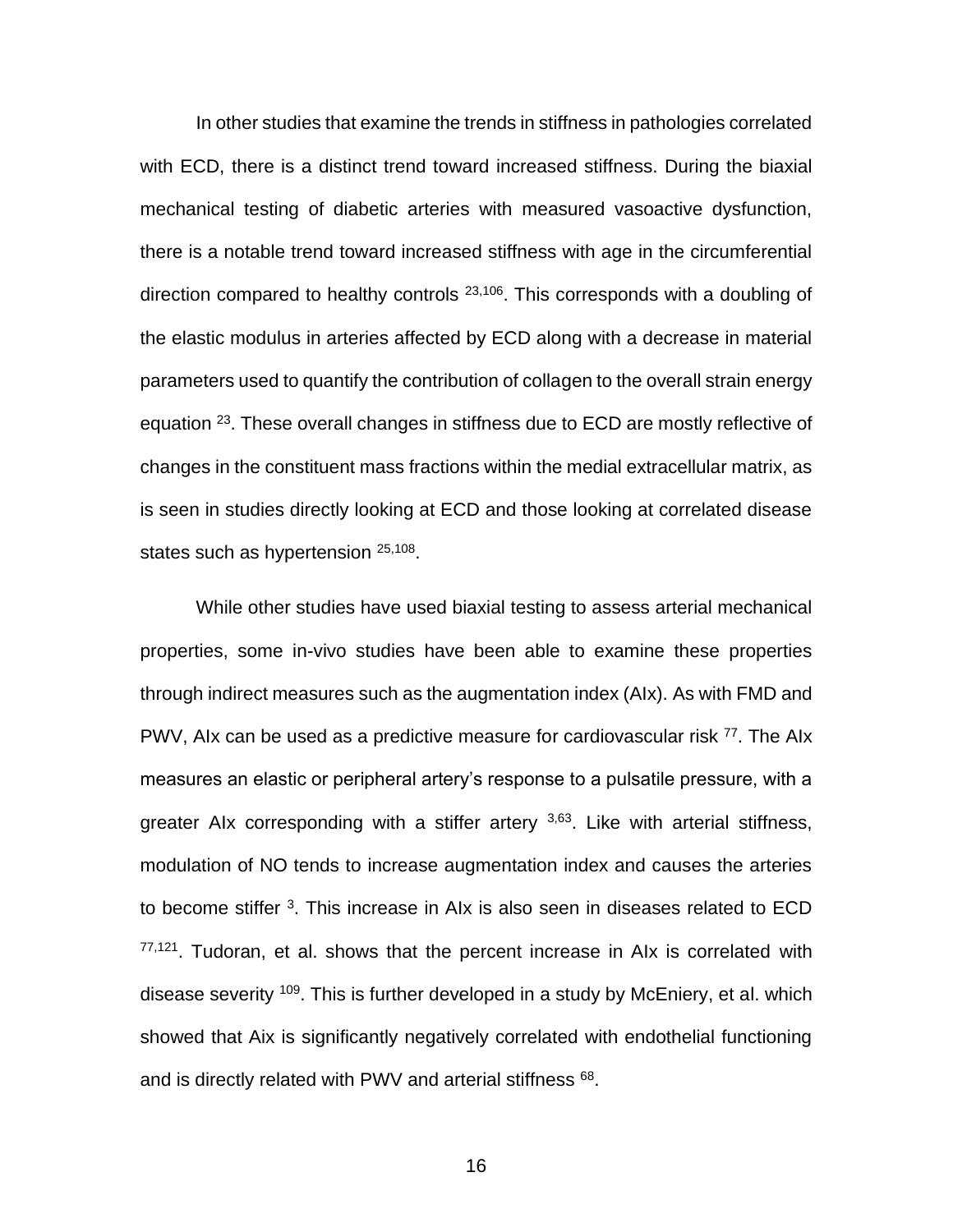#### **2.4 Intimal-Medial Thickness**

Observed changes in wall stiffness and measurements obtained by FMD and PWV due to ECD are accompanied by alterations in arterial geometry and relative amounts of constituents within the arterial wall. As is observed in eNOS knockout mice, one of the key characteristics that arise as a result is increased intimal-medial thickness (IMT) 41,72,85,88,123. While studies such as Poredos, et al. that looked at ECD in terms of other conditions quantified the increase in IMT at around 10%, Kleinbongard et al. isolated this disease and observed changes of up to 60% 55,80,123. Not surprisingly according to Yuskel, et al. increased IMT is coupled with an increase in the arterial cross-sectional area <sup>130</sup>. While smooth muscle hyperplasia is also observed in many cases, increased deposition of extracellular matrix material provides a significant contribution to this increased thickness <sup>37,88</sup>. Most of this ECM expansion is due to an overproduction of collagen, a much stiffer material than elastin <sup>27,37</sup>.

Coupled with this collagen expansion is often the gradual degradation of elastin <sup>117</sup>. In ECD, an inversion of the collagen-to-elastin ratio from mostly elastin to mostly collagen is often observed (from  $\sim$ 0.5 to  $\sim$ 2.0) <sup>7,81</sup>. As is shown in Tong, et al., this trend is also seen in diseases correlated with ECD <sup>106</sup>. This conversion of the tissue in the arterial wall from elastic to collagenous explains the increase in the elastic modulus reported by some studies  $^{7,44}$ . Most of these changes are very much like those observed in the early stages of hypertension  $19,91$ . Thus, when considering a potential arterial growth and remodeling mechanism, that of hypertension likely provides an excellent framework that can be adjusted to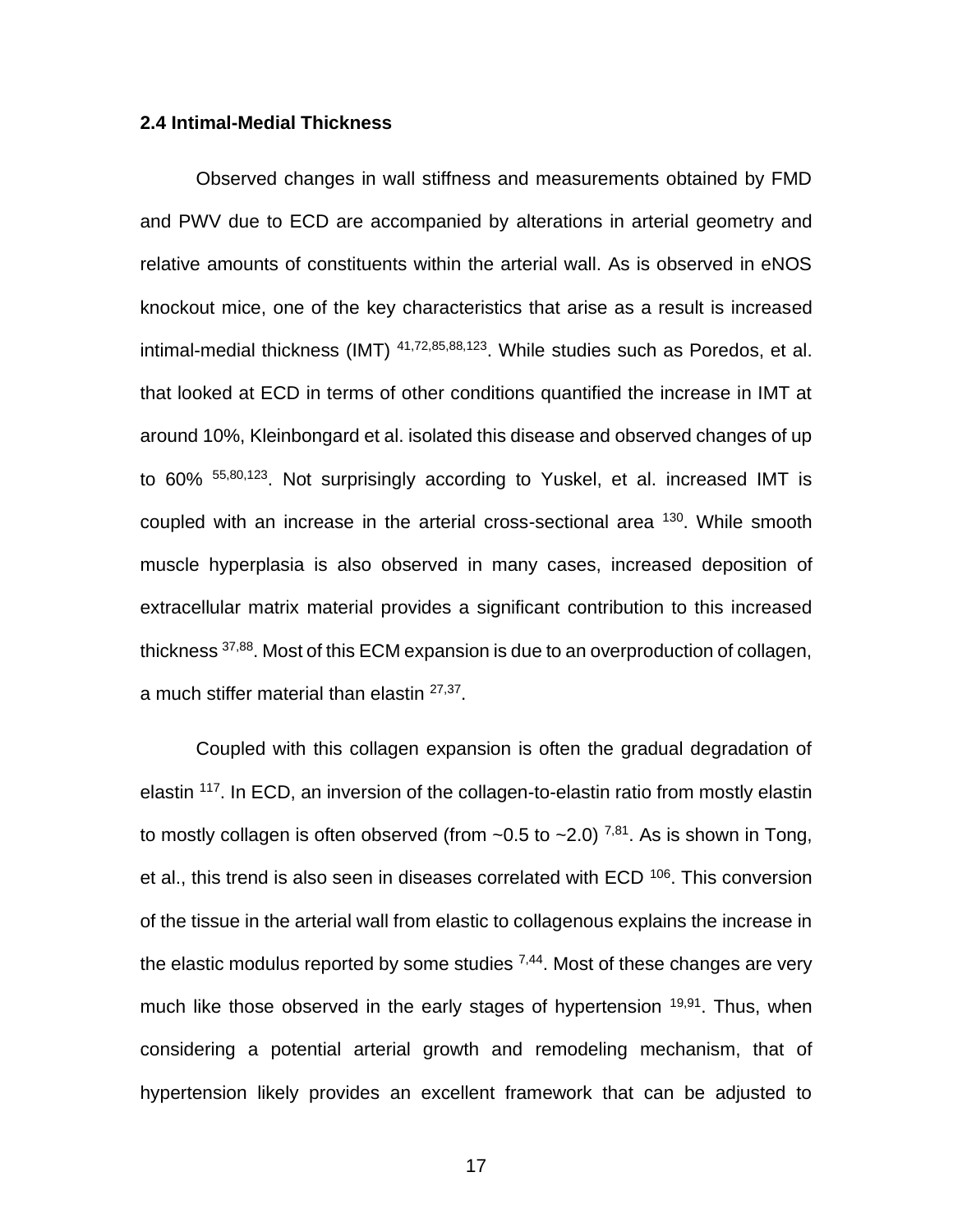account for the nuances of vascular  $ECD$ <sup>70</sup>. Most of the above information regarding stiffness and IMT is summarized in **Table 2.2**.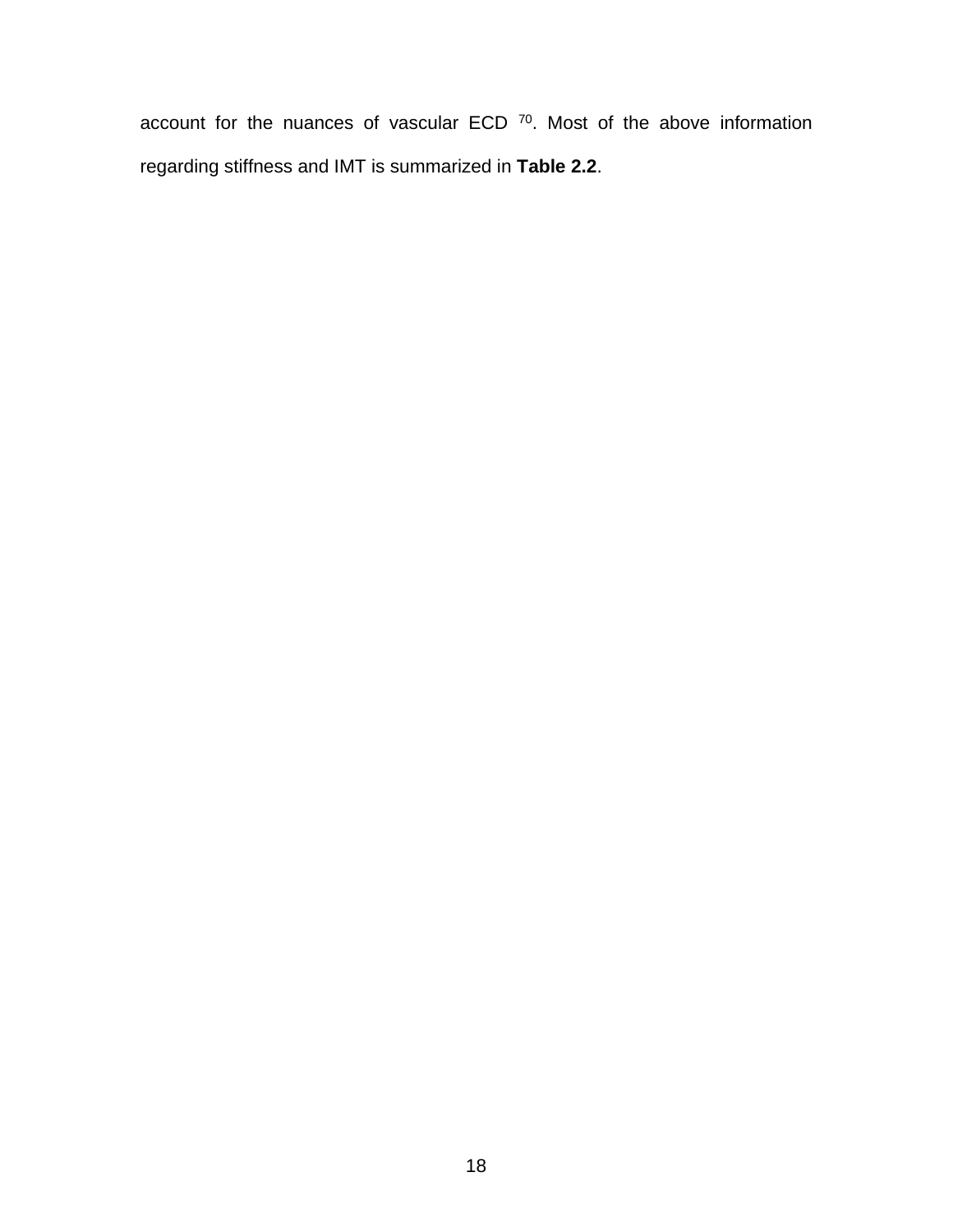#### **2.5. Tables and Figures**

#### **Table 2.1. Summary of Experimental Flow-Related Measurement Values**

|                   | Condition           |                   |                  |                         |                             |
|-------------------|---------------------|-------------------|------------------|-------------------------|-----------------------------|
| Study             | Group               | $\Delta$ %FMD (%) | $\Delta$ PWV (%) | $\Delta$ Compliance (%) | $\Delta$ Distensibility (%) |
| Tounian, 2001     | Obesity             | $-44.44$          | N/A              | $-7.69$                 | $-16.67$                    |
|                   | Peripheral          |                   |                  |                         |                             |
|                   | Vascular            |                   |                  |                         |                             |
| Gocke, 2003       | <b>Disease</b>      | $-37.14$          | N/A              | N/A                     | N/A                         |
|                   | <b>Aortic Valve</b> |                   |                  |                         |                             |
| Poggianti, 2003   | <b>Sclerosis</b>    | $-58.49$          | N/A              | N/A                     | N/A                         |
| Tao, 2004         | Aging               | $-10.5$           | N/A              | N/A                     | N/A                         |
|                   | Diabetes and        |                   |                  |                         |                             |
| Tedesco, 2004     | <b>Hypertension</b> | N/A               | 46.8             | N/A                     | N/A                         |
| Van Bussell, 2011 | Aging               | N/A               | 7.79             | $-23.53$                | $-20.55$                    |
| Tudoran, 2015     | Hypothyroidism      | $-78.40$          | 40.81            | N/A                     | N/A                         |

Summary of experimental values pertaining to previous studies which examined the flow-related properties of arteries with vasoactive dysfunction *in-vivo*. To the left is the name of the study, followed by the condition group measured by the study, and the percent difference in parameters of the affected group compared to the control group. The results of these studies are summarized at the bottom row using averages. All studies are conducted with human. Studies marked with an asterisk (\*) indicate those in which dilation was achieved using acetylcholine as opposed to using FMD. All quantities represented are associated with a p-value of p<0.01 15,33,37,43,79,101,102,108,109 .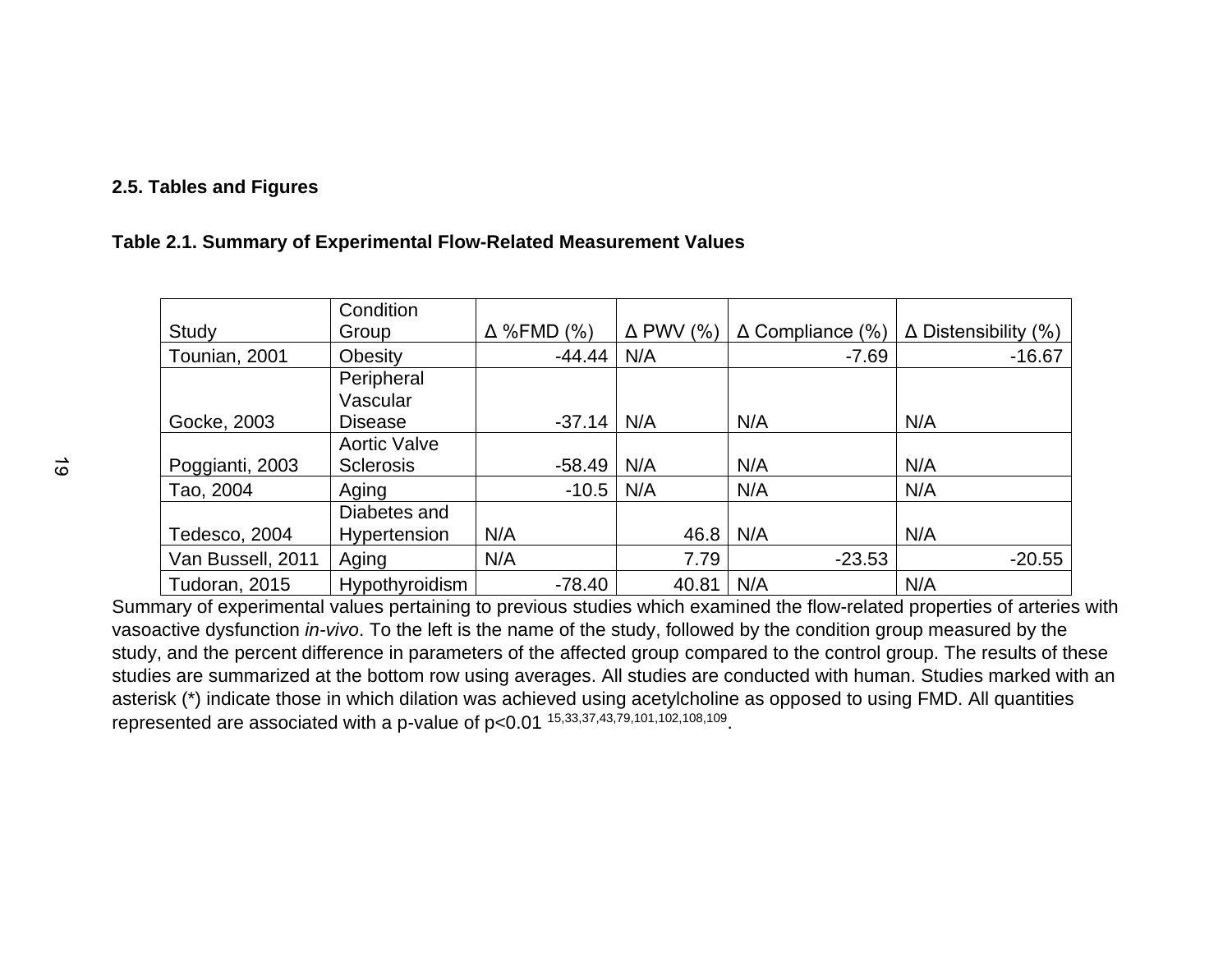| Study               | <b>Condition Group</b>    | $\Delta$ E (%) | $\triangle$ Alx (%) | $\Delta$ IMT (%) |
|---------------------|---------------------------|----------------|---------------------|------------------|
| Poredos, 1999       | Smoking                   | N/A            | N/A                 | 15.25            |
| Wilkinson, 2000     | <b>Diabetes</b>           | N/A            | >90                 | N/A              |
| Tounian, 2001       | Obesity                   | 75             | N/A                 | N/A              |
| Woo, 2004           | Obesity                   | N/A            | N/A                 | 8.89             |
| Kleinbongard,       | Elevated plasma           |                |                     |                  |
| 2006                | nitrite levels            | N/A            | N/A                 | 60               |
| Eberth, 2011        | Hypertension              | N/A            | N/A                 | 75.32            |
| Van Bussell, 2011   | Aging                     |                | N/A                 | 6.45             |
| Tudoran, 2015       | Hypothyroidism            |                | 23.77               | 45.16            |
| <b>Yuksel, 2016</b> | Bechet's disease          | N/A            | N/A                 | 25.42            |
| Desyatova, 2017*    | <b>Aging and Diabetes</b> |                | N/A                 | 37.22            |

#### **Table 2.2. Summary of Experimental Structure-Related Measurement Values**

Summary of experimental values pertaining to studies which examine the structure-related properties of arteries affected by ECD. The left column represents the name of the study, followed by the condition group studied and the measured quantities. The values are summarized by averages given at the bottom row. All studies are conducted with human subjects or samples. All IMT measurements were taken at the carotid arteries. Studies marked with an asterisk (\*) denote those here the total wall thickness is reported instead of IMT. All quantities represented are associated with p-values of p<0.05 15,23,25,55,80,108,109,121,123,130 .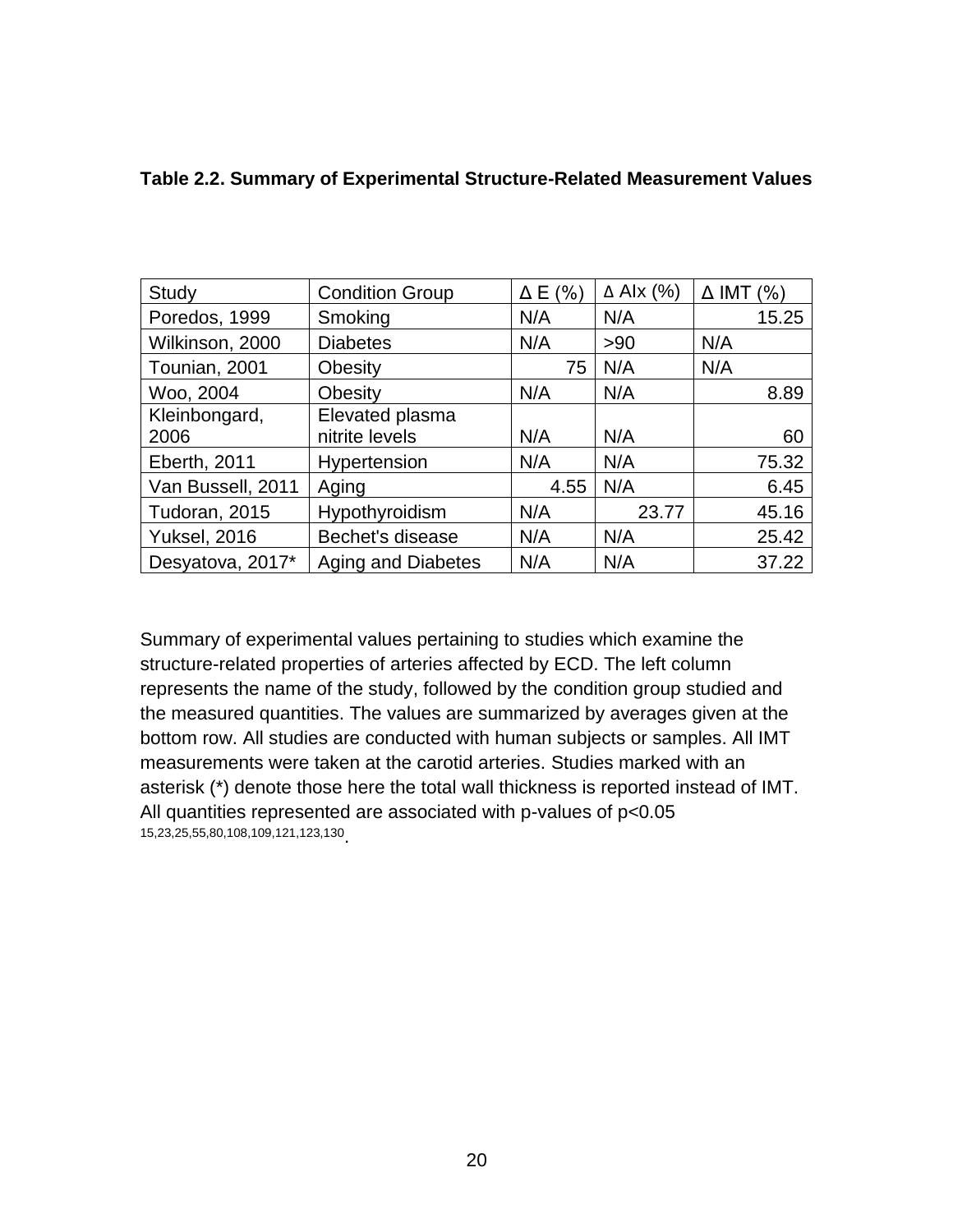#### **Chapter 3**

#### **Review of Mechanical Modeling**

#### **3.1 Introduction**

To accurately model ECD, one must choose a modeling framework from which to operate. Previously, arterial mechanical behavior has been characterized through several different approaches. Many studies have used phenomenological models to represent this mechanical behavior, in which experimental results are used to populate the strain energy equations. While this method of characterization is highly useful in being able to accurately assume a mechanical model from experimental data, it lacks many of the predictive capabilities that other modeling methods provide <sup>47,116</sup>. A second classification of mechanical behavior is a structurally motivated model, in which the mechanical behavior is characterized by a combination of the individual constituents of the artery via a mixture model  $60,83$ . This type of model more adequately describes the mechanical behavior of the arteries through the inclusion of collagen, elastin, and smooth muscle contributions  $12,113$ . As will be discussed, many previous studies have expanded upon this notion by categorizing constituents by their respective layers through multi-layer models throughout the different stress states shown in **Figure 3.1** <sup>113</sup> . To better study the changes surrounding the growth and remodeling associated with a disease state, some studies add growth and remodeling kinetics that consider the changes in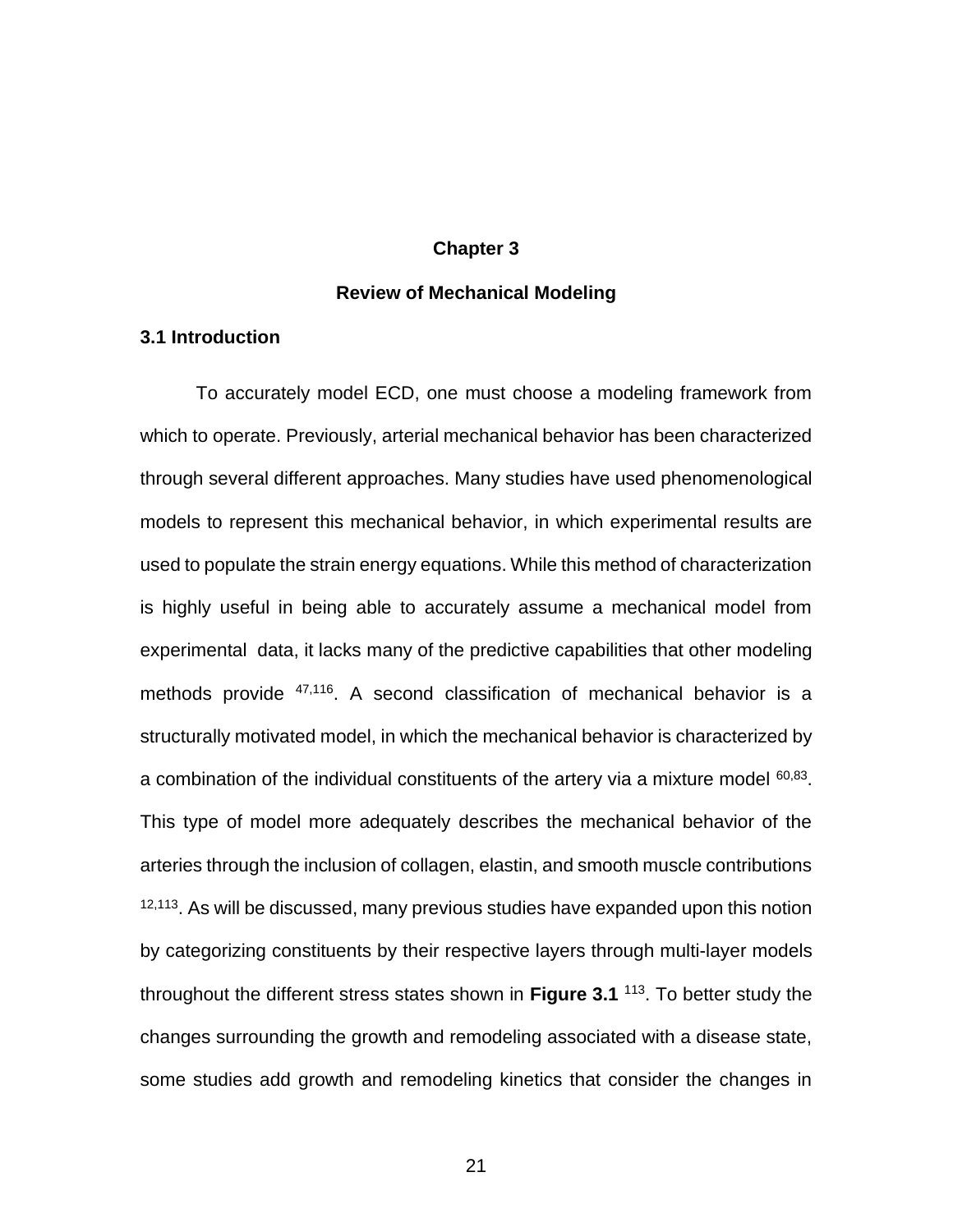constituent geometries and relative contributions to the strain energy equation over time, as shown in **Figure 3.2**. Other studies have expanded upon this by also accounting for interactions between the constituents at the cellular level through chemo-mechanical models 53,54. However, most agent-based or chemomechanical components of these models are beyond the scope of this paper due to their conflicts with the basic length-scale assumptions of continuum mechanics 47,54 . Refer to **Appendix A** for the development of the appropriate kinematic definitions for these models, **Appendix B** for the development of their constitutive equations, and **Appendix C** for the implementation of a G&R approach.

ECD can be defined as an increase in flow rate without compensatory vasodilation <sup>45</sup>. Thus, a modification of maladaptive growth and remodeling due to increased blood flow may also prove useful in the creation of a mechanical simulation. While most of these studies simulate the initial vasodilation due to a modification of active stress, most of the changes in properties associated with the structure of the arterial wall are observed over longer time periods. However, very few studies have explored these changes. Therefore, more work must be accomplished within this condition to gain a further understanding of the mechanical conditions to which ECD corresponds. In an experimental setting, many studies use tests like biaxial mechanical testing on a harvested tissue or flow-mediated dilation on a tissue *in-vivo* <sup>127</sup>. However, there are many times when the simulation of a diseased state is more approachable in terms of time and cost. The following section of this paper is dedicated to the presentation of simulated results from the previously mentioned mechanical models.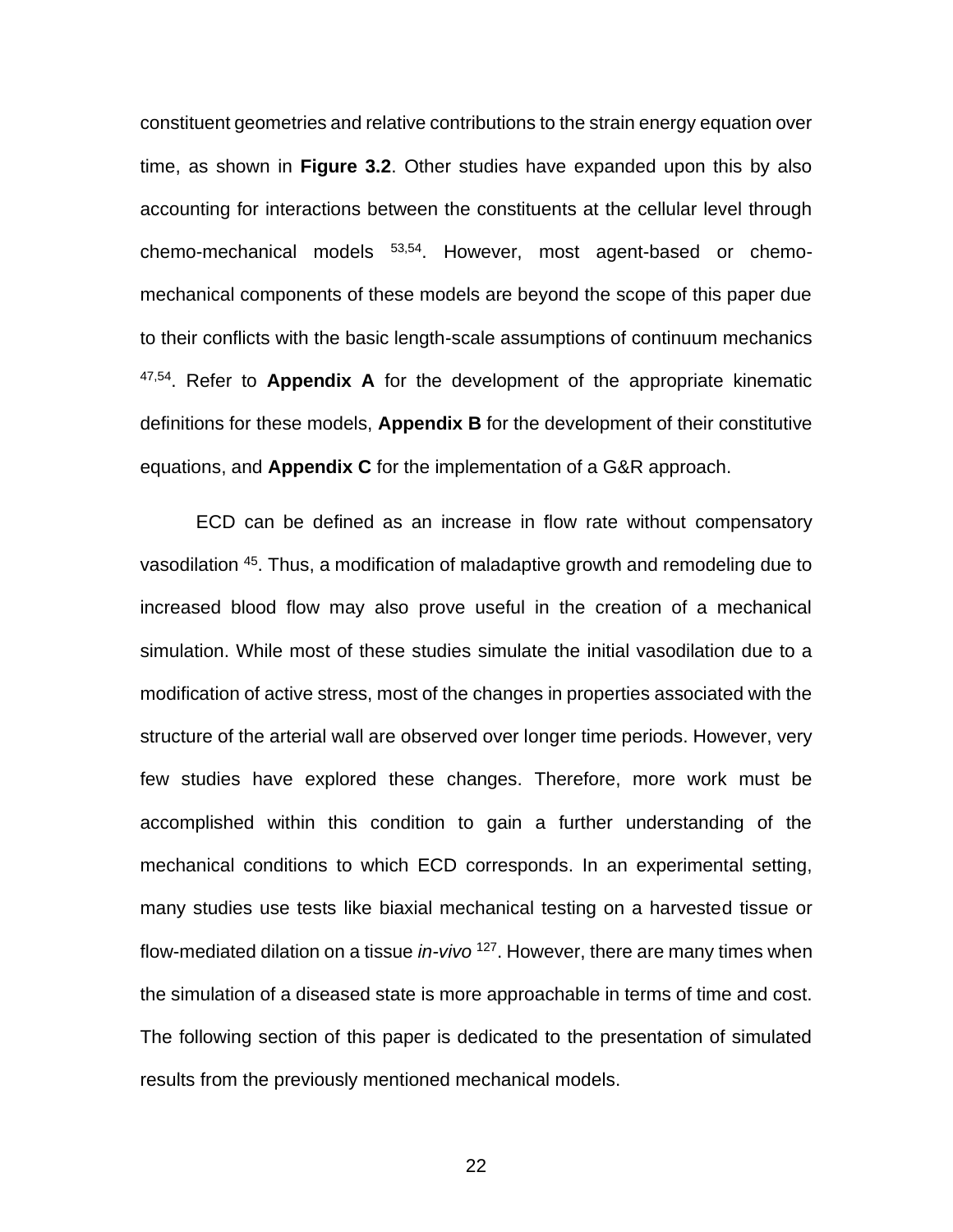#### **3.2 Prediction of Effects of ECD using Related Disease States**

The computational mechanical models presented below look at the potential to model ECD like that of associated disease states through previously established G&R relationships. While these studies provide a basis from which an applicable constituent-dependent G&R relationship may be derived, they must be refined to account for the nuances of ECD such as NO-mediated G&R relationships.

The model used by Wan et al. (2010) simulates the changes in arterial structure under a more generalized growth and remodeling framework. After a test in which the remodeling rates of each of the constituents were the same, these authors assumed insignificant elastin remodeling and very similar collagen and smooth muscle remodeling rates. For increased flow rate, the vessel never completely restored its initial circumferential stress. Another finding is a significantly increased collagen deposition in the tunica media under these conditions. For their increased pressure simulations, after inducing maximal smooth muscle contraction the arterial wall increased to twice its original thickness while never completely restoring the normotensive circumferential stress. While this model provides great utility for generalized G&R considering that it accounts for the distribution of newly formed collagen fibers, it lacks the increased complexity of the collagen fiber arrangements that the newer models improve upon 119 .

Valentin et al. (2011) applies a G&R strategy to aging. This simulation confirms the clinically observed finding that arteries tend to become less elastic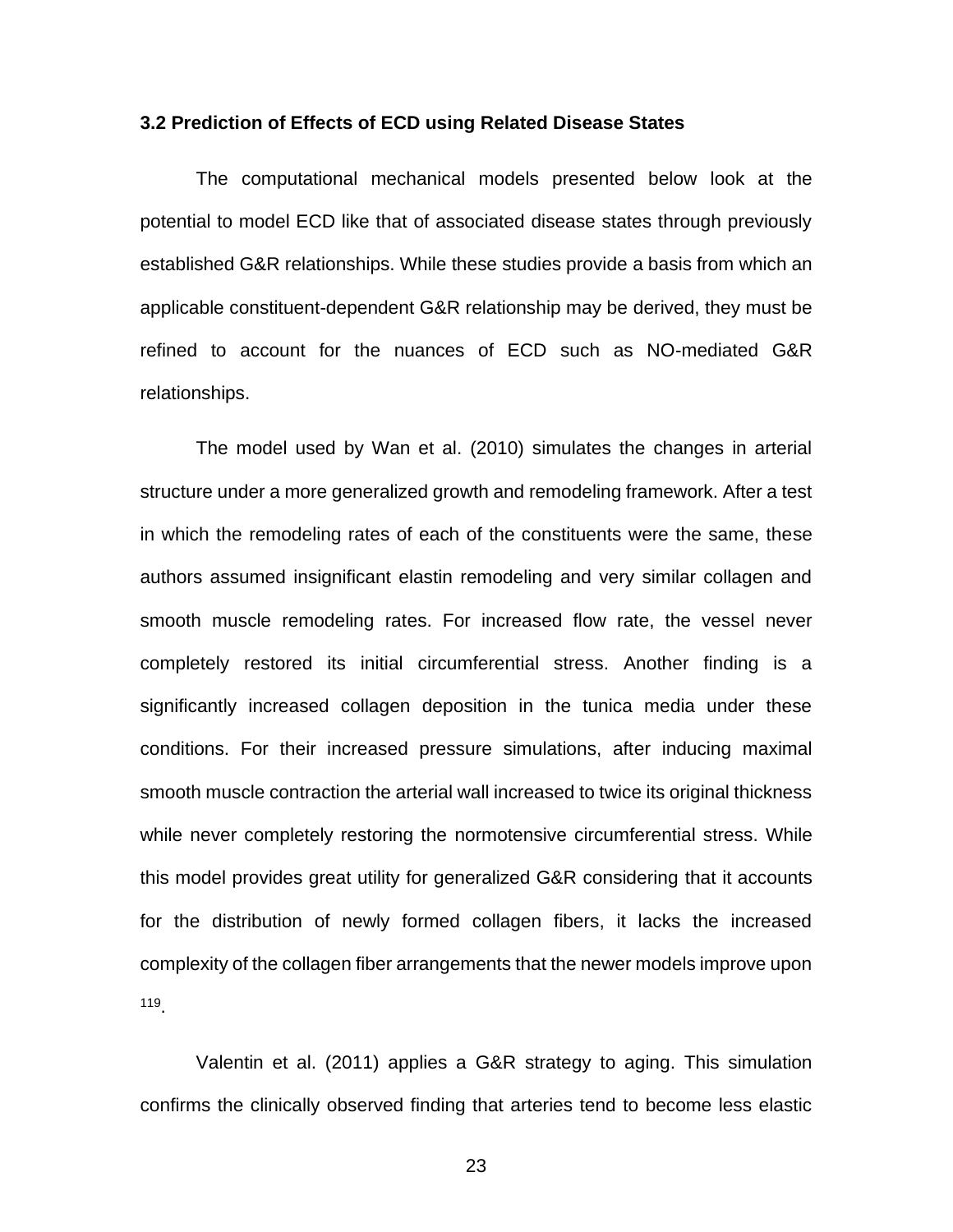with age because of gradual elastin degradation and increased collagen deposition. This is seen as an inversion of the collagen-elastin ratio that is observed in the healthier years of adulthood, with the rate varying based on the G&R rate parameters. A gradual decrease in the opening angle with age after thirty years old was also observed, along with an irreversible increase in both vessel wall thickness and mean circumferential stress. For modeling endothelial dysfunction, this model could serve as a good start for building a framework. Some of the key hallmarks of this model are the definition of equations for stiffening of the vessel wall and progressive vasoactive dysfunction. However, this model makes some large assumptions to simplify the equations with respect to collagen fiber deposition and changes in the different layers of the arterial wall <sup>113</sup>.

Karsaj and Humphrey (2012) attempt to use a slightly modified approach to G&R, accounting for differences within the different layers of the artery. This was largely done through approximations of both the distance of each layer from the lumen and the mass fractions of each constituent in each layer. Under a simulation of increased pressure, the outer radius was significantly increased, and a significant amount of growth was observed in the media and adventitia. Under increased blood flow, only a slight increase in inner and outer radius was observed and there was no evidence of remodeling. Under hypertension and conditions more representative of a diseased state, a significant increase in the outer radius was observed along with a decrease in the opening angle. This study improves on previous models of G&R through the introduction of a multilayered approach, accounting for the differences in composition among the layers. However, with this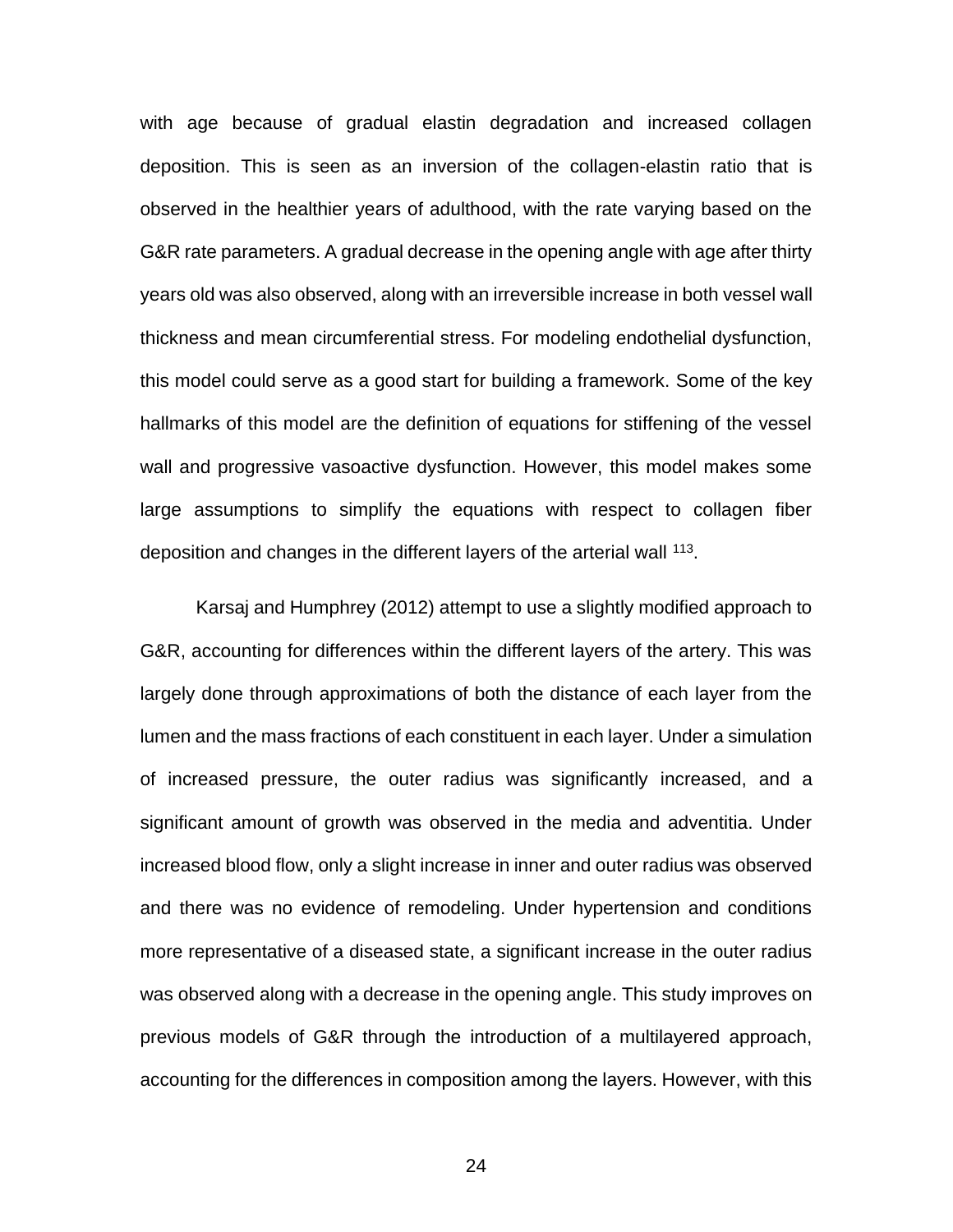added level of complexity it also simplifies the collagen structure by not accounting for fiber angle or change in collagen structure during deposition. During its simulation of G&R in the diseased state, it also made assumptions in its parameters based on clinical findings rather than establishing predictive equations as was done in the previous studies  $51$ .

The model introduced by Valentin, et al. (2013) expands upon a constrained mixture approach with the use of differential G&R for each of the constituents. Finite element analysis then simulates the stress and strain under differential growth. During their simulations, these authors discovered a modest decrease in circumferential stress, a modest increase in axial stress, and arterial loss of mass during homogeneous growth and remodeling. For G&R applied differentially to the constituents, production of both circumferential and helical collagen fibers as well as growth rate for smooth muscle and adventitial collagen increased significantly over time. However, this same trend was not observed in terms of the applied stresses. The key advantage to this model is the application of the constrained mixture theory for both finite element and semi-analytic approaches, demonstrating the true practicality of this simulative environment. By using an integral rather than a differential approach, the history of the vessel can be considered. However, this model is more for general G&R rather than application to a specific diseased state, so applying it to ECD or another diseased state requires an intermediate analysis into the true observed remodeling rates of the constituents under these diseased conditions <sup>114</sup>.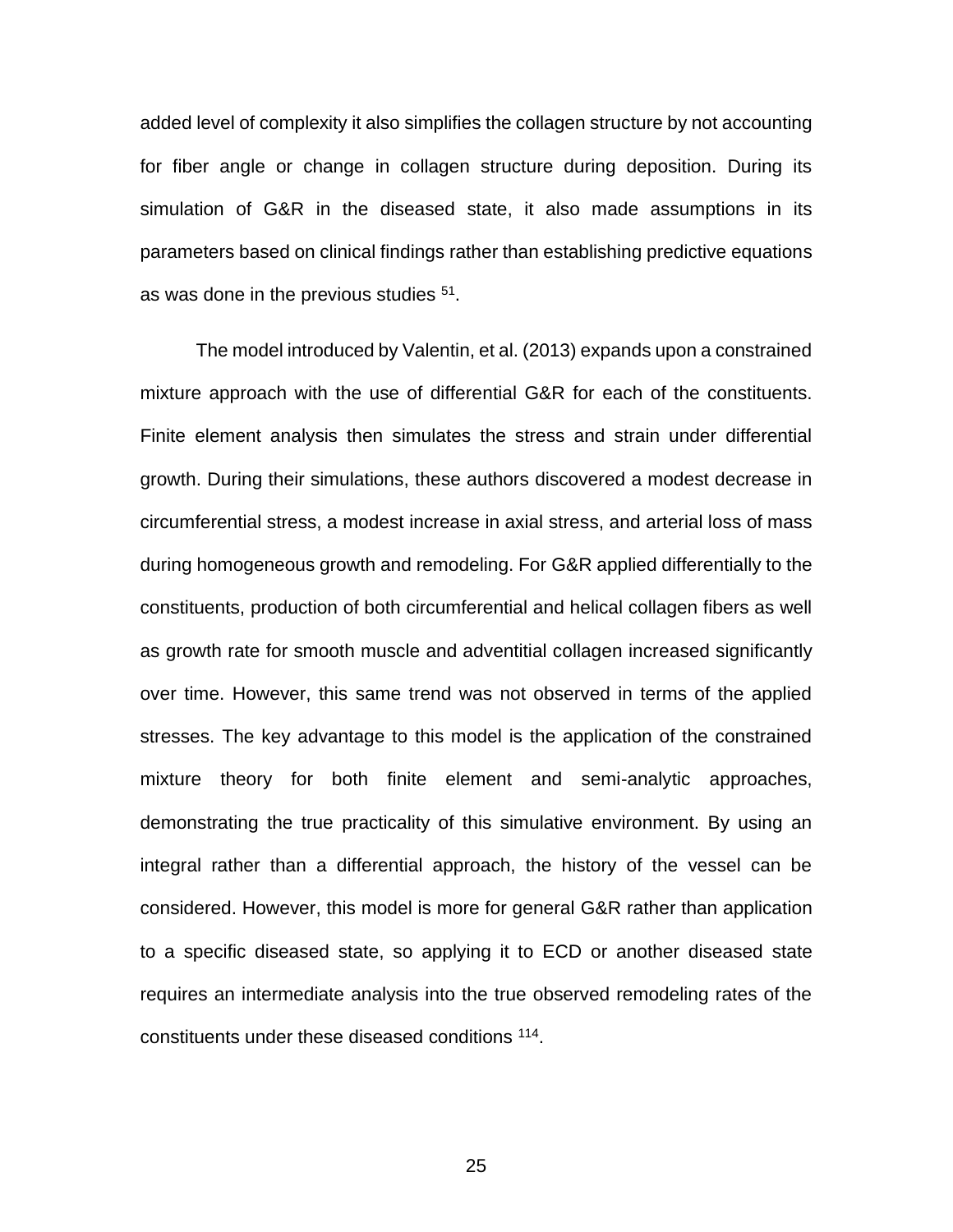Shazly and Rachev (2020) further expand upon the constrained mixture model for growth and remodeling by adding a more thorough definition of collagen fiber angle and adding fiber recruitment into the strain energy equations. The interaction between collagen and elastin is also included within the mixture model, causing a change in the recruitment of collagen fibers. Instead of using equations to account for the continual production and decay of each constituent, this model simply uses a starting and ending point for each constituent's mass fractions during hypertensive G&R based on the change in loading conditions. The key advantage of this model is the increased complexity of the collagen matrix being considered in the definition of the constitutive equations. While the embodiment of G&R in this study pertains strictly to hypertension, the similarities in changes between hypertension and endothelial dysfunction can allow this level of remodeling to be considered. However, the homeostatic pressure-dependent growth and remodeling considered in this paper prevents its easy utility in cases such as ECD 84 .

#### **3.3 Predicting Effects of ECD using Change in Pressure**

Concerning the computational modeling of ECD, studies often refer to the maladaptive remodeling in response to changes in blood flow. Maladaptive remodeling, in contrast to adaptive remodeling, evolves because of an inability to restore mechanical properties such as shear stress and stress within the wall. This type of remodeling often results in permanent changes in the unloaded arterial geometry. Within the model developed by Rachev (2000), passive and active mechanical properties along with G&R kinetics were defined to predict the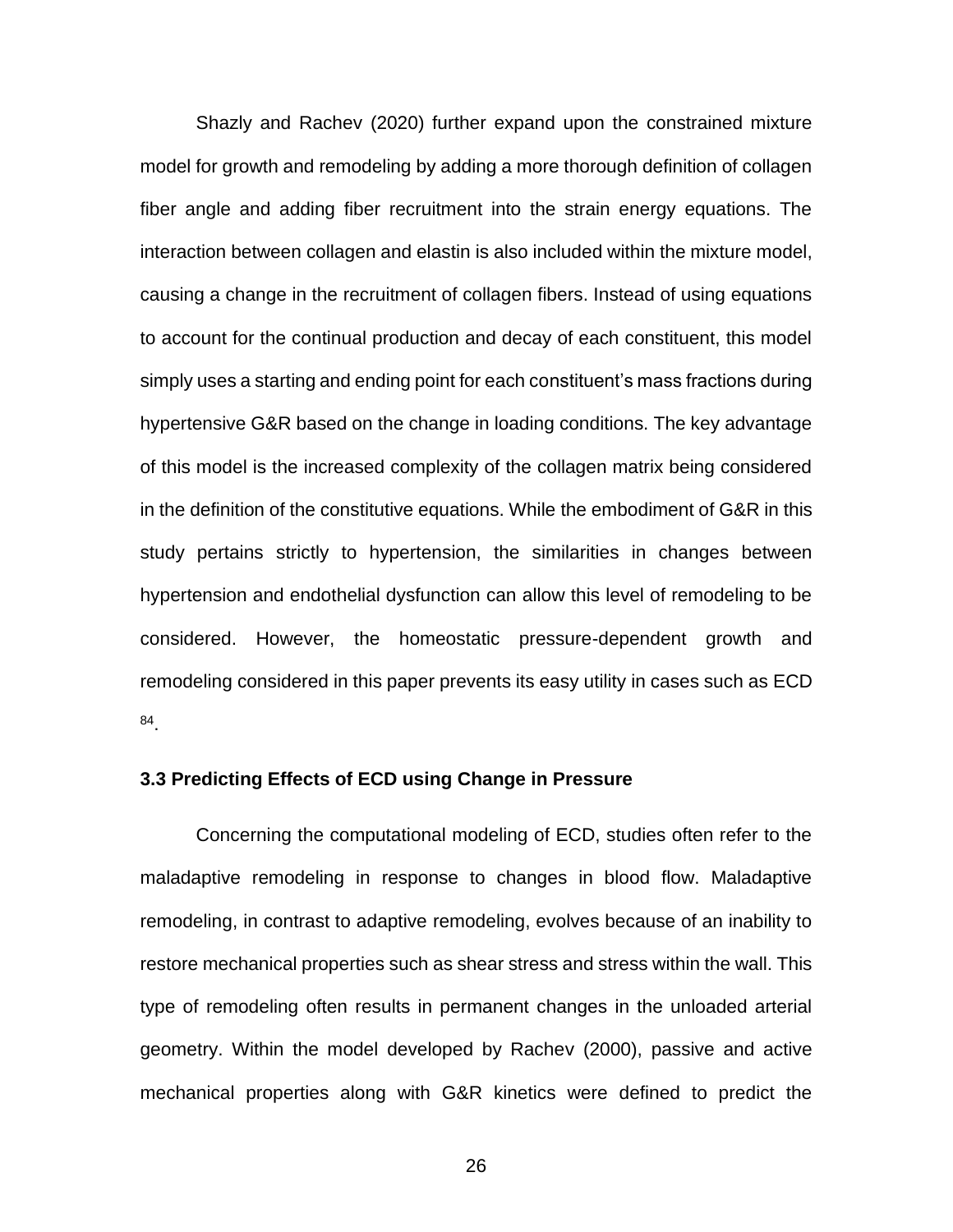macrostructural changes of elastic arteries. This study characterized these changes due to remodeling as a remodeling stretch ratio, which defines the remodeled arterial geometry as a ratio between the final unloaded length to the initial unloaded length. During shorter time periods, the smooth muscle was able to adequately restore the wall shear stress but had a gradual decay in its vasoactive stress contribution over longer time periods. Over these longer time periods, the study also observed that the degree of increased flow rate is correlated with the total increase in both median radius and wall thickness, much like the previously discussed histological analyses of arteries with ECD. There was also a slight decrease in inner radius over longer time periods. Overall, these changes due to remodeling were able to restore the geometry such that there was no observable remodeling stretch ratio at lower flow rates and a remodeling stretch ratio of less than 1.1 at higher flow rates. Therefore, the remodeling that occurred to restore the initial stress state did not produce a large change in arterial wall geometry <sup>82</sup>.

Maladaptive tissue remodeling due to increased flow rate is further defined by Humphrey and Rajogopal (2003), who modeled collagen deposition in response to a step change in blood flow. This study uses homogenized constrained mixture theory in defining the stress functions, along with added components to account for constituent evolution over time. As such, this study describes constitutive equations for each of the three main load-bearing components of the artery. In describing their remodeling rates, these authors assumed that collagen deposition occurs at a preferred stress state with the goal of restoring the wall stress before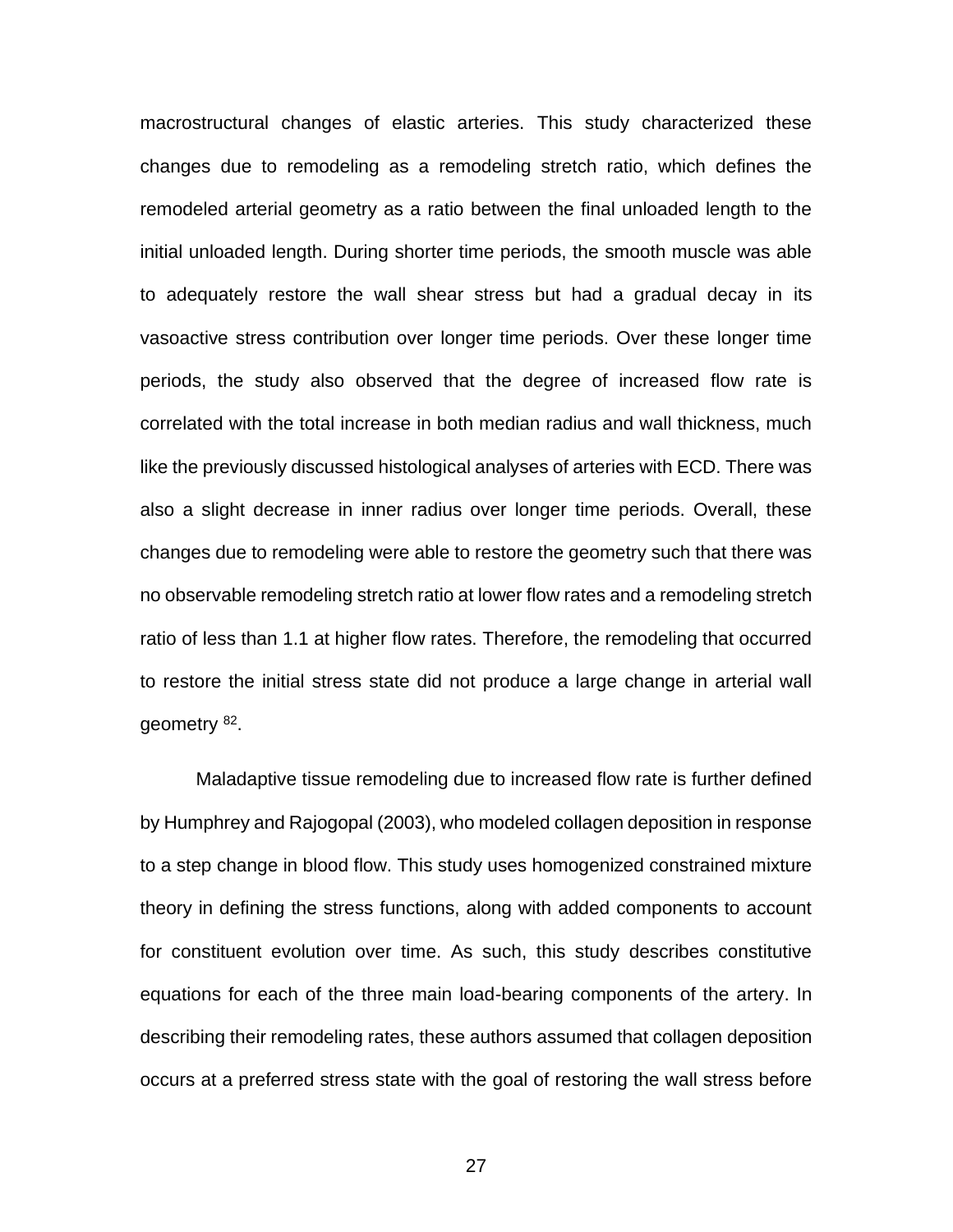the occurrence of abnormal loading. Their assumed remodeling rates account for remodeling due to both contraction and dilation that occurs in response to the endothelial release of signaling molecules. They found that a 30% increase in flow rate was accompanied by a 10% increase in diameter over longer time periods at which maladaptive remodeling occurs. This was largely assumed to be a result of collagen deposition and production of new smooth muscle, much like in arteries experiencing ECD. However, this study was unable to further extrapolate the resultant remodeling from their constitutive equations because of the lack of studies at the time of publication on the material parameters and both the rates of change and the survival fractions of the constituents <sup>46</sup>.

Gleason and Humphrey (2005) expand upon this previous work through a constrained mixture model with differential constituent growth kinetics and a more detailed definition of the collagen matrix. As in the previous models, the rates of mass production and turnover are directly influenced by the difference between the current and homeostatic wall stresses. In accounting for collagen, however, these authors used a two-term Gaussian distribution to define the angular distribution of the fibers in the collagen matrix. They also defined the smooth muscle contributions such that shear stress was almost instantaneously restored by smooth muscle activity, followed by long-term constitutive G&R to restore the homeostatic wall stress. After increasing the rate of flow three-fold, they explored the changes in arterial geometry and constituent mass fractions under both equal and variable constitutive remodeling rates. Under equal remodeling rates, the wall thickness and loaded radius increased by about 40%. When the growth rate was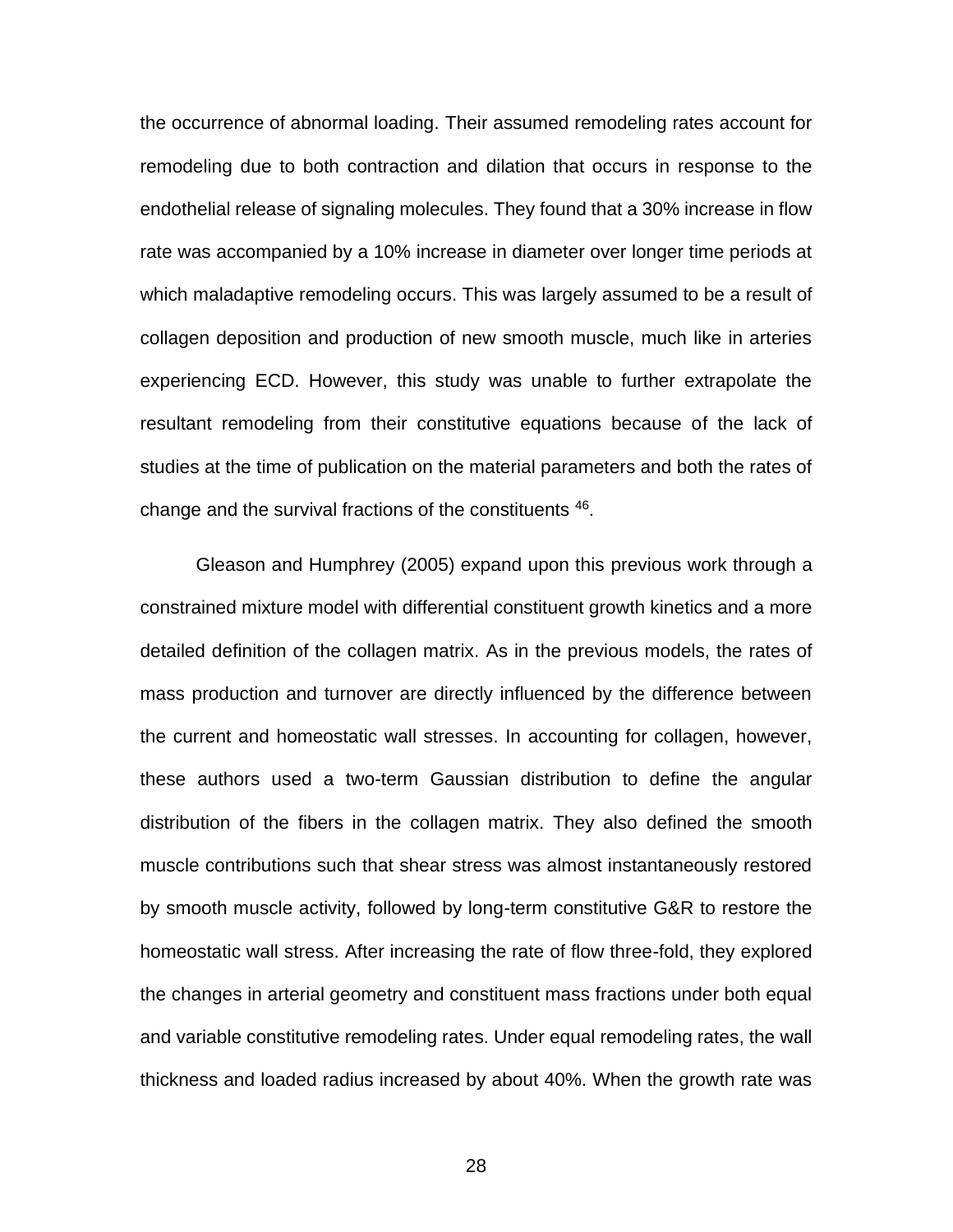greater than the turnover rate, a decrease in wall shear stress was coupled with a sharp increase in wall thickness and loaded radius that eventually settled at an overall 40% increase from the initial state. When turnover rate was greater than growth rate, the wall thickness decreased before both loaded radius and wall thickness sharply increased by 40% overall. This is coupled with an initial increase in stress before homeostatic stress was restored. These latter two cases have implications in ECD-related arterial wall remodeling in their assumption of smaller changes in elastin with extensive collagen deposition. While heightened growth rates could simulate changes that can result in systemic hypertension, heightened turnover rates could have implications in ECD-related aneurysm development. In all cases, there was no long-term change in constituent mass fractions. In all remodeling cases, the authors mention that the medial SMC are replaced with ones with a different vasoactive range <sup>32</sup>.

Another study by Valentin, et al. (2008) further explored the contribution of smooth muscle activity through the shear stress-mediated modulation of constriction and dilation in a constrained mixture model <sup>111</sup>. To account for collagen deposition, they utilized a mass production rate based on the change in stress of the collagen and smooth muscle <sup>111</sup>. Over longer time periods, they observed that a 30% increase in flow rate caused the inner radius of the artery to increase by almost 90% <sup>111</sup>. This increase in radius allowed for the restoration of a homeostatic wall shear stress <sup>111</sup>. In a sequential study following a similar mechanical setup with collagen being deposited at a certain residual stress, they were able to vary G&R with the level of generated active stress, <sup>112</sup>. Because less smooth muscle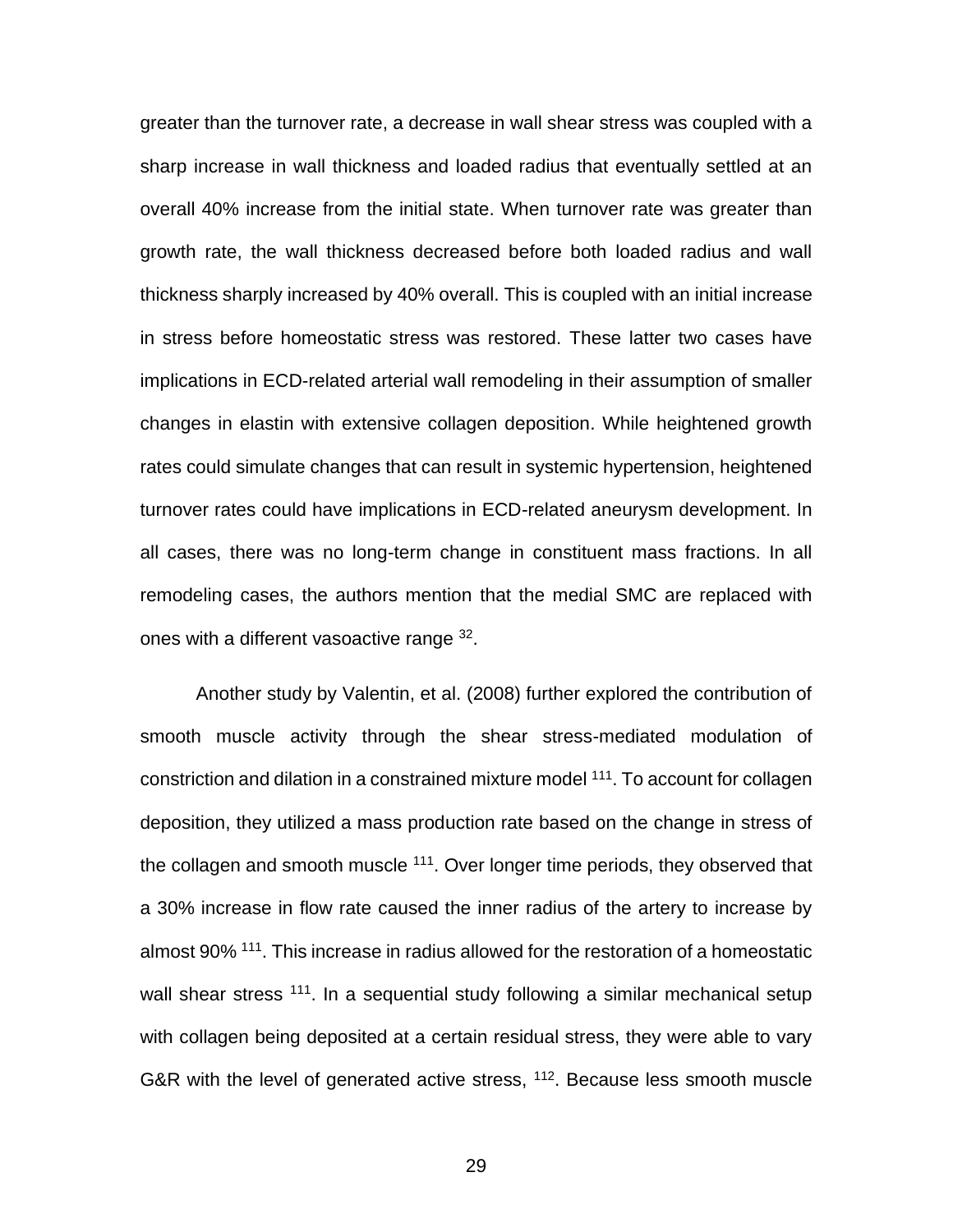activity results in less active stress, the stiffness parameters of the arteries must often increase to compensate, as is seen in arteries affected by ECD as previously discussed <sup>112</sup>. This lack of SMC active stress generation is a direct representation of the effects of lower NO signaling due to ECD, as discussed previously. As a result, the required increase in stiffness is related to the rate of collagen production 112 .

The model used by Wan et al. (2009) simulates the changes in arterial structure under a 3D constrained mixture of constitutive G&R, where the mechanical properties are individually defined. As with many of the previous studies, the kinetic mass deposition rate is a function of the difference between the homeostatic and resultant circumferential stresses. Collagen fibers were assumed to be deposited with a normal angular distribution with a mean located at the preferred direction of stress. The growth rate is also determined by the degree of active stress generated upon the imposition of increased blood flow in the lumen. In a simulation assuming equal constituent remodeling rates and a 60% increased flow rate, the wall thickness increased by 26% over longer remodeling periods. After this test, these authors assumed insignificant elastin remodeling and very similar collagen and smooth muscle remodeling rates. Under these conditions, the thickness increased by 24% and the vessel never completely restored a steadystate circumferential stress. Another finding is significantly increased collagen deposition in the tunica media under these conditions. These physiological remodeling rates involving gradual elastin decay along with SMC proliferation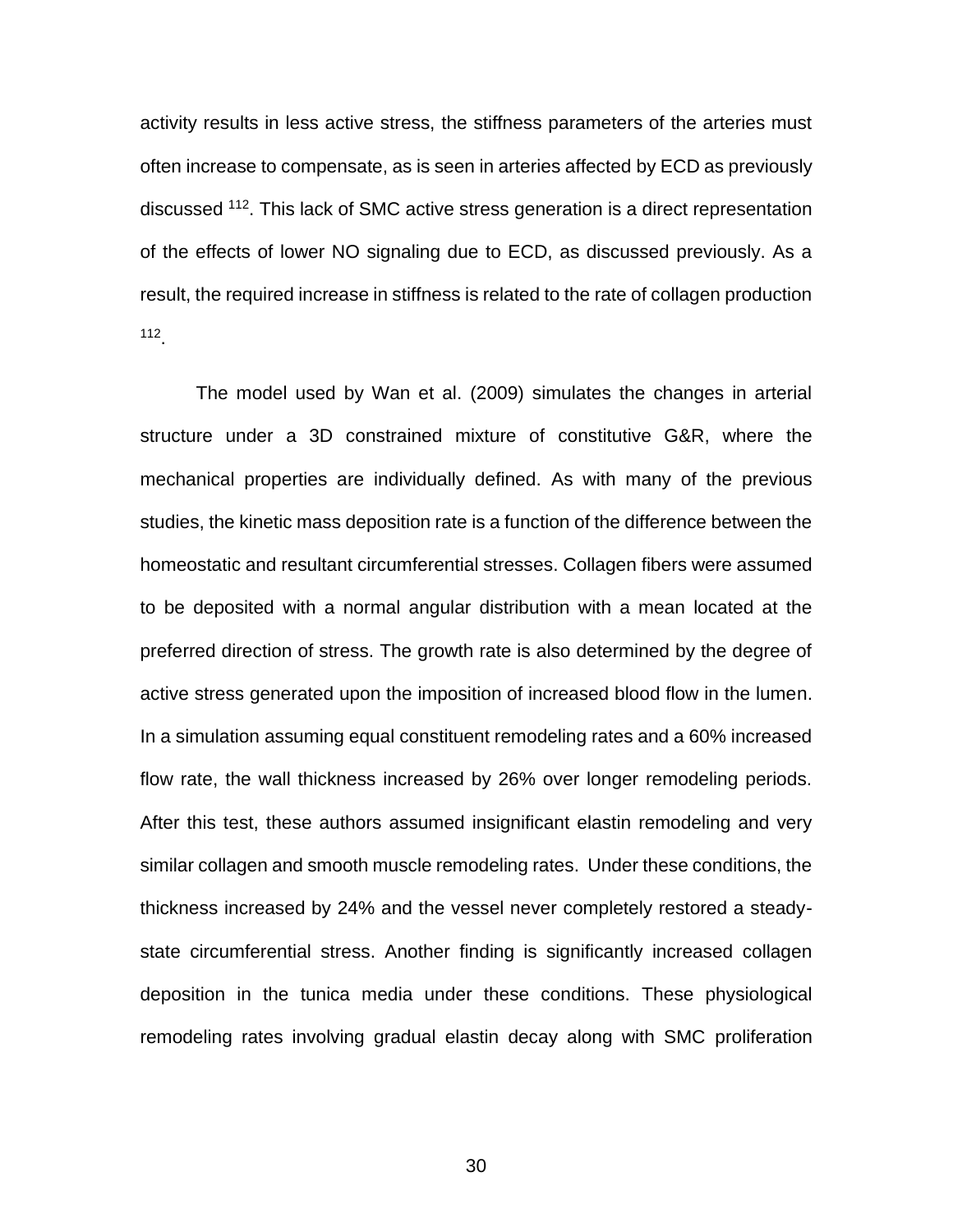coupled with collagen deposition is directly related to the findings associated with ECD-related maladaptive remodeling <sup>119</sup>.

Wu and Shadden (2015) further extend the above developments by coupling hemodynamics into their growth model to allow for G&R to be observed over a more patient-specific aneurysm geometry under variable pressure. Within this kinetic model of constitutive growth, they developed upon the previous models by introducing differential growth patterns for the load-bearing components of the arterial wall. By assuming that most of the elastin is produced prenatally, it was modeled using a first-order decay function, while collagen used a stress-mediated growth function like those in the previous models and experimental studies related to ECD. In the initial homeostatic stress configuration, most of the stress was borne by collagen fiber families oriented in the 45° and 135° (±45°) directions. Upon the application of shear stress, the loss of mass in the arterial wall close to the bifurcation led to inflation and expansion of the aneurysm. This led to a reduction of stress along the two previously mentioned fiber families. One thing to note, however, is that this study assumes that blood is a Newtonian fluid exhibiting Navier-Stokes behavior. While this assumption may hold for larger arteries with simple geometries, it is not as valid when applied to situations with smaller arteries and more complex geometries <sup>125</sup>.

#### **3.4 Summary of Results and Predictions**

While more details should be integrated into the above models to properly account for the recent advances in our understanding of ECD, they can be used in future computational studies. Because ECD is often viewed as an increased flow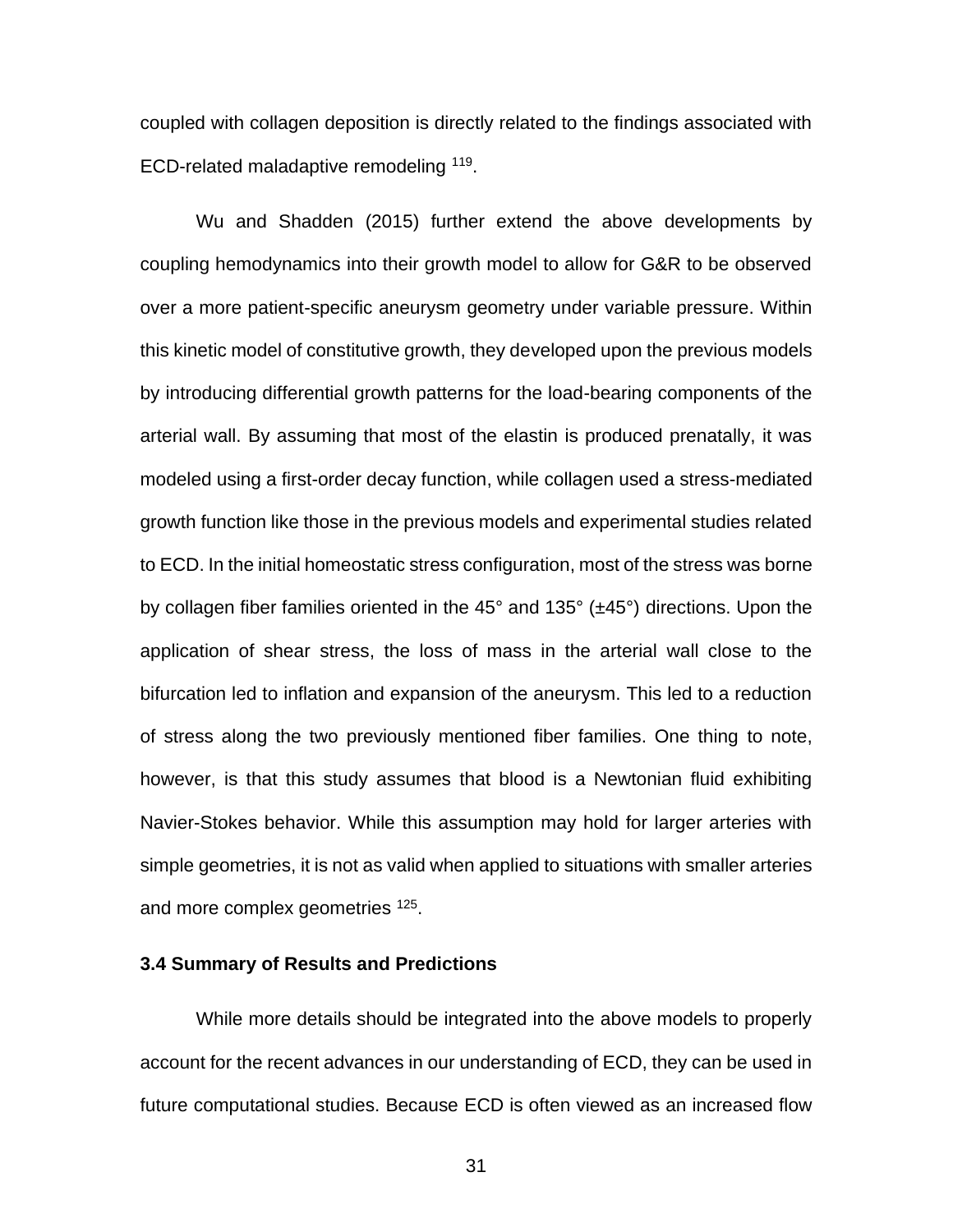rate without vasoactive mechanical compensation, the results from most of these models after the period of initial vasodilation may be extrapolated to predict the long-term remodeling in this disease <sup>45</sup>. Overall, the above studies observe an increase in arterial diameter and wall thickness over time to restore the smooth muscle to a homeostatic equilibrium. They also conclude that most of the wall thickening is a result of increased collagen deposition, which increases the stiffness of the vessel <sup>46,112</sup>.

While these studies fail to address the nuances associated with vascular endothelial dysfunction, they can still be used as a basis for future modeling of this disease. They may also be improved by addressing the increased complexity of the collagen matrix, even beyond the distribution functions that some studies have presented. One example of such an improvement accounts for not just the direction but also the tortuosity at which collagen is deposited  $84$ . Another improvement may be to couple flow-mediated remodeling with that which occurs due to aging, a factor that likely needs to be accounted for because of the effects of cell senescence which is often observed in endothelial dysfunction <sup>40,113</sup>. However, more experimental data will likely be needed if model development is to be accurate.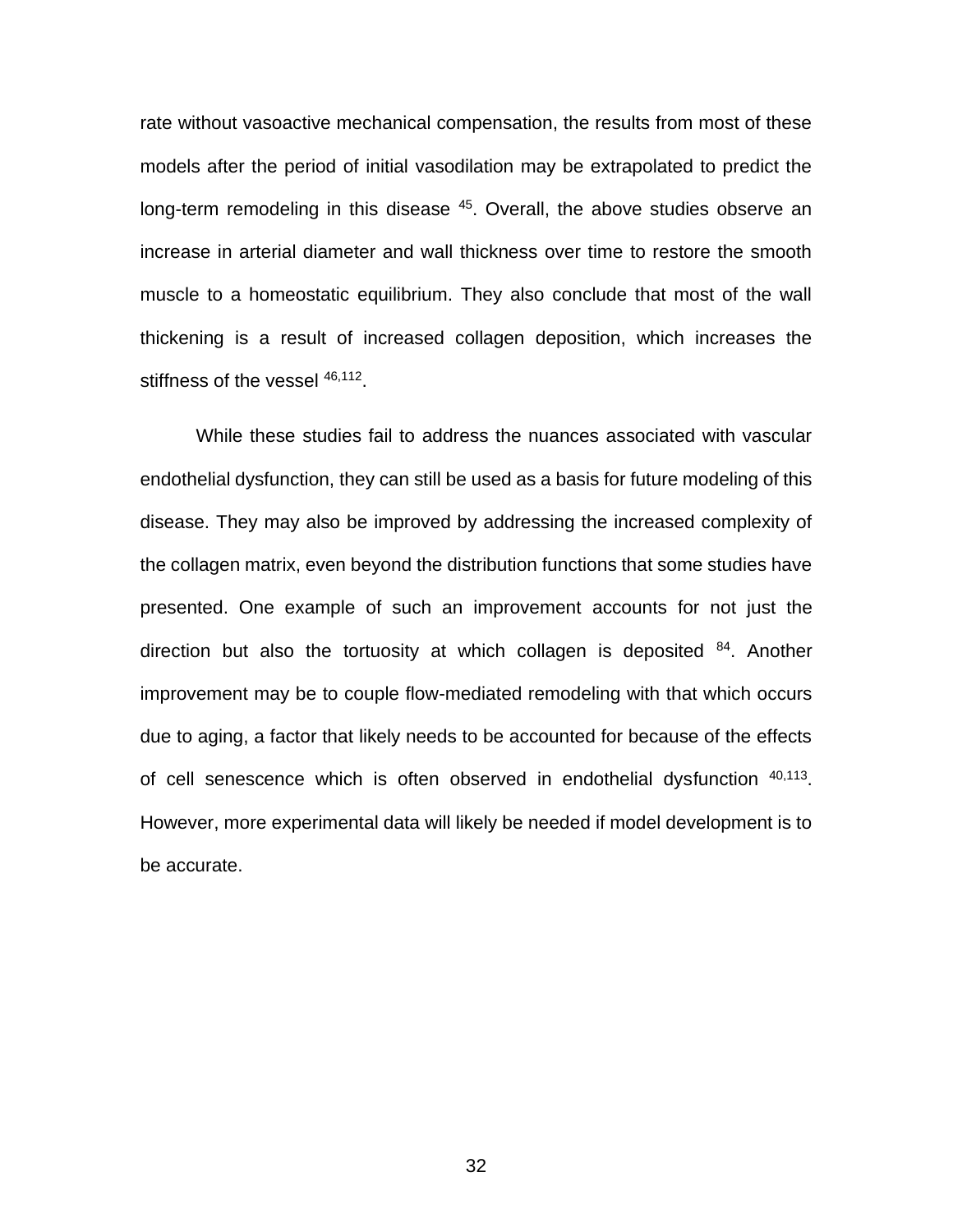# **3.5 Tables and Figures**



**Figure 3.1.** (Adapted from Yang, et al.). Depiction of the three primary mechanical states of the arterial wall from which kinematic definitions are determined. **A)** The stress-free configuration, which is obtained by cutting through the thickness of the artery, is fully equilibrated after release of the residual stresses held by the structural collagen and elastin. **B)** The unloaded configuration has no internal stress applied but maintains the natural wall stress acquired from the structural collagen and elastin. **C)** The loaded configuration represents the arterial wall in its natural state, with an applied internal pressure 128 .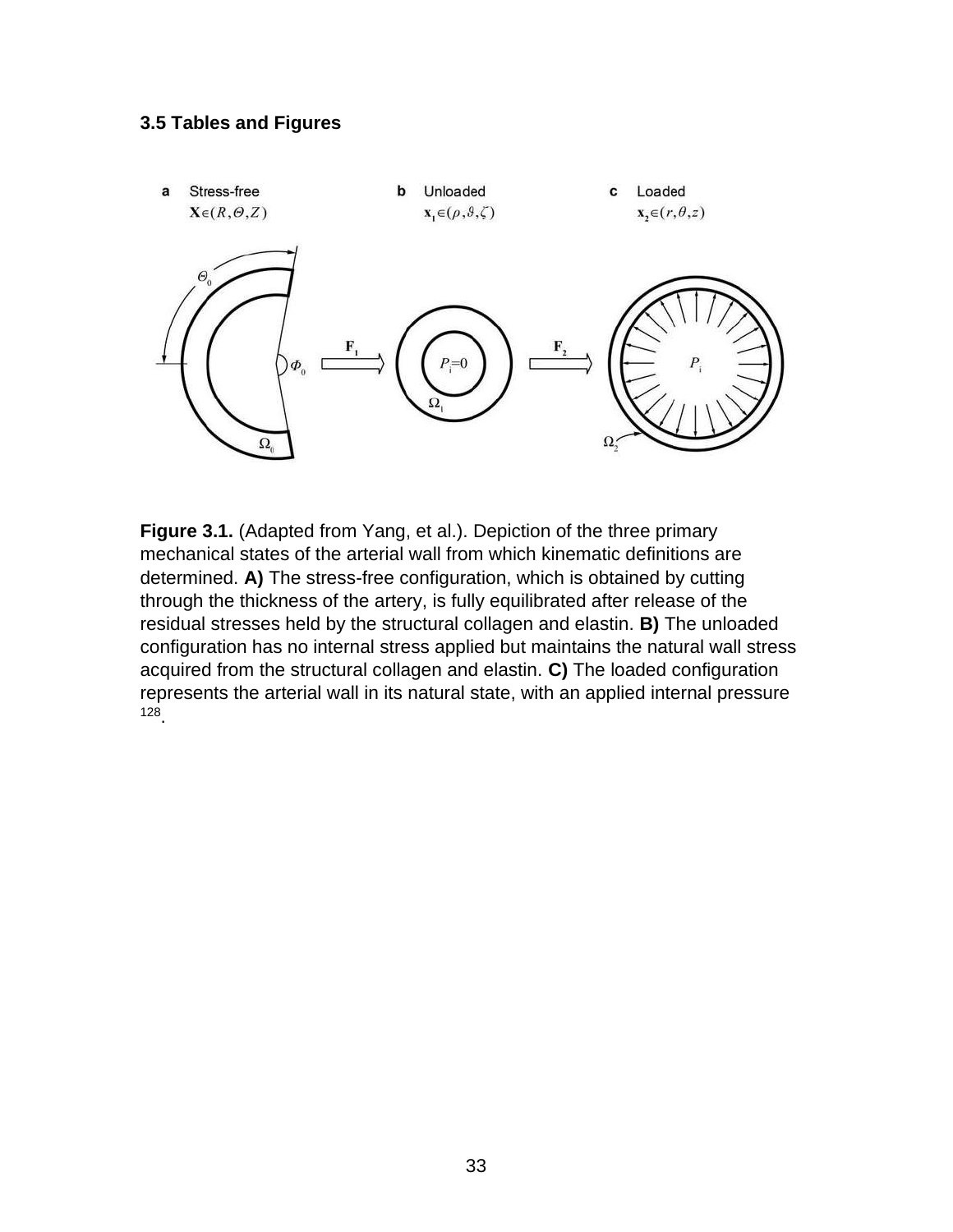

**Figure 3.2.** (Adapted from Karsaj, et al.) Depiction of the main development states important for defining constituent growth and remodeling. In between the initial time "0" and the final time "s", there is a gradual permanent deformation of the constituents with the purpose of adapting to the altered mechanical state and restoring the homeostatic wall stress. The natural configurations are stress-free for each constituent. Kinetic deformations in between the initial and final time points are considered to be at a generic time "τ" <sup>52</sup>.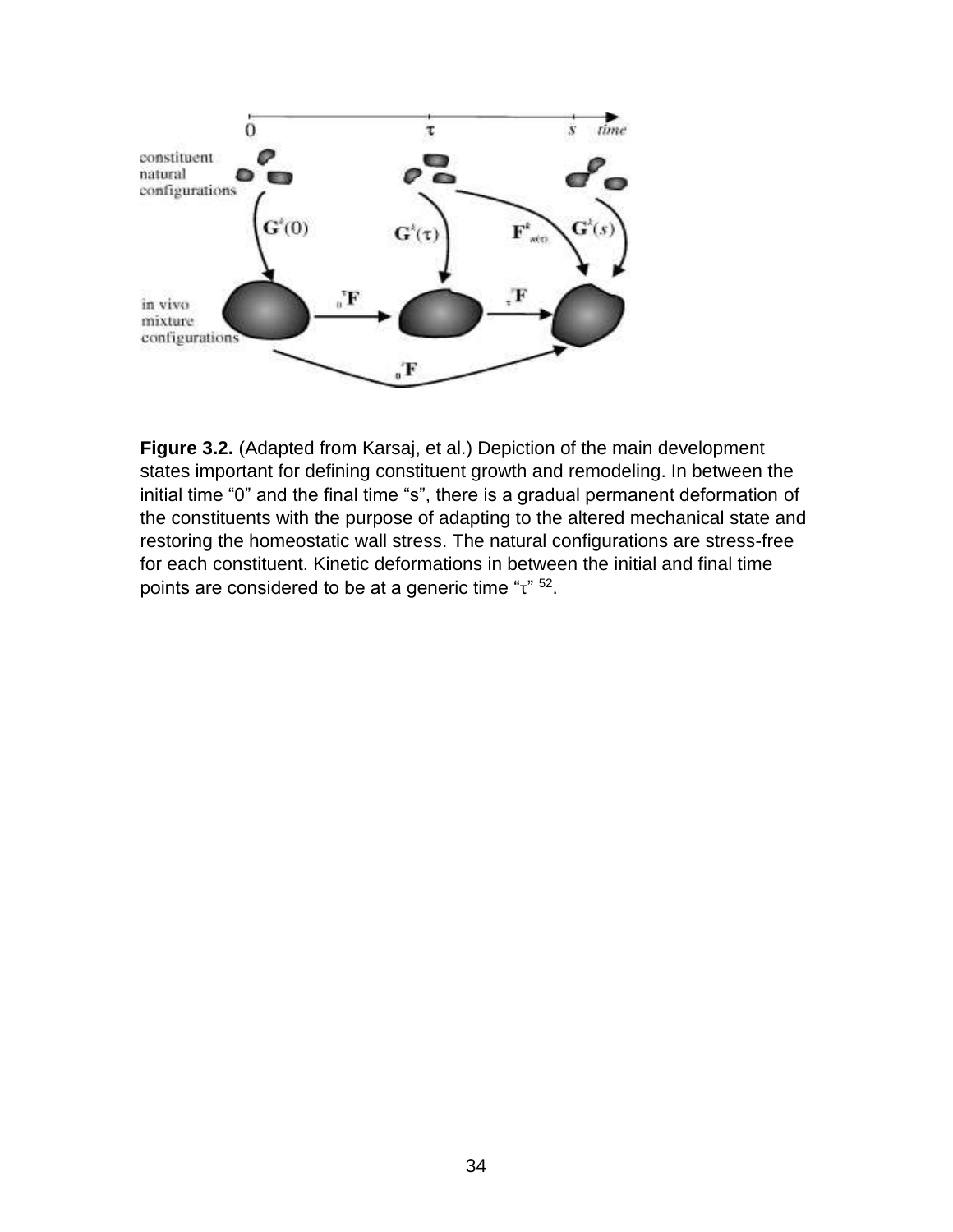#### **Chapter 4**

## **Changes in Vascular Microstructure**

#### **4.1 Abstract**

Vascular endothelial dysfunction is often viewed as the onset to severe vascular disease. Caused by the lack of nitric oxide signaling by the endothelium to the vascular wall, it often results in the inability of the smooth muscle to dilate in response to changes in blood flow rate. In this study, the aortas of three different groups of mice-- wild-type, eNOS/NOS3 knockout, and heterozygous--- at various ages were stained and imaged using second harmonic generation microscopy. The collagen fibers in these images were then grouped into histograms based on their tortuosity/undulation and their orientation relative to the axial direction. The fiber orientation was classified in terms of four quadrant families: axial, circumferential, and two helical. Since ECD is often characterized by a lack of smooth muscle vasodilation in response to increased blood flow, we predict that the arteries of those mice with decreased endothelial NO signaling will have a greater relative amount of circumferentially oriented collagen fibers because of maladaptive remodeling to increased wall shear stress due to blood flow. In this study, there was an observed increase in the relative frequency of fibers in the circumferential family with age within the knockout mice compared to the wild-type group. Regarding changes in tortuosity, the observed alteration was less drastic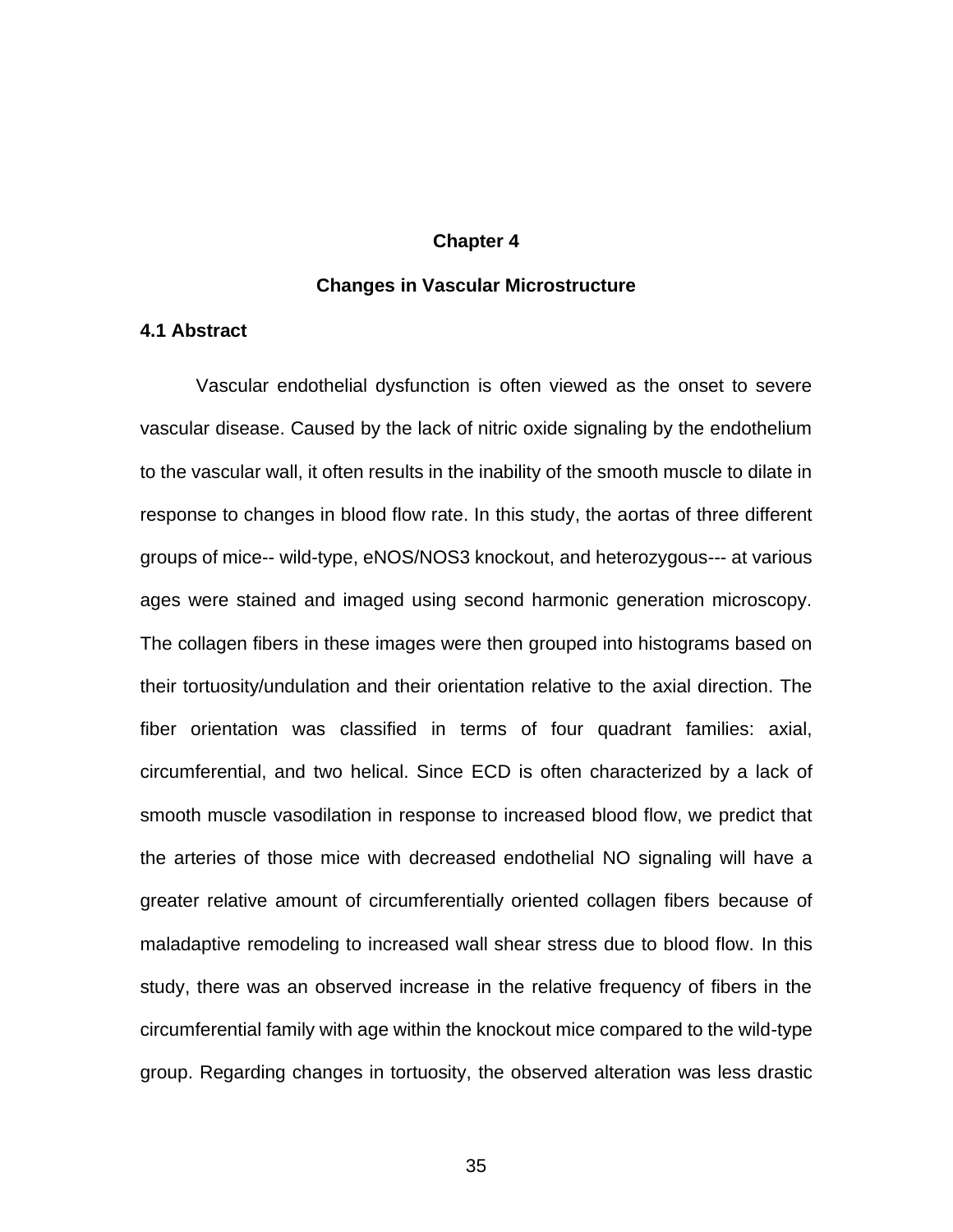outside of a slight increase in the undulation of the axial fibers in the knockout mice over time. There was also no noticeable difference between the heterozygous groups with partial endothelial NO signaling and the wild-type groups in terms of overall fiber orientation, indicating that loss of a single copy of the NO synthase gene does not produce a significant change in the microstructure of the vascular wall.

# **4.2 Introduction**

With the increasing prevalence of vascular disease, the search for possible treatments has become increasingly relevant. While diseases such as hypertension, atherosclerosis, and heart disease have been extensively studied, there remains a gap in understanding concerning one of the precursors to these diseases, known as vascular endothelial dysfunction or endothelial cell dysfunction (ECD) <sup>3,20,63,72</sup>. Even though endothelial dysfunction is often clinically associated with hypertension, there are also other conditions that can cause it to develop independently of hypertension <sup>10,19,91</sup>. While ECD tends to be a normal consequence of aging as a result of endothelial progenitor cell senescence, it has been shown to be exacerbated by conditions endemic to the Western world such as diabetes, chronic smoking, and a sedentary lifestyle <sup>86,100,124</sup>.

At its core, ECD is the inability of the vascular endothelium to adequately regulate vascular tone through the dilation of smooth muscle <sup>129</sup>. In the healthy endothelium, shear stress caused by laminar flow stimulates the production of nitric oxide (NO) by endothelial nitric oxide synthase (eNOS)  $26,41$ . NO not only modulates vascular tone and vasodilation but also acts in preventing the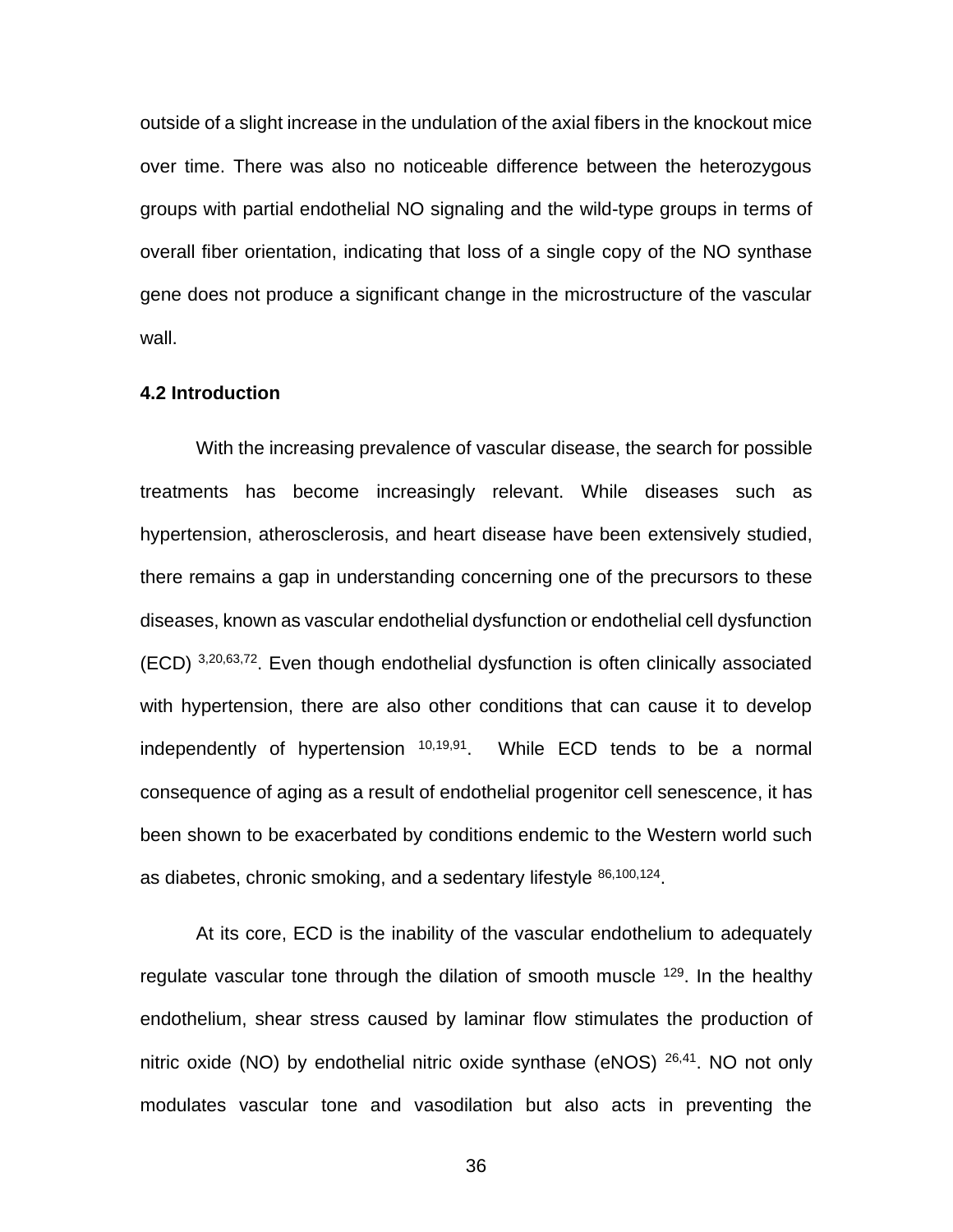accumulation of macrophages and platelets that leads to the development of atherosclerosis, <sup>72</sup>. The decreased bioavailability, and therefore decreased activity, of NO can result in vascular endothelial dysfunction <sup>28</sup>. While ECD starts out as a biomolecular disease, measurable changes in the physiological behavior of arteries may indicate future progression into a more severe disease.

Many of these measurable changes in the mechanical behavior during ECD, such as alterations in FMD and PWV, are a result of changes in wall structure and composition. ECD hinders the vascular wall from undergoing NO-mediated vasodilation <sup>72</sup>. As a result, the arterial wall must compensate to handle changes in blood pressure. One of the key components of ECD is an increase in intimalmedial thickness (IMT)  $41,85,88,123$ . Most of this increase in IMT is due to an overproduction of collagen, a much stiffer material than elastin <sup>27,37</sup>. Often coupled with collagen overproduction is the gradual degradation of elastin <sup>117</sup>. Consequently in ECD, an inversion of the collagen-to-elastin ratio from mostly elastin to mostly collagen is often observed  $^{7,81}$ . This overproduction of collagen in the arterial wall likely explains the increase in the elastic modulus  $7,44$ .

While the signaling associated with ECD and general trends in arterial histology have been extensively studied, the specific changes in arterial microstructure and mechanical properties are not well defined. There is a need to investigate how ECD affects the orientation of collagen fibers, as well as how both the changes in collagen organization and composition affect the mechanical behavior of elastic arteries. Therefore, this work investigates the effects of ECD and changes in NO signaling on the composition of the extracellular matrix with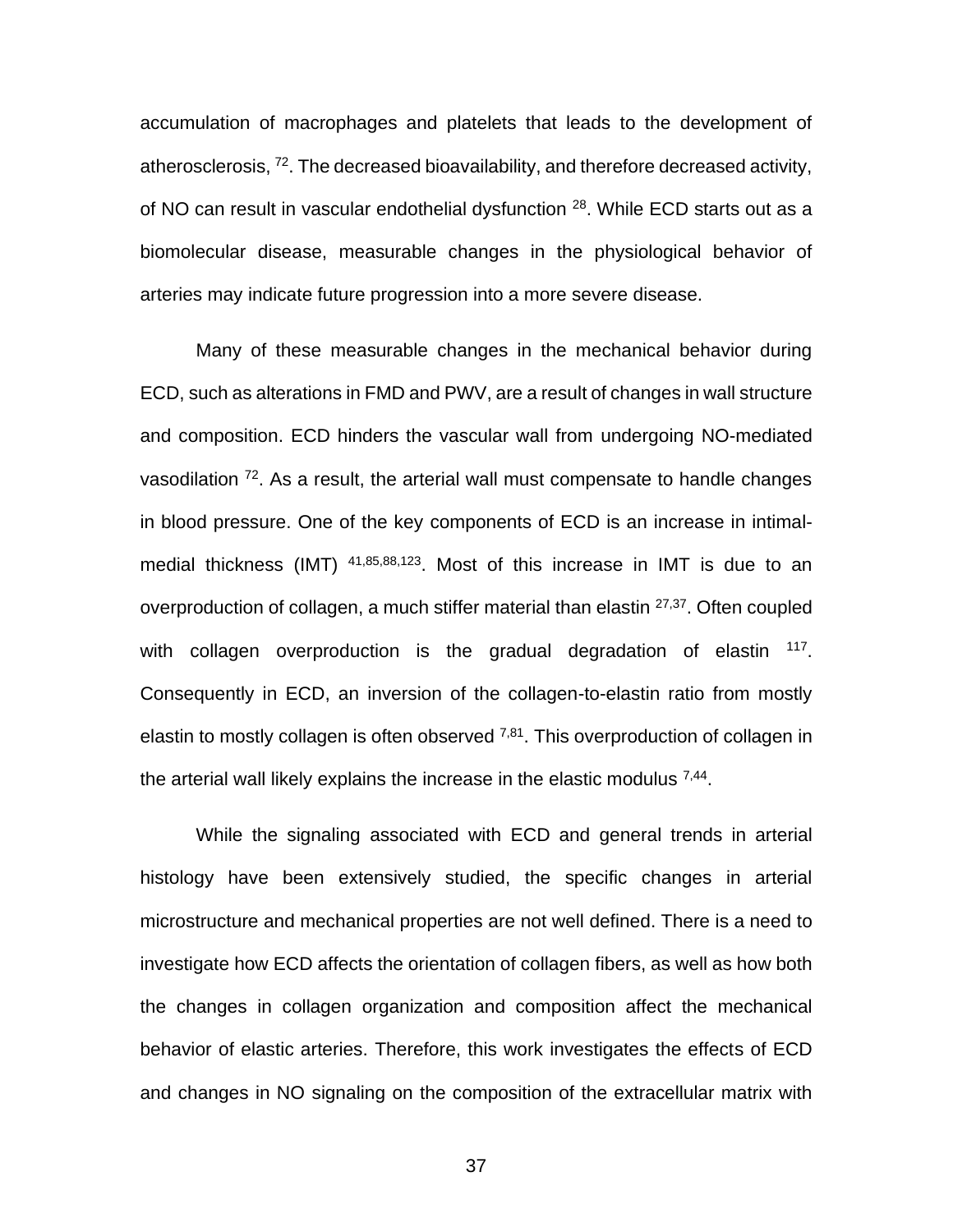increasing age using an eNOS/NOS3 knockout mouse model. We quantify the corresponding change in wall properties through a characterization of collagen distribution within the lower thoracic aortas of these mice. With this knowledge, arteries under ECD can be more completely characterized in future mechanical models.

### **4.3 Methods**

## *4.3.1 NOS3 Mouse Model*

To appropriately analyze the contributions of nitric oxide signaling to collagen microstructure and composition, nitric oxide synthase (NOS3) knockout (KO), heterozygous hybrid (HET), and wild-type (WT) mice on a C57BL/6J (-B6) background, mice were used as animal models in the study (Jackson Laboratories). The genotype of each mouse was determined using PCR. For these mice, the WT group is expected to experience normal vascular NO signaling, where the only deviations from healthy signaling levels are a result of aging. On the other hand, the KO group lacks the gene that allows endothelial cells to produce effective eNOS enzymes and thus is expected to have minimal levels of NO signaling. The HET group is a hybrid of the KO and WT mice, from which partial NO signaling can be expected. From each group, six mice were euthanized via carbon dioxide asphyxiation at a range of ages from 6 weeks to 12 months with the help of our collaborators. From these mice, aortas were relaxed in-situ by our collaborators in 10<sup>-5</sup> M sodium nitroprusside (SNP) and fixated in 4% paraformaldehyde via pressurized perfusion-fixation, causing a circumferential stress of up to in-vivo conditions loaded to 100 mmHg ( $\lambda$ <sub>z</sub> $\sim$ 1.6,  $\lambda$ <sub>e</sub> $\sim$ 1.4-1.5). From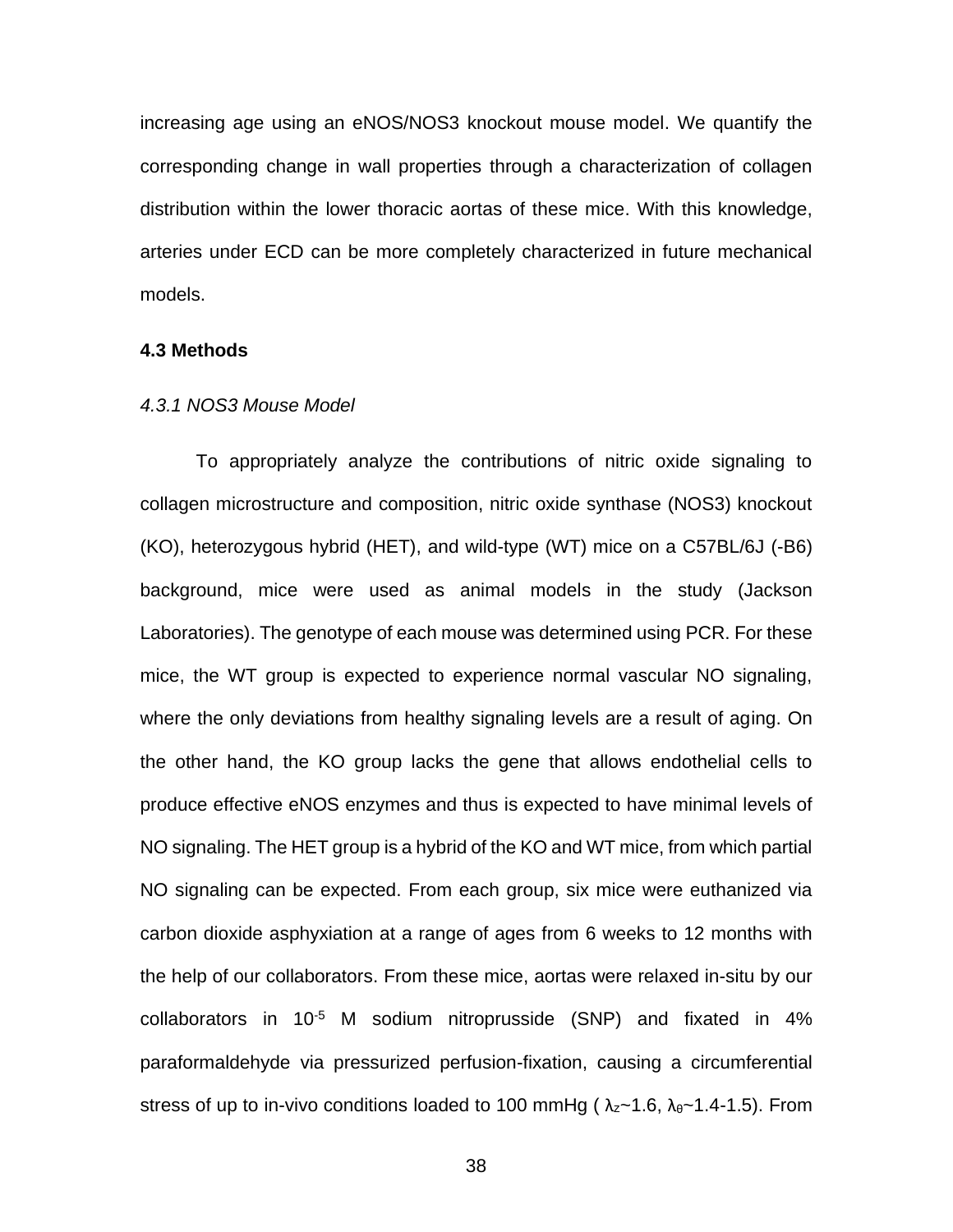these arteries, segments between the  $5<sup>th</sup>$  and  $6<sup>th</sup>$  intercostal branches were dissected for imaging.

#### *4.3.2 Image Acquisition*

To allow for the imaging of elastin, collagen, and cell nuclei, excised sections of the arteries were stained with propidium iodide (1:3000 dilution), opened longitudinally, flattened, and mounted within an imaging spacer sealed with a glass cover slip. Two segments from each artery were imaged by our collaborators under second harmonic generation microscopy (SHG) using a confocal multiphoton microscope (Leica SP8) starting from the adventitia through the depth of the artery, resulting in a z-stack of images for each segment. Collagen was imaged using an excitation wavelength of 880 nm (infrared) and an expected emission wavelength of 440 nm. Elastin was imaged using an excitation wavelength of 488 nm (visible laser) and gathered using a band-pass filter for an expected emission wavelength range of 490-530 nm. The nuclei (most of which are SMCs) were imaged using an excitation wavelength of 552 nm (visible laser) and gathered with an expected emission wavelength ranging between 580-620 nm. The elastin, collagen, and nuclei to be recorded in the red, green, and blue channels, respectively. Images were taken at 1 μm increments through the entire thickness of the sample at the two different sites on the same section of the artery.

# *4.3.3 Image Processing*

Appropriate analysis of the extracellular matrix microstructure requires the quantification of the directionality of each of its components. Thus, the z-stack of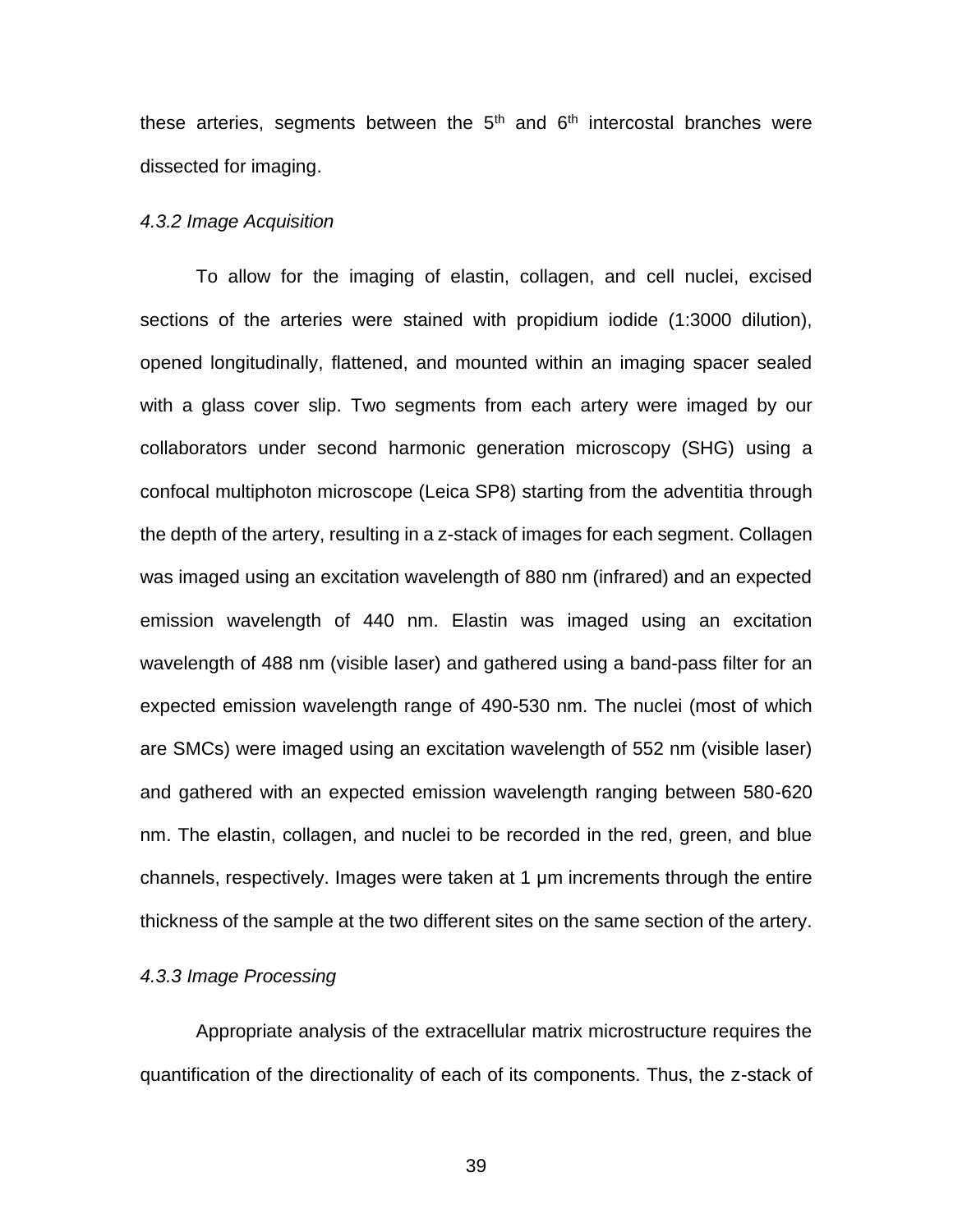images acquired from the previously conducted multiphoton microscopy was first processed using the fiber tracing program in AMIRA (ThermoFisher) to analyze both the collagen fibers and the smooth muscle cell nuclei <sup>120</sup>. Although most of the stained nuclei were SMCs, not all the nuclei that stained in this channel corresponded to a cell of smooth muscle. Therefore, the majority SMC assumption allowed for the median nucleus direction to be taken as the representative direction for the smooth muscle.

The spreadsheets of points obtained from this fiber tracing were then input into a custom MATLAB program for spatial processing <sup>107</sup>. Using vector analysis within this code, the median orientation of the smooth muscle cell nuclei was measured for each sample, as shown in **Figure 4.1**. Assuming that the median SMC is oriented in the circumferential direction, the angle associated with the axial direction for collagen fiber analysis was computed. The output is a data set containing an orientation angle relative to the axial direction (ranging from 0-180 degrees) within the axial-circumferential plane, an elevation angle relative to the axial-circumferential plane, and the fiber tortuosity.

Prior to regression modeling, the acquired set of data was then filtered to remove any outstanding artifacts and outliers, including observations with an elevation angle greater than 50 degrees and a tortuosity greater than 2. The purpose of limiting elevation angles greater than 50 is because most previous studies observed almost all load-bearing collagen fibers to exist within the axialcircumferential plane <sup>118</sup>. All fibers with a measured tortuosity greater than 2 were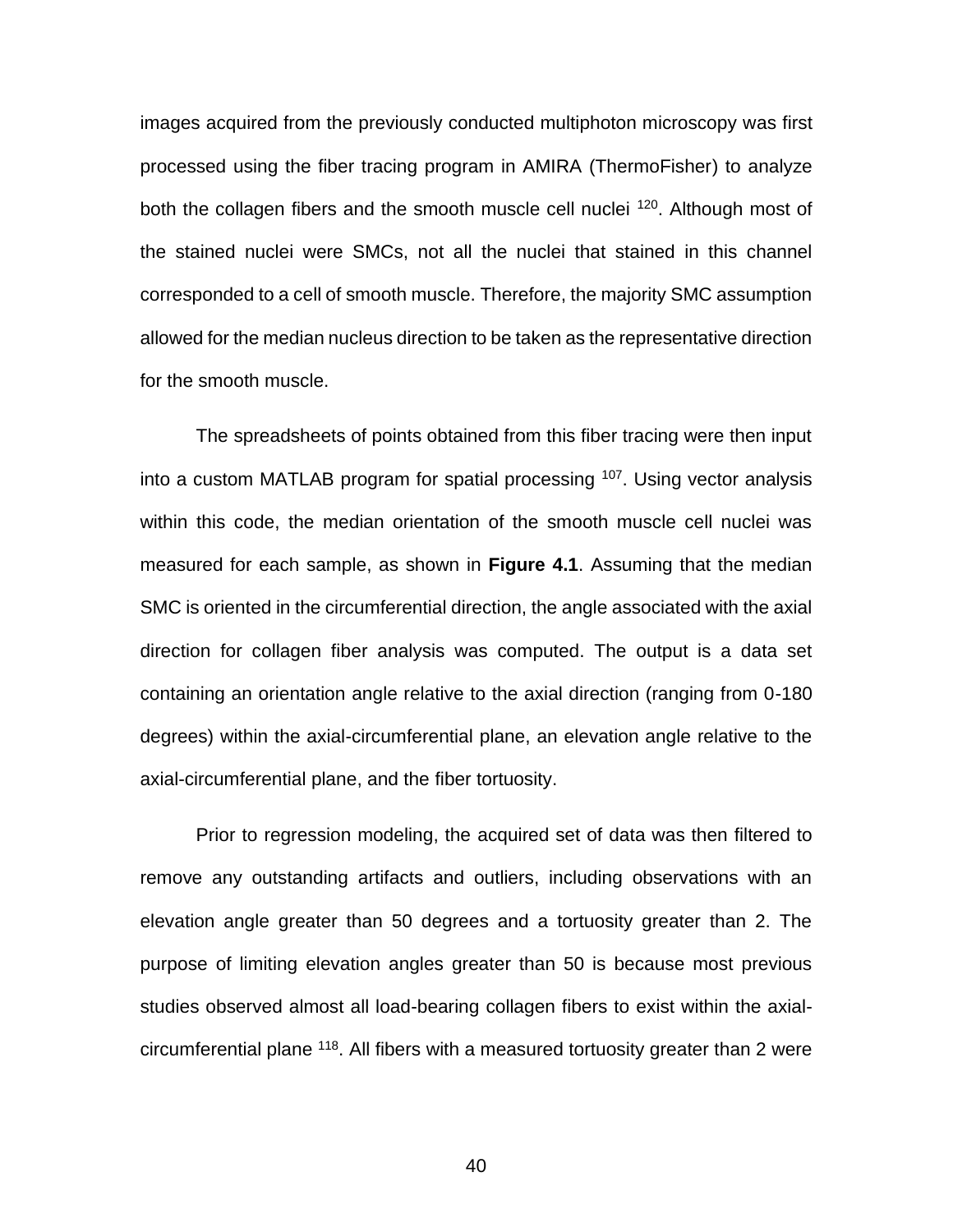filtered out because it is very unlikely that these fibers will become load-bearing within normal physiological functioning <sup>42,83</sup>.

#### *4.3.4 Regression Analysis and Modeling*

To achieve an accurate representation of the collagen within the extracellular matrix for quantitative analysis and future modeling, histograms were developed for both the orientation angles and tortuosity of the collagen fibers, a variation on the approach of Wan et al. <sup>118</sup>. For the orientation analysis, bins of 10 degrees were established for the range of 0-180° while bins of 0.025 were established for the tortuosity analysis for the range of 1.0-1.5. This abbreviated range for tortuosity analysis was chosen because this range of collagen fibers is the most likely to contribute to the arterial mechanical properties within the normal physiological loading range. The histogram results for both sites were averaged for each specimen.

For tortuosity/undulation, the generated histograms for a group were averaged to generate a representative distribution curve for each group. Because of the intragroup variability among the primary orientation of the collagen fibers, the histograms containing the mean normalized frequencies for each specimen were used to fit a characteristic distribution curve using the Curve Fitting toolbox in MATLAB. After omitting all non-convergent fitted solutions, the parameters for each orientation angle distribution curve were averaged to create a characteristic distribution curve for each group. For orientation angle, a three-term Gaussian distribution was used to adequately represent the fiber distribution, represented by **Equation 1**. For tortuosity, a two-term Gaussian distribution was determined to be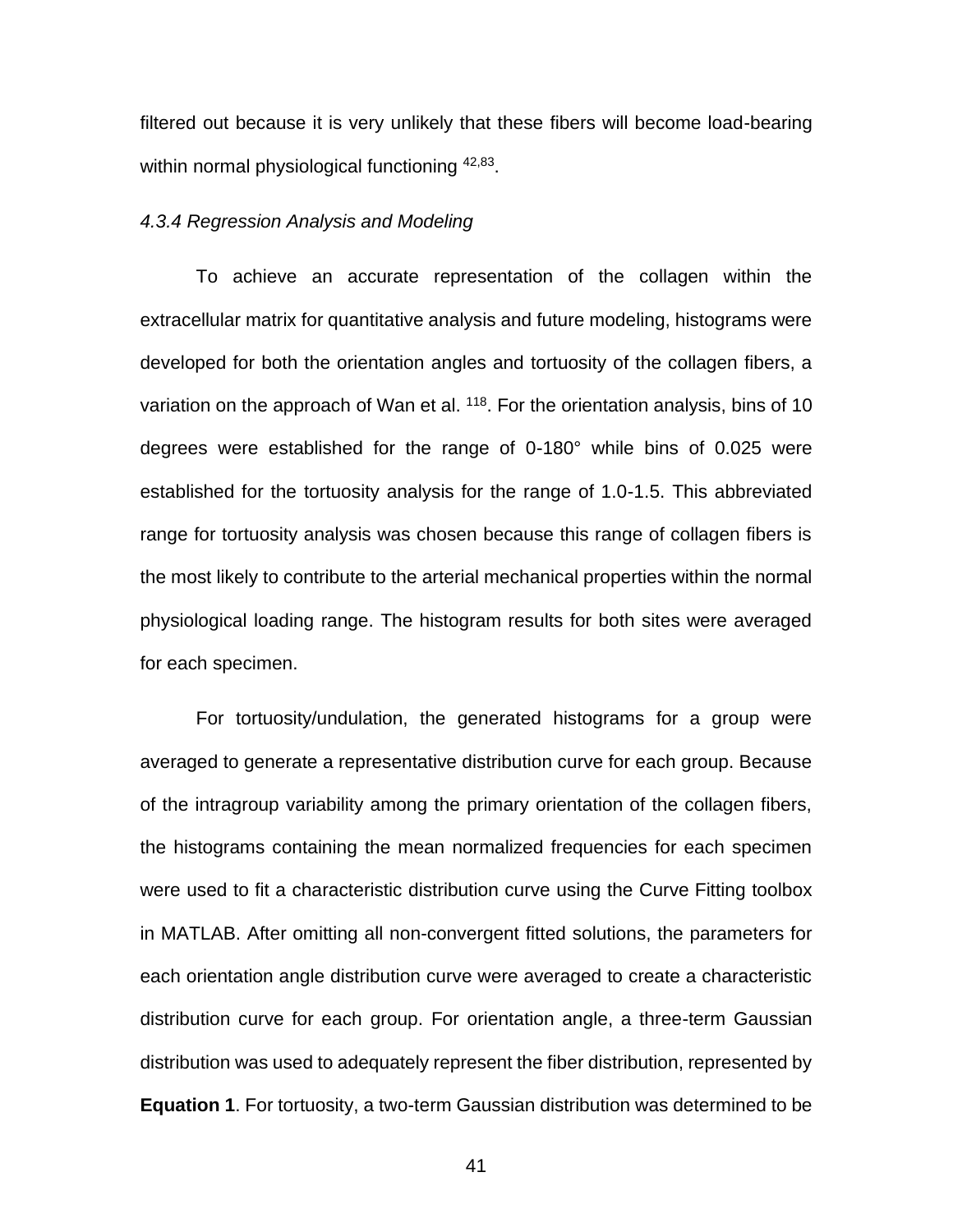adequate, where an adequate representation is characterized with  $R<sup>2</sup>$  0.90. These representative curves will facilitate the accurate representation of the collagen fiber matrix in future microstructurally motivated models of the vascular extracellular matrix.

**Equation 1.** Representation of a three-term Gaussian distribution function, where *ai*, *bi*, and *c<sup>i</sup>* for i=1,2,3 are constants determined by residual analysis in MATLAB and *x* is value of the parameter being measured. For the two-term Gaussian distribution function used to represent tortuosity, the same equation is applied but only for  $i=1,2$ .

$$
f(x) = \sum_{i=1}^{3} a_i * \exp\left(-\left(\frac{x-b_i}{c_i}\right)^2\right)
$$

#### *4.3.5 Fiber Family Statistical Analysis*

The collagen fibers for each sample were separated into four equally sized quadrants by fiber family classification, with one axially-oriented, one circumferentially-oriented, and two helically-oriented families (axial= 0-22.5°; 157.5-180°, circumferential= 67.5-112.5°; helical= 22.5-67.5° and 112.5-157.5°) using MATLAB. For each family in a sample, the mean normalized frequency and average undulation associated with the family were calculated. These mean normalized frequencies and average undulations were then averaged across all the specimens in the group and the information gathered for each group was then compared with the other groups by age and genotype. This grouping of families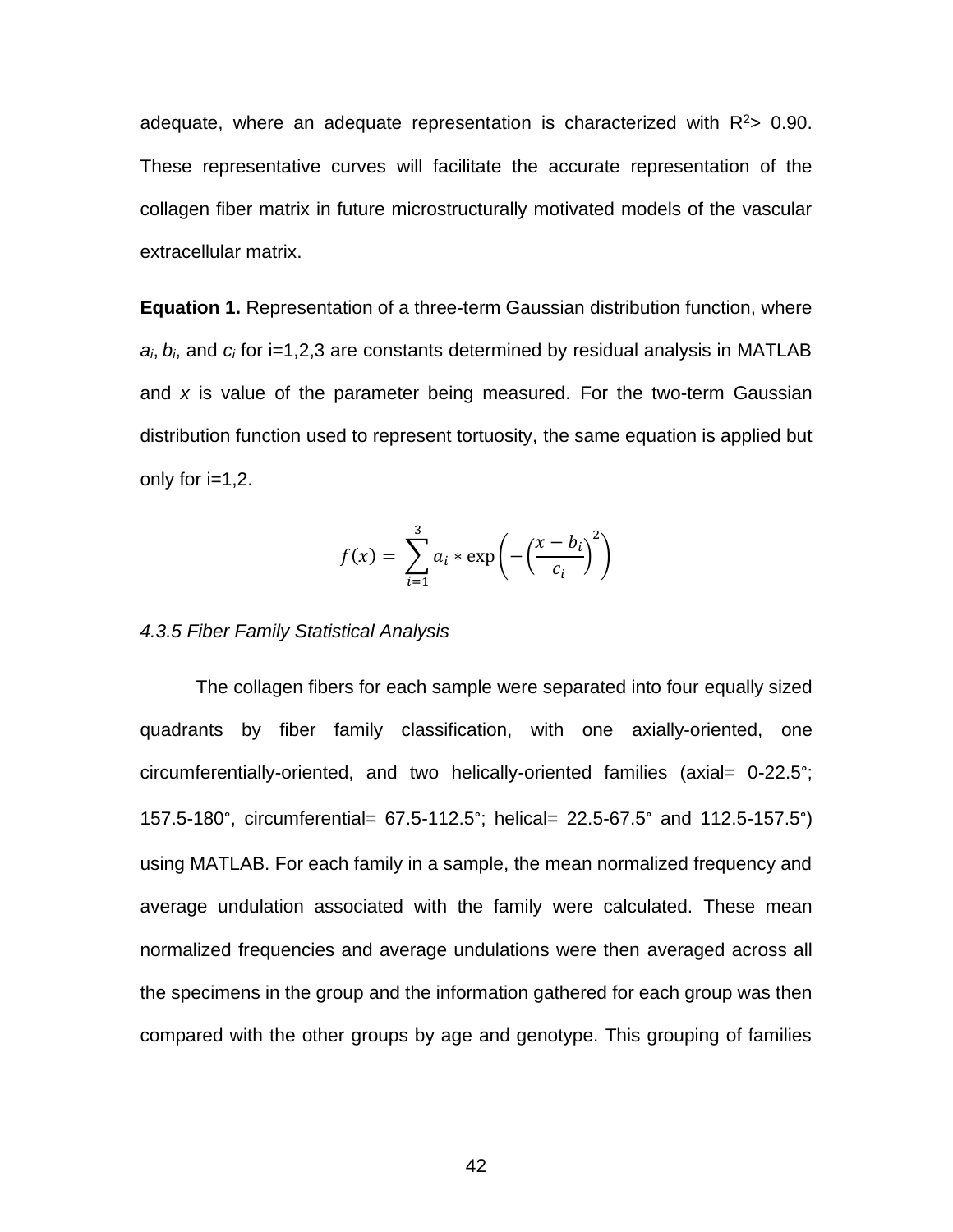allowed for the easier analysis of statistical significance, which was calculated using two-way ANOVA with a post-hoc Tukey test in both GraphPad and MATLAB.

# **4.4 Results**

When these distributions are analyzed in terms of collagen fiber families, an interesting result tends to arise. As is observed in **Figure 4.2**, for the wild-type (WT) specimens there is a but statistically significant increase in the relative number of circumferentially oriented fibers and a decrease in axially oriented fibers with age. Overall, this is slight accompanied by an expected decrease in collagen fiber tortuosity with increased age, though this fiber stiffening can be seen to a somewhat greater extent with the circumferential and helical fibers than with the axial fibers. When comparing the panels of **Figure 4.2**, one can ascertain the effects of both age and genotype on the orientation and tortuosity of the collagen fibers.

Observing the relative frequencies of the collagen fiber families of the WT mice with increasing age in **Figure 4.2a**, there is a clear difference between the relative frequencies of the axial and circumferential collagen families. At both 6 weeks and 3 months, there is a clear but statistically insignificant difference between the relative amounts of collagen fibers in the axial and circumferential fiber families, with a larger number of circumferential collagen fibers. As this group of mice age, there is no noticeable shift in the average normalized frequencies in either the axial or circumferential collagen fibers at 6 months and 12 months. At these ages, however, there is a significant difference between the mean normalized frequencies of the axial and circumferential fibers.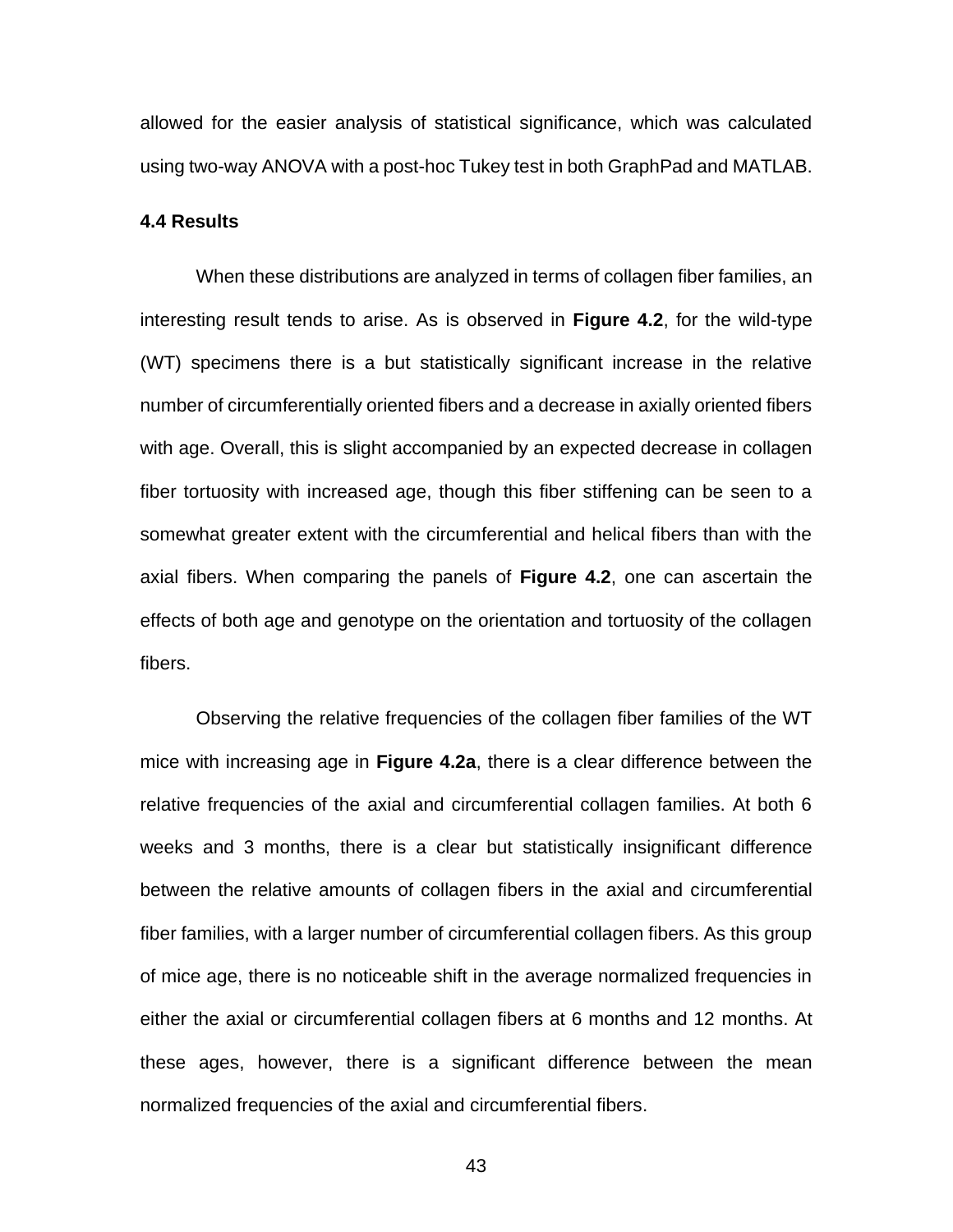This change, or lack thereof, in collagen fiber frequencies is distinct from the results in the knockout (KO) mice in **Figure 4.2b**, where there is an overall increase in circumferential collagen fibers. In contrast to the wild-type mice of **Figure 4.2a**, the KO mice at 6 weeks have a greater frequency of axial collagen fibers. However, there is a much greater shift to increased circumferential collagen fibers with increasing age. Even though this difference is not statistically significant until the mice reach 12 months of age, the shift in the collagen fiber frequencies is much greater in the KO mice than in the WT mice. When isolating the frequency values at 12 months of age, there is a clear disparity in the differences between these two fiber families in the WT and KO mice.

While there is a clear trend in the evolution of collagen fiber frequencies with age for the KO but not for the WT mice, the tortuosity of the fibers do not show as clear of a distinction in overall remodeling between the two genotypes. As can be seen in **Figure 4.2c**, the decrease in the fiber tortuosity/undulation with age is greater within the circumferential family than in the axial family. While the 6-week WT mice have relatively similar undulations in both the axial and circumferential collagen families, the tortuosity in the circumferential direction steadily decreases in the first 6 months of age while the axial fiber tortuosity only undergoes a slight decrease. This decrease continues until the tortuosity of the circumferential collagen fibers is significantly less than that of the axial fibers in the 6-month group. Axial fiber tortuosity greatly decreases in the 12-month group. However, the circumferential fibers are still significantly less undulated than the axial fibers. The difference in the circumferential tortuosity between the 6-month and 12-month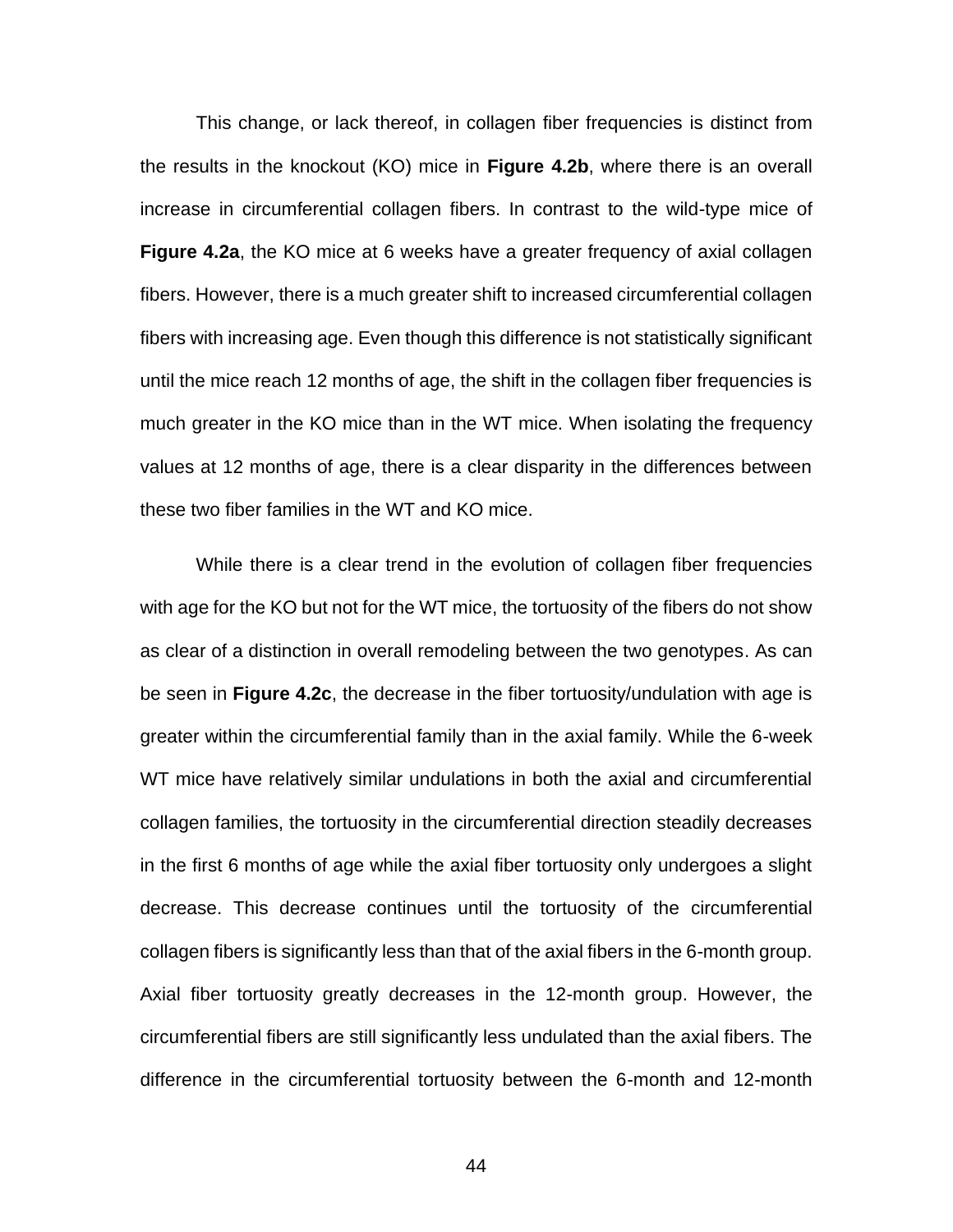group is far less than among the previous age groups, possibly suggesting less vascular remodeling in the older age groups of the WT genotype.

Compared to the WT group, the KO mice display slightly different trends in terms of their tortuosity with increasing age (**Figure 4.2d**). As in the WT mice in the previous panel, the tortuosity in the axial and circumferential directions is similar in young KO mice. Unlike the WT group, the average tortuosity of the axial fiber slightly increases in the KO mice, with very little change after 3 months. Also, while the average tortuosity of the circumferential fiber family decreases with time overall, it increases slightly but no significantly between the 3-month and 6-month groups. The standard error in tortuosity is too large to achieve statistically significant differences between groups. The only time point at which the two fiber families are statistically different is at 12 months, where the circumferential fibers are significantly less undulated than the axial fibers. When comparing the KO mice in this panel with the WT mice in the previous panel, the difference between the undulations of the two mentioned collagen fiber families is much greater compared to their WT counterparts. However, most of this is a result of a relative increase in the axial undulation rather than a greater decrease in that of the circumferential fiber family.

**Figure 4.3** demonstrates an overall shift in fiber orientation toward the circumferential direction by isolating the trends in the frequencies of the circumferential fibers among the three studied genotypes (WT, KO, and HET). Here, there is a statistically significant shift observed in the KO mice where NO signaling is reduced compared to the other genotypes. As seen in this figure, there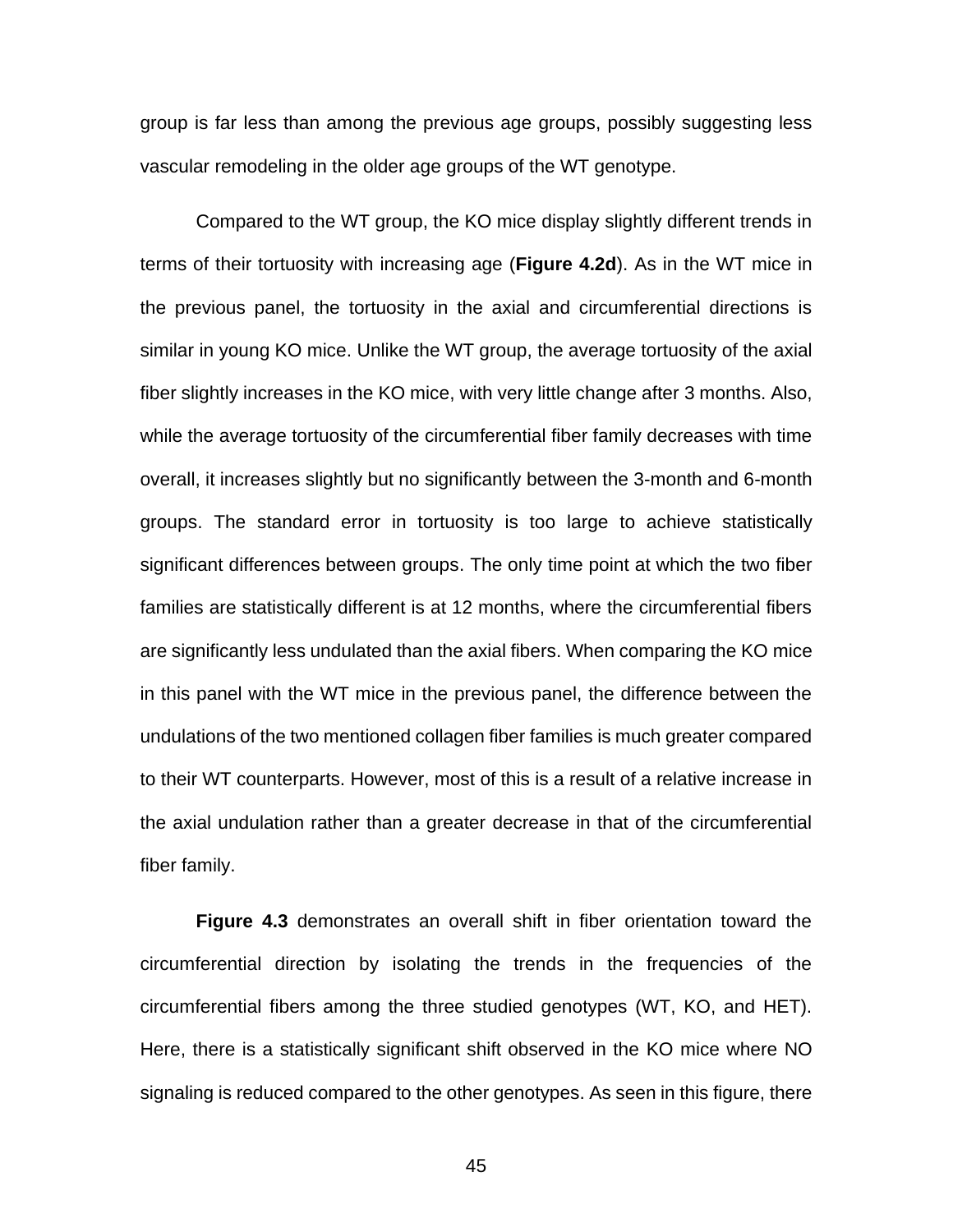is no significant difference among the amounts of circumferential collagen fibers until the mice reach 12 months of age. At this point, the KO mice have significantly more circumferential fibers than either the WT or the HET mice. Interestingly, there is no significant difference between the frequencies of the WT and the HET mice in any of the age groups. The WT mice undergo a small but steady increase in the relative frequency of the circumferential fibers until 6 months, at which point it levels out. In the HET mice, the average circumferential frequency reaches its maximum amount at 3 months before decreasing.

Overall, this shift in collagen fiber distribution toward the circumferential direction is amplified by the reduction in eNOS signaling as shown by the knockout distributions. This is accompanied by a sharper decrease in circumferential collagen fiber tortuosity. These general trends can also be observed from the data collected across all samples in **Table 4.1** and **Table 4.2**. While not displayed in either of the figures mentioned in this section, the changes in the relative normalized frequencies of the two helical families (**Table 4.1** and **Table 4.2**) account for some of the disparities in the frequencies of the axial and circumferential groups. For the future development of computational models, the mathematical parameters that define the Gaussian distributions derived from the collagen histograms are listed in **Figure 4.4** and **Table 4.3** for orientation and tortuosity, respectively.

# **4.5 Discussion**

The main purpose of this study was to investigate the microstructural changes observed in murine aorta under ECD via an eNOS knockout model. The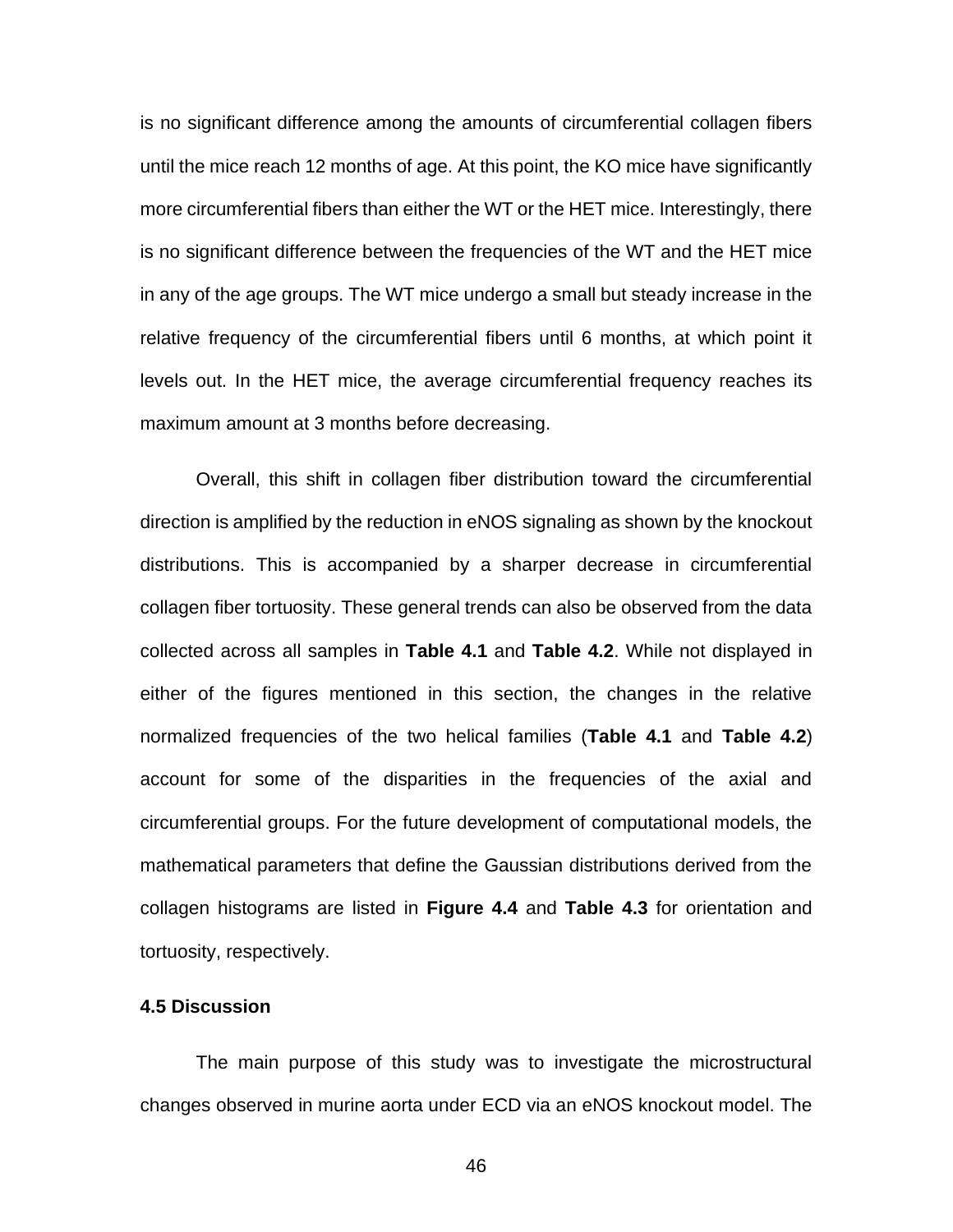orientation and tortuosity of the collagen fibers within each of the samples were successfully quantified via SHG analysis in terms of both distribution curves and frequency of fiber families. While previous clinical data has shown a tendency for blood vessels under ECD to undergo intimal-medial thickening because of collagen fiber deposition and, on occasion, smooth muscle expansion, very few studies have directly examined the changes in the collagen microstructure or have made inferences related to the resulting changes in mechanical properties.

Observing the trends depicted in **Figure 4.2**, the correlation between the change in collagen fiber direction and undulation/tortuosity and a lack of endothelial signaling begins to emerge. In terms of fiber orientation, the knockout specimens underwent a decrease in the number of axially oriented fibers and an increase in circumferentially oriented fibers with increasing age. This trend was not observed, however, in the wild-type mice. Although the differences between the frequency of these two families were significant at later ages (both 6 months and 12 months) in the wild-type mice (**Figure 4.2a**), the shift in collagen fiber orientation was more dramatic with age in the knockout mice (**Figure 4.2b**). As can be observed by the bolded numbers in **Table 4.1**, the differences in frequency between the axial and circumferential collagen fibers is greater in the knockout mice than in the wild-type mice.

One observation that is peculiar in the wild-type mice is the lack of change in orientation (**Figure 4.2a**), and undulation (**Figure 4.2c**) after 6 months. With orientation, there is very little change after 3 months, and even the change that occurred between 6 weeks and 3 months is very small. In terms of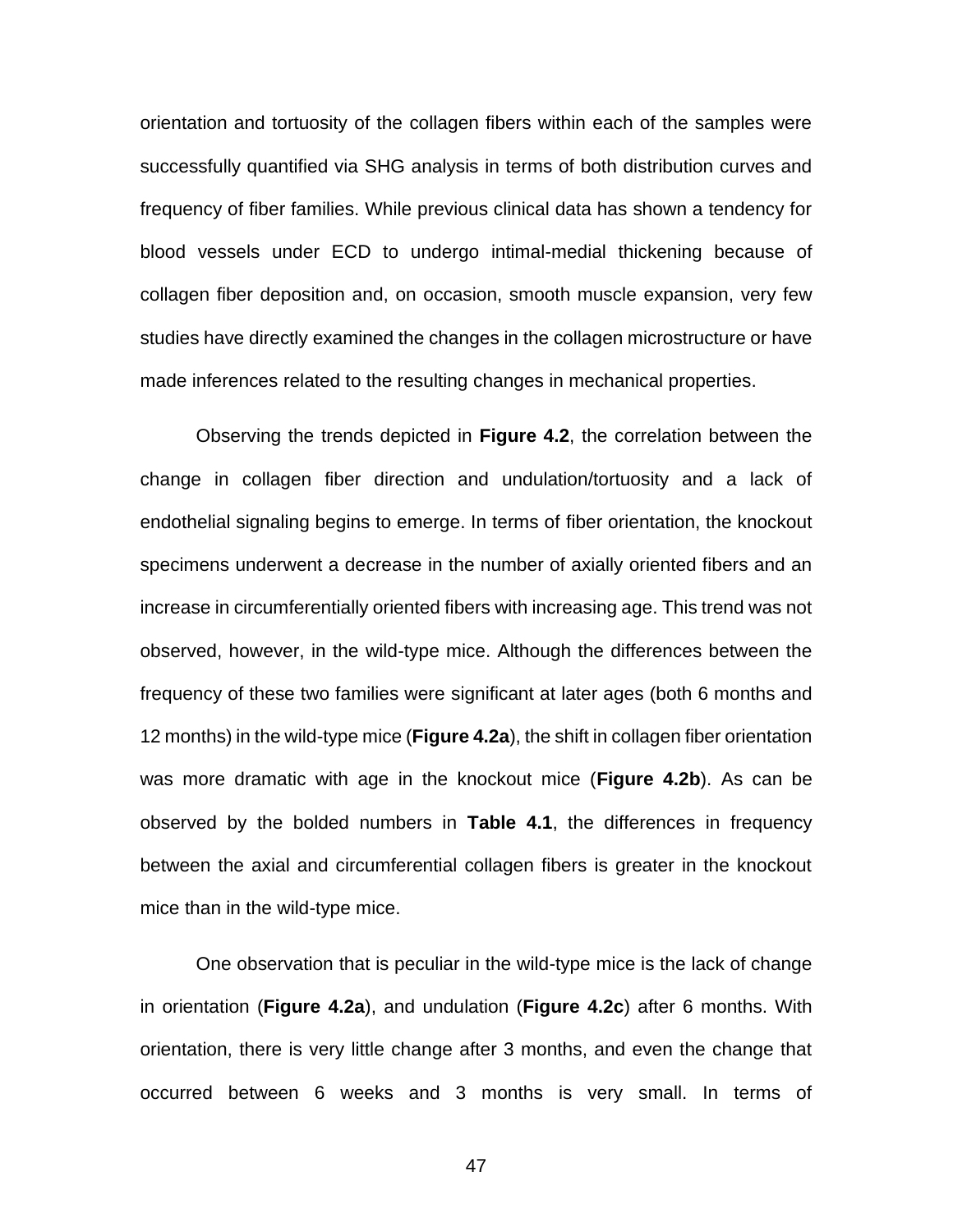undulation/tortuosity, there remains a steady decrease in the tortuosity of the circumferential fibers but there is negligible change going from 6 months to 12 months compared to the difference between the other age groups, as indicated by the slope of the line in the plot. While the trends observed in terms of tortuosity are not statistically significant, they may suggest that in the absence of disease (such as ECD), the elastic arteries are only able to remodel to a certain point purely because of age. Based on a computational model developed by Valentin, et al., this may occur at older ages if remodeling kinetic constants are very low <sup>113</sup>. However, most aging coincides with the development of ECD as a result of endothelial cell senescence, so this occurrence is very unlikely in practice <sup>110</sup>.

This lack of remodeling in the older age groups is not observed, however, among the circumferential fibers in the knockout mice in terms of both orientation (**Figure 4.2b**) and tortuosity (**Figure 4.2d**). When looking at orientation, there is a consistent increase in the relative frequency of collagen fibers in the circumferential family coupled with a similar decline in that of the axial family. In contrast to the differences between these two families for the wild-type (WT) mice, the difference in the relative frequencies of the axial and circumferential collagen families in the knockout (KO) mice is significantly more pronounced.

Overall, these results are consistent with the physiological outcomes of ECD. Because the smooth muscle is unable to adapt to the increased circumferential stress brought about by increases in pressure, it makes sense that there is increased collagen deposition in the circumferential direction. The orientation of newly deposited collagen tends to be stress-mediated <sup>111</sup>. Because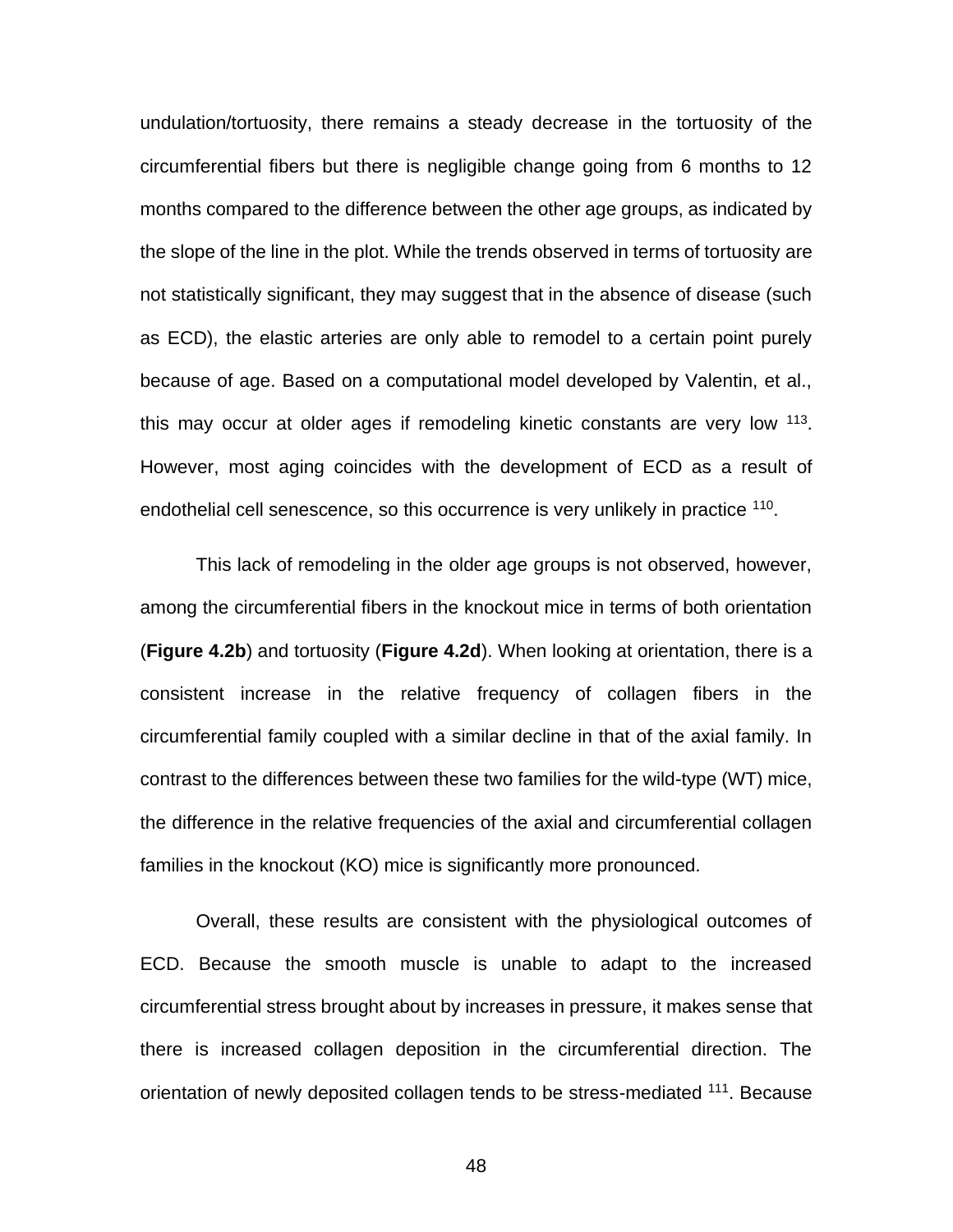pressure is translated to circumferential stress on a cylinder, one can assume that most of the newly deposited collagen will be oriented toward the circumferential direction <sup>45</sup> . As with the WT mice, the tortuosity of the circumferential fibers decreases with age. However, there is also an overall observed increase in the undulation of the axial collagen fibers. Because few studies have looked at the physiological significance of the remodeling of axial collagen in terms of tortuosity, this finding may open the door to future experimental and modeling studies concerning changes in mechanical properties and relationship with vascular disease and overall changes to the elastic arteries with age. For example, this may be related to the increased tortuosity of the aorta as a whole with age  $9$ .

The increase in the frequency of circumferential collagen fibers is highlighted in **Figure 4.3**. As can be seen by the trends with age among the wildtype, heterozygous, and knockout specimens, the normalized frequencies of circumferential collagen fibers increase with age for almost all genotypes. The exception to this trend is seen in the HET mice, which reached a maximum relative number of circumferential fibers in the 3-month group before slowly decreasing with age. While the relative number of circumferential collagen fibers in the 6-week KO mice was less, they steadily increased over time while the other families only slightly increased. At 12 months of age the frequency of circumferential fibers in the knockout mice is significantly greater than in the heterozygous or the wild-type mice. Interestingly in **Figure 4.3**, there was not a significant difference between the WT and HET circumferential collagen frequencies at any age group. While more work needs to be accomplished, this observation indicates that a partial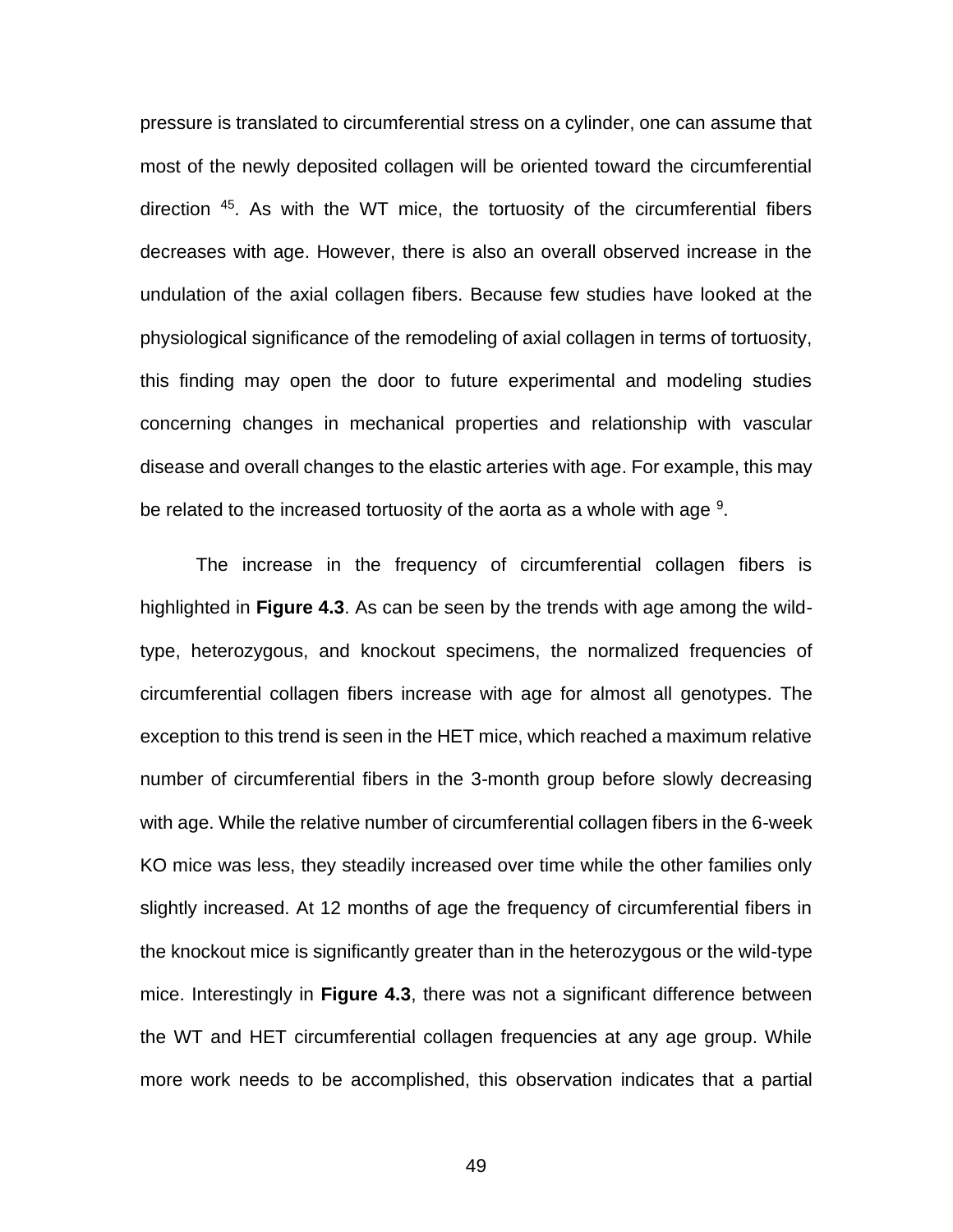genotype for vascular NO signaling may be sufficient for adequate endothelial functioning. Should these results be backed up by further investigation, it could have clinical implication in terms of the determination of adequate dosage for nitrates geared toward pharmaceutical NO administration.

While more research is required to find the mechanism behind this dramatic shift, one can hypothesize that this may be due to a greater demand in support from the arterial extracellular matrix to compensate for increases in blood pressure. Because vascular ECD implies a decreased flow-mediated vasodilation, the artery is less able to adjust to increases in pressure. Therefore, the arteries must become stronger to prevent the fracturing of the wall. As can be seen in **Table 4.3**, the average collagen angle for the 12-month knockout mice is closer to 90 degrees from the axial direction than any other age or genotype. However, most of the other parameters of the distribution curves tend to have a greater correlation with age than with genotype. Nonetheless, these Gaussian orientation distribution curves will allow for an accurate representation of the collagen orientation of each age and genotype in the development of future mechanical models of this disease.

Parameters for the Gaussian distribution curves for tortuosity can be seen in **Table 4.4**. In this table, it appears that tortuosity tends to have a greater correlation with age than with genotype, with tortuosity decreasing with increasing age. This shows that while ECD has a direct effect on the collagen deposition and fiber orientation, it does not affect the undulation at which the fibers are deposited. This indicates that even though there is a greater amount of collagen within arteries affected by this condition, the tissue can still be stretched by the same amount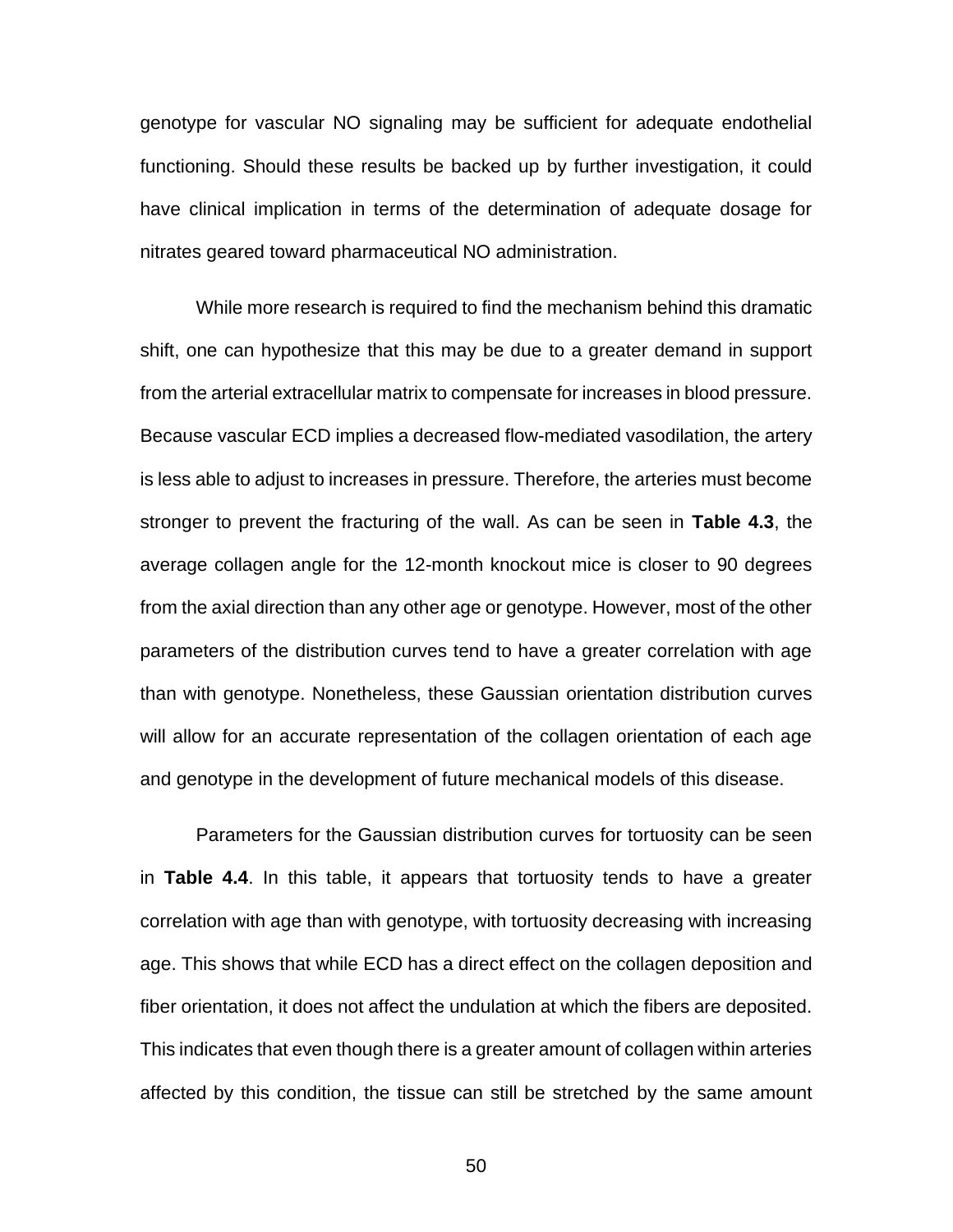before many of the collagen fibers become load bearing. This also challenges the previous assumption that ECD causes arteries to age more rapidly <sup>104,110</sup>. Rather, it appears that this disease causes the arteries to remodel into a material with its own unique mechanical properties. Therefore, the future experimental and computational study of vascular endothelial dysfunction, isolated from any corresponding conditions, is needed to gain a greater understanding of the effects this disease has on arterial mechanical properties.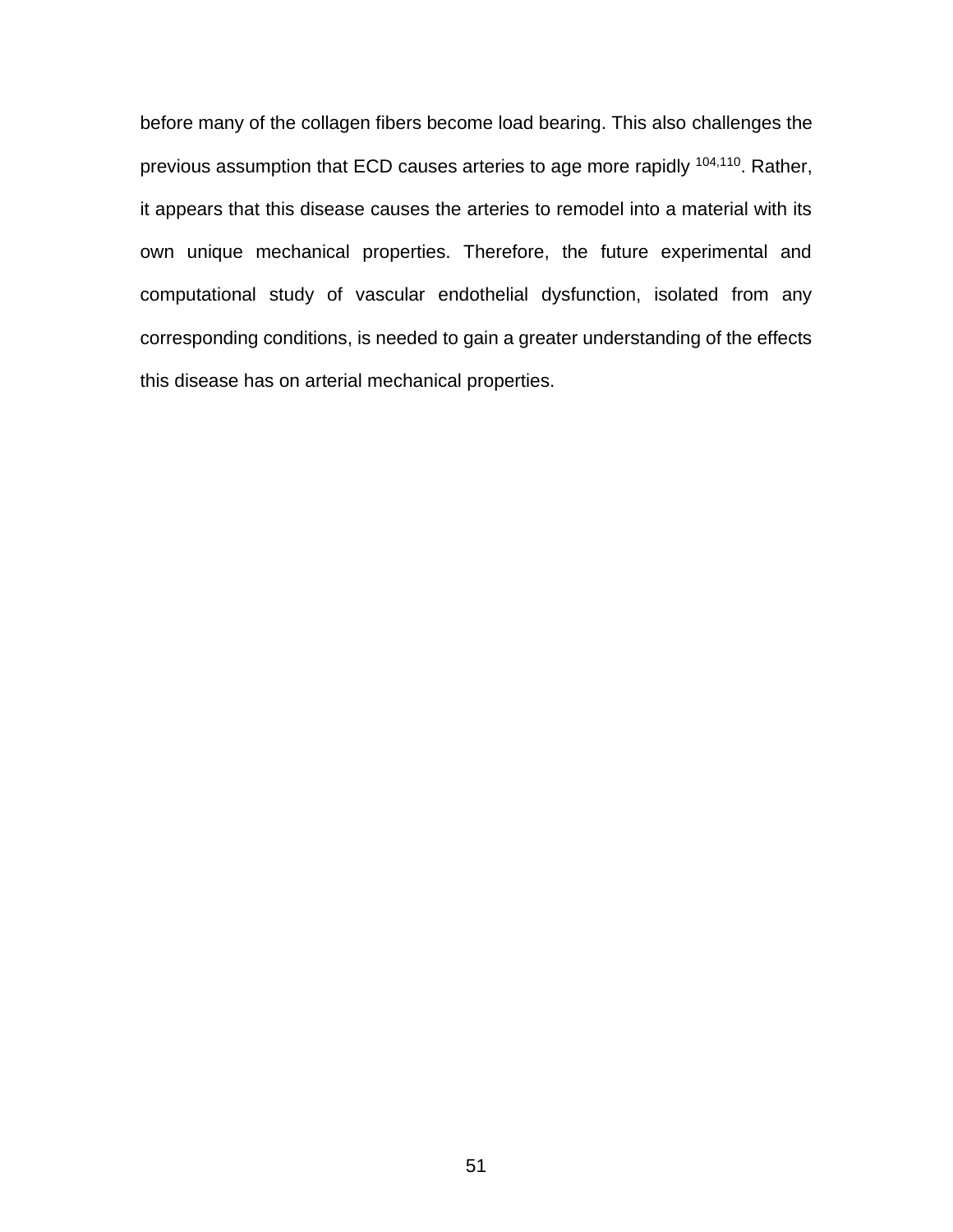# **4.6 Tables and Figures**

| <b>Mean Normalized Frequency</b> |              |           |              |                        |                  |                  |  |  |  |  |
|----------------------------------|--------------|-----------|--------------|------------------------|------------------|------------------|--|--|--|--|
| Age                              | Genotype     |           | <b>Axial</b> | <b>Circumferential</b> | <b>Helical 1</b> | <b>Helical 2</b> |  |  |  |  |
| <b>6 weeks</b>                   | Wild-Type    | Average   | 0.196        | 0.290                  | 0.273            | 0.242            |  |  |  |  |
|                                  |              | <b>SD</b> | 0.129        | 0.130                  | 0.145            | 0.147            |  |  |  |  |
|                                  | Heterozygous | Average   | 0.280        | 0.232                  | 0.219            | 0.269            |  |  |  |  |
|                                  |              | <b>SD</b> | 0.177        | 0.103                  | 0.176            | 0.198            |  |  |  |  |
|                                  | Knockout     | Average   | 0.321        | 0.188                  | 0.230            | 0.261            |  |  |  |  |
|                                  |              | <b>SD</b> | 0.180        | 0.149                  | 0.169            | 0.128            |  |  |  |  |
|                                  | Wild-Type    | Average   | 0.193        | 0.326                  | 0.297            | 0.185            |  |  |  |  |
|                                  |              | <b>SD</b> | 0.183        | 0.166                  | 0.170            | 0.100            |  |  |  |  |
| 3 months                         |              | Average   | 0.156        | 0.332                  | 0.179            | 0.333            |  |  |  |  |
|                                  | Heterozygous | <b>SD</b> | 0.115        | 0.100                  | 0.083            | 0.088            |  |  |  |  |
|                                  | Knockout     | Average   | 0.182        | 0.323                  | 0.331            | 0.164            |  |  |  |  |
|                                  |              | <b>SD</b> | 0.103        | 0.137                  | 0.136            | 0.096            |  |  |  |  |
|                                  | Wild-Type    | Average   | 0.195        | 0.321                  | 0.287            | 0.197            |  |  |  |  |
|                                  |              | <b>SD</b> | 0.098        | 0.075                  | 0.104            | 0.103            |  |  |  |  |
| 6 months                         |              | Average   | 0.209        | 0.331                  | 0.260            | 0.200            |  |  |  |  |
|                                  | Heterozygous | <b>SD</b> | 0.138        | 0.166                  | 0.164            | 0.129            |  |  |  |  |
|                                  | Knockout     | Average   | 0.143        | 0.352                  | 0.280            | 0.225            |  |  |  |  |
|                                  |              | <b>SD</b> | 0.087        | 0.116                  | 0.149            | 0.157            |  |  |  |  |
|                                  | Wild-Type    | Average   | 0.204        | 0.314                  | 0.212            | 0.284            |  |  |  |  |
|                                  |              | <b>SD</b> | 0.129        | 0.101                  | 0.098            | 0.116            |  |  |  |  |
| 12 months                        |              | Average   | 0.219        | 0.281                  | 0.127            | 0.373            |  |  |  |  |
|                                  | Heterozygous | <b>SD</b> | 0.127        | 0.155                  | 0.084            | 0.109            |  |  |  |  |
|                                  |              | Average   | 0.089        | 0.460                  | 0.209            | 0.242            |  |  |  |  |
|                                  | Knockout     | <b>SD</b> | 0.013        | 0.030                  | 0.105            | 0.097            |  |  |  |  |

**Table 4.1.** Mean Normalized Frequencies for Four Fiber Families

Apart from the knockout samples, all differences in age for all fiber families were statistically significant (p<0.05). Differences among genotypes were also significant (p<0.01). The quantities in bold represent the twelve-month values indicated by the asterisks in **Figure 4.2**.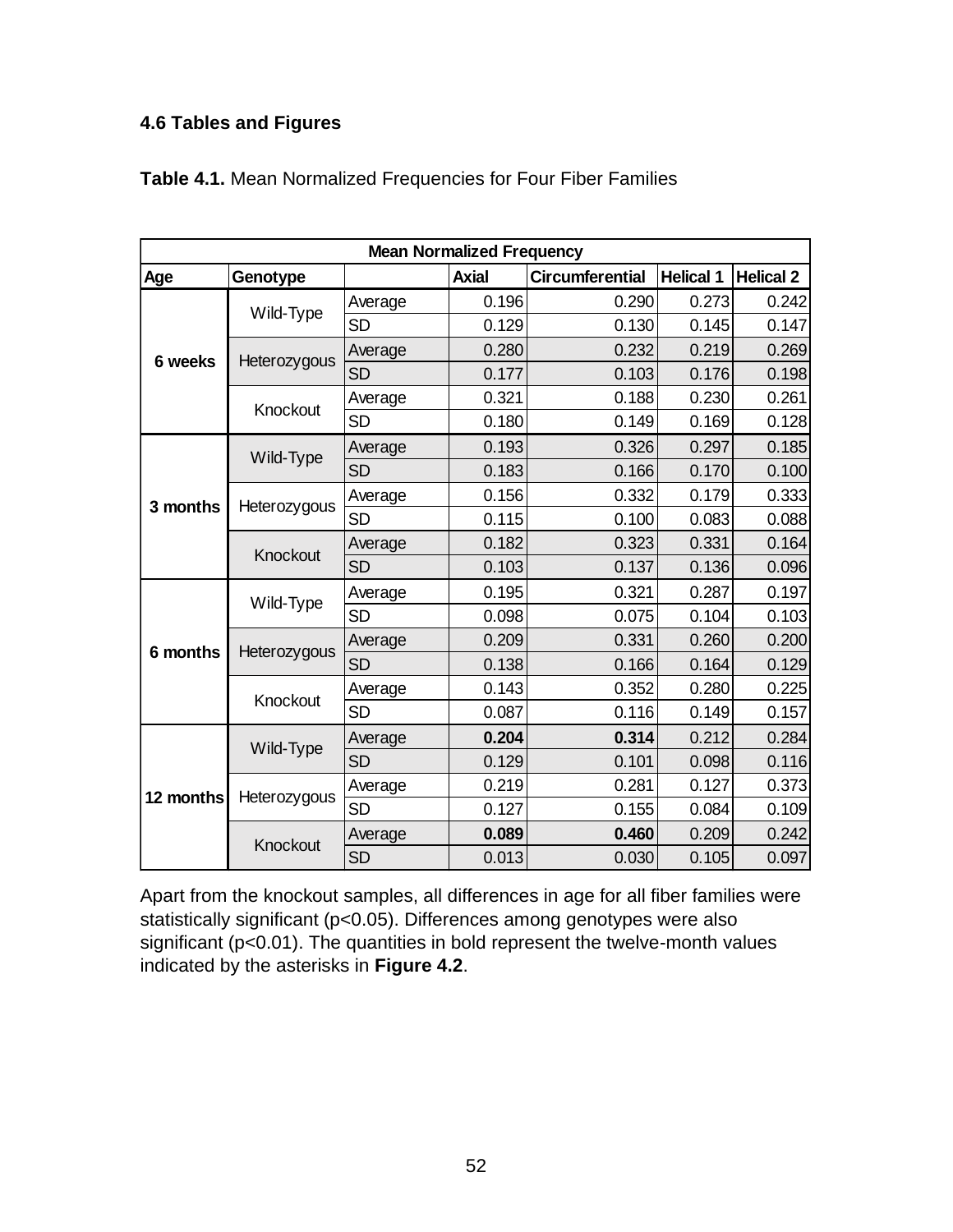| <b>Mean Tortuosity</b> |              |           |              |                        |                  |                  |  |  |  |  |
|------------------------|--------------|-----------|--------------|------------------------|------------------|------------------|--|--|--|--|
| Age                    | Genotype     |           | <b>Axial</b> | <b>Circumferential</b> | <b>Helical 1</b> | <b>Helical 2</b> |  |  |  |  |
|                        | Wild-Type    | Average   | 1.333        | 1.346                  | 1.354            | 1.347            |  |  |  |  |
|                        |              | <b>SD</b> | 0.081        | 0.080                  | 0.132            | 0.050            |  |  |  |  |
| 6 weeks                | Heterozygous | Average   | 1.320        | 1.296                  | 1.361            | 1.342            |  |  |  |  |
|                        |              | <b>SD</b> | 0.063        | 0.008                  | 0.063            | 0.085            |  |  |  |  |
|                        | Knockout     | Average   | 1.308        | 1.344                  | 1.322            | 1.310            |  |  |  |  |
|                        |              | <b>SD</b> | 0.064        | 0.058                  | 0.031            | 0.097            |  |  |  |  |
|                        | Wild-Type    | Average   | 1.339        | 1.317                  | 1.308            | 1.344            |  |  |  |  |
|                        |              | <b>SD</b> | 0.048        | 0.074                  | 0.080            | 0.056            |  |  |  |  |
| 3 months               | Heterozygous | Average   | 1.382        | 1.306                  | 1.370            | 1.320            |  |  |  |  |
|                        |              | <b>SD</b> | 0.118        | 0.046                  | 0.109            | 0.034            |  |  |  |  |
|                        | Knockout     | Average   | 1.336        | 1.291                  | 1.277            | 1.350            |  |  |  |  |
|                        |              | <b>SD</b> | 0.074        | 0.028                  | 0.037            | 0.065            |  |  |  |  |
|                        | Wild-Type    | Average   | 1.323        | 1.265                  | 1.292            | 1.337            |  |  |  |  |
|                        |              | <b>SD</b> | 0.031        | 0.005                  | 0.019            | 0.012            |  |  |  |  |
| 6 months               | Heterozygous | Average   | 1.316        | 1.274                  | 1.353            | 1.324            |  |  |  |  |
|                        |              | <b>SD</b> | 0.073        | 0.108                  | 0.160            | 0.105            |  |  |  |  |
|                        | Knockout     | Average   | 1.336        | 1.313                  | 1.337            | 1.344            |  |  |  |  |
|                        |              | <b>SD</b> | 0.055        | 0.052                  | 0.155            | 0.049            |  |  |  |  |
|                        | Wild-Type    | Average   | 1.290        | 1.261                  | 1.276            | 1.273            |  |  |  |  |
| 12 months              |              | <b>SD</b> | 0.041        | 0.012                  | 0.040            | 0.050            |  |  |  |  |
|                        | Heterozygous | Average   | 1.291        | 1.267                  | 1.367            | 1.275            |  |  |  |  |
|                        |              | <b>SD</b> | 0.074        | 0.054                  | 0.103            | 0.042            |  |  |  |  |
|                        | Knockout     | Average   | 1.339        | 1.252                  | 1.295            | 1.294            |  |  |  |  |
|                        |              | <b>SD</b> | 0.012        | 0.019                  | 0.043            | 0.041            |  |  |  |  |

**Table 4.2.** Mean Tortuosity for Four Quadrants of Fiber Families.

Apart from the wild-type samples, all differences in age for all fiber families were statistically significant (p<0.05). Differences among genotypes were also significant (p<0.05). The quantities in bold represent the points in **Figure 4.2** indicated by an asterisk.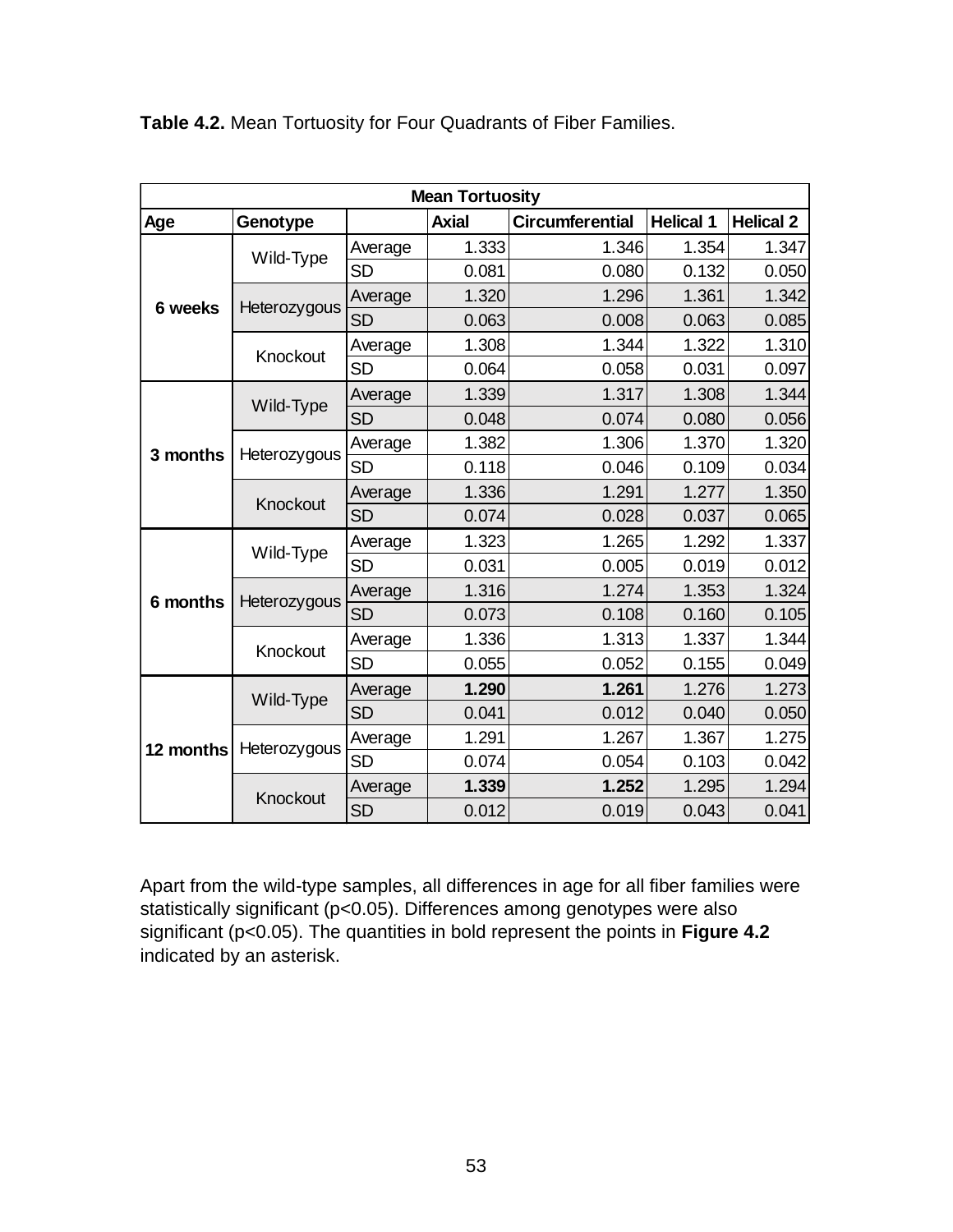| Table 4.3. Collagen Fiber Undulation Curve Parameters |                        |                          |       |                |                |                |       |       |       |  |
|-------------------------------------------------------|------------------------|--------------------------|-------|----------------|----------------|----------------|-------|-------|-------|--|
|                                                       |                        | <b>Avg Tortuosity SD</b> |       | a <sub>1</sub> | b <sub>1</sub> | c <sub>1</sub> | a2    | b2    | c2    |  |
| <b>6 weeks</b>                                        | Wild-Type              | 1.258                    | 0.038 | 8.276          | $-1.309$       | 1.115          | 0.036 | 1.050 | 1.115 |  |
|                                                       | Heterozygous           | 1.270                    | 0.039 | 3.461          | $-0.782$       | 0.968          | 0.044 | 1.048 | 0.017 |  |
|                                                       | Knockout               | 1.261                    | 0.049 | 14.730         | $-1.480$       | 1.129          | 0.041 | 1.050 | 0.013 |  |
| 3 months                                              | Wild-Type              | 1.288                    | 0.066 | 2.034          | $-0.322$       | 0.795          | 0.065 | 0.990 | 0.003 |  |
|                                                       | Heterozygous           | 1.270                    | 0.060 | 1.731          | $-0.613$       | 0.963          | 0.053 | 1.047 | 0.028 |  |
|                                                       | Knockout               | 1.244                    | 0.017 | 1.166          | $-0.251$       | 0.819          | 0.055 | 1.049 | 0.028 |  |
| 6 months                                              | Wild-Type              | 1.251                    | 0.001 | 2.723          | $-0.787$       | 0.991          | 0.063 | 1.048 | 0.029 |  |
|                                                       | Heterozygous           | 1.246                    | 0.113 | 2.257          | $-0.313$       | 0.775          | 0.062 | 1.052 | 0.020 |  |
|                                                       | Knockout               | 1.252                    | 0.027 | 0.942          | $-0.011$       | 0.711          | 0.050 | 1.054 | 0.015 |  |
|                                                       | Wild-Type              | 1.217                    | 0.063 | 1.126          | $-0.174$       | 0.779          | 0.056 | 1.046 | 0.019 |  |
|                                                       | 12 months Heterozygous | 1.229                    | 0.037 | 0.800          | $-0.052$       | 0.750          | 0.068 | 1.048 | 0.025 |  |
|                                                       | Knockout               | 1.226                    | 0.024 | 5.488          | $-0.929$       | 0.986          | 0.049 | 1.049 | 0.001 |  |

Parameters for the representative distribution curves of the collagen fiber tortuosity for each of the different groups along with the average tortuosity for each group, (SD= standard deviation). The characteristic equation for each of these terms corresponds to **Equation 1** where the summation only goes to i=2. Each of the terms a1, b1, c1, etc. represent the corresponding constants shown in **Equation 1**. All distributions used to get these representative curve parameters were fit to the Gaussian model with an  $R^2 > 0.95$ .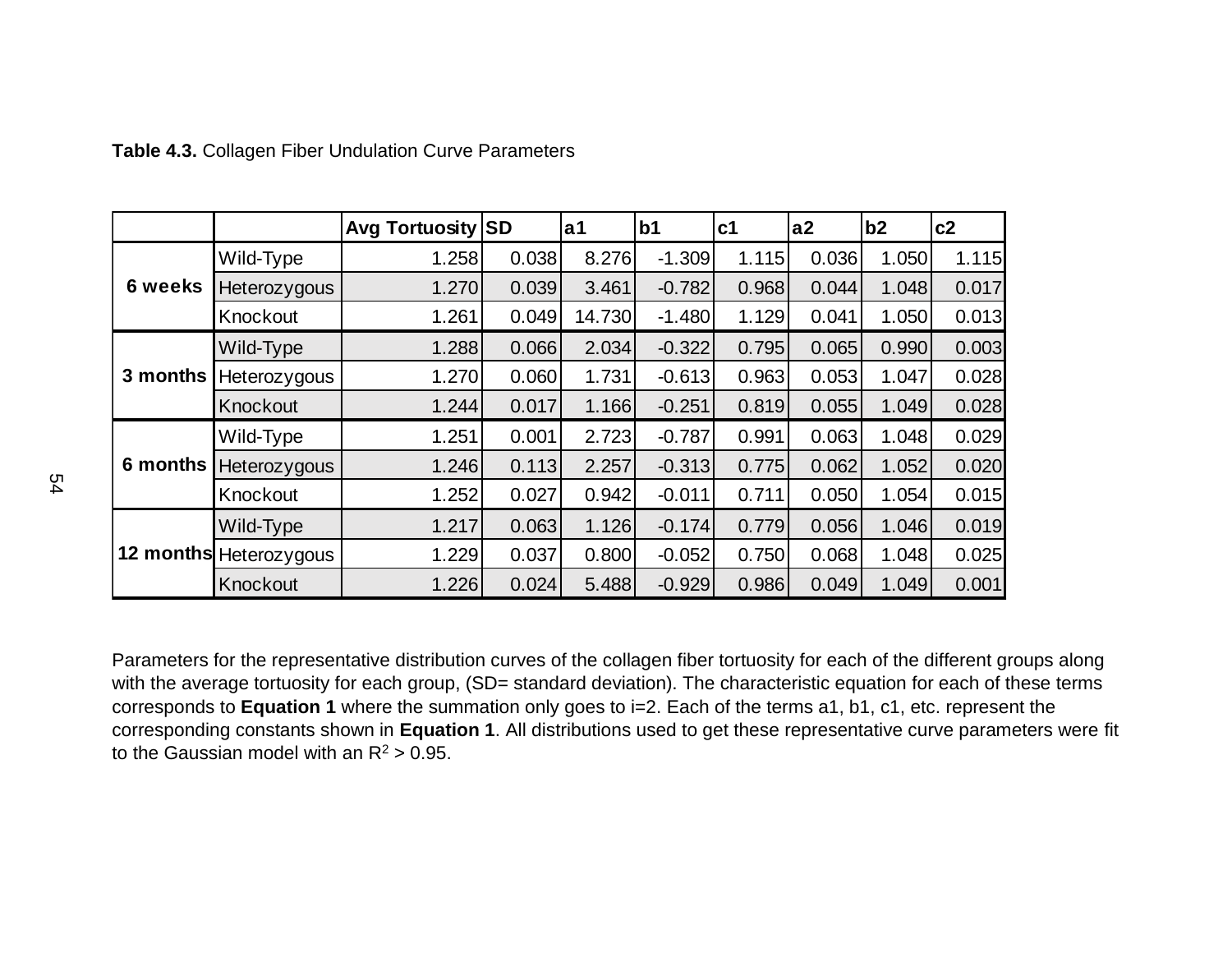

**Figure 4.1.** Illustration of image processing and histogram analysis for the creation of representative distribution curves for undulation and orientation. **A)** Depicted is a typical image obtained by SHG microscopy, followed by a typical zstack of the images through the depth of the sample. Before the collagen fibers can be analyzed, the orientation of the smooth muscle cells (SMC) is determined to set the alignment of the axes. These fibers are then processed in a custom MATLAB program where they are reconstructed in a 3-D model to determine information regarding the orientation angle, elevation angle, and tortuosity. (*Get better image that shows only smooth muscle or only collagen, provide axis for orientation*) **B)** Representation for the measurements used to calculate tortuosity/undulation, where the end-to-end length represents the straight length between each ends of the fiber while the total length represents the length along all the curves of the fiber. **C)** Undulation histograms obtained from each specimen in a group are averaged and used to obtain a representative histogram for that group. A two-term Gaussian curve is then fitted to that representative histogram. **D)** Histograms of the collagen orientation angles for each specimen are used to create individual Gaussian distribution curves. The parameters from these curves are then averaged to create a representative distribution curve. (**A**  was adapted from a figure created by William Torres)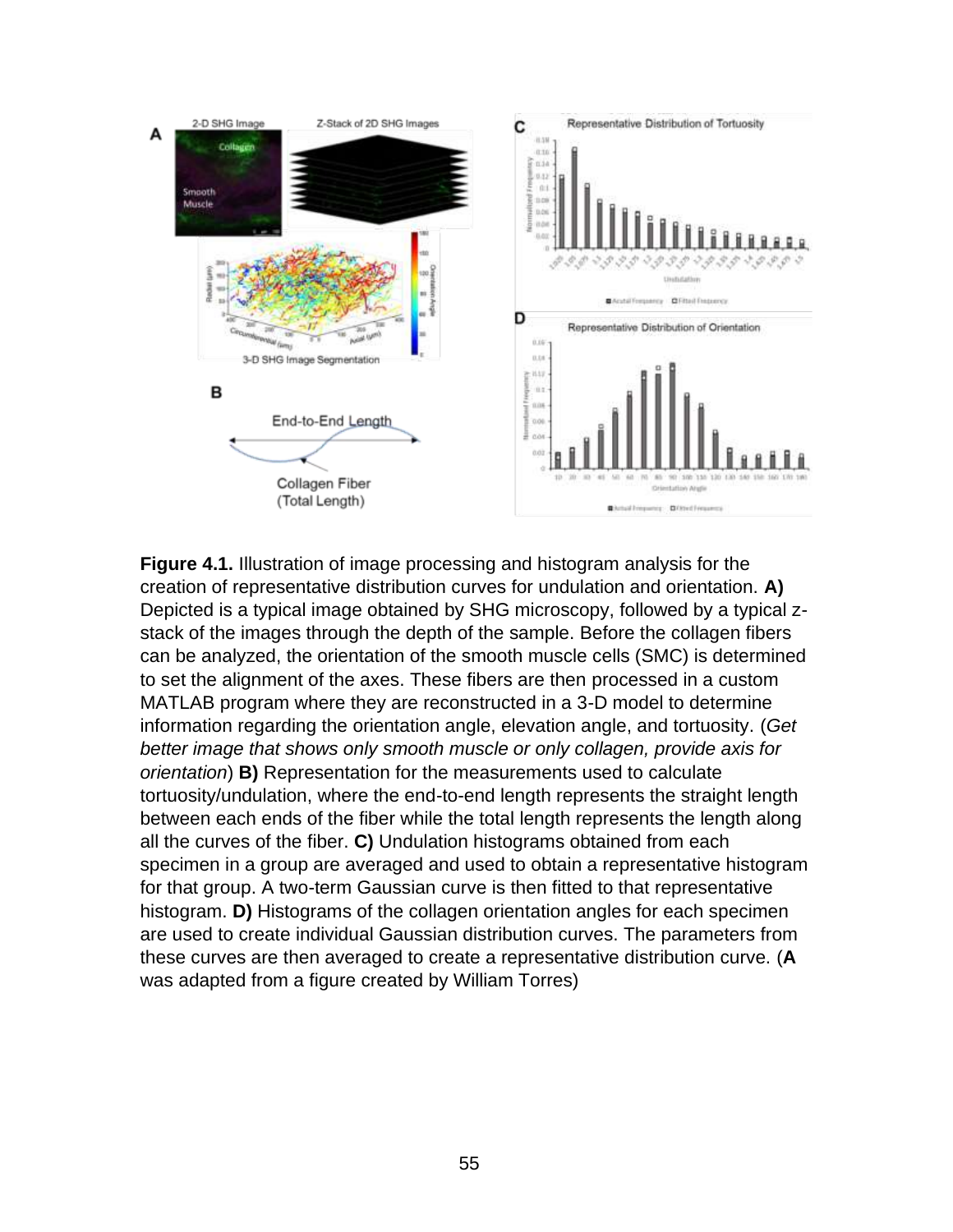

**Figure 4.2.** Representative results detailing the changes in collagen fiber distribution and tortuosity/undulation for wild-type and NOS knockout specimen groups with age. All error bars denote the standard error of the mean. **A)** Familial distributions of collagen fiber orientation for wild-type samples over age (p<0.01). **B)** Familial distributions for collagen fiber orientation for knockout samples with age (p<0.001). **C)** Average fiber tortuosity for each family with age for wild-type specimens (p<0.05), **D)** Average fiber tortuosity for each family with age for knockout specimens (p<0.05). Expanded results of this information are shown in **Table 4.1** and **Table 4.2**. Asterisks (\*) on data points indicate areas in the data that are significantly different from their counterparts in the opposite fiber family.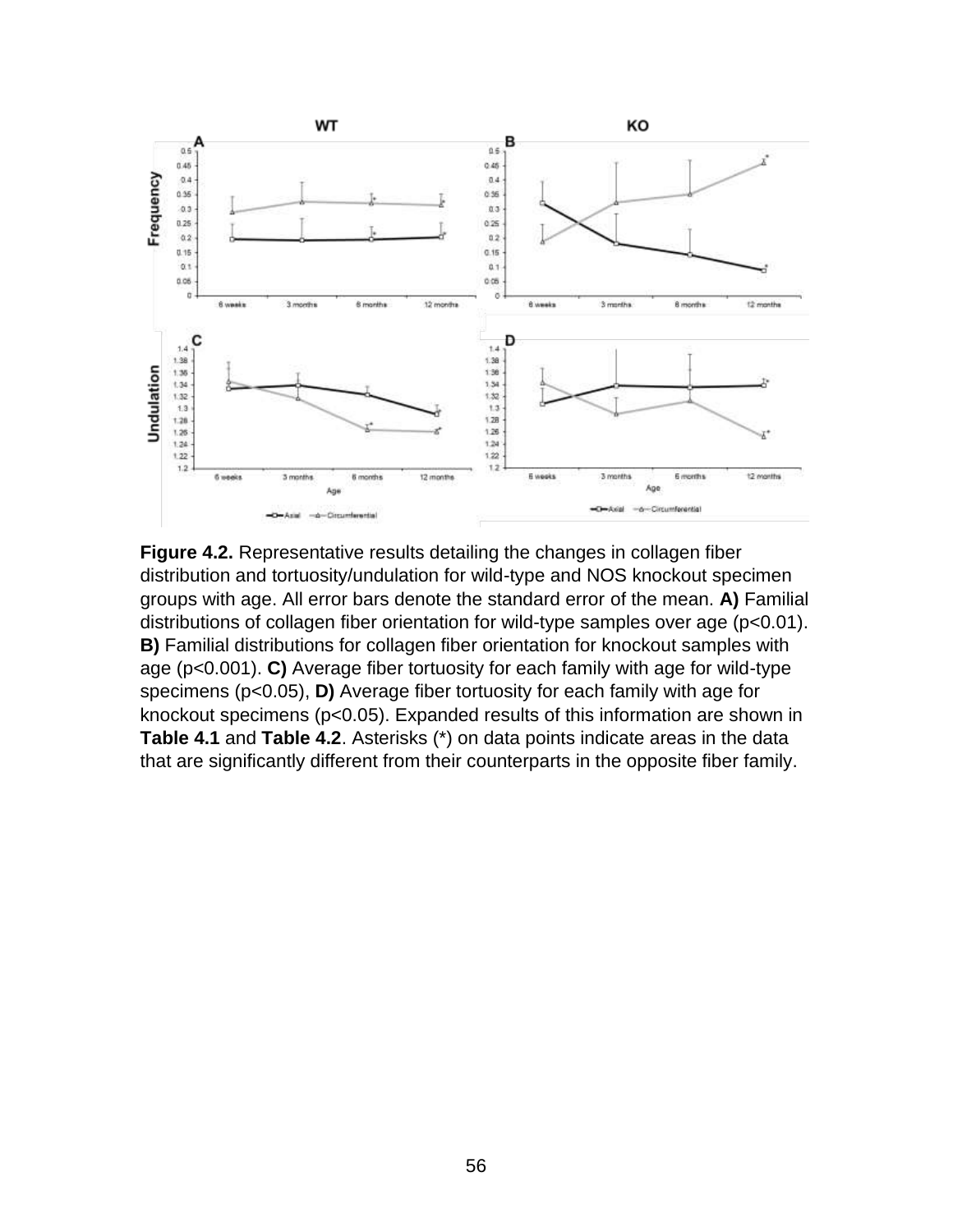

**Figure 4.3**. Depiction of the observed trends for the normalized distribution frequency for collagen fibers aligned in the circumferential direction for wild-type, heterozygous, and knockout samples. Error bars denote the positive standard error from the mean. Points marked with a dagger (†) indicate points that are significantly different from their counterparts in the other genotypes. Expanded results of this information are shown in **Table 4.1** and **Table 4.2** (p<0.05).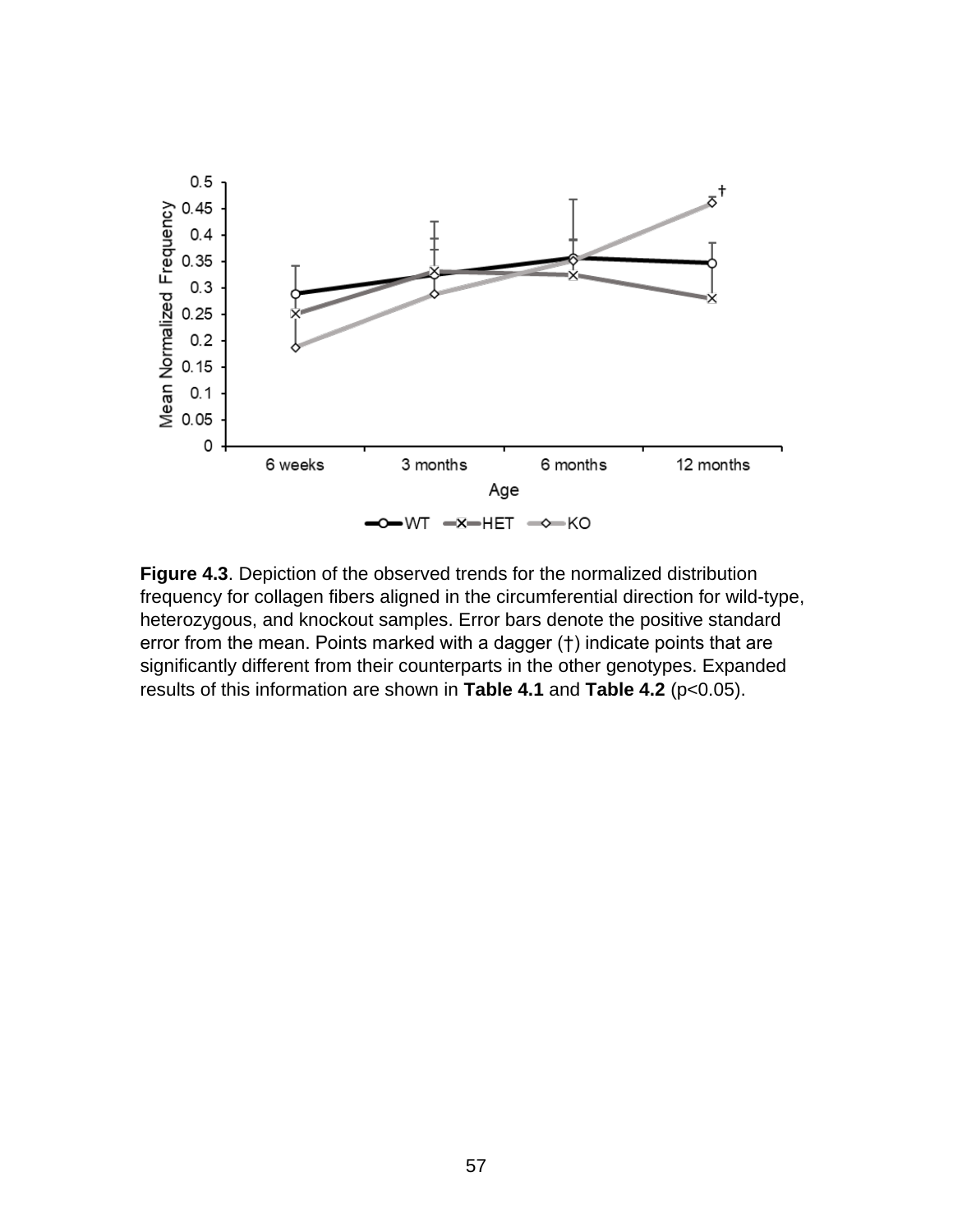| Age       | Genotype                  |           | Average Anglea1 |       | lb1        | c <sub>1</sub> | a2       | b <sub>2</sub> | c2             | la3      | b <sub>3</sub> | c <sub>3</sub> |
|-----------|---------------------------|-----------|-----------------|-------|------------|----------------|----------|----------------|----------------|----------|----------------|----------------|
|           | Wild-type                 | Average   | 77.925          | 0.096 | 81.410     | 44.769         | 0.046    | 95.075         | 61.335         | 0.023    | 58.250         | 10.920         |
|           |                           | <b>SD</b> | 3.218           | 0.040 | 11.633     | 31.510         | 0.019    | 51.510         | 60.626         | 0.025    | 23.501         | 17.805         |
| 6 weeks   | Heterozygous              | Average   | 106.326         | 0.244 | 114.275    | 59.835         | 0.122    | 113.648        | 25.466         | $-0.015$ | 103.178        | 9.289          |
|           |                           | <b>SD</b> | 9.850           | 0.309 | 10.626     | 14.422         | 0.135    | 39.551         | 23.961         | 0.019    | 36.090         | 14.237         |
|           | Knockout                  | Average   | 97.765          | 0.238 | 117.662    | 51.935         | 0.084    | 58.917         | 26.758         | 0.041    | 90.646         | 38.354         |
|           |                           | <b>SD</b> | 12.301          | 0.170 | 113.822    | 39.294         | 0.049    | 60.029         | 12.557         | 0.028    | 71.358         | 48.111         |
| 3 months  | Wild-type                 | Average   | 84.240          | 0.133 | 76.022     | 49.926         | $-0.049$ | 114.978        | 113.715        | 0.014    | 103.850        | 30.964         |
|           |                           | <b>SD</b> | 15.379          | 0.050 | 18.868     | 14.270         | 0.070    |                | 93.105 202.426 | 0.031    | 21.752         | 39.733         |
|           | Heterozygous              | Average   | 101.121         | 0.118 | 119.420    | 32.998         | 0.042    | 124.722        | 131.370        | 0.017    | 142.020        | 7.734          |
|           |                           | <b>SD</b> | 13.134          | 0.057 | 34.730     | 31.738         | 0.063    | 45.906         | 227.129        | 0.022    | 19.865         | 6.987          |
|           | Knockout                  | Average   | 72.551          | 0.126 | $-157.322$ | 133.233        | 0.061    | 10.597         | 7.089          | 0.030    | 4.161          | 0.508          |
|           |                           | <b>SD</b> | 7.246           | 0.059 | 316.189    | 264.578        | 0.035    | 20.744         | 11.506         | 0.017    | 8.628          | 0.910          |
|           | Wild-type<br>Heterozygous | Average   | 87.954          | 0.074 | $-0.070$   | 1.597          | 0.048    | $-1.372$       | 0.301          | 0.035    | $-0.710$       | 0.031          |
|           |                           | <b>SD</b> | 5.823           | 0.002 | 0.206      | 0.021          | 0.032    | 1.360          | 0.242          | 0.038    | 0.809          | 0.039          |
| 6 months  |                           | Average   | 86.390          | 0.183 | 0.035      | 0.375          | 0.077    | $-0.760$       | 0.552          | 0.051    | $-0.148$       | 0.567          |
|           |                           | <b>SD</b> | 22.865          | 0.145 | 1.105      | 0.427          | 0.013    | 0.798          | 0.543          | 0.023    | 0.663          | 0.576          |
|           | Knockout                  | Average   | 85.802          | 0.111 | $-0.056$   | 0.830          | 0.039    | $-0.028$       | 1.114          | 0.019    | 0.389          | 0.137          |
|           |                           | <b>SD</b> | 19.146          | 0.038 | 0.402      | 0.476          | 0.026    | 0.415          | 1.421          | 0.015    | 0.182          | 0.138          |
|           | Wild-type                 | Average   | 94.846          | 0.259 | 0.218      | 0.695          | 0.048    | $-0.929$       | 1.586          | 0.021    | $-2.102$       | 0.639          |
|           | Heterozygous              | <b>SD</b> | 13.874          | 0.398 | 0.559      | 0.419          | 0.017    | 1.256          | 1.614          | 0.025    | 3.746          | 1.200          |
| 12 months |                           | Average   | 110.680         | 0.241 | 0.477      | 0.666          | $-0.069$ | 0.790          | 1.390          | 0.042    | 1.095          | 0.227          |
|           |                           | <b>SD</b> | 16.269          | 0.255 | 0.761      | 0.632          | 0.337    | 1.496          | 0.984          | 0.035    | 0.724          | 0.176          |
|           | Knockout                  | Average   | 90.548          | 0.109 | $-0.182$   | 0.505          | 0.152    | 0.149          | 0.924          | 0.032    | $-0.333$       | 1.270          |
|           |                           | <b>SD</b> | 10.841          | 0.022 | 0.120      | 0.341          | 0.202    | 0.261          | 1.107          | 0.026    | 1.164          | 1.546          |
|           |                           |           |                 |       |            |                |          |                |                |          |                |                |

**Figure 4.4.** Parameters for the distribution curves of collagen fiber orientation for each of the different groups along with the average orientation angle relative to the axial direction, (SD= standard deviation). Each of the terms a1, b1, c1, etc. represent the corresponding constants shown in **Equation 1**. All distributions used to calculate these representative curve parameters were fit to the Gaussian model with an  $R^2$  > 0.90.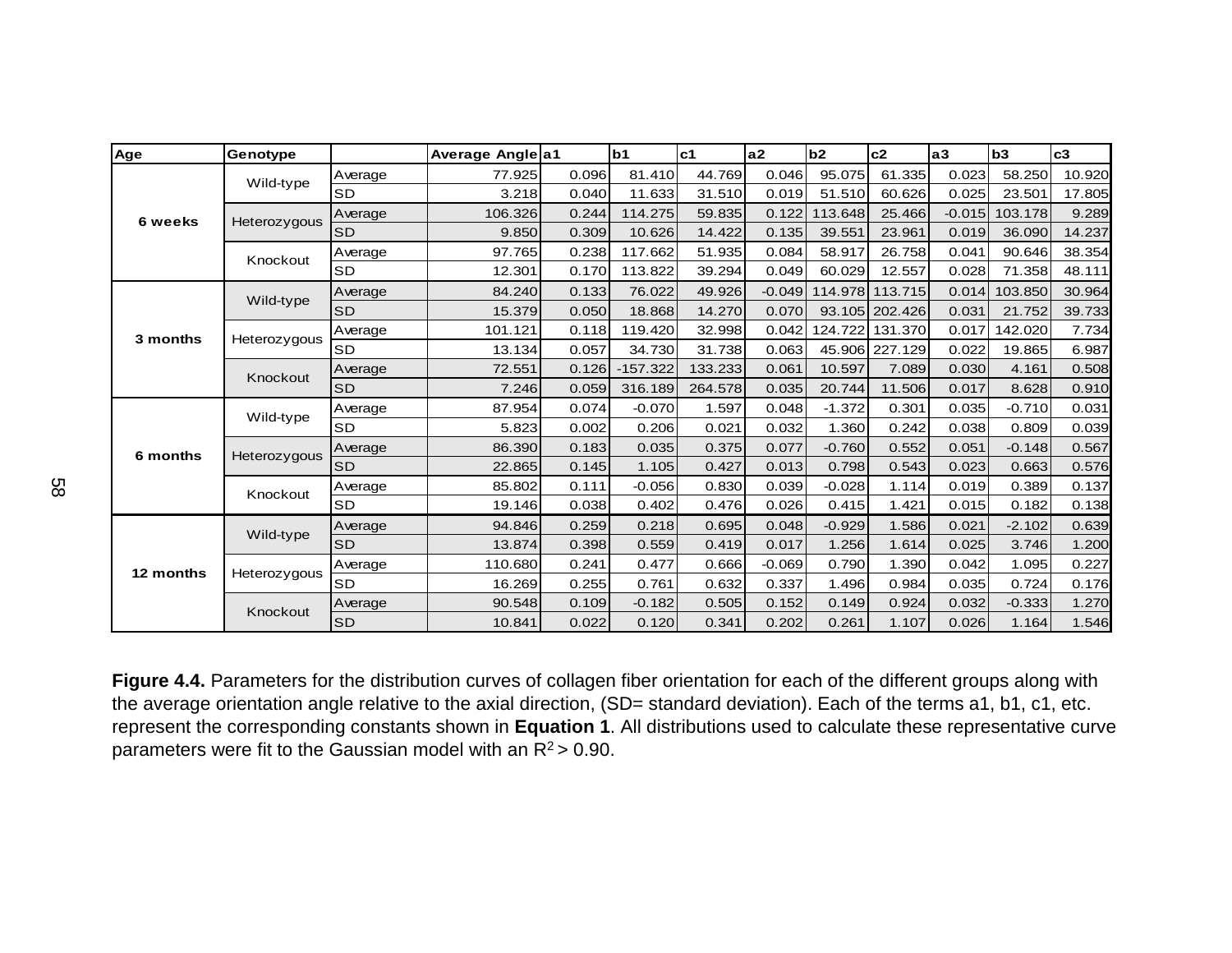### **Chapter 5**

# **Conclusions and Future Directions**

# **5.1 Conclusions**

ECD is a vascular disease characterized by the lack of signaling, especially NO signaling, from the endothelium. Largely the result of high oxidative stress, this disease that is commonly associated with aging is often exacerbated by numerous factors commonly associated with the modern Western lifestyle such as smoking, diabetes, and lack of physical activity. There are also some links between the onset of ECD and hypertension and COVID-19. If left untreated through lifestyle changes, the progression of ECD can result in the onset of hypertension, aneurysm development, atherosclerosis, and future heart failure.

The presence of ECD is often associated with a change in physiological functioning and overall wall structure. Most notably, ECD is associated with a decrease in %FMD due to an inability of the vascular endothelium to respond to changes in blood flow. It is also associated with an increase in PWV, which is often an indicator of a decreased influence of the elastic lamina on mechanical behavior. This change in mechanical behavior is also seen through an increase in wall stiffness as observed by an increase in elastic modulus. Changes in the structure of the arteries is also seen in an increase in IMT, which is mostly a result of excessive collagen deposition with some smooth muscle proliferation.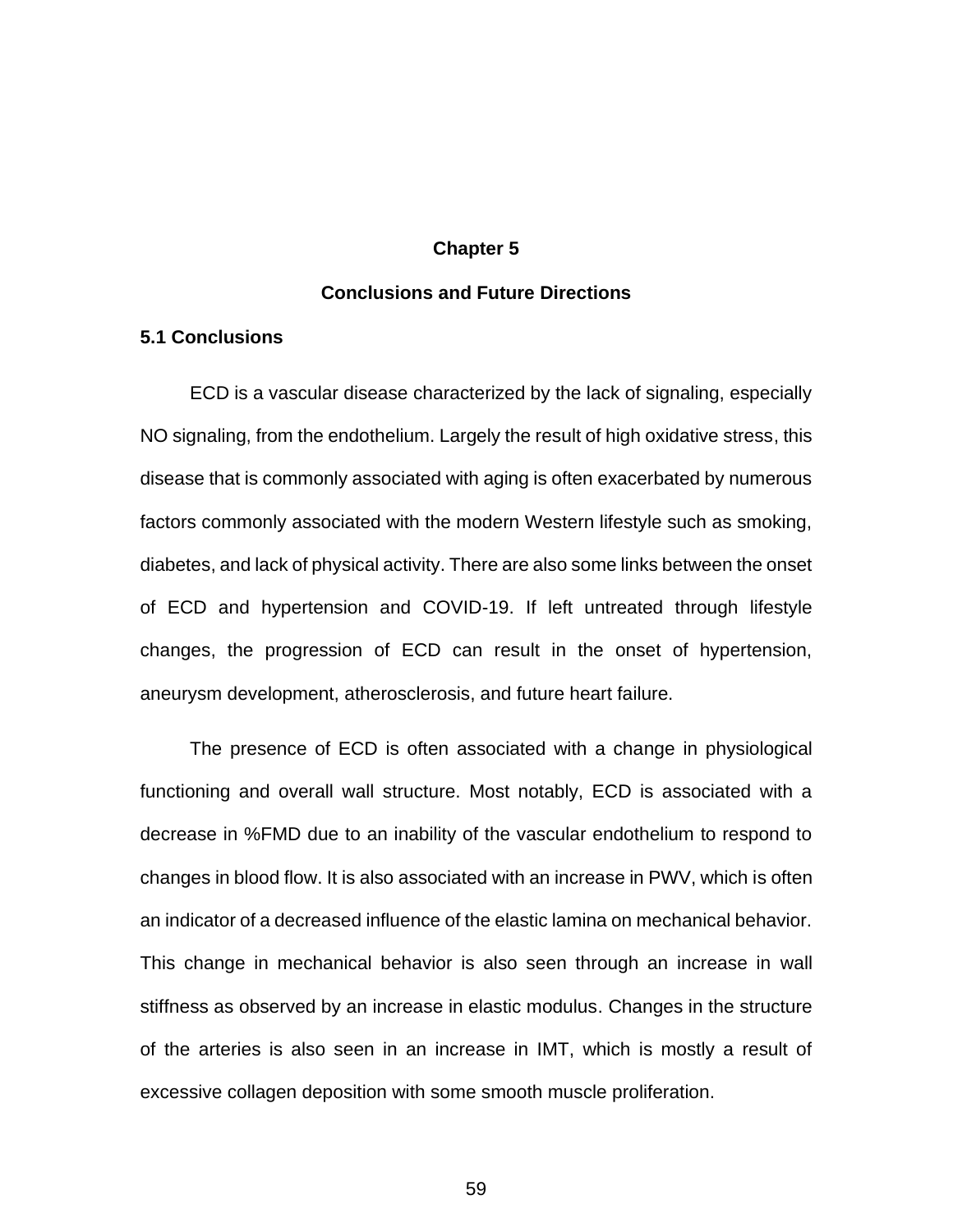While the physiological and histological outcomes of ECD are well documented, there remain few studies that have directly modeled the mechanical behavior of the artery after growth and remodeling caused by ECD. While phenomenological models will likely need to be used to provide a characteristic strain energy function from which one can develop an accurate stress-strain relationship, a structurally motivated growth and remodeling approach will be needed to provide the predictive value necessary for accurate modeling in the future. To this end, kinematic relationships must be defined for the undeformed, deformed, and remodeled states for the body and the individual constituents. Then the individual constituents must be given strain energy equations to characterize their individual mechanical behavior, from which collagen must be assigned as a complex matrix of fibers with a distribution of orientations. Lastly, kinetic G&R parameters must be assigned to characterize the time-dependent remodeling of constituent configurations. Previous studies that have developed models of similar disease states show an overall change in physiological functioning with an increased wall stiffness. These models can be useful if they are modified to account for the nuances of changes resulting from reduced NO signaling. Other studies have examined maladaptive remodeling that arise from sustained increase in flow rate, in which arterial wall thickening, increased collagen deposition, and increased wall stiffness are observed. These models can be useful if they are modified such that there is a lessened contribution of vasoactive dilation to mechanical behavior.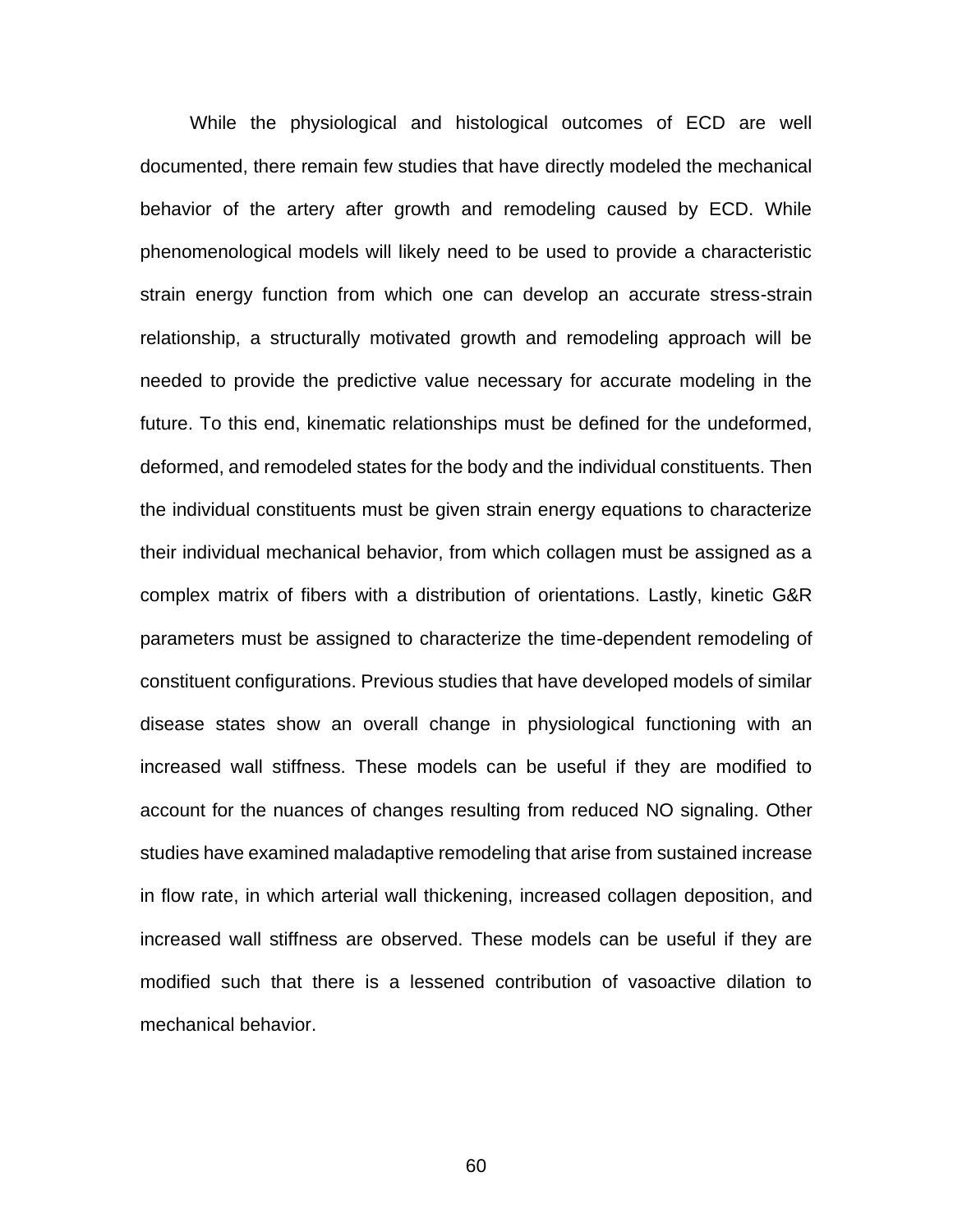Overall, the experimental studies tend to confirm and expand upon the conclusions gathered from the literature review. In our experiments, mouse aortic specimens gathered from WT, KO, and HET groups were successfully imaged using SHG microscopy. Based on analysis from the gathered images, a set of conclusions can be gathered on the effects of endothelial dysfunction on the microstructure of the vascular wall. Overall, our previously stated initial hypothesis was proved by our experimental evidence. It was observed that mice with vascular endothelial dysfunction (KO) have a much greater relative number of fibers oriented in the circumferential direction. Interestingly, partial endothelial nitric oxide signaling, as demonstrated by the HET mice, also has no noticeable effect on the vascular microstructure compared to those with normal signaling. On the other hand, while tortuosity remains similar for mice both with and without ECD (both WT and KO mice), there is a slight increase in the tortuosity of the axial fibers in the knockout mice.

## **5.2 Future Directions**

With the background in knowledge regarding ECD provided in this thesis, future research efforts pertaining to this disease may be inspired. One area of such future research could investigate the effects of ECD on the microstructure and mechanical properties of the arterial wall. However, studies conducted in this area must aim to isolate effects caused by inadequate NO bioavailability from conditions with which it is normally coupled, such as hypertension, atherosclerosis, and aging. Therefore, future mechanical models should focus on using the common effects of the diseases associated with ECD along with data derived from animal models of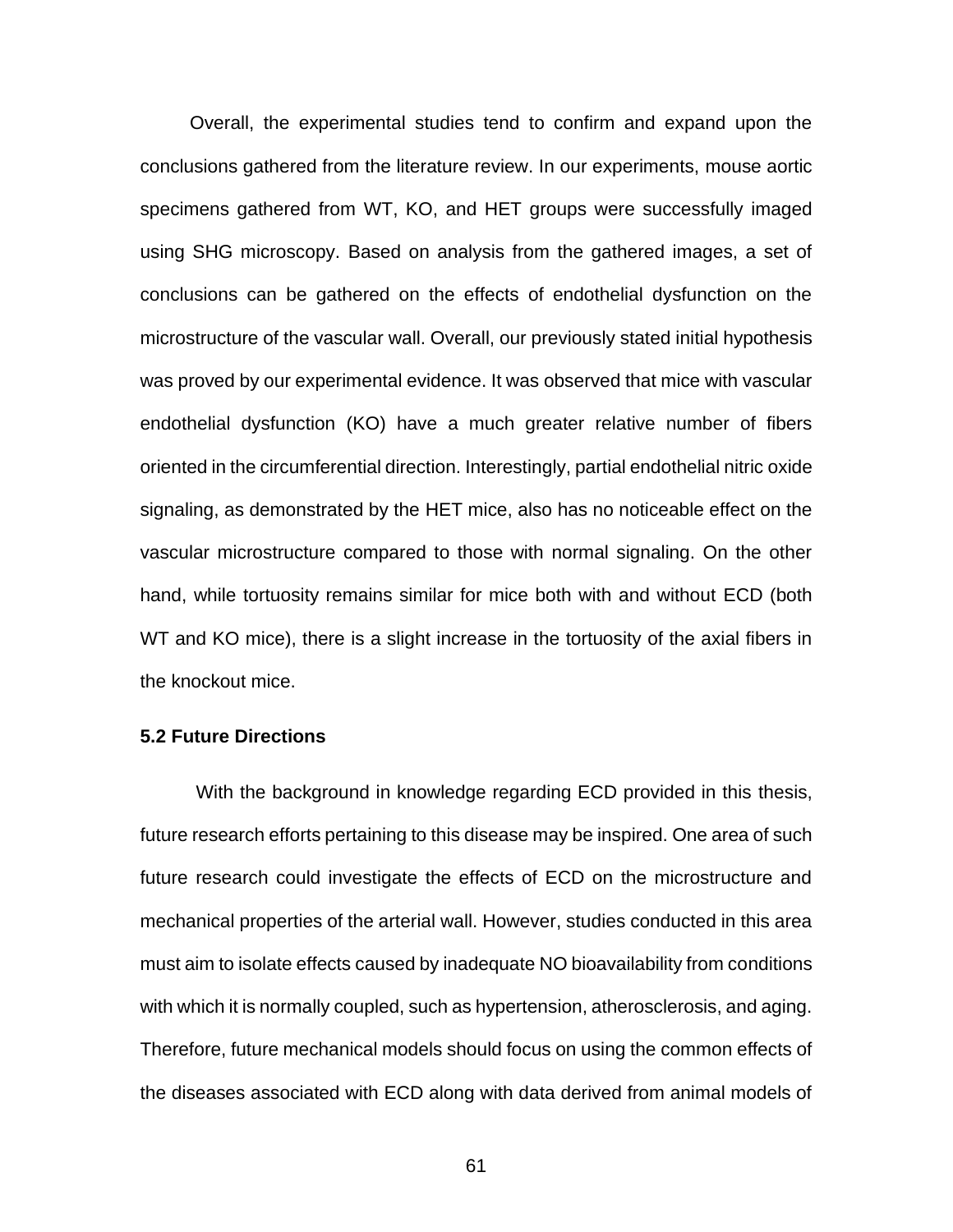disease to conclude the associated biological phenomena and adapt their models accordingly. From there, the increased complexity and nuance derived from further study of the vascular extracellular matrix can be added to gain a more complete description of the microstructurally derived mechanical properties.

With this current experiment, we lacked the ability to gather complete histological data of the aortas from the mice used to model ECD. For each age and genotype, murine aortas are extracted like is done in the previous chapter, stained with Picrosirius Red, and fixated in paraffin before being analyzed under light microscopy. Using custom image analysis software, the relative collagen content was calculated via the area fraction of the stain. A current but incomplete data set is shown in **Figure 5.1**. Currently, the KO mice display an expected increase in the area fraction of collagen with age. This data set is almost complete with only a few data points missing. While this trend is not yet observed in the WT and HET mice, most of these age groups only contain one or two data points which are not representative of the entire sample. Based on the literature review one should expect the collagen area fraction to increase with age in all mice, with the WT and HET mice displaying a lower area fraction overall compared to the KO mice but most notably in the younger mice. This data may be incomplete, but its completion is paramount in being able to use changes in microstructural content as a justification for observed changes in the mechanical properties of the arterial wall.

Future experimental studies may look toward gaining a deeper understanding of the mechanical properties of arteries affected by ECD. While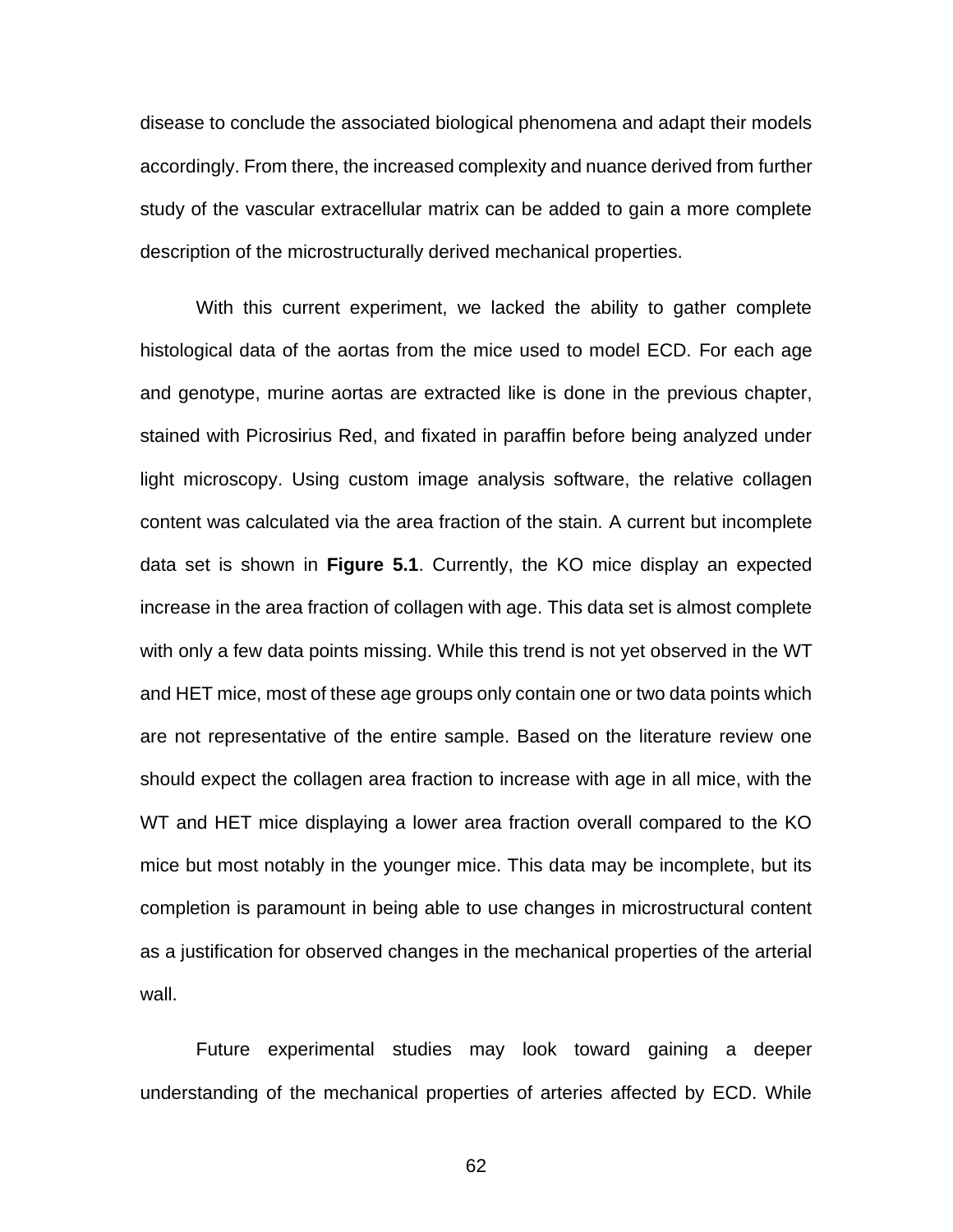there have been numerous experimental studies detailing the properties of these arteries in-vivo, very few studies have characterized them through uniaxial or biaxial inflation-extension testing. By doing these tests and gaining stress and strain data, one can come to a better understanding of the mechanical nature of the arterial wall <sup>93,131</sup>. In the translation of experimental data into a mathematical platform, such direct mechanical data can be used to supplement the previously discussed clinical data to obtain an accurate computational model of the dysfunctional arterial wall <sup>59</sup>.

Another area of future direction is through the development of a mechanical model based on observed microstructural data. According to the experimental data, a common trend among subjects with vascular ECD is intimal-medial thickening derived from collagen expansion coupled with gradual elastin degradation  $^{7,88}$ . Because collagen growth tends to adapt to the residual pre-stress, one may assume that a lack of vasoactive dilation would cause an increase in circumferential collagen  $24,87$ . While, experimental data has yet to confirm this finding in ECD, preliminary models may take the approach of forcing newly deposited collagen to follow a distribution with a circumferential mode while implementing a uniform decay function for elastin <sup>50,126</sup>. Another approach would be through the four fiber family model, in which the circumferential collagen family would have a continuous growth with age  $84$ . However, true collagen growth rates and distributions must be confirmed with experimental evidence before implementation into a mathematical model.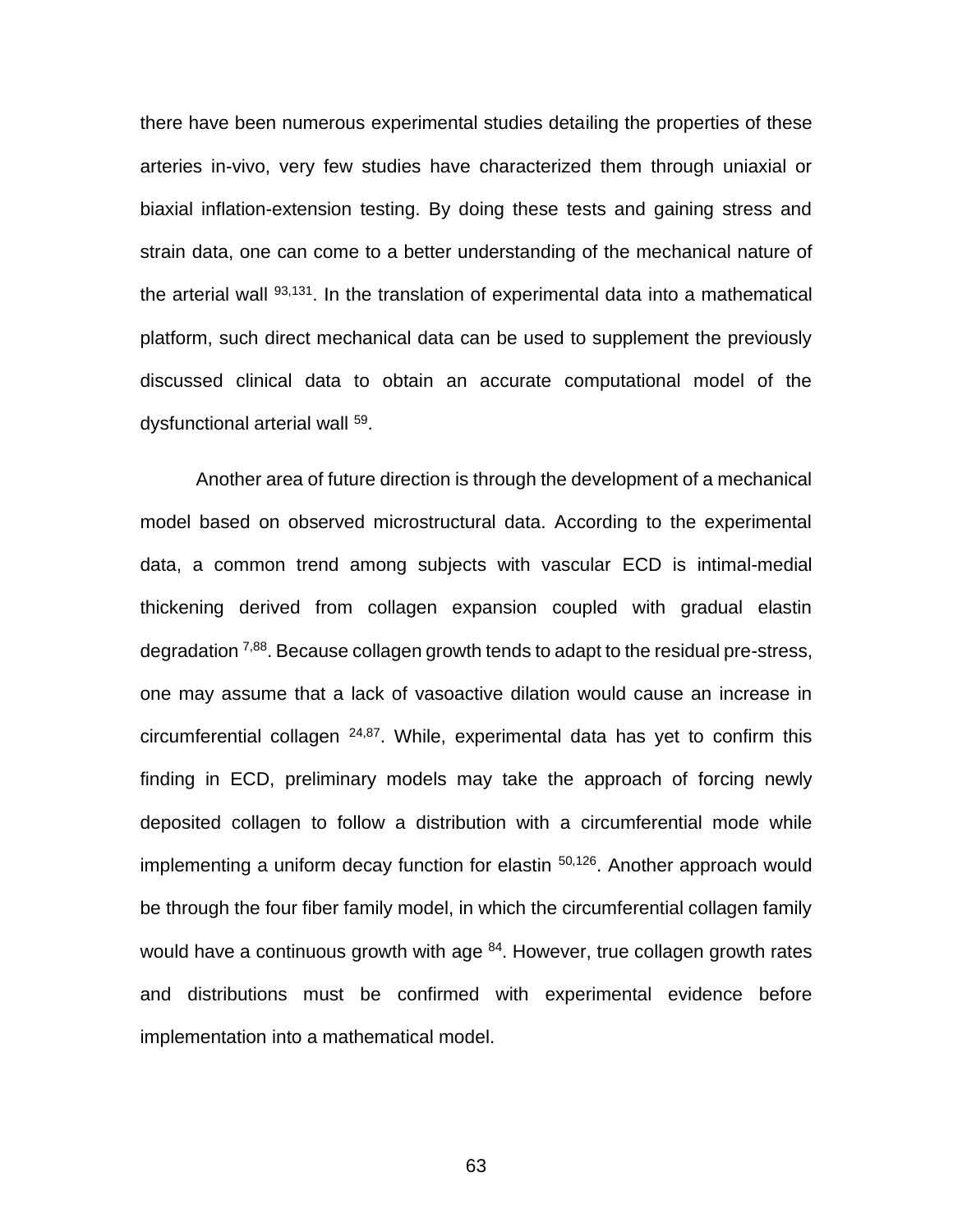Pathways for further development also include a predictive, NO-coupled mathematical formulation of vascular growth and remodeling. Even though a mechanical model based on local chemical concentrations would normally interfere with the assumption of a continuum, evidence suggests a functional relationship between NO bioavailability and medial collagen synthesis  $56,73$ . While this exact relationship has yet to be mathematically quantified, such an experimental study would be critical in directly linking NO and maladaptive growth and remodeling. Such a direct link would allow for the transformation of clinical and experimental data of nitric oxide bioavailability into a growth and remodeling framework from which a continuum mechanics model can be developed. Because age and hypertension-related collagen deposition models of growth and remodeling have already been established, one can easily translate these models into an ECD model with a NO-dependent synthesis of collagen with a prescribed distribution 84,113.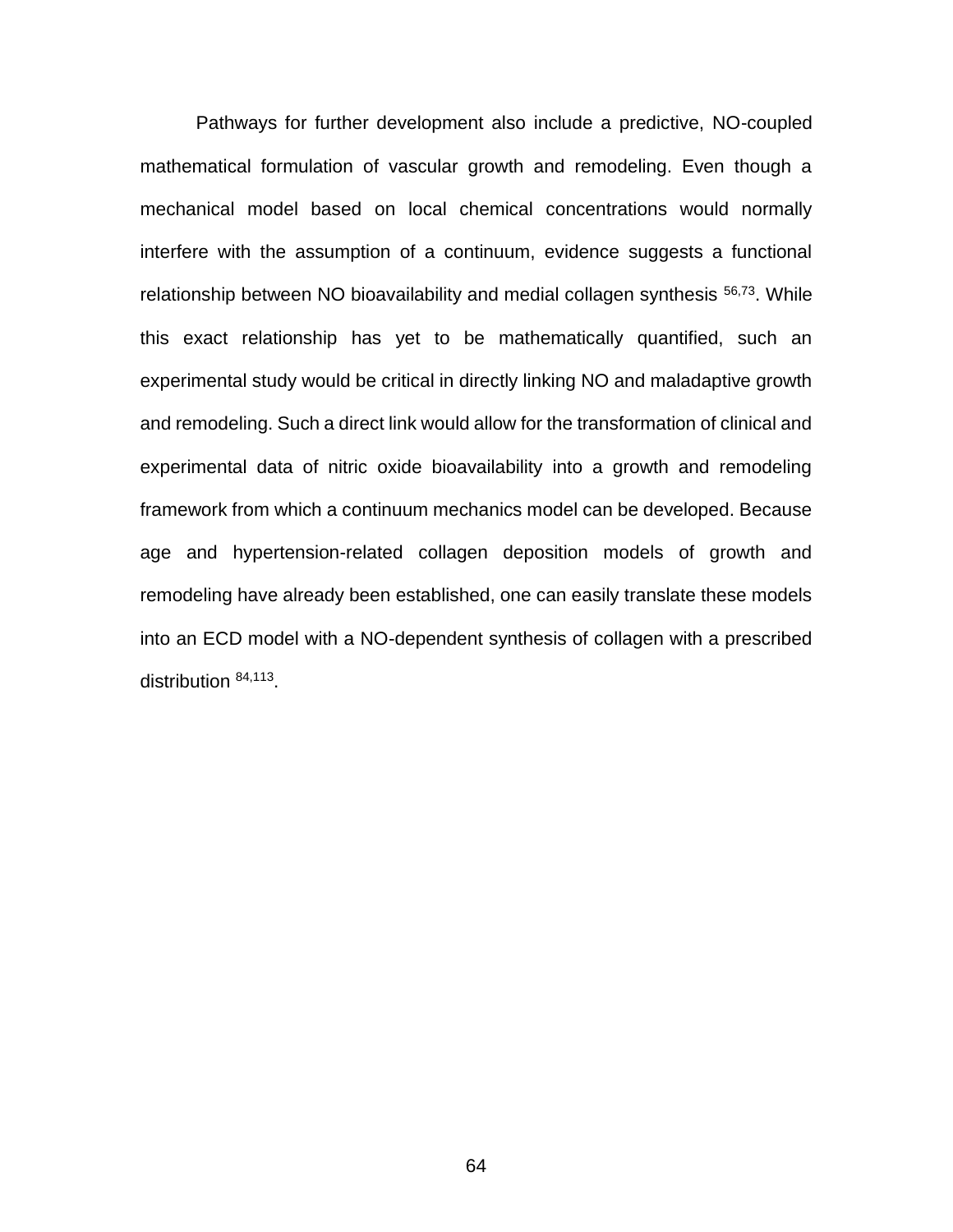# **5.3 Tables and Figures**



**Total Collagen Content** 

**Figure 5.1.** Total collagen content in each group of mice as measured by area fraction. Error bars represent the standard error of the mean (SEM) and are only applied to groups that contain more than two samples. (Histology data acquired and compiled by Liya Du)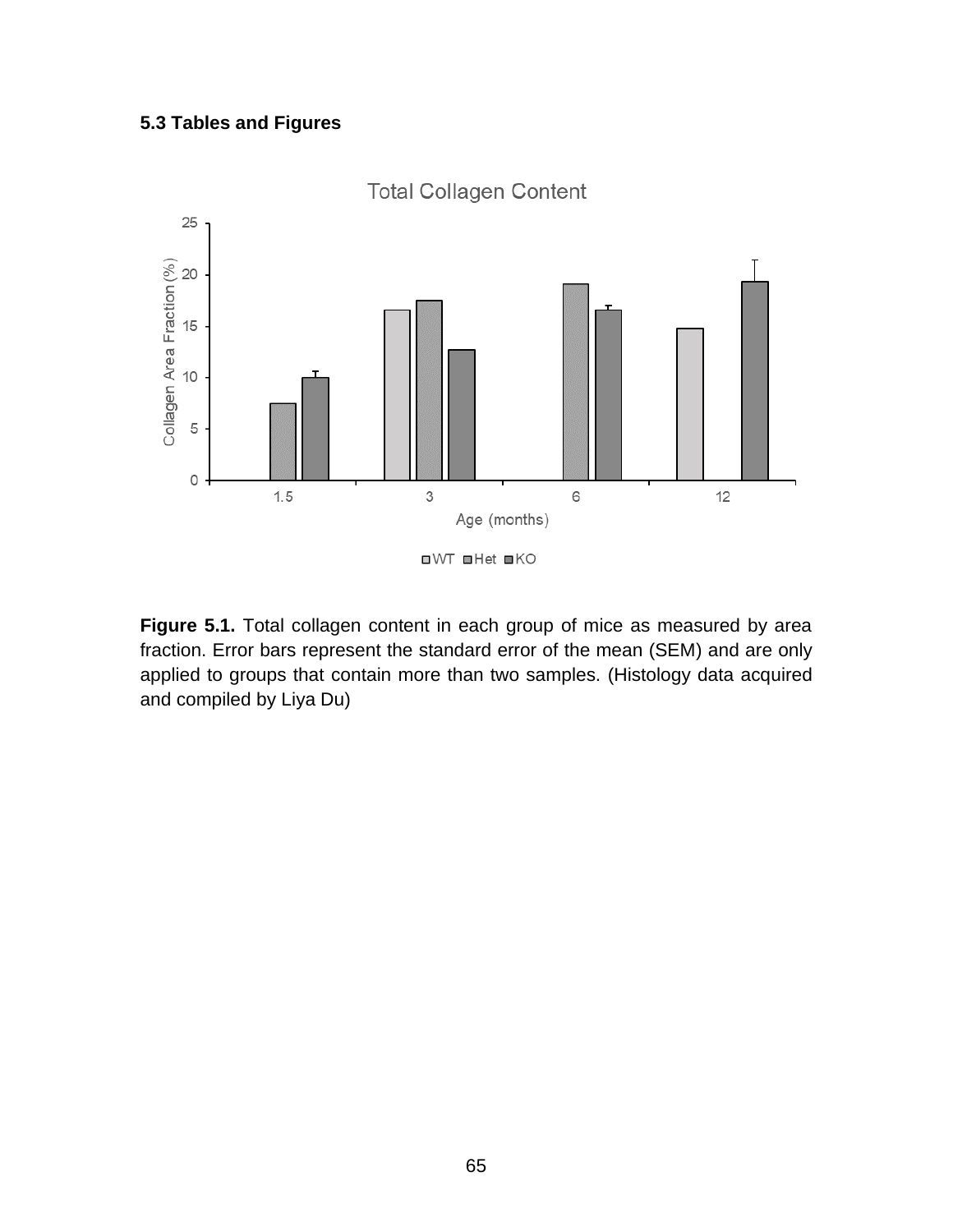### **References**

- 1. Alford, P. W., J. D. Humphrey, and L. A. Taber. Growth and remodeling in a thick-walled artery model: Effects of spatial variations in wall constituents. *Biomech. Model. Mechanobiol.* , 2008.doi:10.1007/s10237-007-0101-2
- 2. Amraei, R., and N. Rahimi. COVID-19, Renin-Angiotensin System and Endothelial Dysfunction. , 2020.doi:10.3390/cells9071652
- 3. Anderson, T. J. Arterial stiffness or endothelial dysfunctin as a surrogate marker of vascular risk. , 2006.doi:10.1016/s0828-282x(06)70990-4
- 4. Anghelescu, M., J. R. Tonniges, E. Calomeni, P. E. Shamhart, G. Agarwal, K. J. Gooch, and A. J. Trask. Vascular Mechanics in Decellularized Aortas and Coronary Resistance Microvessels in Type 2 Diabetic db/db Mice. *Ann. Biomed. Eng.* , 2015.doi:10.1007/s10439-015-1333-4
- 5. Azeloglu, E. U., M. B. Albro, V. A. Thimmappa, G. A. Ateshian, and K. D. Costa. Heterogeneous transmural proteoglycan distribution provides a mechanism for regulating residual stresses in the aorta. *Am. J. Physiol. - Hear. Circ. Physiol.* , 2008.doi:10.1152/ajpheart.01027.2007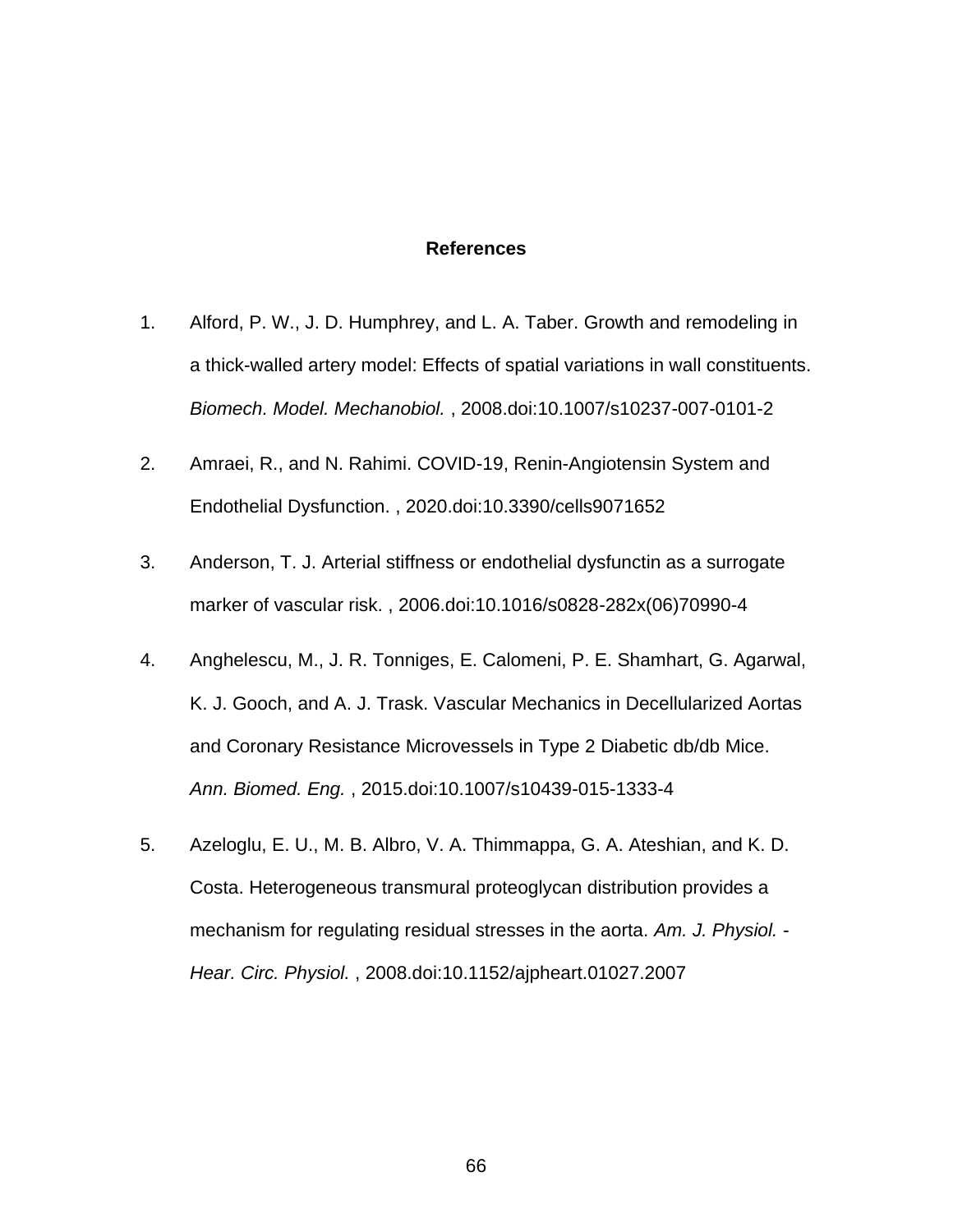- 6. Bank, A. J., and D. R. Kaiser. Smooth muscle relaxation: Effects on arterial compliance, distensibility, elastic modulus, and pulse wave velocity. , 1998.doi:10.1161/01.HYP.32.2.356
- 7. Beck, L., J. Su, S. Comerma-Steffensen, E. Pinilla, R. Carlsson, R. Hernanz, M. Sheykhzade, C. C. Danielsen, and U. Simonsen. Endothelial Dysfunction and Passive Changes in the Aorta and Coronary Arteries of Diabetic db/db Mice. *Front. Physiol.* , 2020.doi:10.3389/fphys.2020.00667
- 8. Bellini, C., J. Ferruzzi, S. Roccabianca, E. S. Di Martino, and J. D. Humphrey. A microstructurally motivated model of arterial wall mechanics with mechanobiological implications. *Ann. Biomed. Eng.* , 2014.doi:10.1007/s10439-013-0928-x
- 9. Belvroy, V. M., H. W. L. De Beaufort, J. A. Van Herwaarden, J. Bismuth, F. L. Moll, and S. Trimarchi. Tortuosity of the descending thoracic aorta: Normal values by age. *PLoS One* 14:1–12, 2019.
- 10. Bhattacharjee, R., J. Kim, W. H. Alotaibi, L. Kheirandish-Gozal, O. S. Capdevila, and D. Gozal. Endothelial dysfunction in children without hypertension: Potential contributions of obesity and obstructive sleep apnea. *Chest* , 2012.doi:10.1378/chest.11-1777
- 11. Van Bortel, L. M., M. J. Kool, and H. A. Struijker Boudier. Effects of antihypertensive agents on local arterial distensibility and compliance. , 1995.doi:10.1161/01.HYP.26.3.531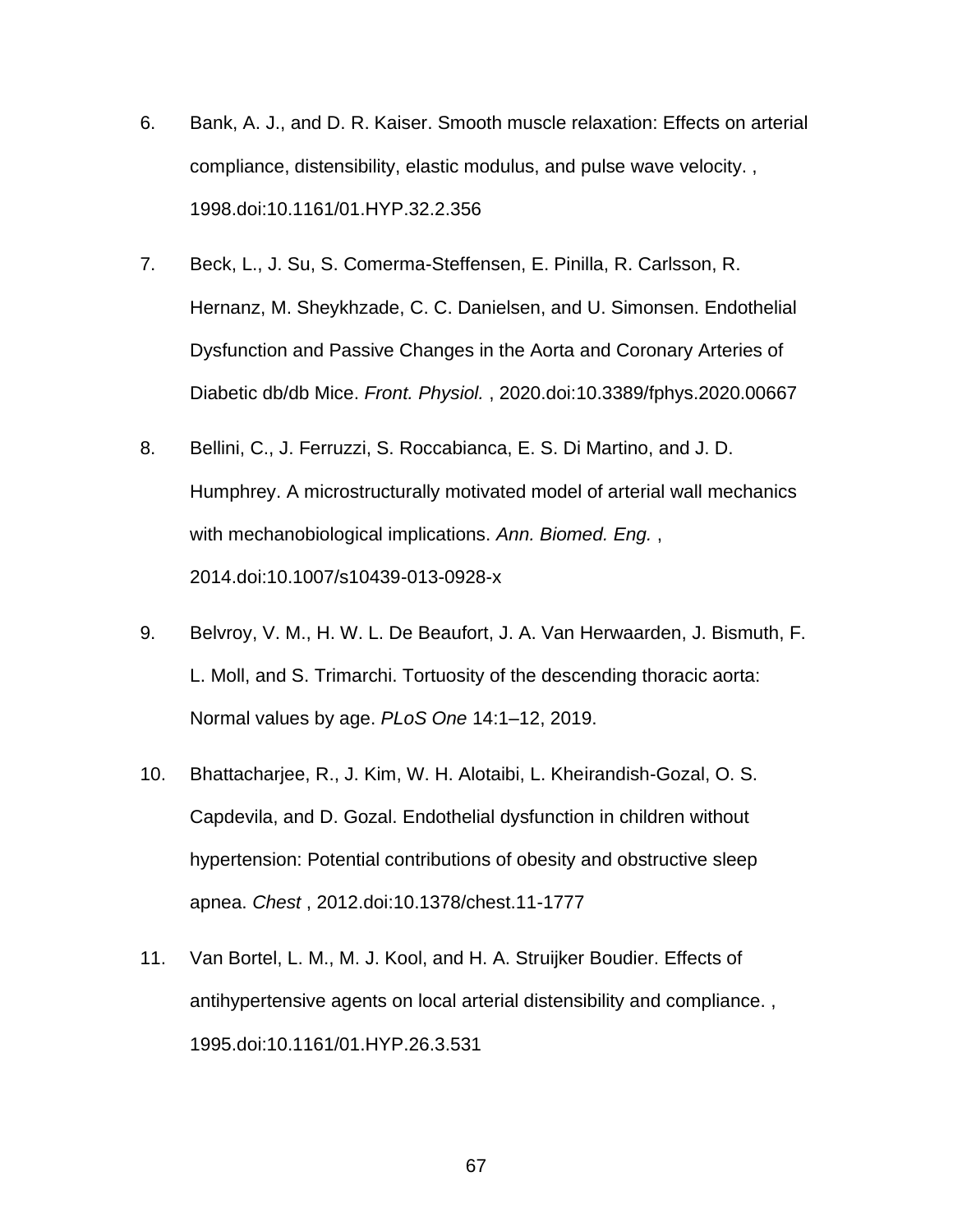- 12. Braeu, F. A., A. Seitz, R. C. Aydin, and C. J. Cyron. Homogenized constrained mixture models for anisotropic volumetric growth and remodeling. *Biomech. Model. Mechanobiol.* , 2017.doi:10.1007/s10237- 016-0859-1
- 13. Brandes, R. P., and J. Kreuzer. Vascular NADPH oxidases: Molecular mechanisms of activation. , 2005.doi:10.1016/j.cardiores.2004.08.007
- 14. Van Bussel, B. C. T., R. M. A. Henry, C. G. Schalkwijk, J. M. Dekker, G. Nijpels, and C. D. A. Stehouwer. Low-grade inflammation, but not endothelial dysfunction, is associated with greater carotid stiffness in the elderly: The Hoorn Study. *J. Hypertens.* , 2012.doi:10.1097/HJH.0b013e328350a487
- 15. Van Bussel, B. C., F. Schouten, R. M. Henry, C. G. Schalkwijk, M. R. De Boer, I. Ferreira, Y. M. Smulders, J. W. Twisk, and C. D. Stehouwer. Endothelial dysfunction and low-grade inflammation are associated with greater arterial stiffness over a 6-year period. *Hypertension* , 2011.doi:10.1161/HYPERTENSIONAHA.111.174557
- 16. Carlson, B. E., and T. W. Secomb. A theoretical model for the myogenic response based on the length-tension characteristics of vascular smooth muscle. *Microcirculation* , 2005.doi:10.1080/10739680590934745
- 17. Cecelja, M., and P. Chowienczyk. Role of arterial stiffness in cardiovascular disease. *JRSM Cardiovasc. Dis.* , 2012.doi:10.1258/cvd.2012.012016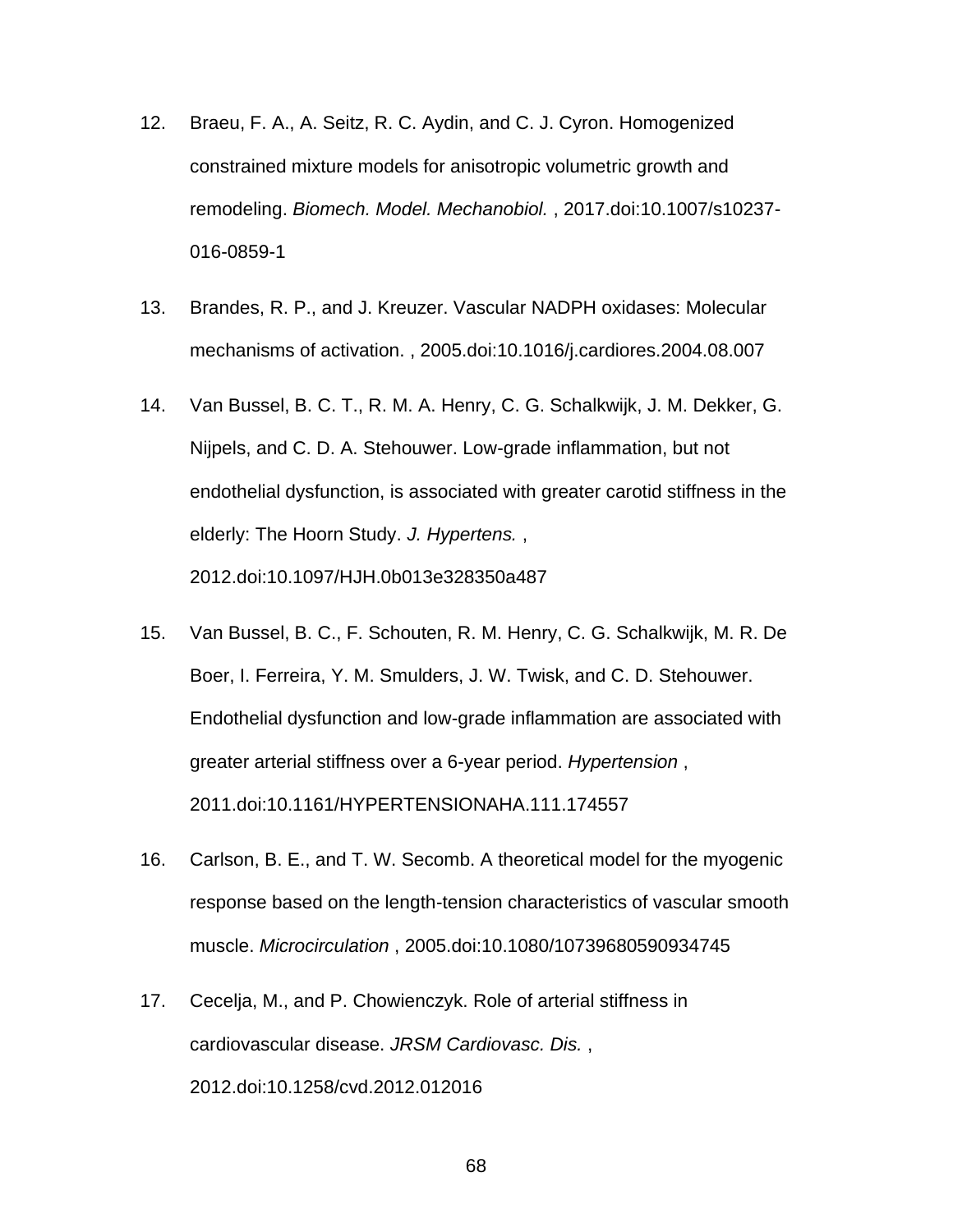- 18. Chiu, J. J., S. Usami, and S. Chien. Vascular endothelial responses to altered shear stress: Pathologic implications for atherosclerosis. , 2009.doi:10.1080/07853890802186921
- 19. Cho, J. G., A. Lee, W. Chang, M. S. Lee, and J. Kim. Endothelial to mesenchymal transition represents a key link in the interaction between inflammation and endothelial dysfunction. , 2018.doi:10.3389/fimmu.2018.00294
- 20. Cocciolone, A. J., J. Z. Hawes, M. C. Staiculescu, E. O. Johnson, M. Murshed, and J. E. Wagenseil. Elastin, arterial mechanics, and cardiovascular disease. , 2018.doi:10.1152/ajpheart.00087.2018
- 21. Cunningham, K. S., and A. I. Gotlieb. The role of shear stress in the pathogenesis of atherosclerosis. , 2005.doi:10.1038/labinvest.3700215
- 22. Cyron, C. J., R. C. Aydin, and J. D. Humphrey. A homogenized constrained mixture (and mechanical analog) model for growth and remodeling of soft tissue. *Biomech. Model. Mechanobiol.* , 2016.doi:10.1007/s10237-016- 0770-9
- 23. Desyatova, A., J. MacTaggart, and A. Kamenskiy. Constitutive modeling of human femoropopliteal artery biaxial stiffening due to aging and diabetes. *Acta Biomater.* , 2017.doi:10.1016/j.actbio.2017.09.042
- 24. Driessen, N. J. B., W. Wilson, C. V. C. Bouten, and F. P. T. Baaijens. A computational model for collagen fibre remodelling in the arterial wall. *J. Theor. Biol.* , 2004.doi:10.1016/j.jtbi.2003.08.004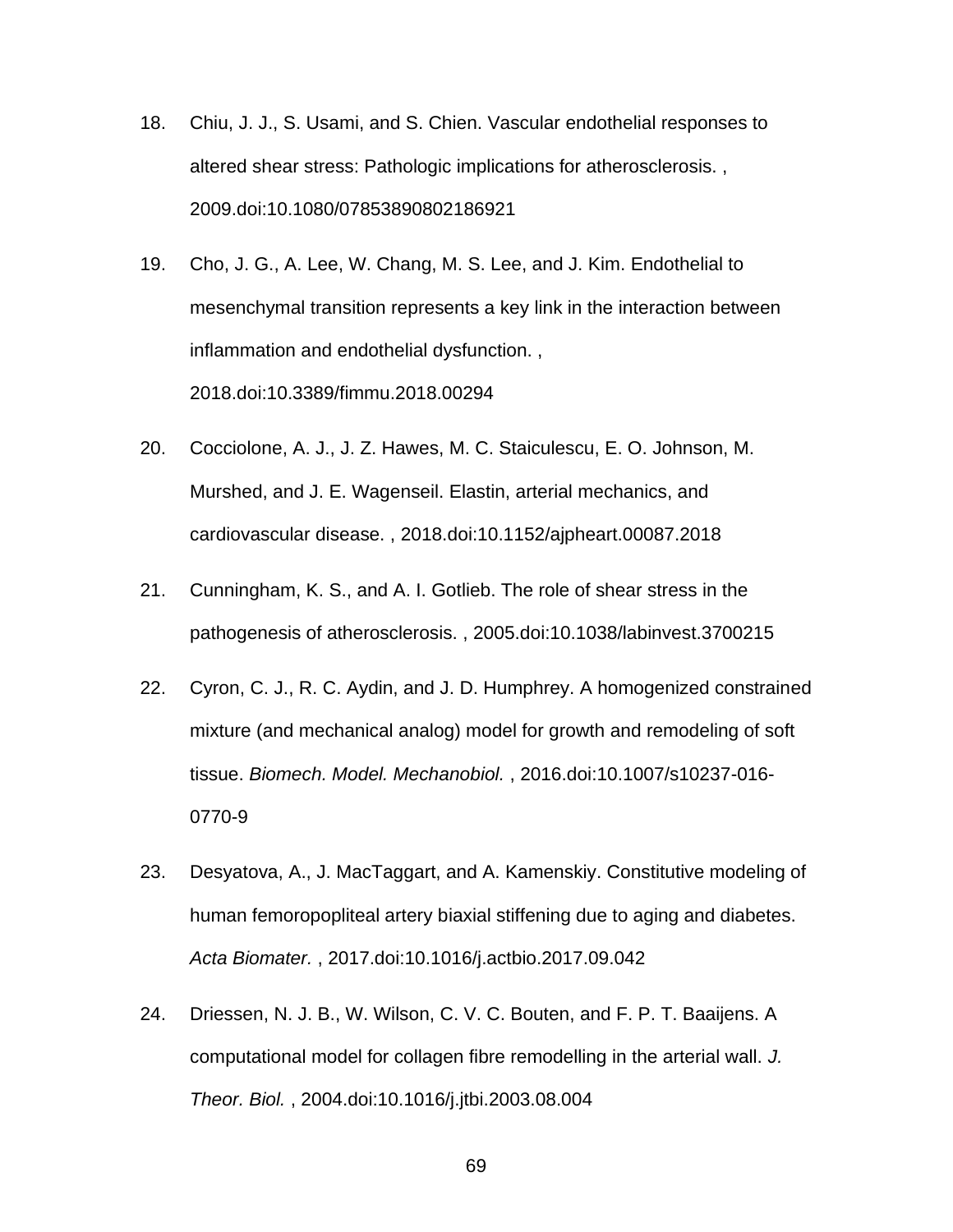- 25. Eberth, J. F., L. Cardamone, and J. D. Humphrey. Evolving biaxial mechanical properties of mouse carotid arteries in hypertension. *J. Biomech.* , 2011.doi:10.1016/j.jbiomech.2011.07.018
- 26. Epstein, F. H., S. Moncada, and A. Higgs. The L-Arginine-Nitric Oxide Pathway. *N. Engl. J. Med.* , 1993.doi:10.1056/nejm199312303292706
- 27. Fleenor, B. S. Large elastic artery stiffness with aging: Novel translational mechanisms and interventions. , 2013.
- 28. Förstermann, U., and W. C. Sessa. Nitric oxide synthases: Regulation and function. *Eur. Heart J.* 33:829–837, 2012.
- 29. Gade, P. S., A. M. Robertson, and C. Y. Chuang. Multiphoton Imaging of Collagen, Elastin, and Calcification in Intact Soft-Tissue Samples. *Curr. Protoc. Cytom.* , 2019.doi:10.1002/cpcy.51
- 30. Gavriilaki, E., P. Anyfanti, M. Gavriilaki, A. Lazaridis, S. Douma, and E. Gkaliagkousi. Endothelial Dysfunction in COVID-19: Lessons Learned from Coronaviruses. , 2020.doi:10.1007/s11906-020-01078-6
- 31. Ghiadoni, L., S. Taddei, and A. Virdis. Hypertension and Endothelial Dysfunction: Therapeutic Approach. *Curr. Vasc. Pharmacol.* , 2011.doi:10.2174/157016112798829823
- 32. Gleason, R. L., and J. D. Humphrey. A 2D constrained mixture model for arterial adaptations to large changes in flow, pressure and axial stretch. *Math. Med. Biol.* , 2005.doi:10.1093/imammb/dqi014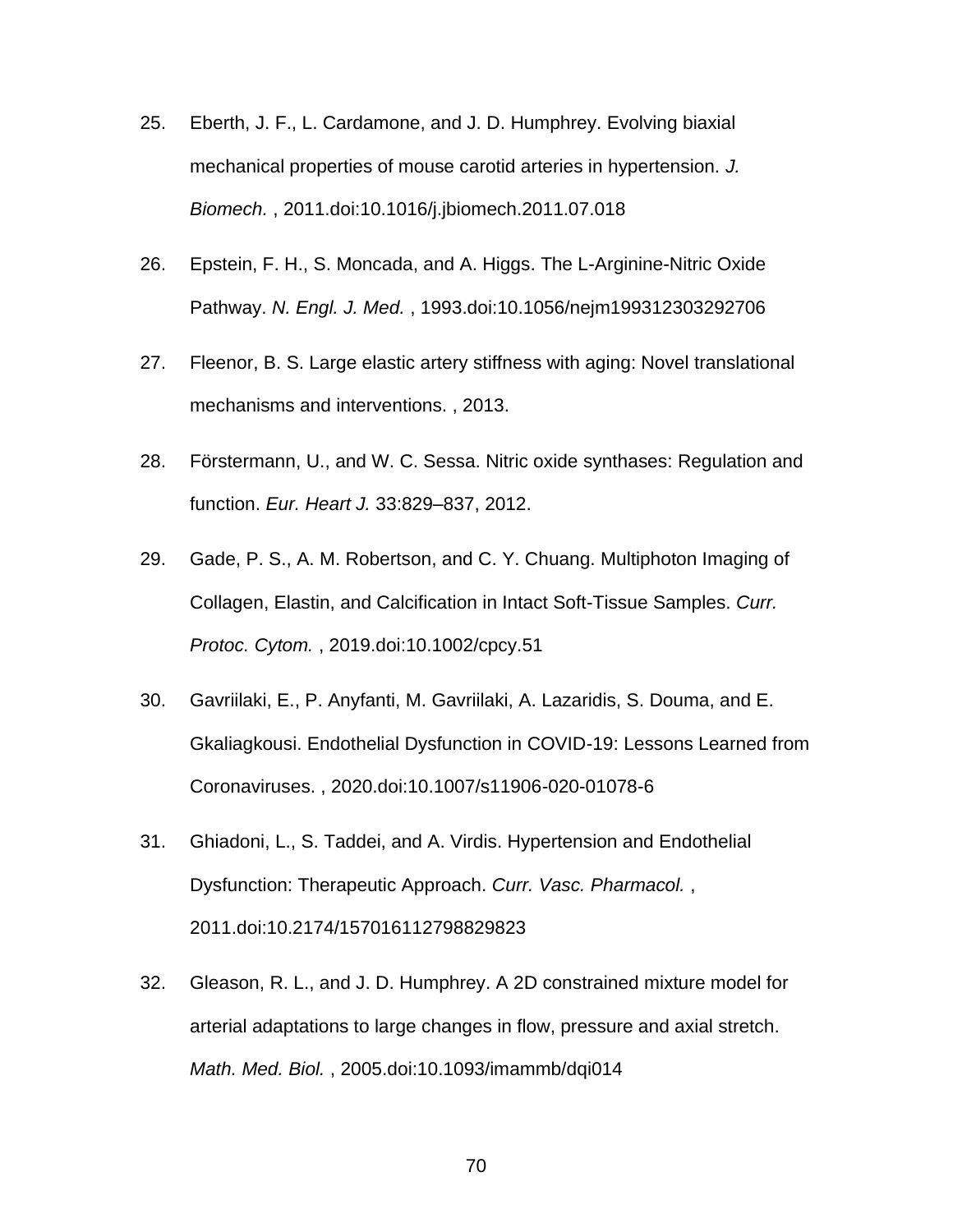- 33. Gokce, N., J. F. Keaney, L. M. Hunter, M. T. Watkins, Z. S. Nedeljkovic, J. O. Menzoian, and J. A. Vita. Predictive value of noninvasively determined endothelial dysfunction for long-term cardiovascular events in patients with peripheral vascular disease. *J. Am. Coll. Cardiol.* , 2003.doi:10.1016/S0735-1097(03)00333-4
- 34. Gori, T., J. D. Parker, and T. Mnzel. Flow-mediated constriction: Further insight into a new measure of vascular function. , 2011.doi:10.1093/eurheartj/ehq412
- 35. Granger, D. N., and P. R. Kvietys. Reperfusion injury and reactive oxygen species: The evolution of a concept. *Redox Biol.* 6:524–551, 2015.
- 36. Green, D. J., H. Jones, D. Thijssen, N. T. Cable, and G. Atkinson. Flowmediated dilation and cardiovascular event prediction: Does nitric oxide matter? *Hypertension* ,

2011.doi:10.1161/HYPERTENSIONAHA.110.167015

- 37. Hansen, L., I. Parker, R. L. Sutliff, M. O. Platt, and R. L. Gleason. Endothelial dysfunction, arterial stiffening, and intima-media thickening in large arteries from HIV-1 transgenic mice. *Ann. Biomed. Eng.* , 2013.doi:10.1007/s10439-012-0702-5
- 38. Harrison, M., K. Parkhurst, T. Tarumi, H. F. Lin, and H. Tanaka. Low flowmediated constriction: Prevalence, impact and physiological determinant. *Clin. Physiol. Funct. Imaging* 31:394–398, 2011.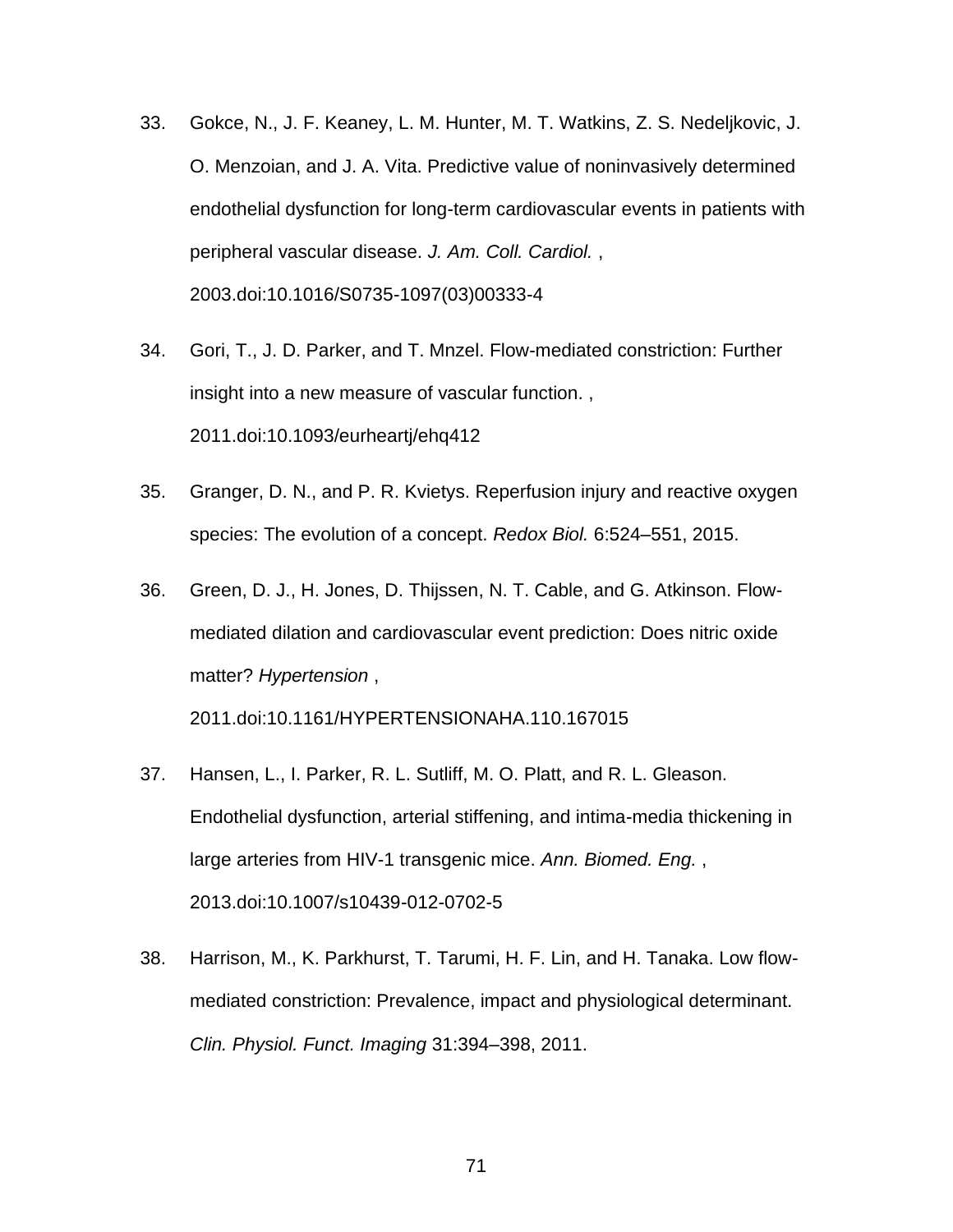- 39. Heil, M., and A. L. Hazel. Fluid-structure interaction in internal physiological flows. *Annu. Rev. Fluid Mech.* , 2011.doi:10.1146/annurev-fluid-122109- 160703
- 40. Higashi, Y., Y. Kihara, and K. Noma. Endothelial dysfunction and hypertension in aging. , 2012.doi:10.1038/hr.2012.138
- 41. Hoefer, I. E., B. Den Adel, and M. J. A. P. Daemen. Biomechanical factors as triggers of vascular growth. , 2013.doi:10.1093/cvr/cvt089
- 42. Holzapfel, G. A., and H. W. Weizsäcker. Biomechanical behavior of the arterial wall and its numerical characterization. , 1998.doi:10.1016/S0010- 4825(98)00022-5
- 43. Huang, A., D. Sun, C. J. Smith, J. A. Connetta, E. G. Shesely, A. Koller, and G. Kaley. In eNOS knockout mice skeletal muscle arteriolar dilation to acetylcholine is mediated by EDHF. *Am. J. Physiol. - Hear. Circ. Physiol.* , 2000.doi:10.1152/ajpheart.2000.278.3.h762
- 44. Huang, C., and R. Ogawa. The link between hypertension and pathological scarring: Does hypertension cause or promote keloid and hypertrophic scar pathogenesis? *Wound Repair Regen.* , 2014.doi:10.1111/wrr.12197
- 45. Humphrey, J. D. Mechanisms of arterial remodeling in hypertension coupled roles of wall shear and intramural stress. , 2008.doi:10.1161/HYPERTENSIONAHA.107.103440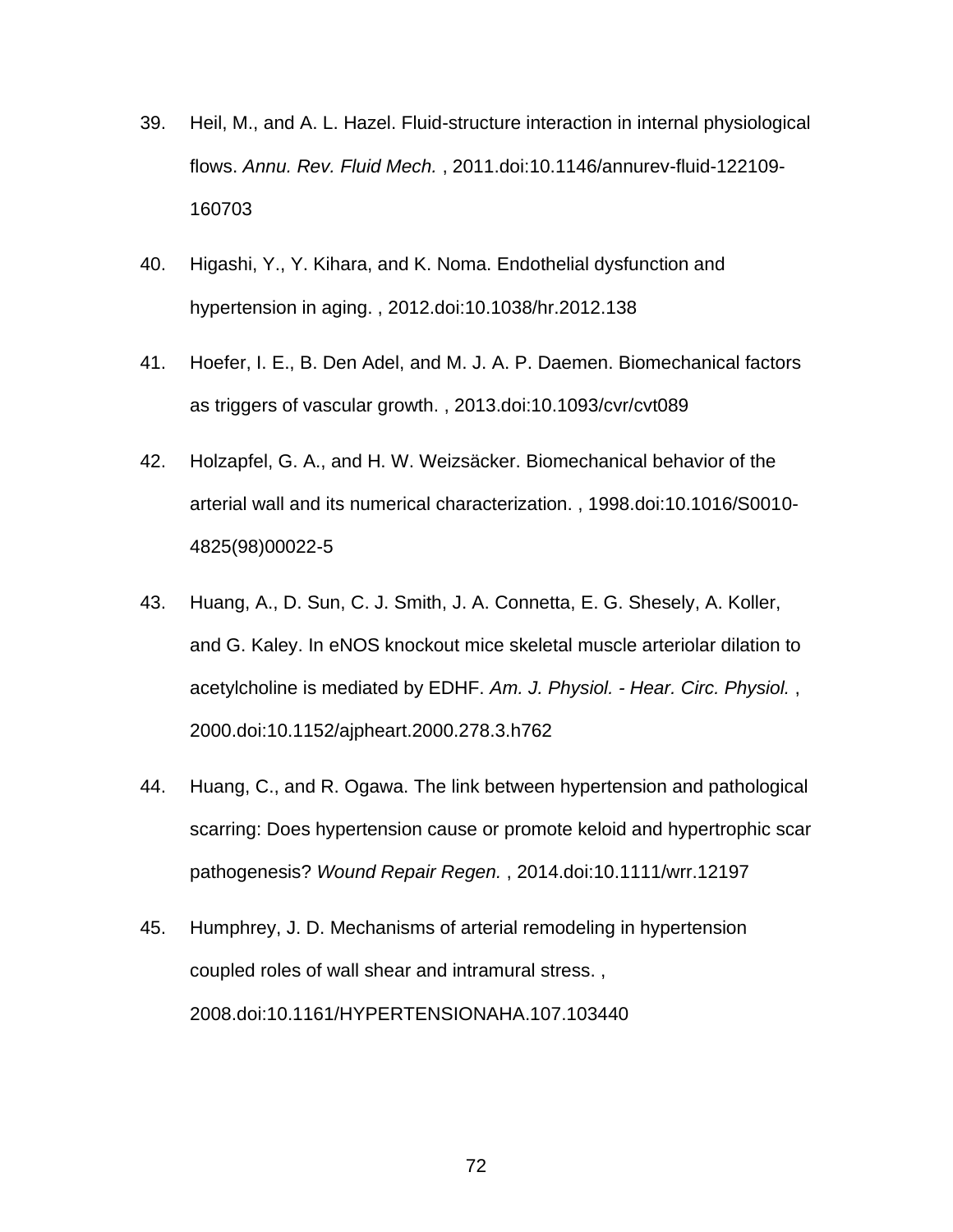- 46. Humphrey, J. D., and K. R. Rajagopal. A constrained mixture model for arterial adaptations to a sustained step change in blood flow. *Biomech. Model. Mechanobiol.* , 2003.doi:10.1007/s10237-003-0033-4
- 47. Humphrey, J., and M. Epstein. Cardiovascular Solid Mechanics: Cells, Tissues, and Organs. *Appl. Mech. Rev.* , 2002.doi:10.1115/1.1497492
- 48. Jenkins, C., A. Milsted, K. Doane, G. Meszaros, J. Toot, and D. Ely. A cell culture model using rat coronary artery adventitial fibroblasts to measure collagen production. *BMC Cardiovasc. Disord.* , 2007.doi:10.1186/1471- 2261-7-13
- 49. Jung, S. M., S. Jandu, J. Steppan, A. Belkin, S. S. An, A. Pak, E. Y. Choi, D. Nyhan, M. Butlin, K. Viegas, A. Avolio, D. E. Berkowitz, and L. Santhanam. Increased tissue transglutaminase activity contributes to central vascular stiffness in eNOS knockout mice. *Am. J. Physiol. - Hear. Circ. Physiol.* , 2013.doi:10.1152/ajpheart.00103.2013
- 50. Kapeliotis, M., R. A. Gavrila Laic, A. J. Peñas, J. Vander Sloten, P. Vanden Berghe, N. Famaey, and B. Depreitere. Collagen fibre orientation in human bridging veins. *Biomech. Model. Mechanobiol.* , 2020.doi:10.1007/s10237- 020-01349-w
- 51. Karšaj, I., and J. D. Humphrey. A multilayered wall model of arterial growth and remodeling. *Mech. Mater.* , 2012.doi:10.1016/j.mechmat.2011.05.006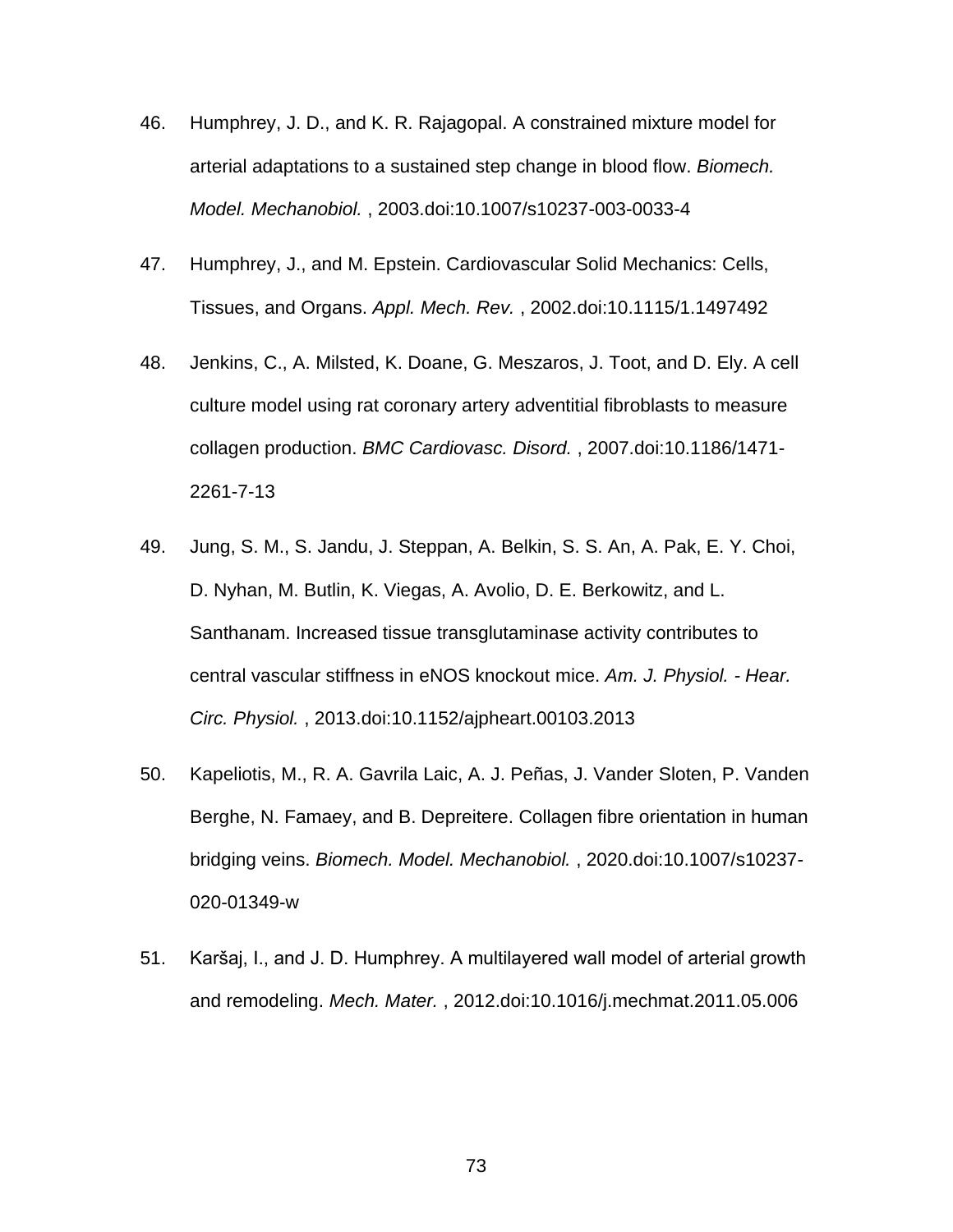- 52. Karšaj, I., J. Sorić, and J. D. Humphrey. A 3-D framework for arterial growth and remodeling in response to altered hemodynamics. *Int. J. Eng. Sci.* 48:1357–1372, 2010.
- 53. Keshavarzian, M., C. A. Meyer, and H. N. Hayenga. Mechanobiological model of arterial growth and remodeling. *Biomech. Model. Mechanobiol.* , 2018.doi:10.1007/s10237-017-0946-y
- 54. Kim, J., and J. E. Wagenseil. Bio-Chemo-Mechanical Models of Vascular Mechanics. *Ann. Biomed. Eng.* , 2015.doi:10.1007/s10439-014-1201-7
- 55. Kleinbongard, P., A. Dejam, T. Lauer, T. Jax, S. Kerber, P. Gharini, J. Balzer, R. B. Zotz, R. E. Scharf, R. Willers, A. N. Schechter, M. Feelisch, and M. Kelm. Plasma nitrite concentrations reflect the degree of endothelial dysfunction in humans. *Free Radic. Biol. Med.* , 2006.doi:10.1016/j.freeradbiomed.2005.08.025
- 56. Kolpakov, V., D. Gordon, and T. J. Kulik. Nitric oxide-generating compounds inhibit total protein and collagen synthesis in cultured vascular smooth muscle cells. *Circ. Res.* , 1995.doi:10.1161/01.res.76.2.305
- 57. Korkmaz, H., and O. Onalan. Evaluation of endothelial dysfunction: Flowmediated dilation. , 2008.doi:10.1080/10623320802228872
- 58. Kostelnik, C. J., K. J. Crouse, W. Carver, and J. F. Eberth. Longitudinal histomechanical heterogeneity of the internal thoracic artery. *J. Mech. Behav. Biomed. Mater.* 116:104314, 2021.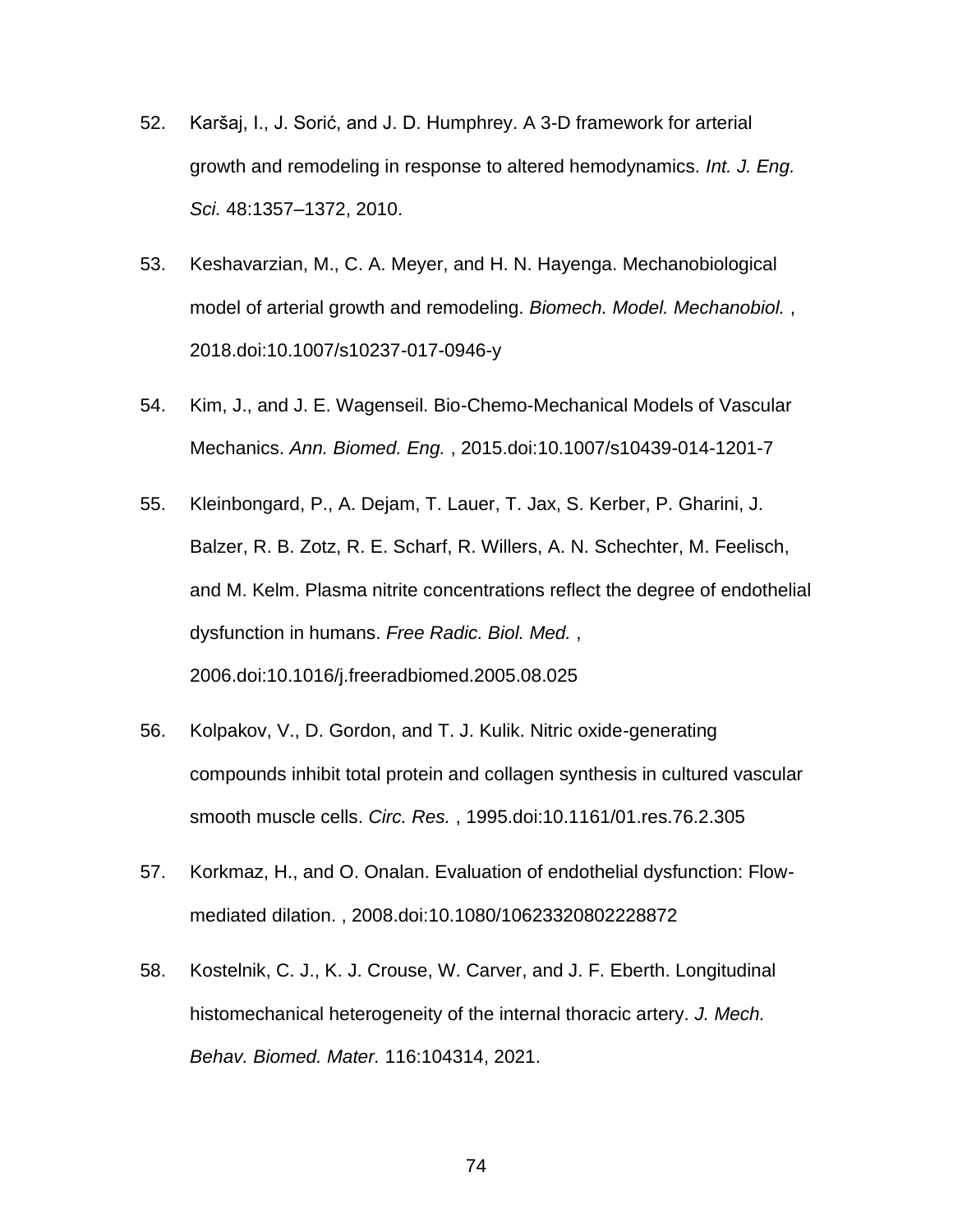- 59. Kuhl, E., R. Maas, G. Himpel, and A. Menzel. Computational modeling of arterial wall growth. *Biomech. Model. Mechanobiol.* , 2007.doi:10.1007/s10237-006-0062-x
- 60. Latorre, M., and J. D. Humphrey. A mechanobiologically equilibrated constrained mixture model for growth and remodeling of soft tissues. , 2018.doi:10.1002/zamm.201700302
- 61. Leloup, A. J. A., C. E. Van Hove, S. De Moudt, G. W. De Keulenaer, and P. Fransen. Ex vivo aortic stiffness in mice with different eNOS activity. *Am. J. Physiol. Heart Circ. Physiol.* , 2020.doi:10.1152/ajpheart.00737.2019
- 62. Lessiani, G., F. Santilli, A. Boccatonda, P. Iodice, R. Liani, R. Tripaldi, R. Saggini, and G. Davì. Arterial stiffness and sedentary lifestyle: Role of oxidative stress. *Vascul. Pharmacol.* , 2016.doi:10.1016/j.vph.2015.05.017
- 63. Liao, J., and J. Farmer. Arterial stiffness as a risk factor for coronary artery disease. *Curr. Atheroscler. Rep.* , 2014.doi:10.1007/s11883-013-0387-8
- 64. Libby, P., and T. Lüscher. COVID-19 is, in the end, an endothelial disease. , 2020.doi:10.1093/eurheartj/ehaa623
- 65. Machyshyn, I. M., P. H. M. Bovendeerd, A. A. F. Van De Ven, P. M. J. Rongen, and F. N. Van De Vosse. A model for arterial adaptation combining microstructural collagen remodeling and 3D tissue growth. *Biomech. Model. Mechanobiol.* , 2010.doi:10.1007/s10237-010-0204-z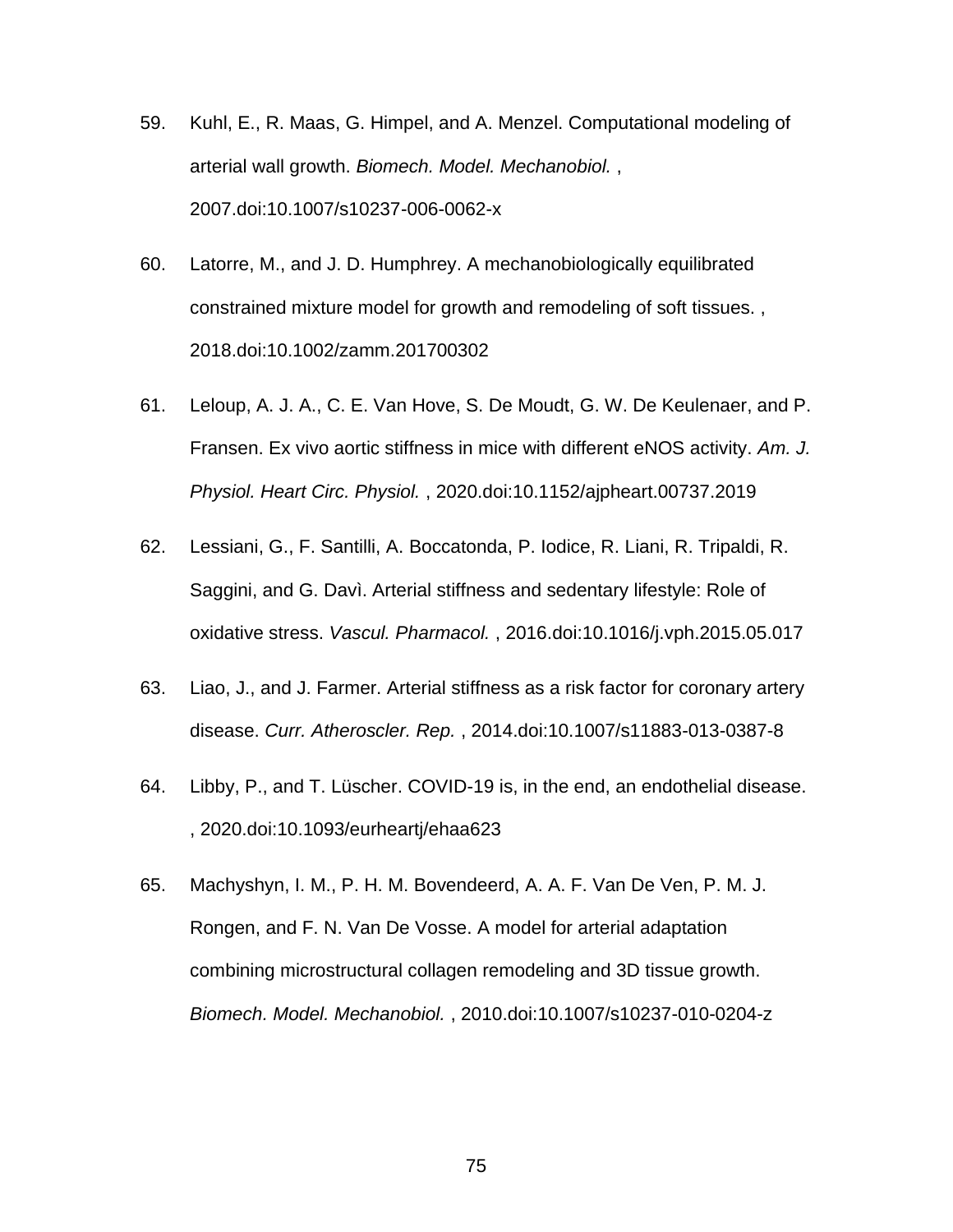- 66. Marti, C. N., M. Gheorghiade, A. P. Kalogeropoulos, V. V. Georgiopoulou, A. A. Quyyumi, and J. Butler. Endothelial dysfunction, arterial stiffness, and heart failure. , 2012.doi:10.1016/j.jacc.2011.11.082
- 67. Mattson, J. M., R. Turcotte, and Y. Zhang. Glycosaminoglycans contribute to extracellular matrix fiber recruitment and arterial wall mechanics. *Biomech. Model. Mechanobiol.* , 2017.doi:10.1007/s10237-016-0811-4
- 68. McEniery, C. M., S. Wallace, I. S. MacKenzie, B. McDonnell, D. E. Newby, J. R. Cockcroft, and I. B. Wilkinson. Endothelial function is associated with pulse pressure, pulse wave velocity, and augmentation index in healthy humans. *Hypertension* 48:602–608, 2006.
- 69. Messner, B., and D. Bernhard. Smoking and cardiovascular disease: Mechanisms of endothelial dysfunction and early atherogenesis. , 2014.doi:10.1161/ATVBAHA.113.300156
- 70. Mordi, I., N. Mordi, C. Delles, and N. Tzemos. Endothelial dysfunction in human essential hypertension. , 2016.doi:10.1097/HJH.0000000000000965
- 71. Mullershausen, F., A. Lange, E. Mergia, A. Friebe, and D. Koesling. Desensitization of NO/cGMP signaling in smooth muscle: Blood vessels versus airways. *Mol. Pharmacol.* , 2006.doi:10.1124/mol.105.020909
- 72. Münzel, T., C. Sinning, F. Post, A. Warnholtz, and E. Schulz. Pathophysiology, diagnosis and prognostic implications of endothelial dysfunction. , 2008.doi:10.1080/07853890701854702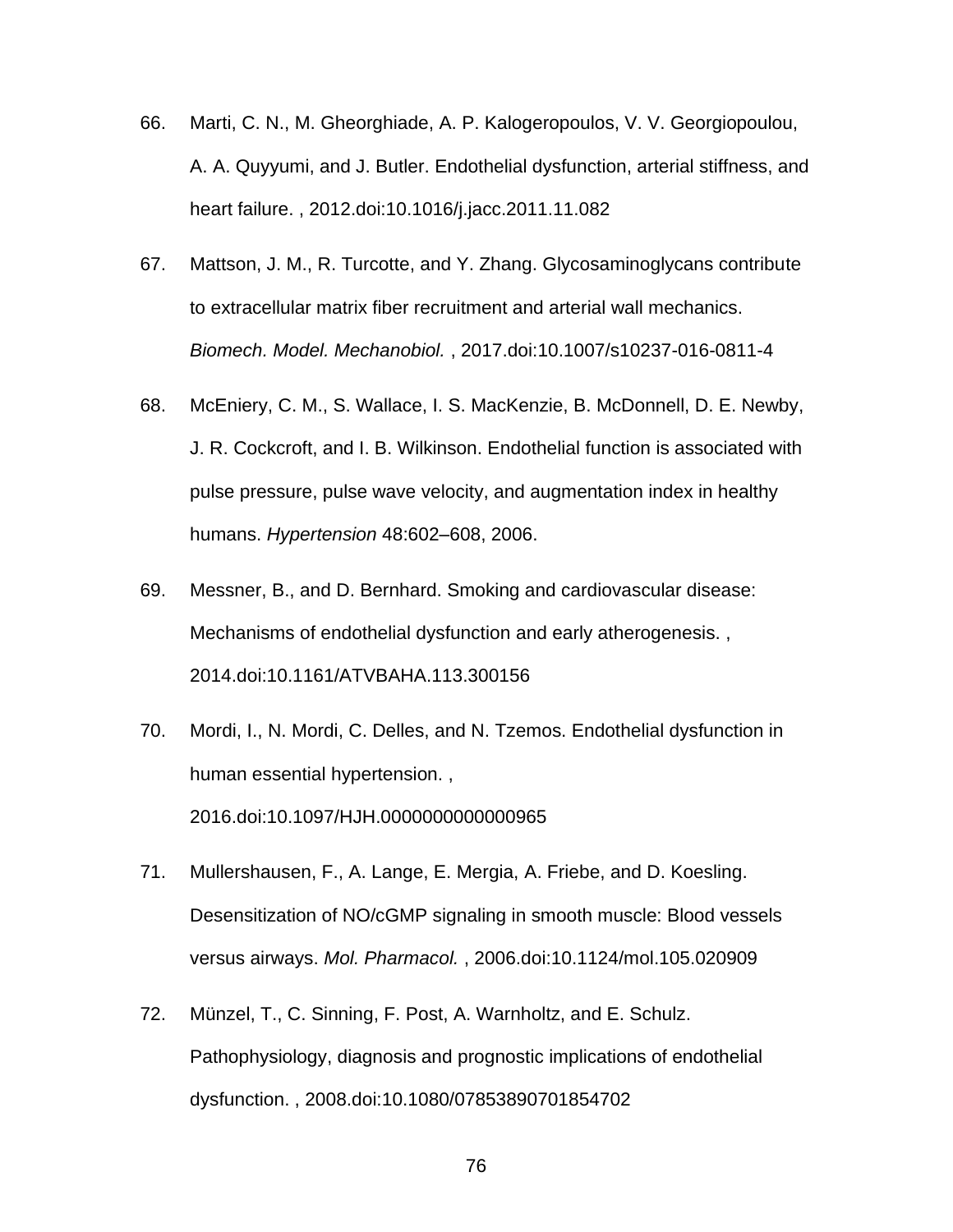- 73. Myers, P. R., and M. A. Tanner. Vascular endothelial cell regulation of extracellular matrix collagen: Role of nitric oxide. *Arterioscler. Thromb. Vasc. Biol.* , 1998.doi:10.1161/01.ATV.18.5.717
- 74. Nägele, M. P., B. Haubner, F. C. Tanner, F. Ruschitzka, and A. J. Flammer. Endothelial dysfunction in COVID-19: Current findings and therapeutic implications. , 2020.doi:10.1016/j.atherosclerosis.2020.10.014
- 75. Neves, M. F., D. A. B. Kasal, A. R. Cunha, and F. Medeiros. Vascular dysfunction as target organ damage in animal models of hypertension. , 2012.doi:10.1155/2012/187526
- 76. Nichols, W. W., and D. G. Edwards. Arterial elastance and wave reflection augmentation of systolic blood pressure: Deleterious effects and implications for therapy. , 2001.doi:10.1177/107424840100600102
- 77. Nürnberger, J., A. Keflioglu-Scheiber, A. M. Opazo Saez, R. R. Wenzel, T. Philipp, and R. F. Schäfers. Augmentation index is associated with cardiovascular risk. *J. Hypertens.* , 2002.doi:10.1097/00004872- 200212000-00020
- 78. Perticone, F., R. Ceravolo, A. Pujia, G. Ventura, S. Iacopino, A. Scozzafava, A. Ferraro, M. Chello, P. Mastroroberto, P. Verdecchia, and G. Schillaci. Prognostic significance of endothelial dysfunction in hypertensive patients. *Circulation* , 2001.doi:10.1161/01.CIR.104.2.191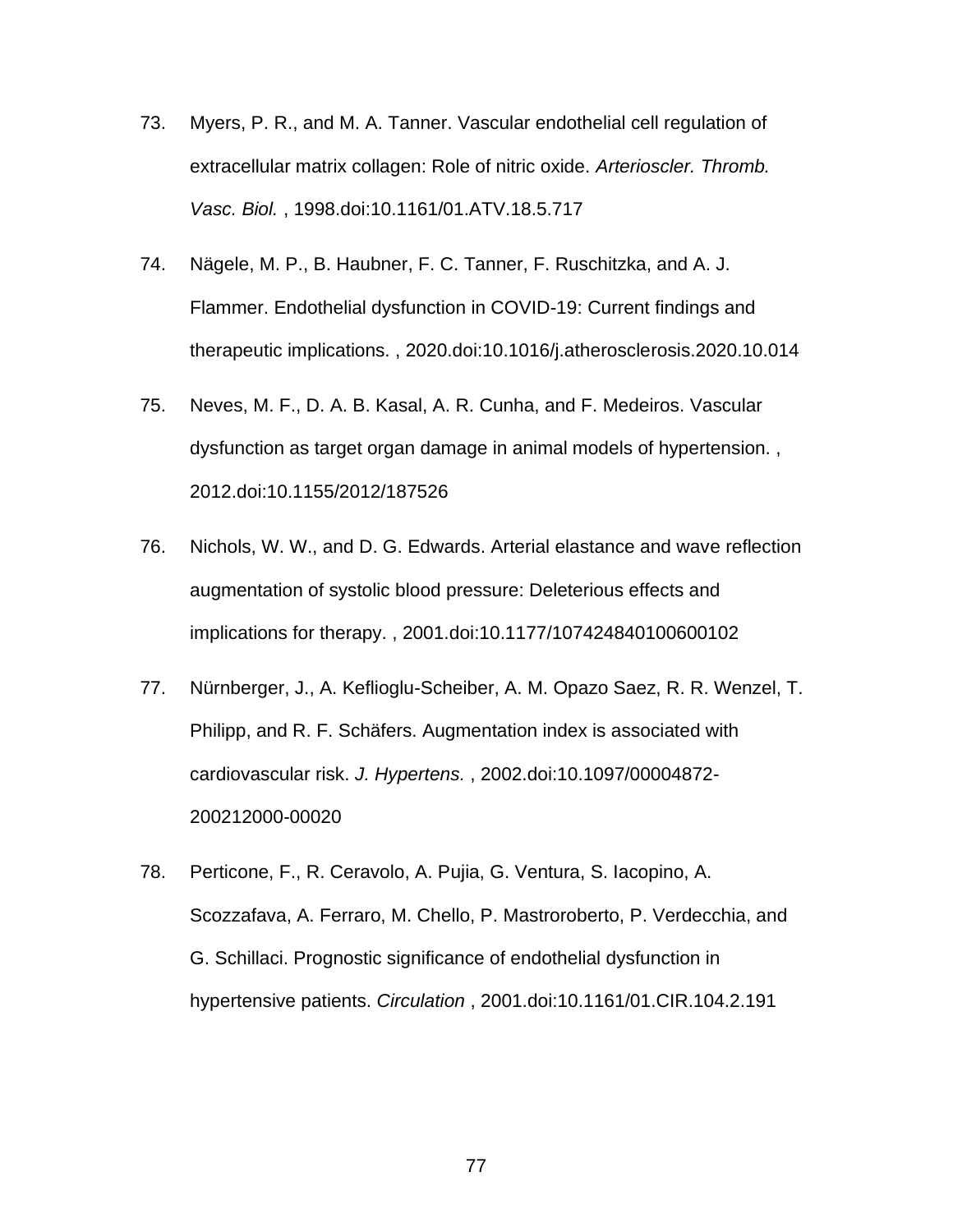- 79. Poggianti, E., L. Venneri, V. Chubuchny, Z. Jambrik, L. A. Baroncini, and E. Picano. Aortic valve sclerosis is associated with systemic endothelial dysfunction. *J. Am. Coll. Cardiol.* , 2003.doi:10.1016/S0735- 1097(02)02622-0
- 80. Poredoš, P., M. Orehek, and E. Tratnik. Smoking is associated with doserelated increase of intima-media thickness and endothelial dysfunction. *Angiology* , 1999.doi:10.1177/000331979905000304
- 81. Quek, K. J., R. Boyd, O. Z. Ameer, B. Zangerl, M. Butlin, T. V. Murphy, A. P. Avolio, and J. K. Phillips. Progressive vascular remodelling, endothelial dysfunction and stiffness in mesenteric resistance arteries in a rodent model of chronic kidney disease. *Vascul. Pharmacol.* , 2016.doi:10.1016/j.vph.2015.12.004
- 82. Rachev, A. A model of arterial adaptation to alterations in blood flow. *J. Elast.* , 2000.doi:10.1023/A:1010800703478
- 83. Rachev, A., and T. Shazly. A structure-based constitutive model of arterial tissue considering individual natural configurations of elastin and collagen. *J. Mech. Behav. Biomed. Mater.* , 2019.doi:10.1016/j.jmbbm.2018.09.047
- 84. Rachev, A., and T. Shazly. A Two-Dimensional Model of Hypertension-Induced Arterial Remodeling With Account for Stress Interaction Between Elastin and Collagen. *J. Biomech. Eng.* , 2020.doi:10.1115/1.4045116
- 85. Rizzoni, D., E. Porteri, M. Castellano, G. Bettoni, M. L. Muiesan, G. Tiberio, S. M. Giulini, G. Rossi, G. Bernini, and E. Agabiti-Rosei. Endothelial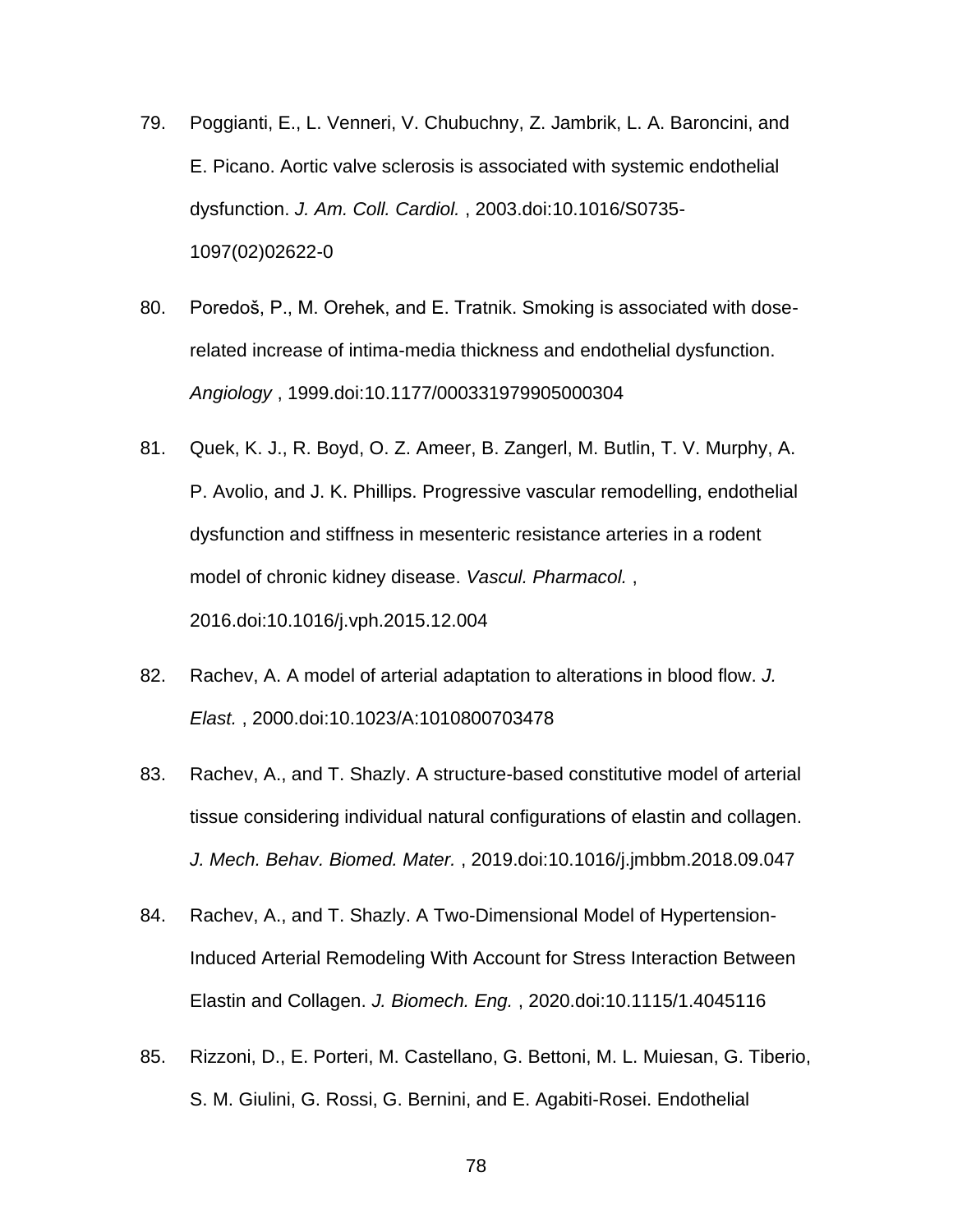Dysfunction in Hypertension Is Independent From the Etiology and From Vascular Structure. *Hypertension* , 1998.doi:10.1161/01.HYP.31.1.335

- 86. Robertson, A. M., and P. N. Watton. Mechanobiology of the Arterial Wall. In: Transport in Biological Media. 2013.doi:10.1016/B978-0-12-415824- 5.00008-4
- 87. Robertson, C., K. Ikemura, T. B. Krasieva, and S. C. George. Multiscale analysis of collagen microstructure with generalized image correlation spectroscopy and the detection of tissue prestress. *Biomaterials* , 2013.doi:10.1016/j.biomaterials.2013.04.019
- 88. Rudic, R. D., E. G. Shesely, N. Maeda, O. Smithies, S. S. Segal, and W. C. Sessa. Direct evidence for the importance of endothelium-derived nitric oxide in vascular remodeling. *J. Clin. Invest.* , 1998.doi:10.1172/JCI1699
- 89. Sáez, P., E. Peña, J. M. Tarbell, and M. A. Martínez. Computational model of collagen turnover in carotid arteries during hypertension. *Int. j. numer. method. biomed. eng.* , 2015.doi:10.1002/cnm.2705
- 90. Sakai, Y., H. Taki, and H. Kanai. Accurate evaluation of viscoelasticity of radial artery wall during flow-mediated dilation in ultrasound measurement. , 2016.doi:10.7567/JJAP.55.07KF11
- 91. Schulz, E., T. Gori, and T. Münzel. Oxidative stress and endothelial dysfunction in hypertension. , 2011.doi:10.1038/hr.2011.39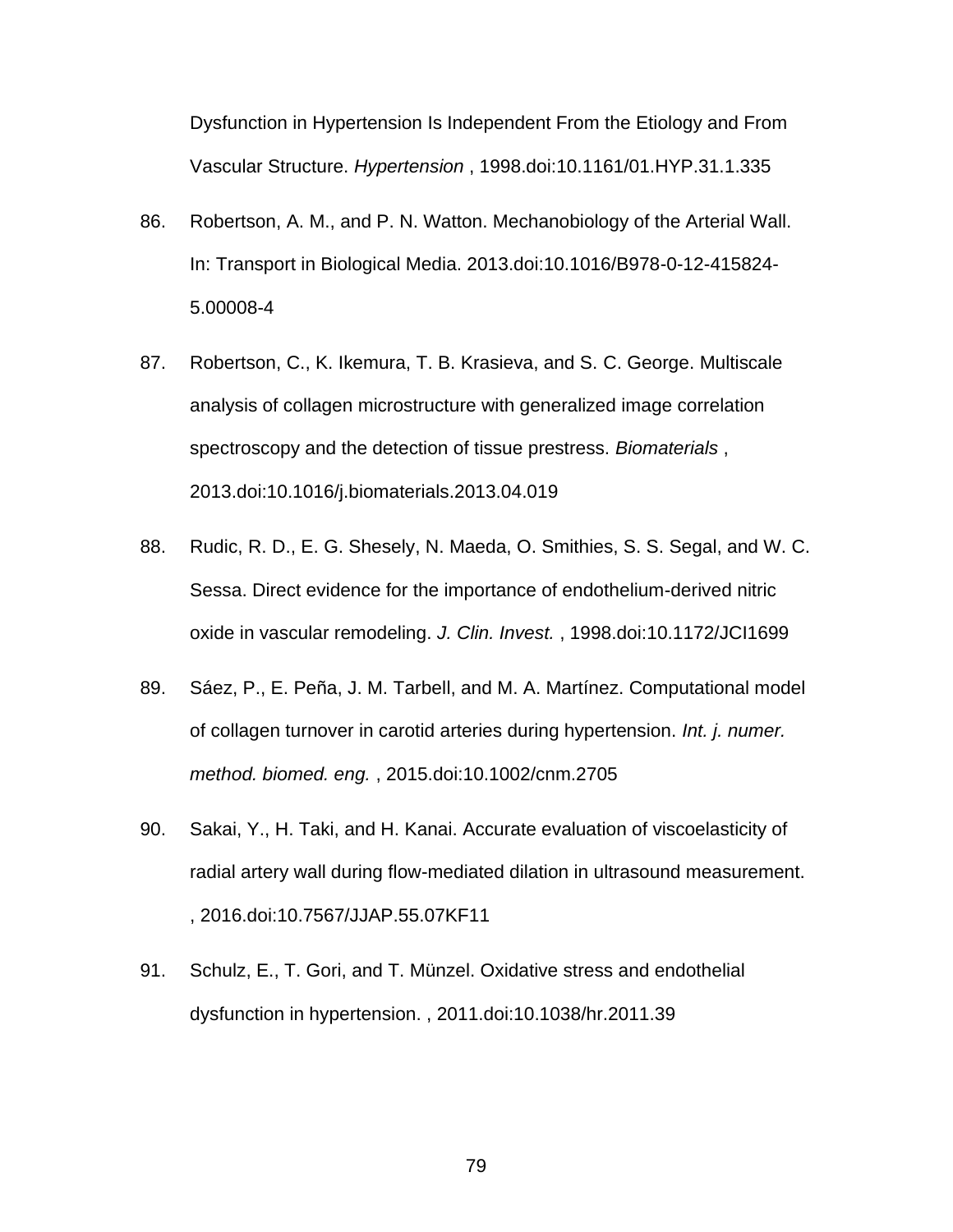- 92. Selzer, F., K. Sutton-Tyrrell, S. Fitzgerald, R. Tracy, L. Kuller, and S. Manzi. Vascular stiffness in women with systemic lupus erythematosus. *Hypertension* , 2001.doi:10.1161/01.HYP.37.4.1075
- 93. Shazly, T., A. Rachev, S. Lessner, W. S. Argraves, J. Ferdous, B. Zhou, A. M. Moreira, and M. Sutton. On the Uniaxial Ring Test of Tissue Engineered Constructs. *Exp. Mech.* , 2015.doi:10.1007/s11340-014-9910-2
- 94. Sheinberg, D. L., D. J. Mccarthy, O. Elwardany, J. P. Bryant, E. Luther, S. H. Chen, J. W. Thompson, and R. M. Starke. Endothelial dysfunction in cerebral aneurysms. *Neurosurg. Focus* , 2019.doi:10.3171/2019.4.FOCUS19221
- 95. Siasos, G., K. Mourouzis, E. Oikonomou, S. Tsalamandris, V. Tsigkou, K. Vlasis, M. Vavuranakis, T. Zografos, S. Dimitropoulos, T. Papaioannou, A. Kalampogias, C. Stefanadis, A. Papavassiliou, and D. Tousoulis. The Role of Endothelial Dysfunction in Aortic Aneurysms. *Curr. Pharm. Des.* , 2015.doi:10.2174/1381612821666150826094156
- 96. Sitia, S., L. Tomasoni, F. Atzeni, G. Ambrosio, C. Cordiano, A. Catapano, S. Tramontana, F. Perticone, P. Naccarato, P. Camici, E. Picano, L. Cortigiani, M. Bevilacqua, L. Milazzo, D. Cusi, C. Barlassina, P. Sarzi-Puttini, and M. Turiel. From endothelial dysfunction to atherosclerosis. , 2010.doi:10.1016/j.autrev.2010.07.016
- 97. South, A. M., D. I. Diz, and M. C. Chappell. COVID-19, ACE2, and the cardiovascular consequences. , 2020.doi:10.1152/AJPHEART.00217.2020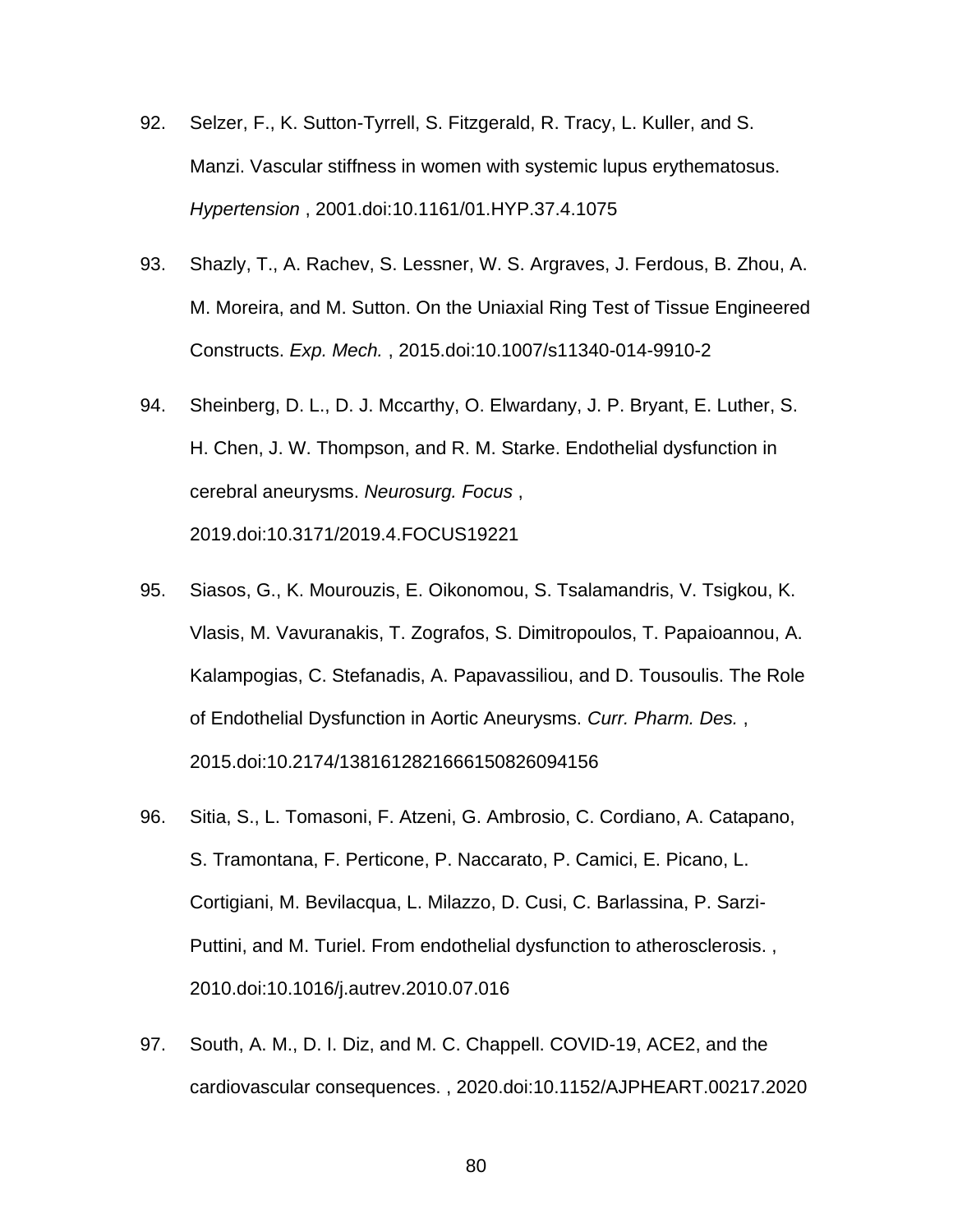- 98. Spronck, B., R. T. A. Megens, K. D. Reesink, and T. Delhaas. A method for three-dimensional quantification of vascular smooth muscle orientation: application in viable murine carotid arteries. *Biomech. Model. Mechanobiol.* , 2016.doi:10.1007/s10237-015-0699-4
- 99. Takumi, T., E. H. Yang, V. Mathew, C. S. Rihal, R. Gulati, L. O. Lerman, and A. Lerman. Coronary endothelial dysfunction is associated with a reduction in coronary artery compliance and an increase in wall shear stress. *Heart* , 2010.doi:10.1136/hrt.2009.187898
- 100. Talukder, M. A. H., W. M. Johnson, S. Varadharaj, J. Lian, P. N. Kearns, M. A. El-Mahdy, X. Liu, and J. L. Zweier. Chronic cigarette smoking causes hypertension, increased oxidative stress, impaired NO bioavailability, endothelial dysfunction, and cardiac remodeling in mice. *Am. J. Physiol. - Hear. Circ. Physiol.* , 2011.doi:10.1152/ajpheart.00868.2010
- 101. Tao, J., Y. F. Jin, Z. Yang, L. C. Wang, X. R. Gao, N. Lui, and H. Ma. Reduced arterial elasticity is associated with endothelial dysfunction in persons of advancing age: Comparative study of noninvasive pulse wave analysis and laser Doppler blood flow measurement. *Am. J. Hypertens.* , 2004.doi:10.1016/j.amjhyper.2004.03.678
- 102. Tedesco, M. A., F. Natale, G. Di Salvo, S. Caputo, M. Capasso, and R. Calabró. Effects of coexisting hypertension and type II diabetes mellitus on arterial stiffness. *J. Hum. Hypertens.* , 2004.doi:10.1038/sj.jhh.1001690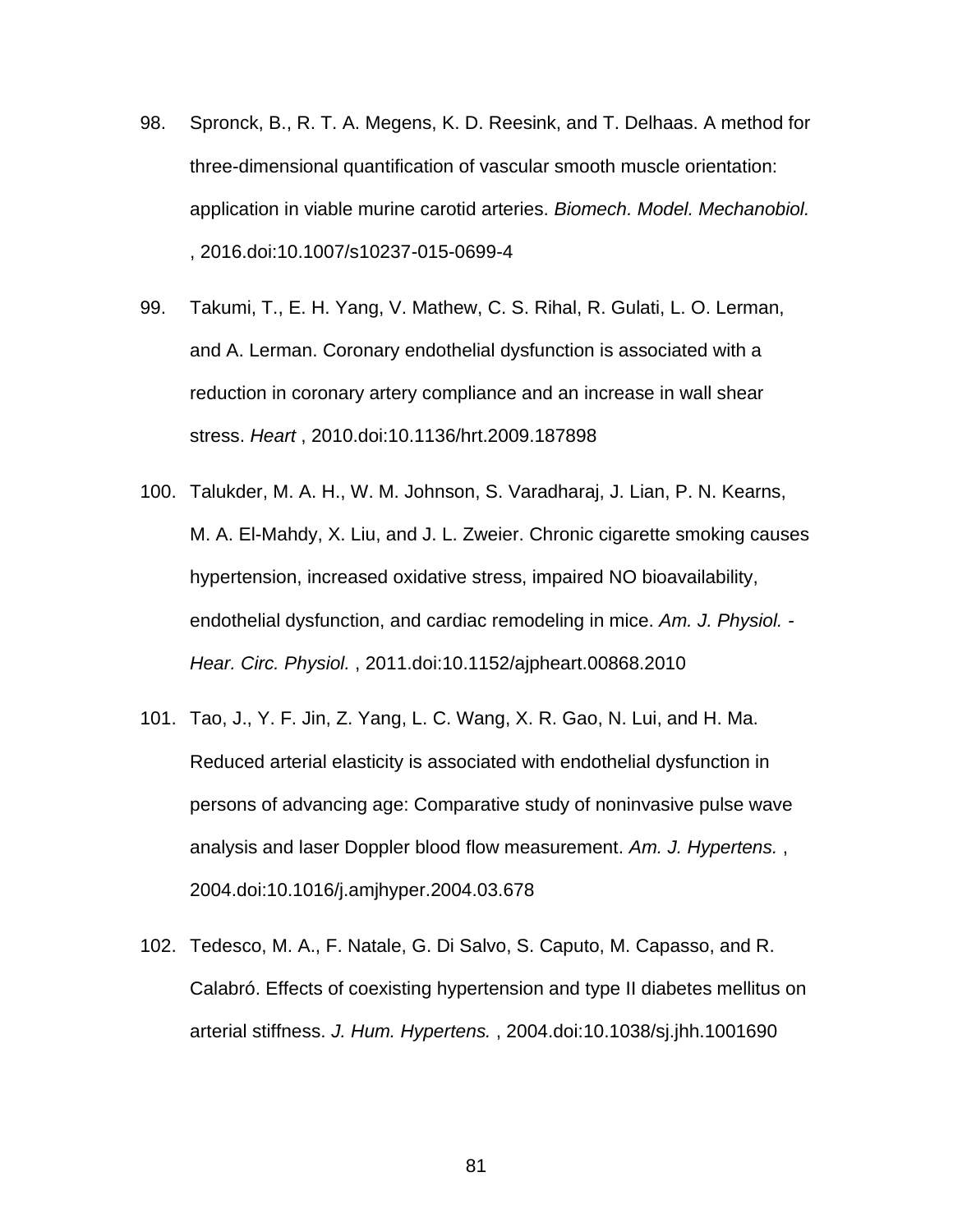- 103. Tejero, J., and D. Stuehr. Tetrahydrobiopterin in nitric oxide synthase. *IUBMB Life* 65:358–365, 2013.
- 104. Tesauro, M., A. Mauriello, V. Rovella, M. Annicchiarico-Petruzzelli, C. Cardillo, G. Melino, and N. Di Daniele. Arterial ageing: from endothelial dysfunction to vascular calcification. , 2017.doi:10.1111/joim.12605
- 105. Thacher, T. N., P. Silacci, N. Stergiopulos, and R. F. Da Silva. Autonomous effects of shear stress and cyclic circumferential stretch regarding endothelial dysfunction and oxidative stress: An ex vivo arterial model. *J. Vasc. Res.* , 2010.doi:10.1159/000265567
- 106. Tong, J., F. Yang, X. Li, X. Xu, and G. X. Wang. Mechanical Characterization and Material Modeling of Diabetic Aortas in a Rabbit Model. *Ann. Biomed. Eng.* , 2018.doi:10.1007/s10439-017-1955-9
- 107. Torres, W. M., S. C. Barlow, A. Moore, L. A. Freeburg, A. Hoenes, H. Doviak, M. R. Zile, T. Shazly, and F. G. Spinale. Changes in Myocardial Microstructure and Mechanics With Progressive Left Ventricular Pressure Overload. *JACC Basic to Transl. Sci.* , 2020.doi:10.1016/j.jacbts.2020.02.007
- 108. Tounian, P., Y. Aggoun, B. Dubern, V. Varille, B. Guy-Grand, D. Sidi, J. P. Girardet, and D. Bonnet. Presence of increased stiffness of the common carotid artery and endothelial dysfunction in severely obese children: A prospective study. *Lancet* , 2001.doi:10.1016/S0140-6736(01)06525-4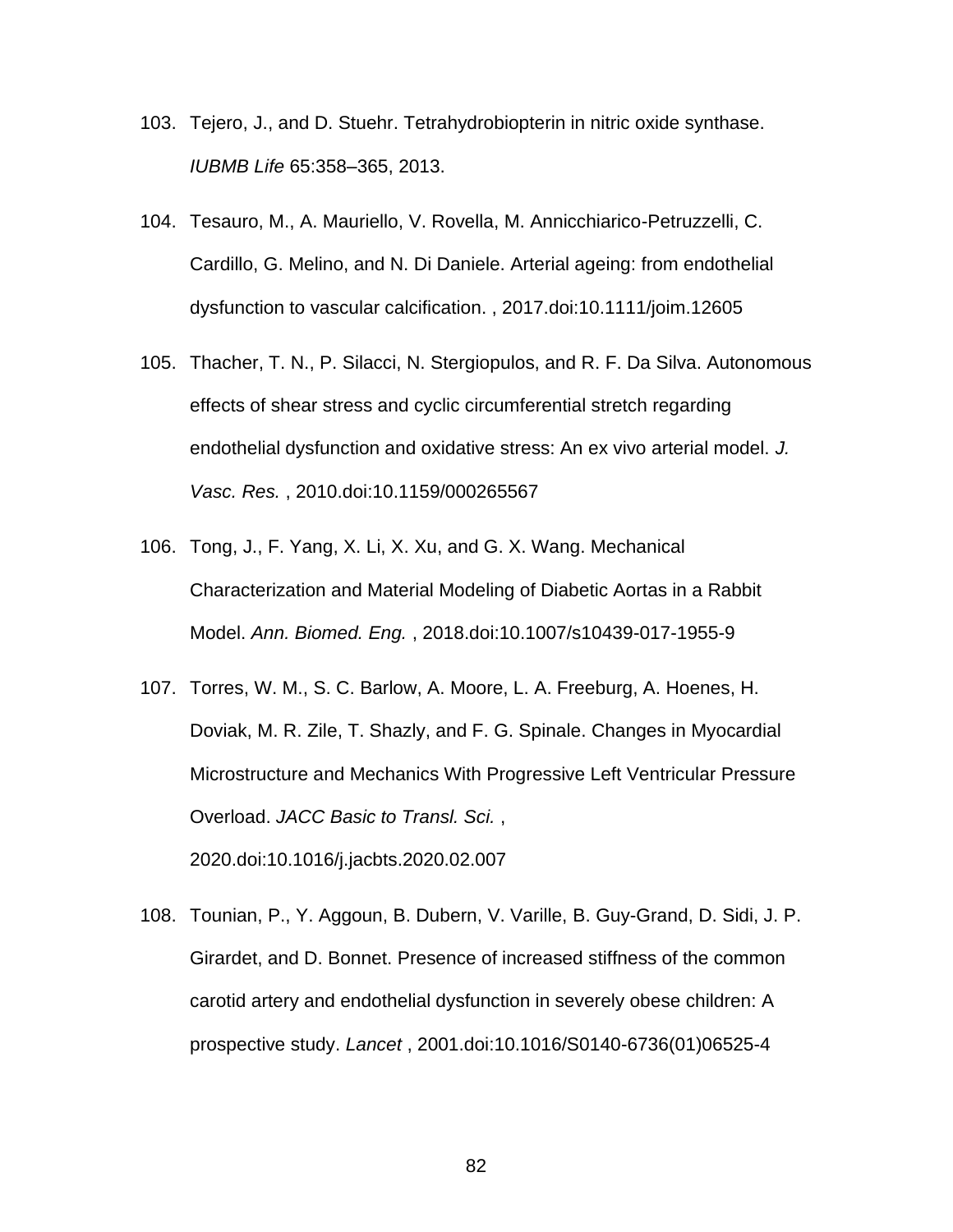- 109. Tudoran, M., and C. Tudoran. Particularities of endothelial dysfunction in hypothyroid patients. *Kardiol. Pol.* , 2014.doi:10.5603/KP.a2014.0241
- 110. Ungvari, Z., S. Tarantini, T. Kiss, J. D. Wren, C. B. Giles, C. T. Griffin, W. L. Murfee, P. Pacher, and A. Csiszar. Endothelial dysfunction and angiogenesis impairment in the ageing vasculature. , 2018.doi:10.1038/s41569-018-0030-z
- 111. Valentín, A., L. Cardamone, S. Baek, and J. D. Humphrey. Complementary vasoactivity and matrix remodelling in arterial adaptations to altered flow and pressure. *J. R. Soc. Interface* , 2009.doi:10.1098/rsif.2008.0254
- 112. Valentín, A., and J. D. Humphrey. Parameter sensitivity study of a constrained mixture model of arterial growth and remodeling. *J. Biomech. Eng.* , 2009.doi:10.1115/1.3192144
- 113. Valentín, A., J. D. Humphrey, and G. A. Holzapfel. A multi-layered computational model of coupled elastin degradation, vasoactive dysfunction, and collagenous stiffening in aortic aging. *Ann. Biomed. Eng.* , 2011.doi:10.1007/s10439-011-0287-4
- 114. Valentín, A., J. D. Humphrey, and G. A. Holzapfel. A finite element-based constrained mixture implementation for arterial growth, remodeling, and adaptation: Theory and numerical verification. *Int. j. numer. method. biomed. eng.* , 2013.doi:10.1002/cnm.2555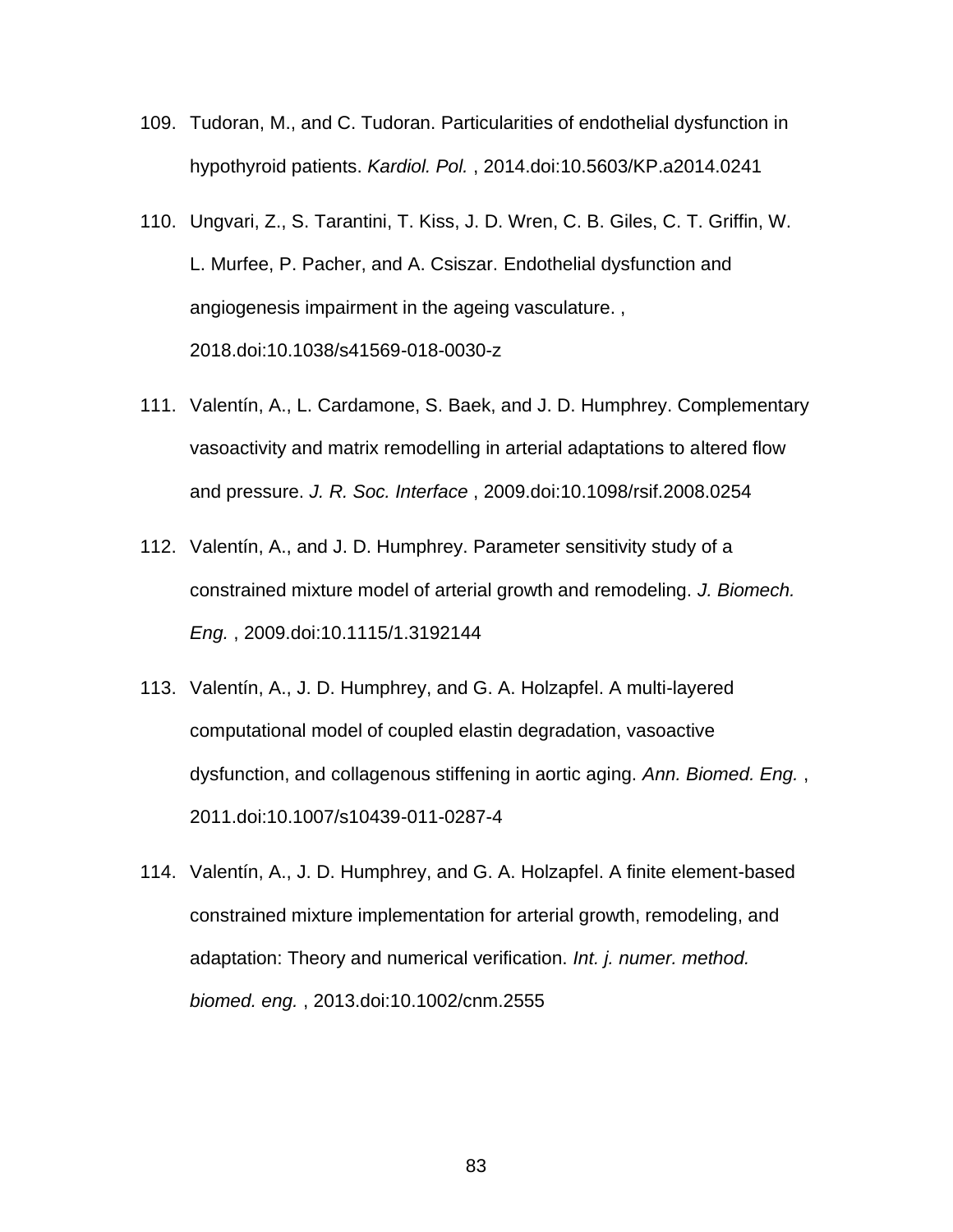- 115. Vanhoutte, P. M., H. Shimokawa, E. H. C. Tang, and M. Feletou. Endothelial dysfunction and vascular disease. , 2009.doi:10.1111/j.1748- 1716.2009.01964.x
- 116. Wagenseil, J. E., and R. P. Mecham. Vascular extracellular matrix and arterial mechanics. , 2009.doi:10.1152/physrev.00041.2008
- 117. Wagenseil, J. E., and R. P. Mecham. Elastin in large artery stiffness and hypertension. *J. Cardiovasc. Transl. Res.* , 2012.doi:10.1007/s12265-012- 9349-8
- 118. Wan, W., J. B. Dixon, and R. L. Gleason. Constitutive modeling of mouse carotid arteries using experimentally measured microstructural parameters. *Biophys. J.* , 2012.doi:10.1016/j.bpj.2012.04.035
- 119. Wan, W., L. Hansen, and R. L. Gleason. A 3-D constrained mixture model for mechanically mediated vascular growth and remodeling. *Biomech. Model. Mechanobiol.* , 2010.doi:10.1007/s10237-009-0184-z
- 120. Watson, S. R., P. Liu, E. A. Peña, M. A. Sutton, J. F. Eberth, and S. M. Lessner. Comparison of Aortic Collagen Fiber Angle Distribution in Mouse Models of Atherosclerosis Using Second-Harmonic Generation (SHG) Microscopy. *Microsc. Microanal.* 22:55–62, 2016.
- 121. Wilkinson, I. B., H. Maccallum, D. F. Rooijmans, G. D. Murray, J. R. Cockcroft, J. A. McKnicht, D. J. Webb, and L. Wilkinson. Increased augmentation index and systolic stress in type 1 diabetis mellitus. *QJM - Mon. J. Assoc. Physicians* , 2000.doi:10.1093/qjmed/93.7.441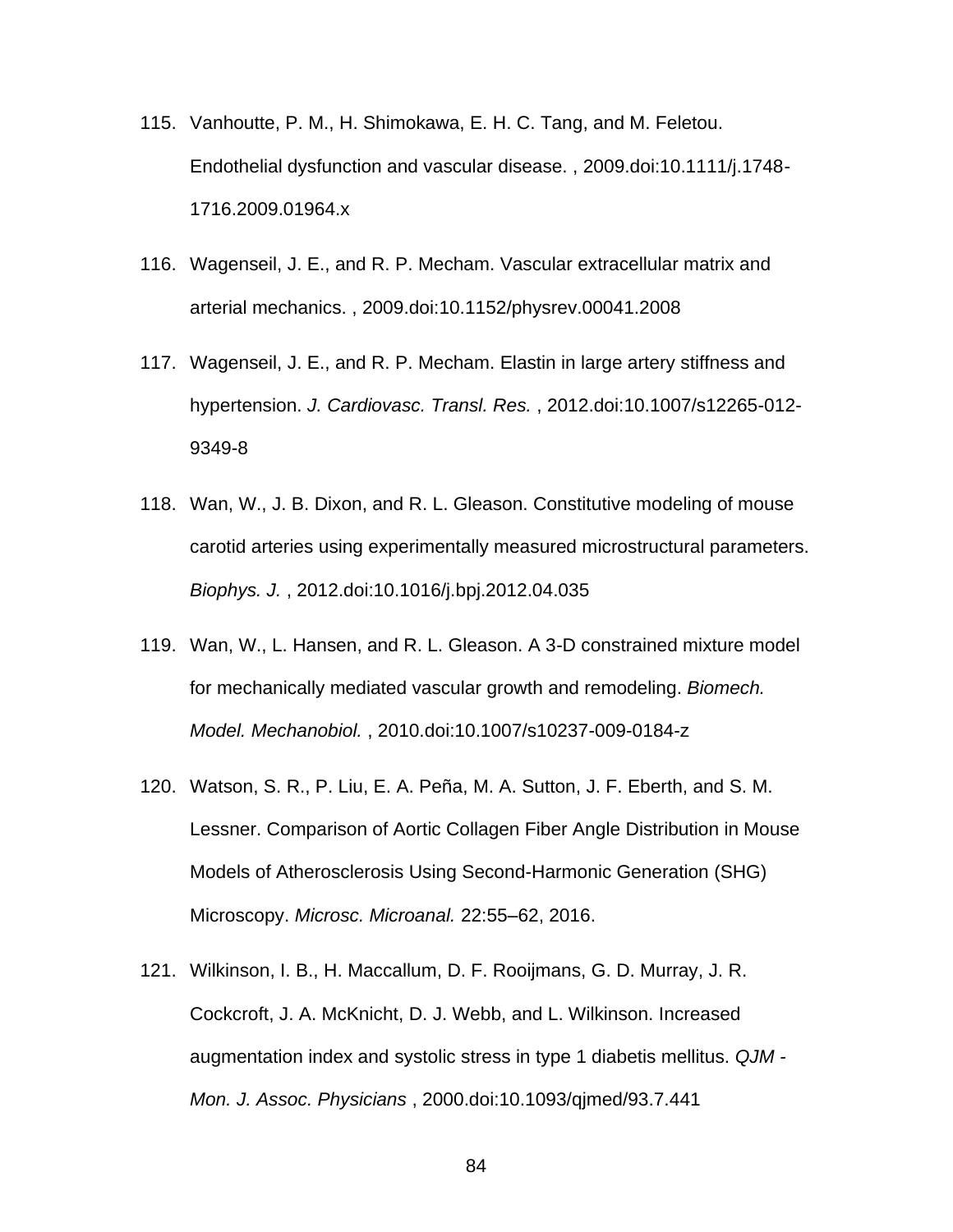- 122. Wilstein, Z., D. M. Alligood, V. L. McLure, and A. C. Miller. Mathematical model of hypertension-induced arterial remodeling: A chemo-mechanical approach. *Math. Biosci.* , 2018.doi:10.1016/j.mbs.2018.05.002
- 123. Woo, K. S., P. Chook, C. W. Yu, R. Y. T. Sung, M. Qiao, S. S. F. Leung, C. W. K. Lam, C. Metreweli, and D. S. Celermajer. Overweight in children is associated with arterial endothelial dysfunction and intima-media thickening. *Int. J. Obes.* , 2004.doi:10.1038/sj.ijo.0802539
- 124. Wu, G., and C. J. Meininger. Nitric oxide and vascular insulin resistance. , 2009.doi:10.1002/biof.3
- 125. Wu, J., and S. C. Shadden. Coupled Simulation of Hemodynamics and Vascular Growth and Remodeling in a Subject-Specific Geometry. *Ann. Biomed. Eng.* , 2015.doi:10.1007/s10439-015-1287-6
- 126. Wu, J., and S. C. Shadden. Stability analysis of a continuum-based constrained mixture model for vascular growth and remodeling. *Biomech. Model. Mechanobiol.* , 2016.doi:10.1007/s10237-016-0790-5
- 127. Yamazaki, Y., and Y. Kamiyama. Mathematical model of wall shear stressdependent vasomotor response based on physiological mechanisms. *Comput. Biol. Med.* , 2014.doi:10.1016/j.compbiomed.2013.11.018
- 128. Yang, S., Y. Qi, Z. Jiang, and X. Gong. Characterizing the mechanical variations of human femoropopliteal artery during aging process. *MCB Mol. Cell. Biomech.* 16:13–26, 2019.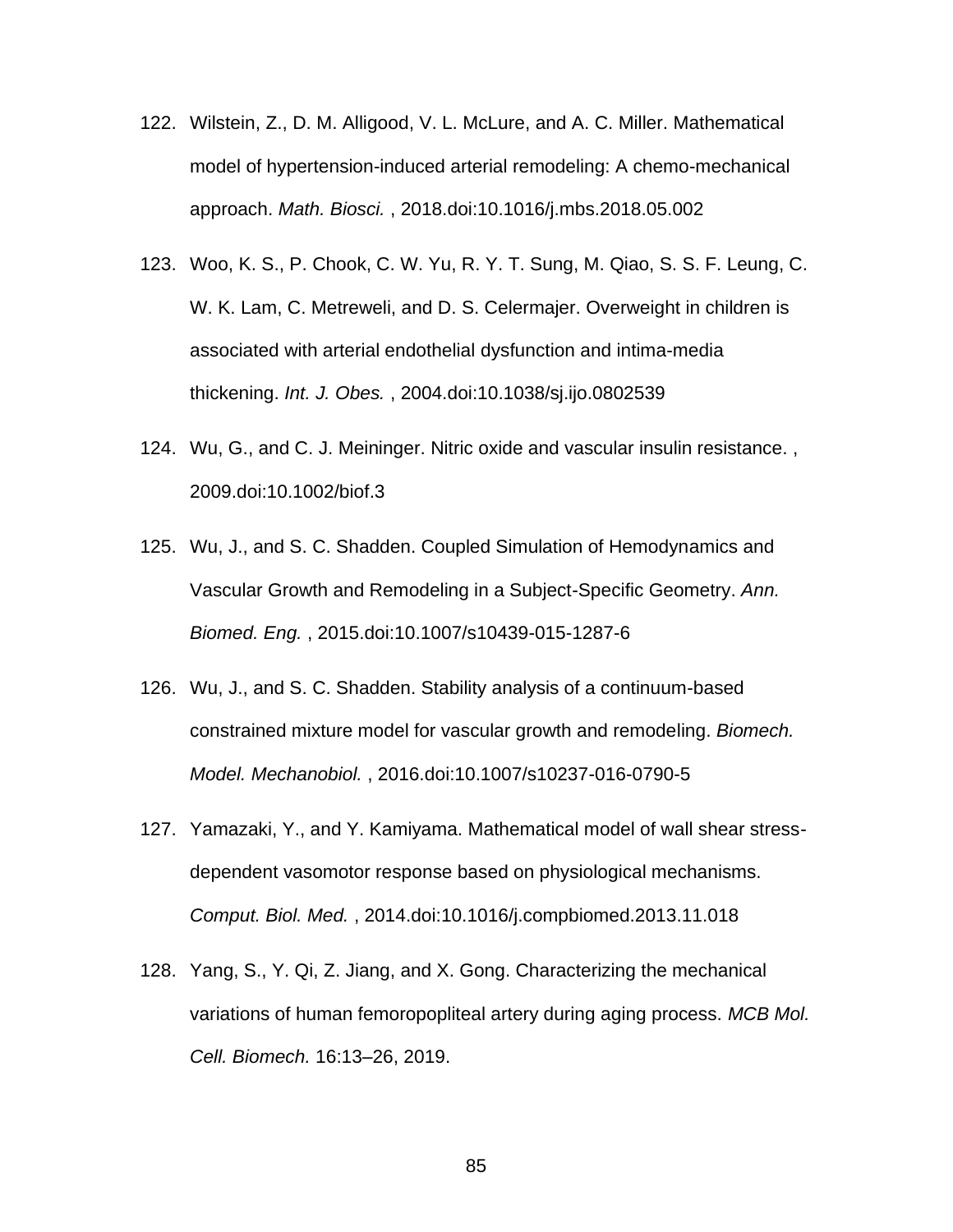- 129. Yang, Y. M., A. Huang, G. Kaley, and D. Sun. eNOS uncoupling and endothelial dysfunction in aged vessels. *Am. J. Physiol. - Hear. Circ. Physiol.* , 2009.doi:10.1152/ajpheart.00230.2009
- 130. Yuksel, M., A. Yildiz, M. Oylumlu, F. M. Turkcu, M. Z. Bilik, A. Ekinci, B. Elbey, E. Tekbas, and S. Alan. Novel markers of endothelial dysfunction and inflammation in Behçet's disease patients with ocular involvement: epicardial fat thickness, carotid intima media thickness, serum ADMA level, and neutrophil-to-lymphocyte ratio. *Clin. Rheumatol.* , 2016.doi:10.1007/s10067-015-2907-0
- 131. Zhou, B., A. Rachev, and T. Shazly. The biaxial active mechanical properties of the porcine primary renal artery. *J. Mech. Behav. Biomed. Mater.* 48:28–37, 2015.
- 132. Zulliger, M. A., A. Rachev, and N. Stergiopulos. A constitutive formulation of arterial mechanics including vascular smooth muscle tone. *Am. J. Physiol. - Hear. Circ. Physiol.* , 2004.doi:10.1152/ajpheart.00094.2004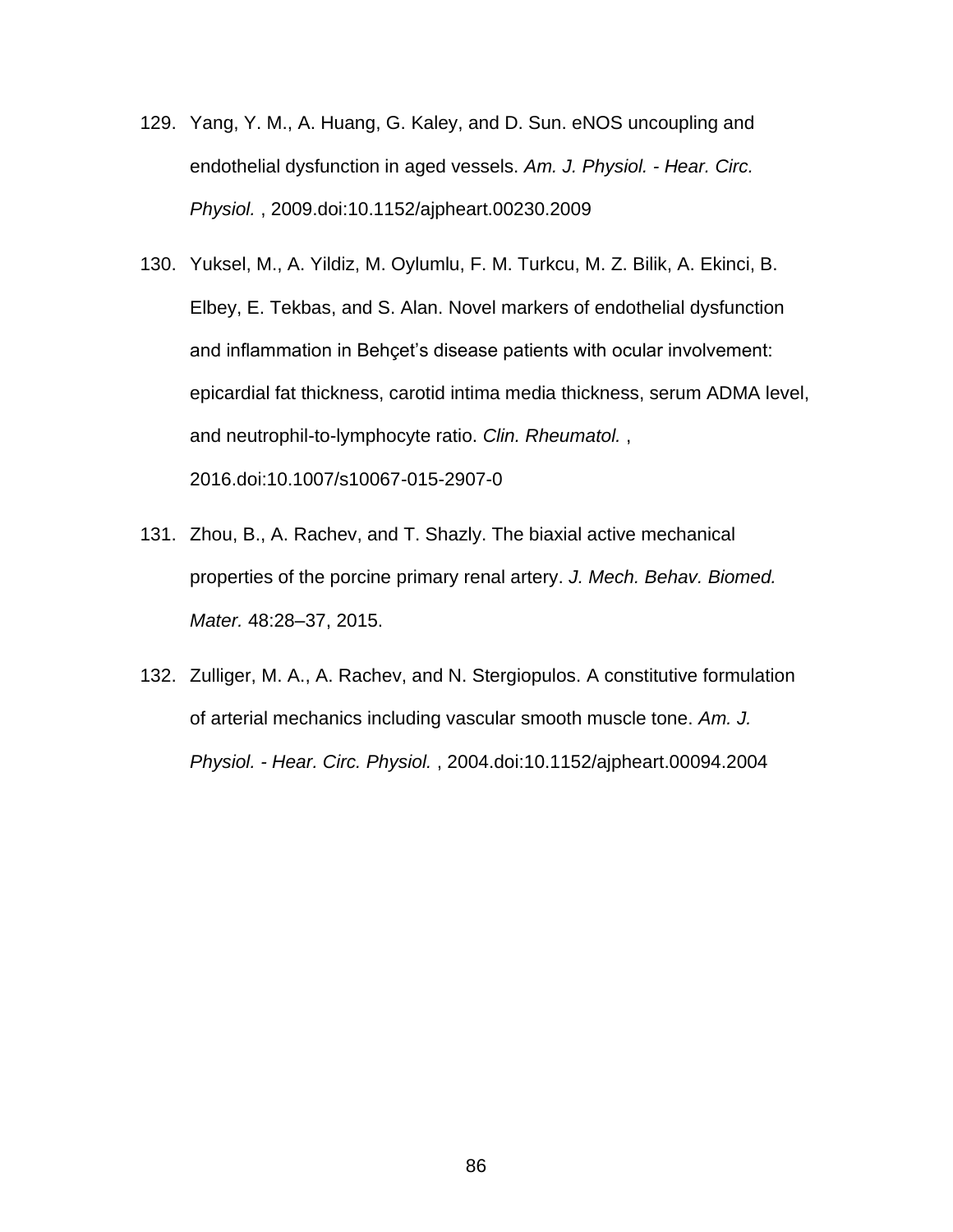## **Appendix A**

#### **Kinematic Definitions**

Before the constitutive stress-strain relationships can be created, kinematic definitions must be set to the material in question. During model development, different choices must be made regarding the kinematic definitions. On the scale of the body for the entire vessel, most models use a first-order deformation gradient tensor to define the change in geometry from which the Cauchy-Green strain can be computed  $22,113$ . When the body is deformed, a stretch ratio is often used to compare the deformed to the undeformed geometries  $83,84,125$ . In an experimental setting, this deformation, is often calculated using an inflationextension test to simulate the *in-vivo* deformation of the elastic artery <sup>122</sup>. Some models then couple this with a defined opening angle from an artery cut into a sector, <sup>113</sup>. This method allows for the computation of the residual stress within the artery due to the interactions between collagen and elastin 113,114.

In the kinematic definitions for microstructurally based models, the kinematics for each constituent must be defined. Because of its typically membranous nature in the elastic arteries, elastin is normally defined as an isotropic material with no directionality and assumes a factor of the deformation of the entire body 86,122. Kinematically, smooth muscle is defined in a similar fashion but with a slight directionality <sup>132</sup>. Smooth muscle is normally oriented in a way that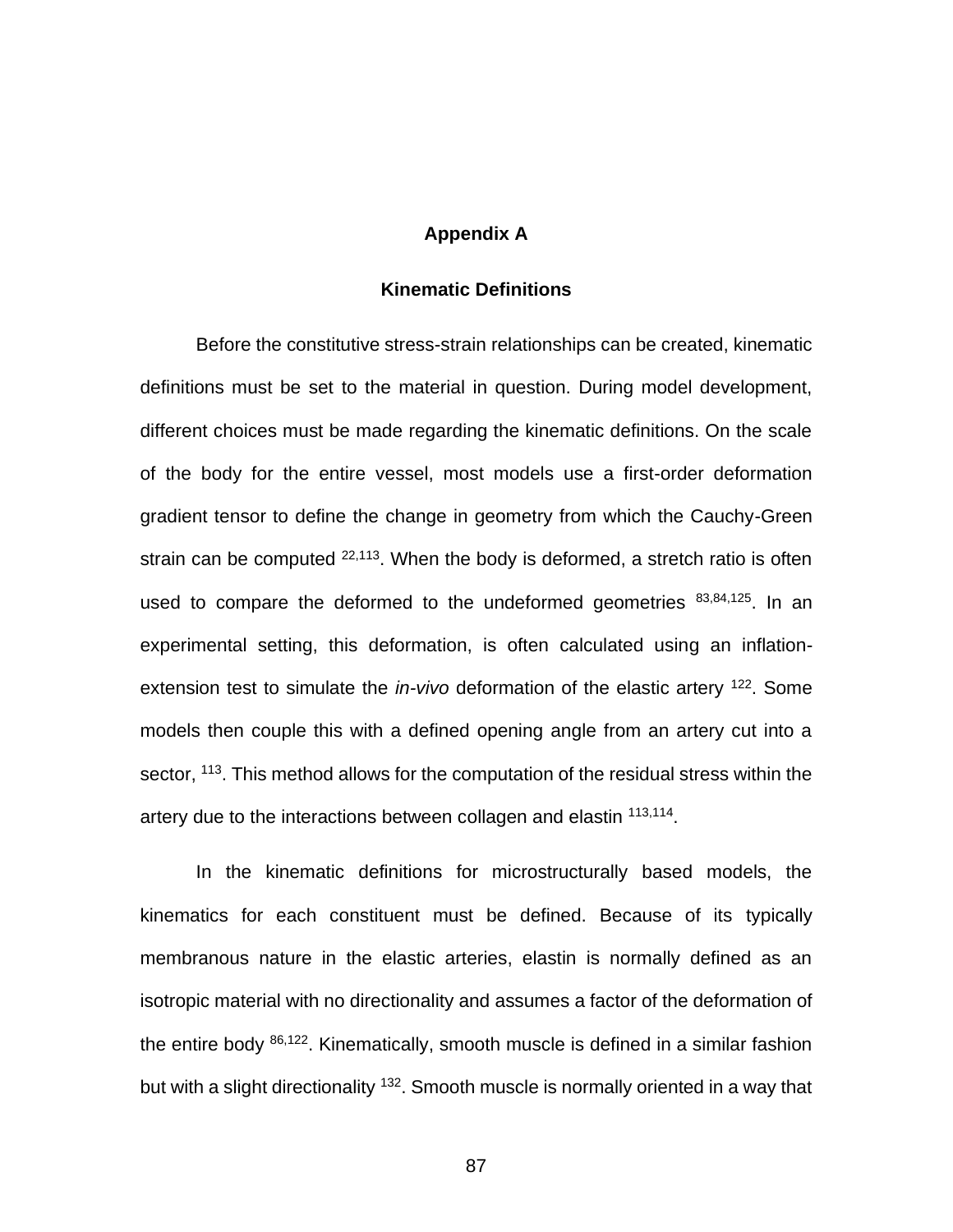almost circumferentially wraps around the artery, causing it to have transversely orthotropic behavior with a tendency toward the circumferential direction  $54,122$ . However, recent evidence suggests that smooth muscle orientation is more complex, so future models might account for vascular SMC's to have more of a Gaussian distribution with helical domains<sup>98</sup>.

Collagen, on the other hand, is commonly defined as a distribution of fibers, with multiple fiber families each with a directional orientation 83,113,119,125. Previous studies group the collagen fibers into two families based on angle relative to the axial/longitudinal direction, in which the fiber length and angle relative to the axial direction are defined in both the stress-free and loaded configurations (**Figure 3.1**) <sup>119</sup>. However, recent works use more fiber families to account for the increased complexity of the collagen fiber network  $83,126$ . This expansion to four collagen fiber families allows for the inclusion of fibers that are oriented in the radial direction and those that are in compression at any given stress state <sup>83</sup>.

Another use of the four-fiber family model is to assume the directionality of two main collagen fiber families to be in alignment with the principal stresses and assuming the other families to be oriented in the circumferential and axial directions, respectively <sup>54</sup>. However, it is possible that using a lower number of fiber families maintains the purpose of simplifying the problem and assuming the contributions from those other two families to be negligible. In future studies, the multi-fiber family model may be abandoned for a more complex, Gaussian, beta, or von Mises mixture distribution to account for the true nature of the structure of collagen within the arterial extracellular matrix <sup>50,118</sup>. As more evidence behind the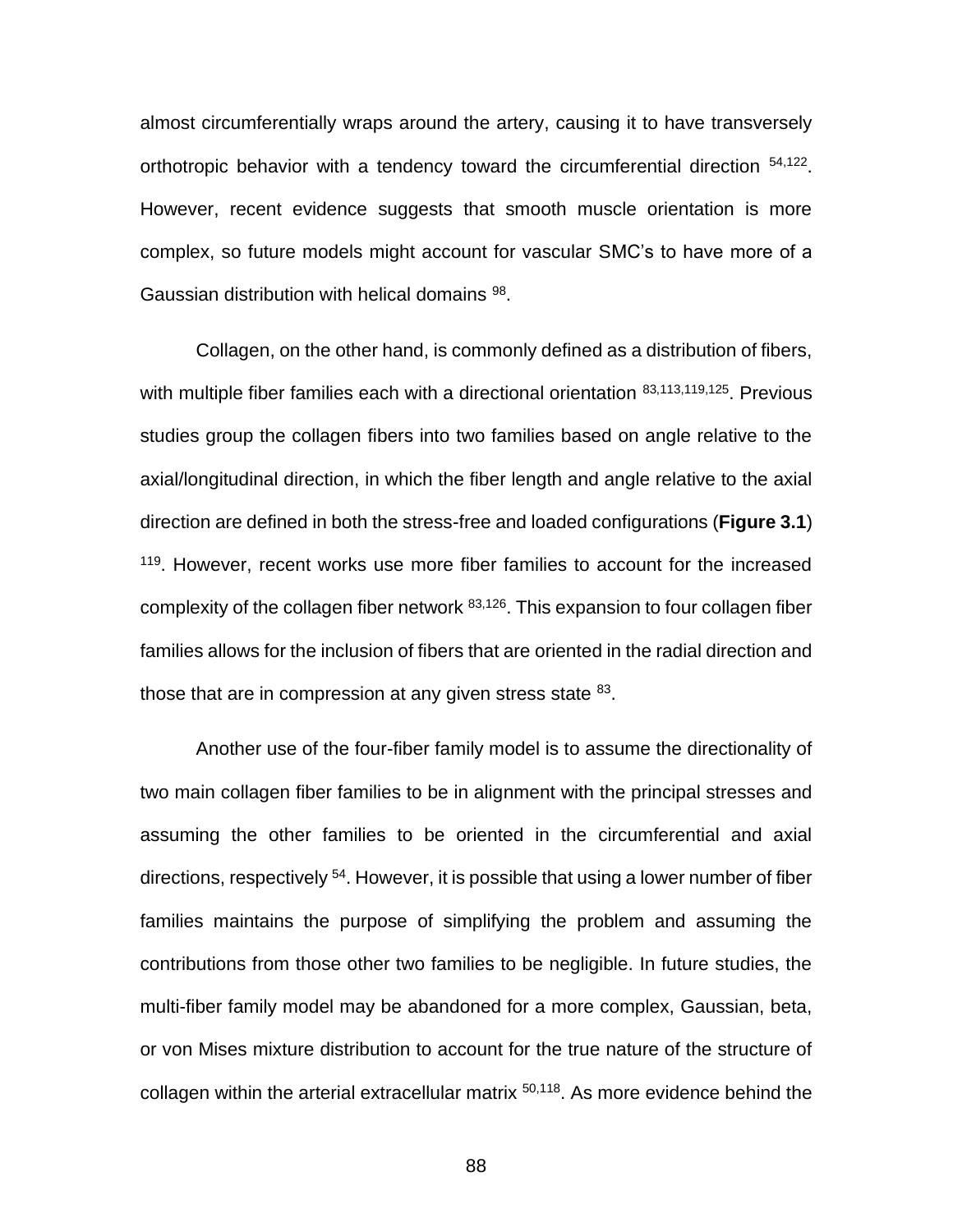true distribution of collagen fibers within the vascular extracellular matrix is compiled, the need for more biomechanical models that utilize this description becomes evident <sup>65,118</sup>.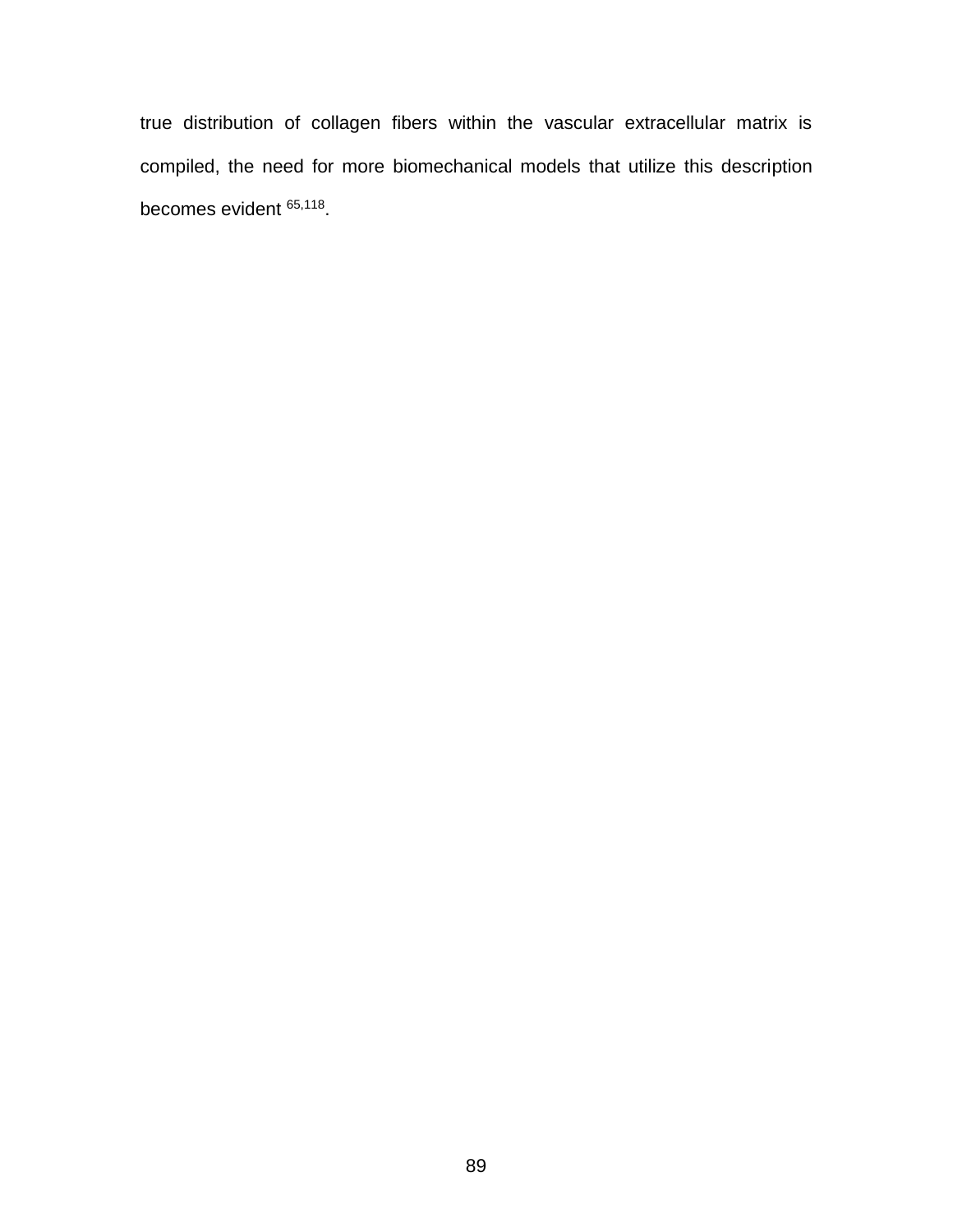## **Appendix B**

#### **Constitutive Equations**

After the kinematics of the vessel in question are defined, constitutive equations can then be formulated to relate deformations in the healthy blood vessel geometry to the stress and strain of the tissue. As with defining the kinematics, the strain energy functions for each constituent must be defined before attempting to define the behavior for the entire vessel. In most models, elastin is assumed to be an isotropic, homogeneous material that demonstrates simple neo-Hookean behavior based on the first tensor invariant <sup>51,83,113,119</sup>. This assumption is reasonable due to the membranous nature of most of the elastin found in the elastic arteries and mostly simple elastic behavior of the collagen fibers <sup>65,86</sup>.

In the passive state completely without contractile activity, smooth muscle is commonly defined as a transversely isotropic material with preference toward the circumferential direction  $86,119$ . Mathematically, this transverse isotropy is modeled within the strain energy function through the normal circumferential stress displaying dependency on direct material properties while stress along the other directions displays the previously defined simple elastic behavior  $50,51,126$ . However, other studies have considered the smooth muscle's elastic contributions in the radial and axial directions to be negligible compared to that of the other constituents, further simplifying this strain energy function <sup>8</sup>.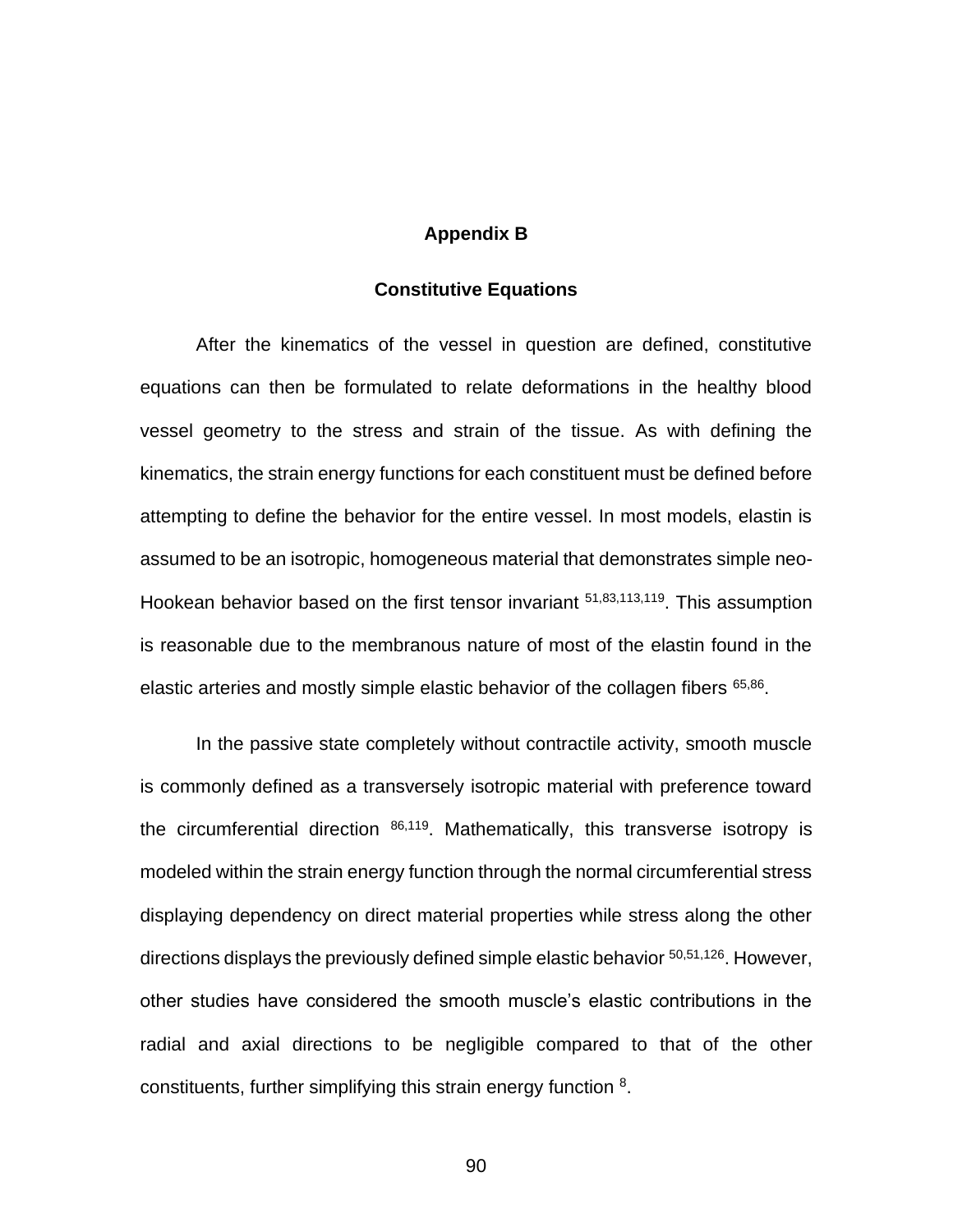While constitutive equations for the other constituents are simpler due to their lack of material complexity, definitions of the collagen fiber matrix must account for its directional distribution in addition to the mechanical properties of the individual fibers. Individually, collagen fibers display orthotropic behavior with different mechanical properties in each orthogonal direction <sup>83,84,119</sup>. Some models accomplish this by multiplying the properties of the individual fiber families by the direction vector for that family along the axial-circumferential plane <sup>119,125</sup>. Others display this directionality using an orientation angle along the axial-circumferential plane while applying vector directionality to families not oriented along the major load-bearing plane <sup>83,84</sup>. Still others expand upon this formulation by describing collagen using a distribution with a majority of fibers oriented along a principal direction <sup>65</sup>. These models can be further expanded upon by accounting for the separate mechanical properties that arise from density-dependent collagen crosslinking <sup>89</sup>.

While previous models have assumed the arterial extracellular matrix to act akin to a fiber-reinforced mixture, recent models add additional complexity to the collagen contribution by accounting for the recruitment of individual collagen fibers  $65,83$ . Using multiphoton microscopic imaging techniques, researchers in the field have shown that collagen not only has a directionality, but also a level of tortuosity (ratio of total length to straight length)  $29$ . As such, recent models account for this fiber tortuosity by assuming that a collagen fiber only becomes loadbearing when it becomes completely uncoiled (i.e. tortuosity=1)  $83$ . In comparison to the simpler method which does not account for undulation, this method adds detail while also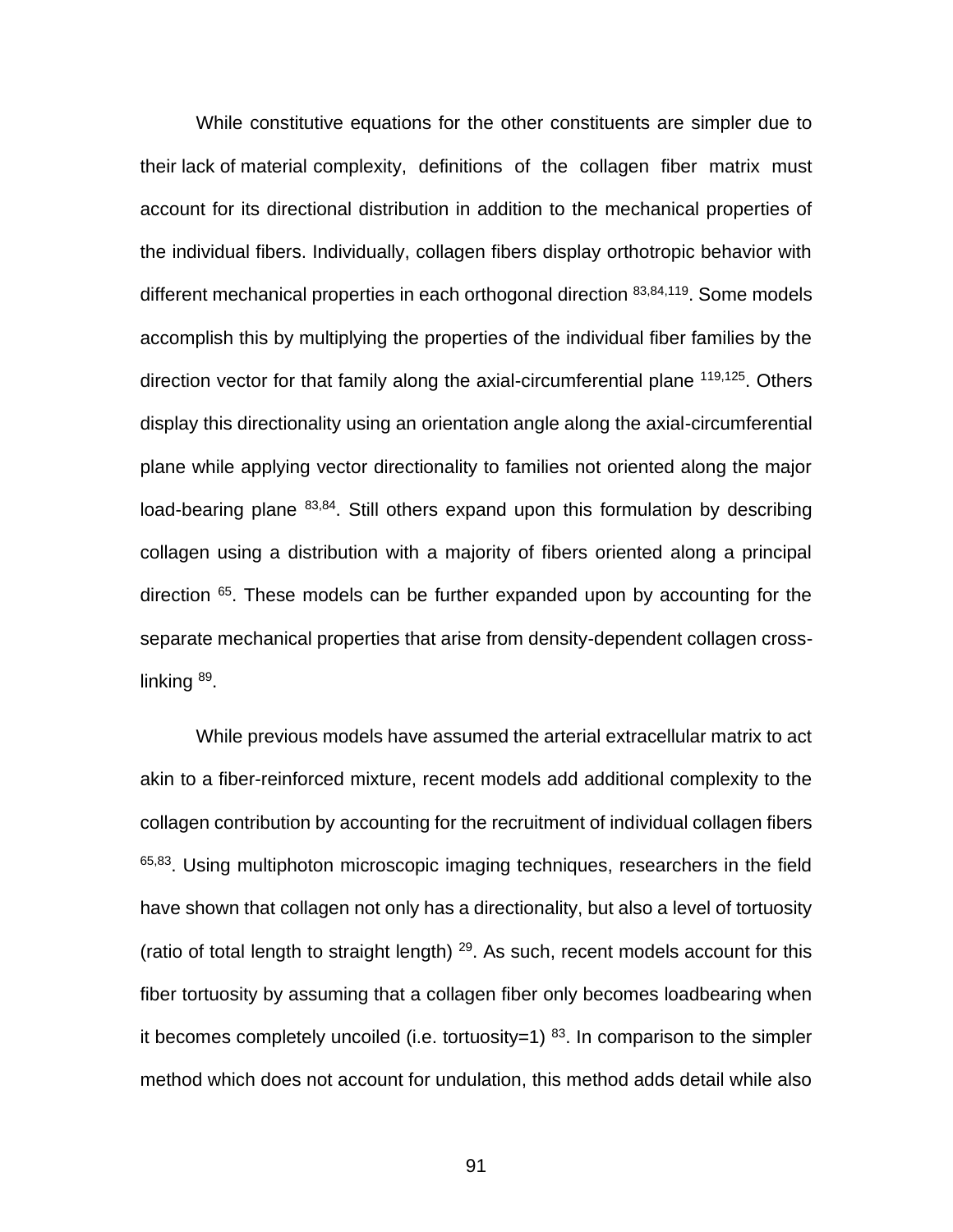requiring a deeper understanding of the collagen matrix of the desired arterial tissue. As such, more in-depth experimental analyses of the tissue in question are required to effectively utilize this added level of complexity.

To account for the combination of constituents in the total stress equations, most microstructurally based methods utilize a constrained mixture model. In this model, a strain energy function for the entire structure is created by multiplying the individual strain energy functions by the mass fractions of the corresponding loadbearing constituents  $8,83$ . For collagen, this includes a summation of the strain energy contributions of each fiber family  $8,83$ . Once the strain energy function is defined, many theoretical frameworks compute the stress equation through a modification of the strain energy derivative with respect to the right Cauchy-Green strain tensor, as is clearly presented in Bellini, et al. <sup>8</sup>. One major assumption for most biological tissue that is accounted for in the formulation of the stress equation is that of incompressibility 8,83,84,86.

Additionally, smooth muscle cell activity must be considered in live arterial tissue. While some models account for this through an addition of an active stress tensor to denote the difference between the active and passive states, others account for the contribution of smooth muscle activity through the assumed circumferential directionality 8,119,125. This additional directionality of smooth muscle cell activity provides for a more descriptive model of the active stress contribution. However, one might find it more difficult to translate this term to the experimental setting. Nonetheless, the active stress contribution of both models fails to account for the more complex mediation of vascular smooth muscle cell activity that occurs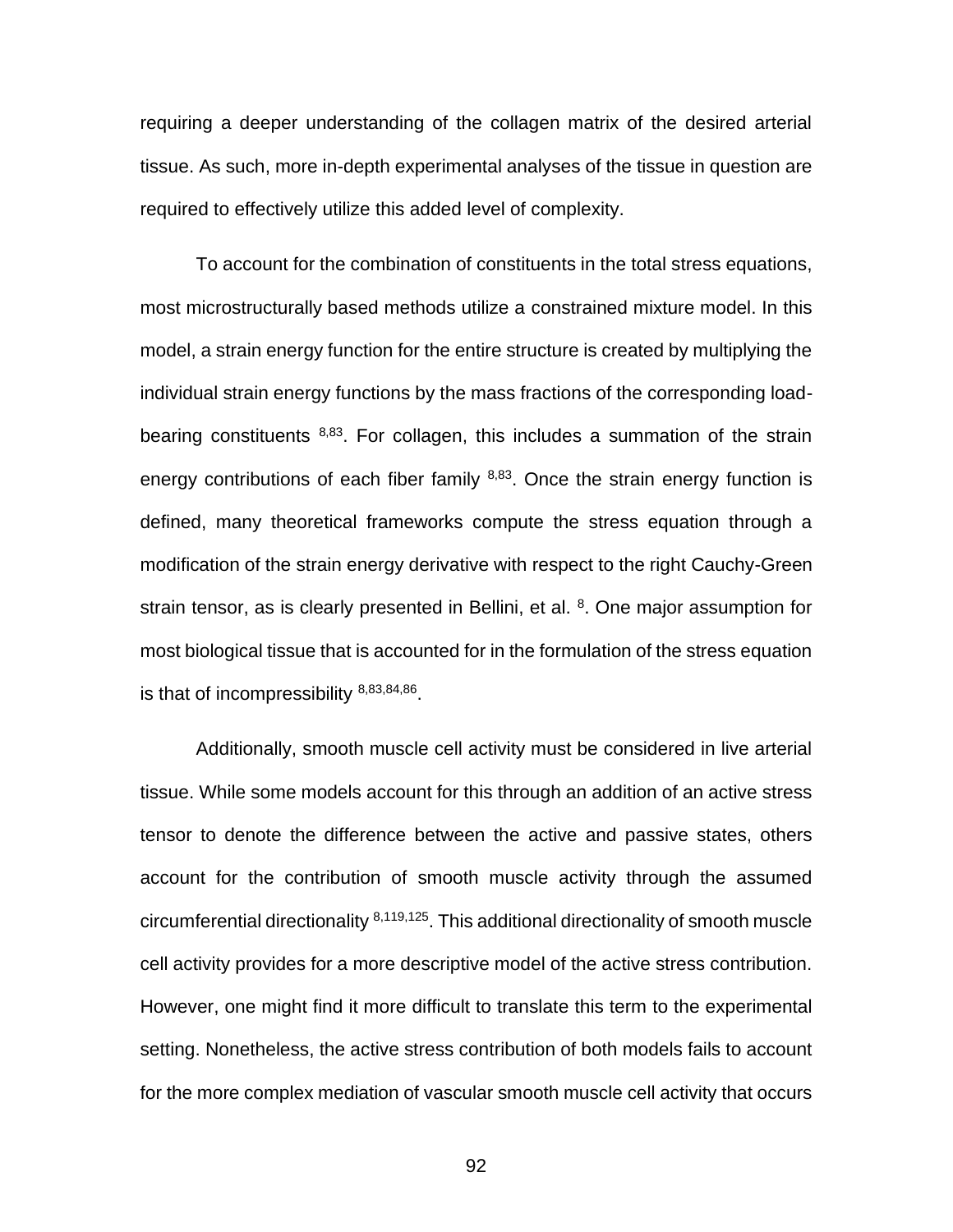in response to internal and external stimuli. To account for the true interaction of the vascular wall with the mechanical stimulus of blood flow, a fluid-structureinteraction model should be considered 16,39. To include the true activity of smooth muscle cells *in-vivo*, one might incorporate chemo-mechanical components that account for the presence of internal and external signaling molecules <sup>53</sup>.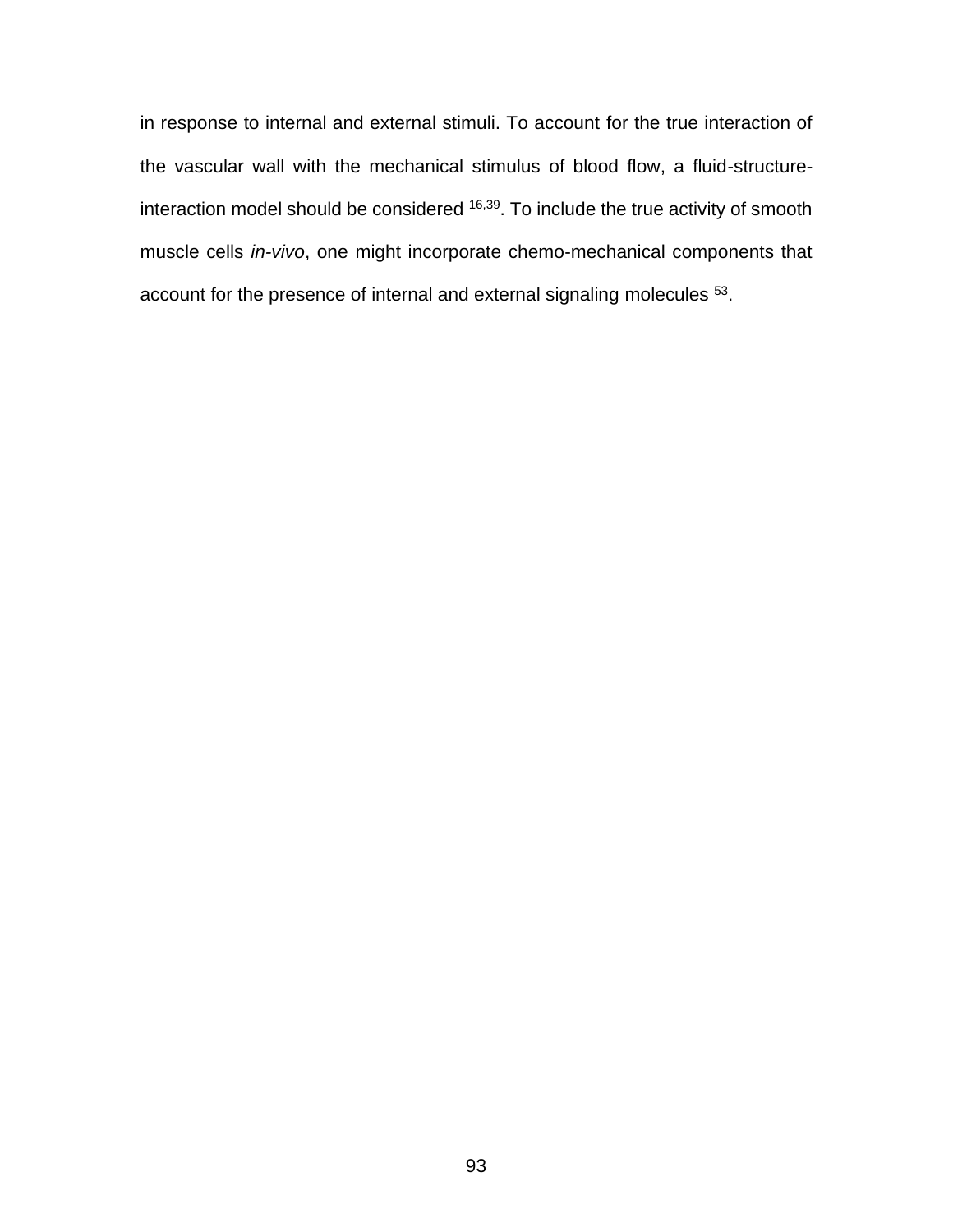### **Appendix C**

#### **Growth and Remodeling**

To effectively account for restructuring that occurs during vascular pathologies like endothelial dysfunction, growth and remodeling elements would likely need to be added to the established constitutive equations. During growth and remodeling (G&R), the relative amounts of the constituents, notably collagen, changes to adapt to a long-term change in the loads experienced by the vessel wall <sup>1</sup>. The altered composition manifests itself in a change in the vessel geometry, as shown in **Figure 3.2** <sup>51</sup>. This change is often characterized by a remodeling stretch ratio resulting in two new mechanical states: an unloaded remodeled state and a loaded remodeled state <sup>51,84</sup>.

Regarding the total amount of constituents, some models may assume that the total change in the amount of elastin in the arterial wall is almost negligible compared to gross deposition and restructuring of the collagen matrix <sup>83</sup>. However, if one is to accurately describe the structural changes that occur due to endothelial dysfunction, one must account for the slow degradation of elastin that is documented in many histological samples  $65,104$ . One method to account for this is through a simple first-order decay function, which provides utility in its simplicity and adequate accuracy  $114,126$ . Other models take a more complex approach, assuming the same growth and decay equations for all constituents and then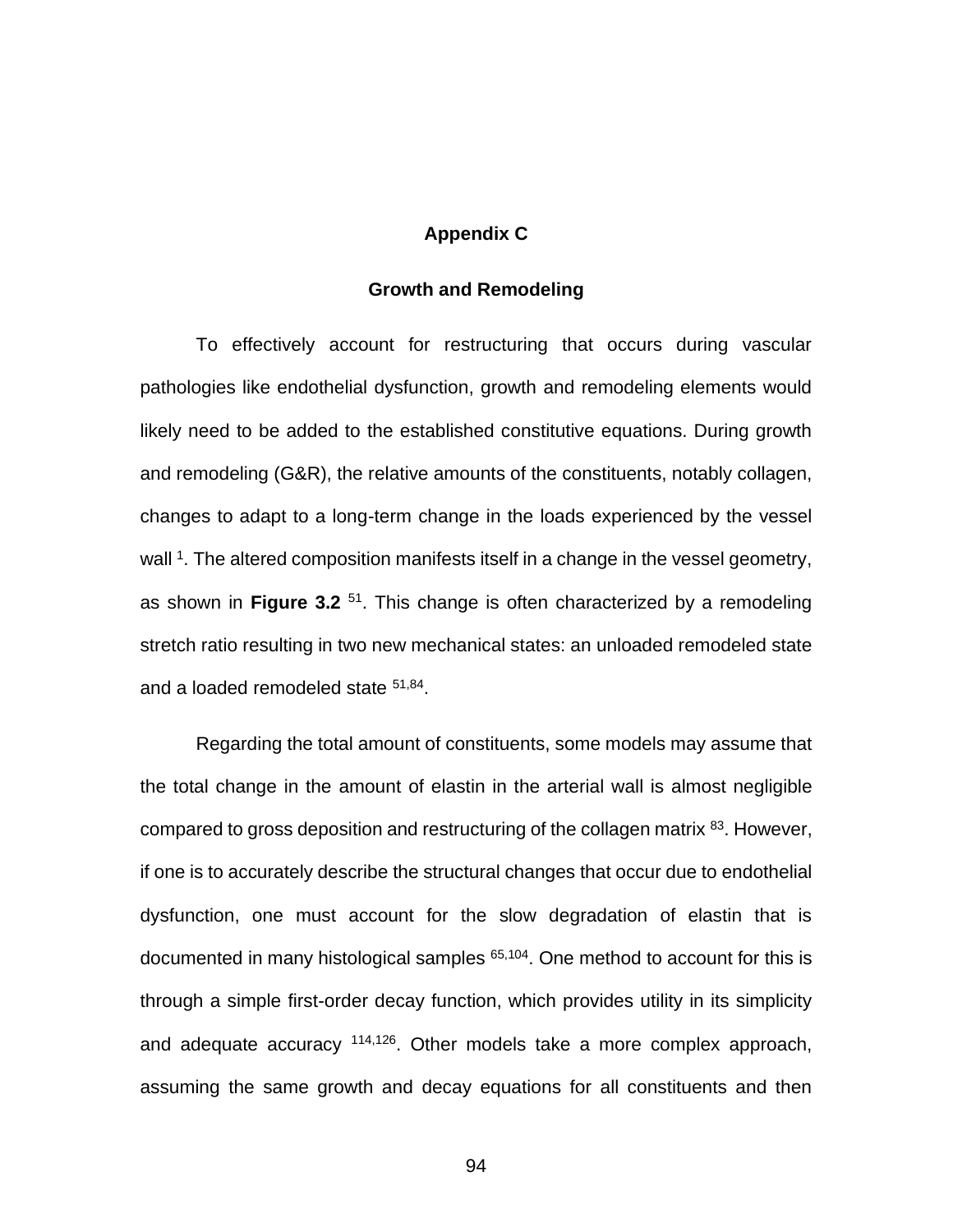modifying their approaches to account for the increased complexity that accompanies the collagen matrix <sup>119</sup>.

In some cases, complexity is even further derived through the addition of kinetic definitions to account for these constitutive changes, especially in terms of collagen. Some models start with the assumption of conservation of mass density and assume that the total change in mass is equal to the difference in mass production and mass removal 12,119. In some cases, the new stress contribution by the generated collagen is then assumed to relieve some of the stress previously supplied by smooth muscle activity  $8,119$ . This is often incorporated in a stressdependent mass production/degradation equation  $12,89$ . Other models take a simpler approach, employing a basal production and degradation rate of collagen independent of the active stress generation <sup>51,125</sup>.

Concerning the orientation of the newly produced collagen, most models argue that this collagen is in a singular or bimodal Gaussian-type distribution with a mean orientation in the same direction as that of the consistent abnormal stress <sup>65,83</sup>. This assumption would make sense due to the attempt in remodeling to restore circumferential stress experienced by the arterial wall to that of the healthy state <sup>113,119</sup>. In turn, the change in the overall collagen distribution due to turnover within the collagen matrix is accounted for via the collagen survival fraction, which shows the exponential decay of the collagen originally found within the healthy tissue  $113,126$ . Other recent studies have further improved upon this through the relationship between collagen remodeling and hemodynamic stress generation, considering the shear and normal stress interaction that the arterial wall is directly